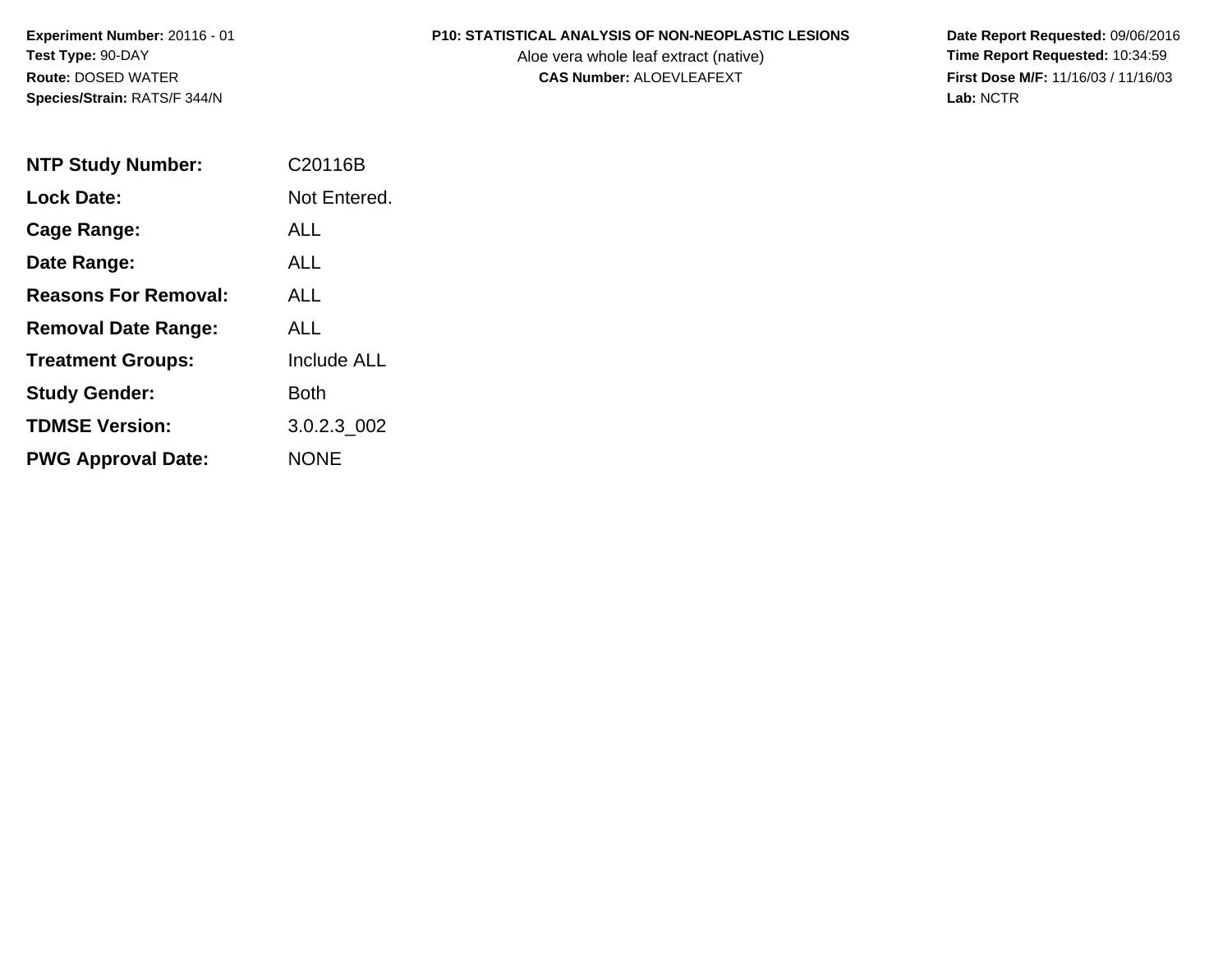#### **P10: STATISTICAL ANALYSIS OF NON-NEOPLASTIC LESIONS**

Aloe vera whole leaf extract (native)<br>**CAS Number:** ALOEVLEAFEXT

 **Date Report Requested:** 09/06/2016 **First Dose M/F:** 11/16/03 / 11/16/03<br>**Lab:** NCTR **Lab:** NCTR

#### **SUMMARY OF STATISTICALLY SIGNIFICANT (P<=.05) RESULTS IN THE ANALYSIS OF ALOE VERA WHOLE LEAF EXTRACT (NATIVE)**

#### **MALE RATS**

#### **Organ**

Bone MarrowEpididymist and the contract of the contract of the contract of the contract of  $\sim$  Cardiomyopathy **Heart** Intestine Large, CecumIntestine Large, Cecum: Goblet CellIntestine Large, ColonIntestine Large, Colon: Goblet CellIntestine Large, Rectum: Anus

Intestine Large, Rectum: Goblet Celly **Nephropathy Chronic** KidneyLiverSeminal Vesicle**Testes** Thymuss and the contract of the contract of the contract of the contract of the contract of the contract of the contract of the contract of the contract of the contract of the contract of the contract of the contract of the cont

#### **FEMALE RATS**

#### **Organ**

Bone MarrowClitoral Gland

Intestine Large, CecumIntestine Large, Cecum: Goblet CellIntestine Large, ColonIntestine Large, Colon: Goblet CellIntestine Large, Rectum: Goblet Celly **Nephropathy Chronic** KidneyKidney: Renal Tubule**Ovary** Thymuss and the contract of the contract of the contract of  $\lambda$  and  $\lambda$  and  $\lambda$  and  $\lambda$  and  $\lambda$  and  $\lambda$  and  $\lambda$  and  $\lambda$  and  $\lambda$  and  $\lambda$  and  $\lambda$  and  $\lambda$  and  $\lambda$  and  $\lambda$  and  $\lambda$  and  $\lambda$  and  $\lambda$  and  $\lambda$  and  $\lambda$  a **Uterus** Uterus: Lumenn Dilatation (1999), and the control of the Dilatation (1999), and the control of the Dilatation (1999), and the control of the control of the control of the control of the control of the control of the control of the cont

#### **Morphology**

 Hypocellularity Hypospermiam and the limit of the limit of the limit of the limit of the limit of the limit of the limit of the limit of t<br>Hunomissie Hyperplasian **Infiltration Cellular Polymorphonuclear**  Hyperplasias Hyperplasia Inflammation Chronic Hyperplasia Vacuolization Cytoplasmic Hypoplasia Hypoplasia<br>Atrophy

#### **Morphology**

 Hypocellularity Infiltration Cellular Lymphoid Inflammationm and the limit of the limit of the limit of the limit of the limit of the limit of the limit of the limit of t<br>Hunomissie Hyperplasian **Infiltration Cellular Polymorphonuclear**  Hyperplasial Hyperplasia Mineralization Hypoplasia<br>Atrophy Hypoplasia<br>Dilatation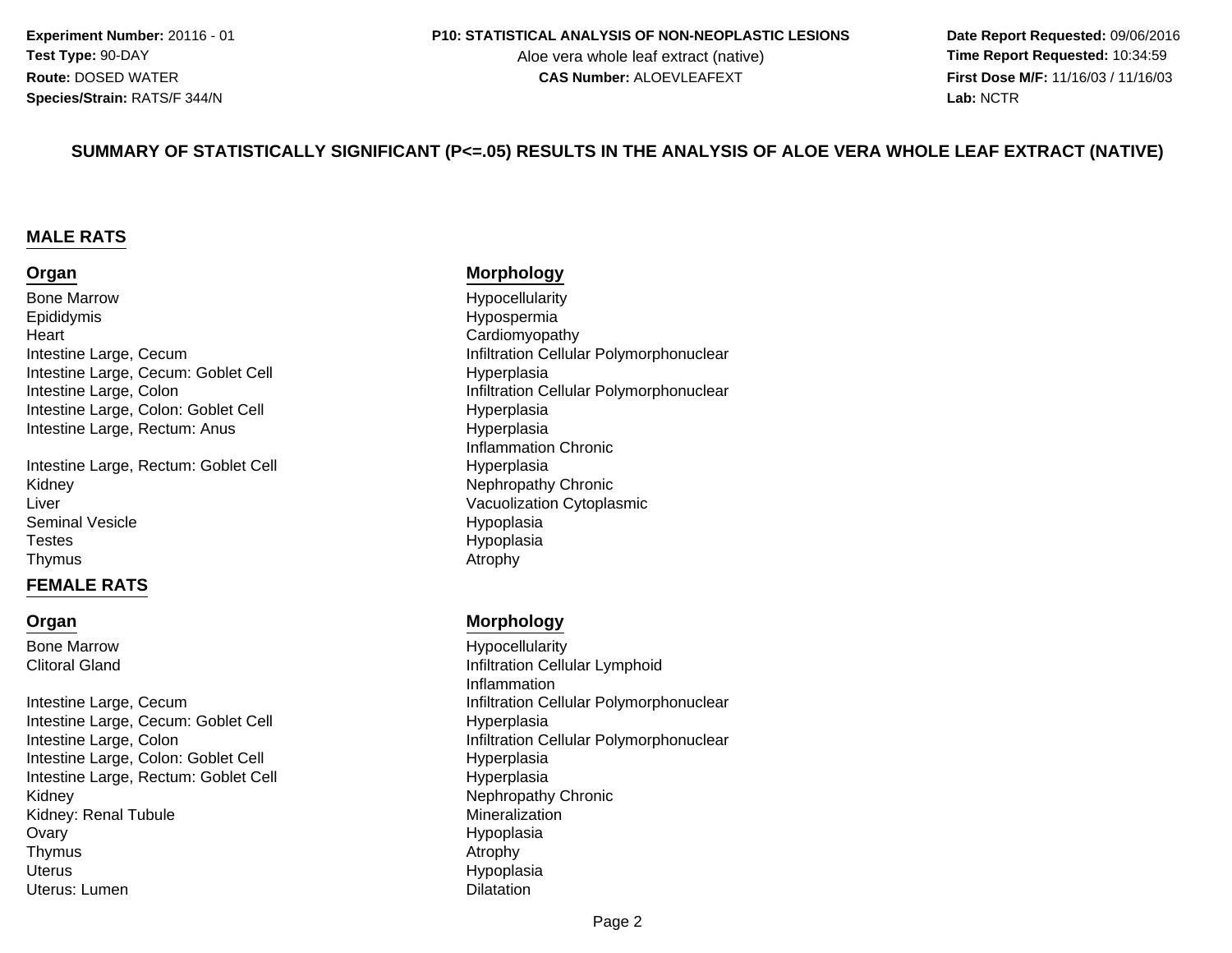**Experiment Number:** 20116 - 01**Test Type:** 90-DAY**Route:** DOSED WATER**Species/Strain:** RATS/F 344/N

#### **P10: STATISTICAL ANALYSIS OF NON-NEOPLASTIC LESIONS**

Aloe vera whole leaf extract (native)<br>**CAS Number:** ALOEVLEAFEXT

 **Date Report Requested:** 09/06/2016 **First Dose M/F:** 11/16/03 / 11/16/03<br>Lab: NCTR **Lab:** NCTR

#### **SUMMARY OF STATISTICALLY SIGNIFICANT (P<=.05) RESULTS IN THE ANALYSIS OF ALOE VERA WHOLE LEAF EXTRACT (NATIVE)**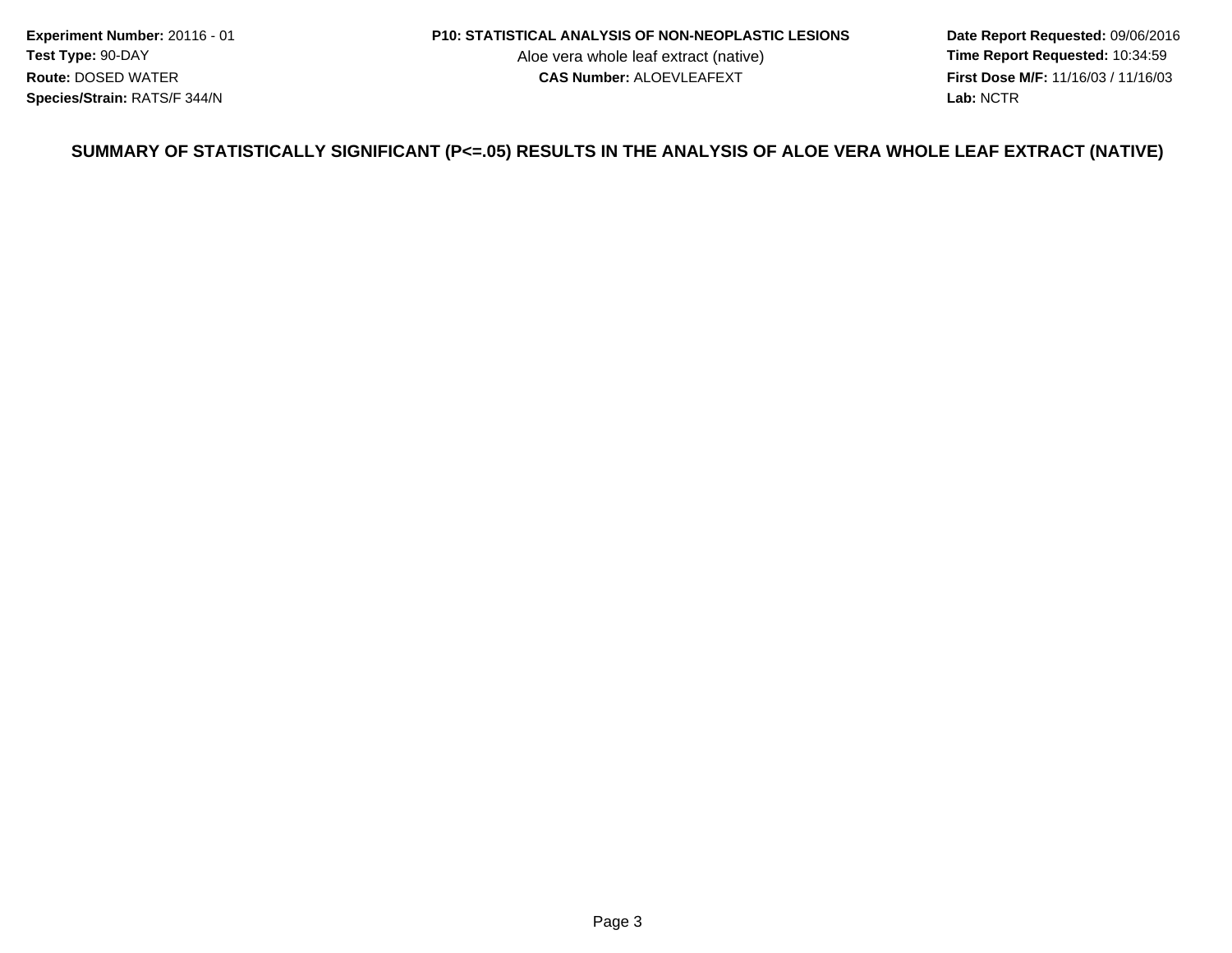**Date Report Requested:** 09/06/2016 **First Dose M/F:** 11/16/03 / 11/16/03<br>Lab: NCTR **Lab:** NCTR

|                                       | <b>Males</b>   |               |               |               |  |  |  |  |
|---------------------------------------|----------------|---------------|---------------|---------------|--|--|--|--|
| <b>DOSE</b>                           | <b>CONTROL</b> | <b>1% WLN</b> | <b>2% WLN</b> | <b>3% WLN</b> |  |  |  |  |
|                                       |                |               |               |               |  |  |  |  |
| <b>Bone Marrow</b><br>Hypocellularity |                |               |               |               |  |  |  |  |
| <b>LESION RATES</b>                   |                |               |               |               |  |  |  |  |
| <b>OVERALL</b> (a)                    | 0/12(0%)       | $0/0 (0\%)$   | 2/12 (17%)    | 4/12 (33%)    |  |  |  |  |
| POLY-3 RATE (b)                       | 0/12.00        | 0/0.00        | 2/12.00       | 4/11.04       |  |  |  |  |
| POLY-3 PERCENT (g)                    | 0%             | 0%            | 16.7%         | 36.2%         |  |  |  |  |
| <b>TERMINAL (d)</b>                   | 0/12(0%)       | $0/0 (0\%)$   | $0/10(0\%)$   | 0/7(0%)       |  |  |  |  |
| <b>FIRST INCIDENCE</b>                | $--$           | $---$         | 46            | 31            |  |  |  |  |
| <b>STATISTICAL TESTS</b>              |                |               |               |               |  |  |  |  |
| POLY <sub>3</sub>                     | (e)            | (e)           | $P=0.229$     | $P=0.030*$    |  |  |  |  |
| <b>POLY 1.5</b>                       | (e)            | (e)           | $P=0.229$     | $P=0.031*$    |  |  |  |  |
| POLY 6                                | (e)            | (e)           | $P=0.229$     | $P=0.029*$    |  |  |  |  |
| <b>COCH-ARM / FISHERS</b>             | P=0.024*       | (e)           | $P=0.239$     | $P=0.047*$    |  |  |  |  |
| MAX-ISO-POLY-3                        | (e)            | (e)           | $P = 0.068$   | P=0.009**     |  |  |  |  |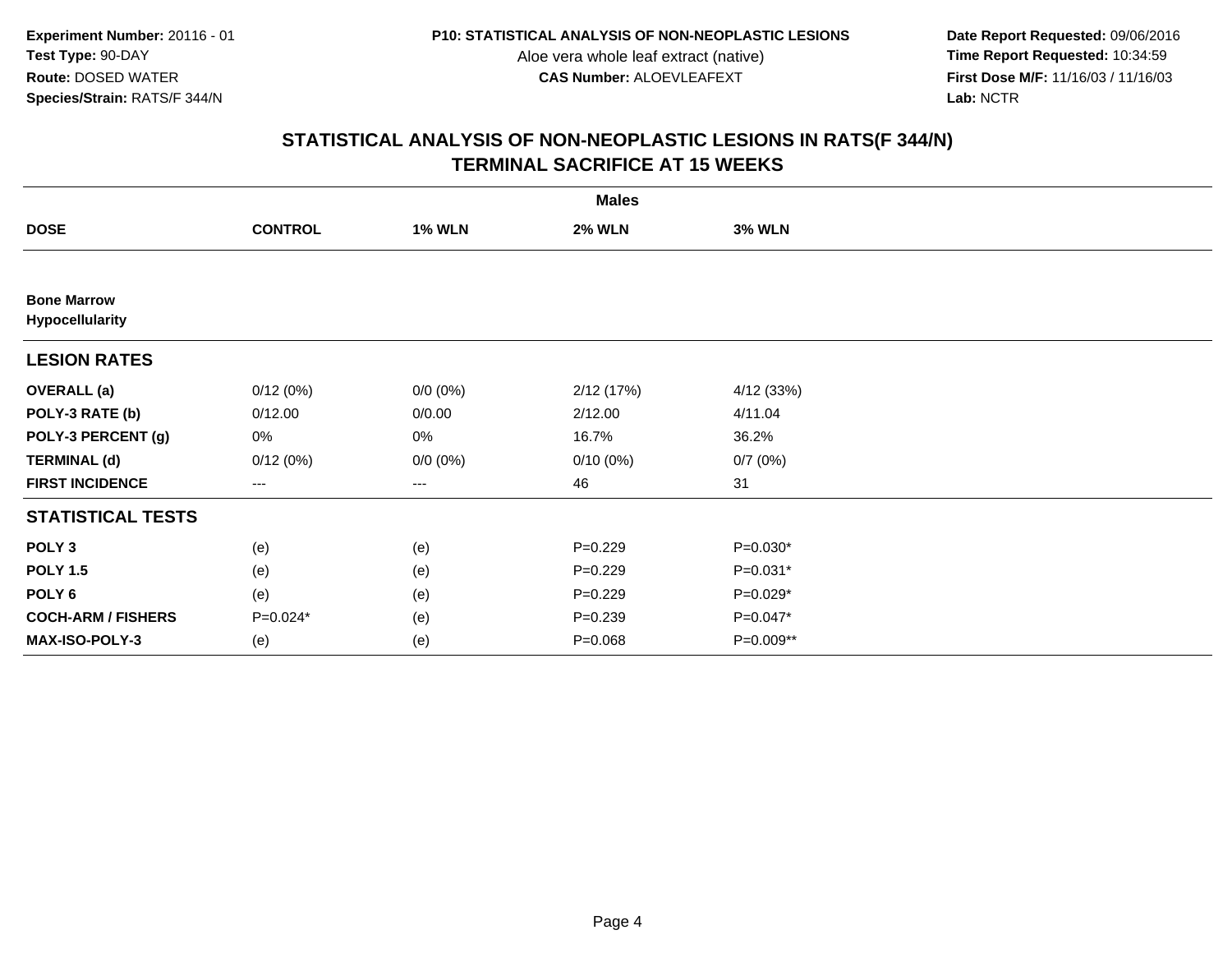**Date Report Requested:** 09/06/2016 **First Dose M/F:** 11/16/03 / 11/16/03<br>Lab: NCTR **Lab:** NCTR

|                                        | <b>Males</b>   |               |                        |               |  |  |  |
|----------------------------------------|----------------|---------------|------------------------|---------------|--|--|--|
| <b>DOSE</b>                            | <b>CONTROL</b> | <b>1% WLN</b> | <b>2% WLN</b>          | <b>3% WLN</b> |  |  |  |
|                                        |                |               |                        |               |  |  |  |
| <b>Coagulating Gland</b><br>Hypoplasia |                |               |                        |               |  |  |  |
| <b>LESION RATES</b>                    |                |               |                        |               |  |  |  |
| <b>OVERALL</b> (a)                     | $0/0 (0\%)$    | $0/0 (0\%)$   | $0/0 (0\%)$            | 3/3(100%)     |  |  |  |
| POLY-3 RATE (b)                        | 0/0.00         | 0/0.00        | 0/0.00                 | 3/3.00        |  |  |  |
| POLY-3 PERCENT (g)                     | 0%             | 0%            | 0%                     | 100%          |  |  |  |
| <b>TERMINAL (d)</b>                    | $0/0 (0\%)$    | $0/0 (0\%)$   | $0/0 (0\%)$            | $0/0 (0\%)$   |  |  |  |
| <b>FIRST INCIDENCE</b>                 | ---            | ---           | $\qquad \qquad \cdots$ | 34            |  |  |  |
| <b>STATISTICAL TESTS</b>               |                |               |                        |               |  |  |  |
| POLY <sub>3</sub>                      | (e)            | (e)           | (e)                    | (e)           |  |  |  |
| <b>POLY 1.5</b>                        | (e)            | (e)           | (e)                    | (e)           |  |  |  |
| POLY <sub>6</sub>                      | (e)            | (e)           | (e)                    | (e)           |  |  |  |
| <b>COCH-ARM / FISHERS</b>              | (e)            | (e)           | (e)                    | (e)           |  |  |  |
| MAX-ISO-POLY-3                         | (e)            | (e)           | (e)                    | (e)           |  |  |  |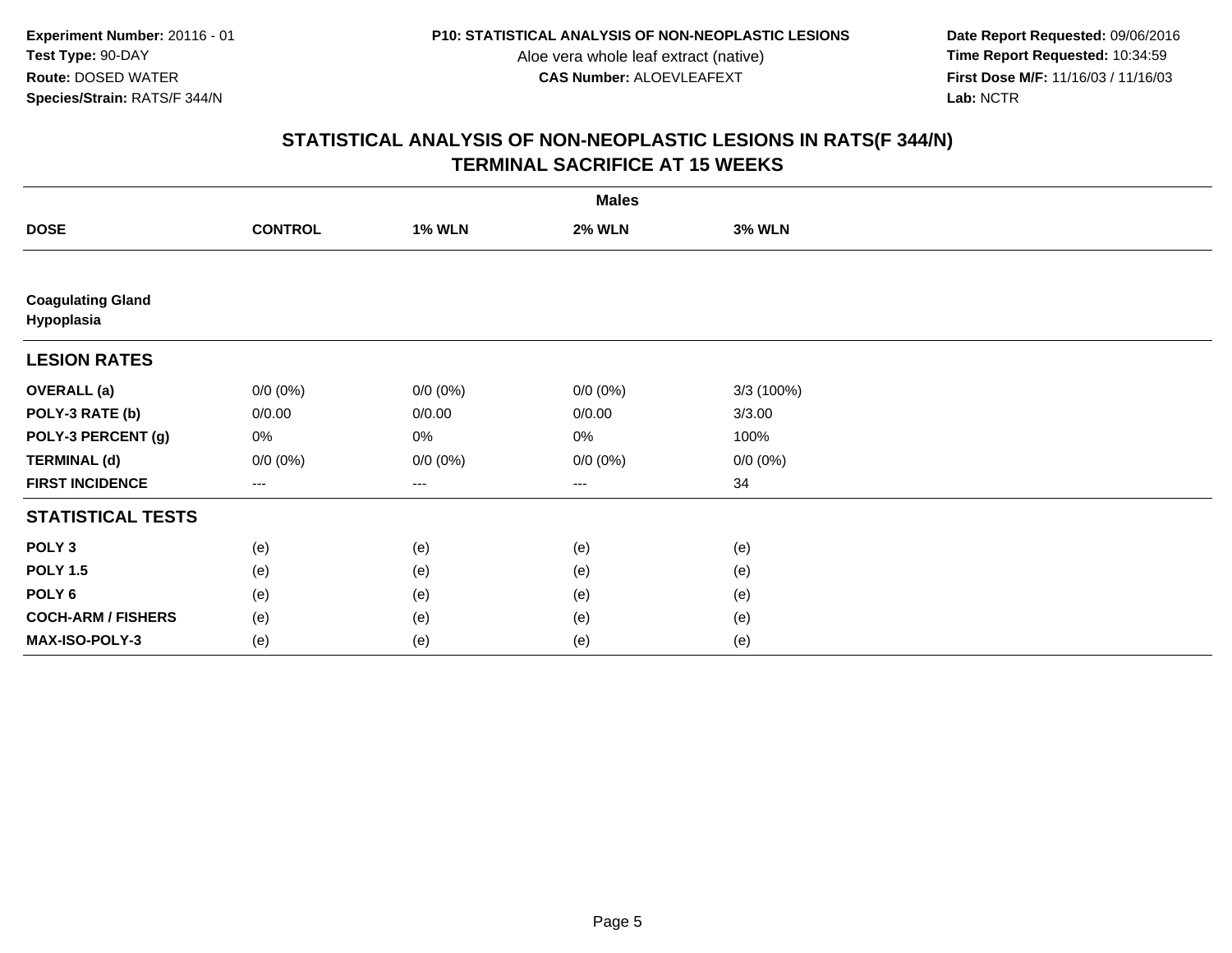**Date Report Requested:** 09/06/2016 **First Dose M/F:** 11/16/03 / 11/16/03<br>Lab: NCTR **Lab:** NCTR

|                                  |                   |               | <b>Males</b>  |               |  |
|----------------------------------|-------------------|---------------|---------------|---------------|--|
| <b>DOSE</b>                      | <b>CONTROL</b>    | <b>1% WLN</b> | <b>2% WLN</b> | <b>3% WLN</b> |  |
|                                  |                   |               |               |               |  |
| <b>Epididymis</b><br>Hypospermia |                   |               |               |               |  |
| <b>LESION RATES</b>              |                   |               |               |               |  |
| <b>OVERALL</b> (a)               | 0/12(0%)          | $0/0 (0\%)$   | 0/12(0%)      | 3/12(25%)     |  |
| POLY-3 RATE (b)                  | 0/12.00           | 0/0.00        | 0/10.34       | 3/10.08       |  |
| POLY-3 PERCENT (g)               | 0%                | $0\%$         | 0%            | 29.8%         |  |
| <b>TERMINAL (d)</b>              | 0/12(0%)          | $0/0 (0\%)$   | $0/10(0\%)$   | 0/7(0%)       |  |
| <b>FIRST INCIDENCE</b>           | $\qquad \qquad -$ | ---           | ---           | 31            |  |
| <b>STATISTICAL TESTS</b>         |                   |               |               |               |  |
| POLY <sub>3</sub>                | (e)               | (e)           | (e)           | $P = 0.071$   |  |
| <b>POLY 1.5</b>                  | (e)               | (e)           | (e)           | $P = 0.075$   |  |
| POLY <sub>6</sub>                | (e)               | (e)           | (e)           | $P = 0.070$   |  |
| <b>COCH-ARM / FISHERS</b>        | $P=0.045*$        | (e)           | (e)           | $P = 0.109$   |  |
| MAX-ISO-POLY-3                   | (e)               | (e)           | (e)           | $P=0.025*$    |  |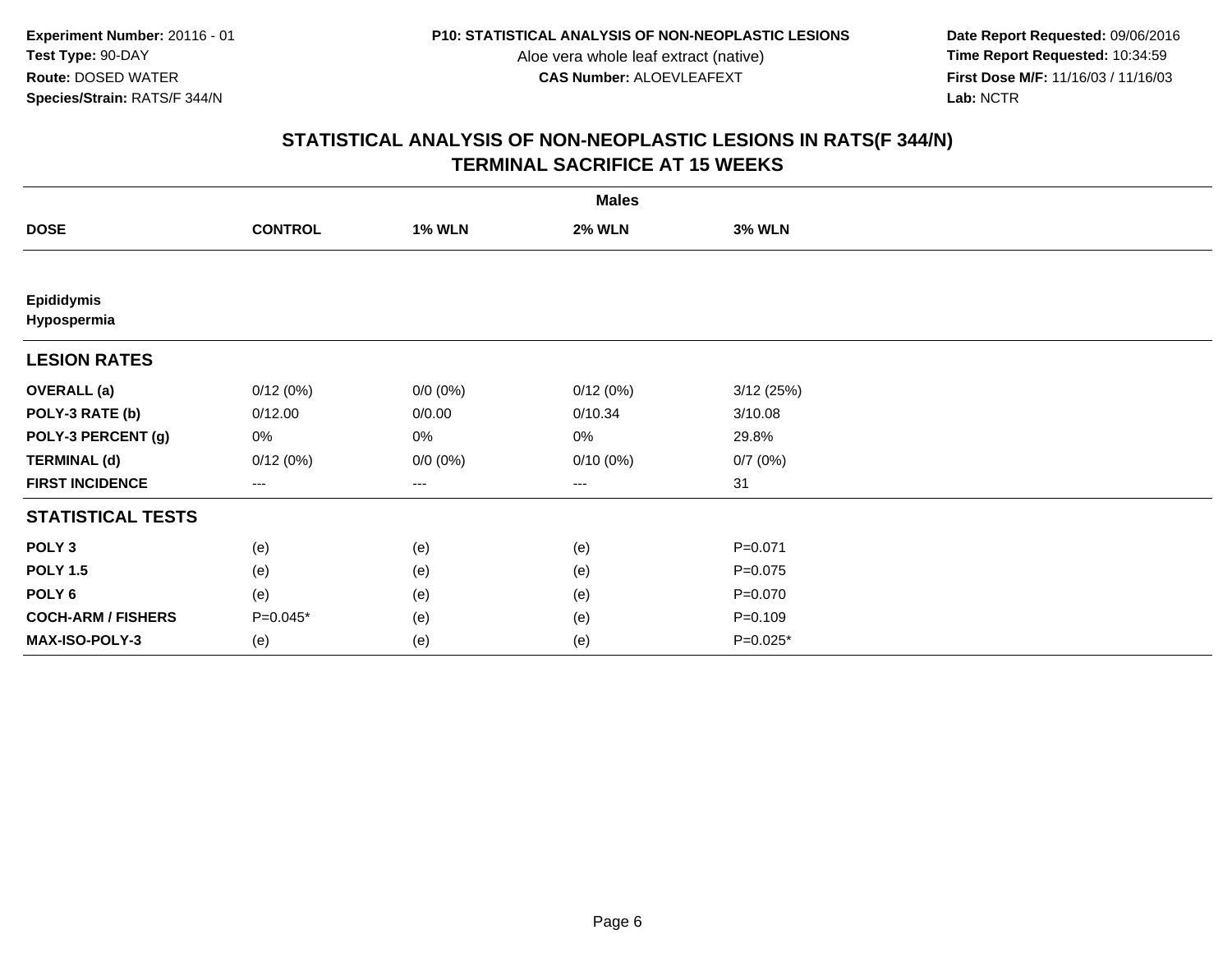**Date Report Requested:** 09/06/2016 **First Dose M/F:** 11/16/03 / 11/16/03<br>Lab: NCTR **Lab:** NCTR

|                                                                 | <b>Males</b>   |               |               |                                          |  |  |  |  |
|-----------------------------------------------------------------|----------------|---------------|---------------|------------------------------------------|--|--|--|--|
| <b>DOSE</b>                                                     | <b>CONTROL</b> | <b>1% WLN</b> | <b>2% WLN</b> | <b>3% WLN</b>                            |  |  |  |  |
|                                                                 |                |               |               |                                          |  |  |  |  |
| <b>Harderian Gland</b><br><b>Infiltration Cellular Lymphoid</b> |                |               |               |                                          |  |  |  |  |
| <b>LESION RATES</b>                                             |                |               |               |                                          |  |  |  |  |
| <b>OVERALL (a)</b>                                              | 0/12(0%)       | $0/0 (0\%)$   | 1/12(8%)      | 0/12(0%)                                 |  |  |  |  |
| POLY-3 RATE (b)                                                 | 0/12.00        | 0/0.00        | 1/10.34       | 0/7.18                                   |  |  |  |  |
| POLY-3 PERCENT (g)                                              | 0%             | 0%            | 9.7%          | $0\%$                                    |  |  |  |  |
| <b>TERMINAL (d)</b>                                             | 0/12(0%)       | $0/0 (0\%)$   | 1/10 (10%)    | 0/7(0%)                                  |  |  |  |  |
| <b>FIRST INCIDENCE</b>                                          | $\cdots$       | $\cdots$      | 100 $(T)$     | $\hspace{0.05cm} \ldots \hspace{0.05cm}$ |  |  |  |  |
| <b>STATISTICAL TESTS</b>                                        |                |               |               |                                          |  |  |  |  |
| POLY <sub>3</sub>                                               | (e)            | (e)           | $P=0.470$     | (e)                                      |  |  |  |  |
| <b>POLY 1.5</b>                                                 | (e)            | (e)           | $P = 0.479$   | (e)                                      |  |  |  |  |
| POLY <sub>6</sub>                                               | (e)            | (e)           | $P = 0.465$   | (e)                                      |  |  |  |  |
| <b>COCH-ARM / FISHERS</b>                                       | $P = 0.554$    | (e)           | $P = 0.500$   | (e)                                      |  |  |  |  |
| <b>MAX-ISO-POLY-3</b>                                           | (e)            | (e)           | $P = 0.157$   | (e)                                      |  |  |  |  |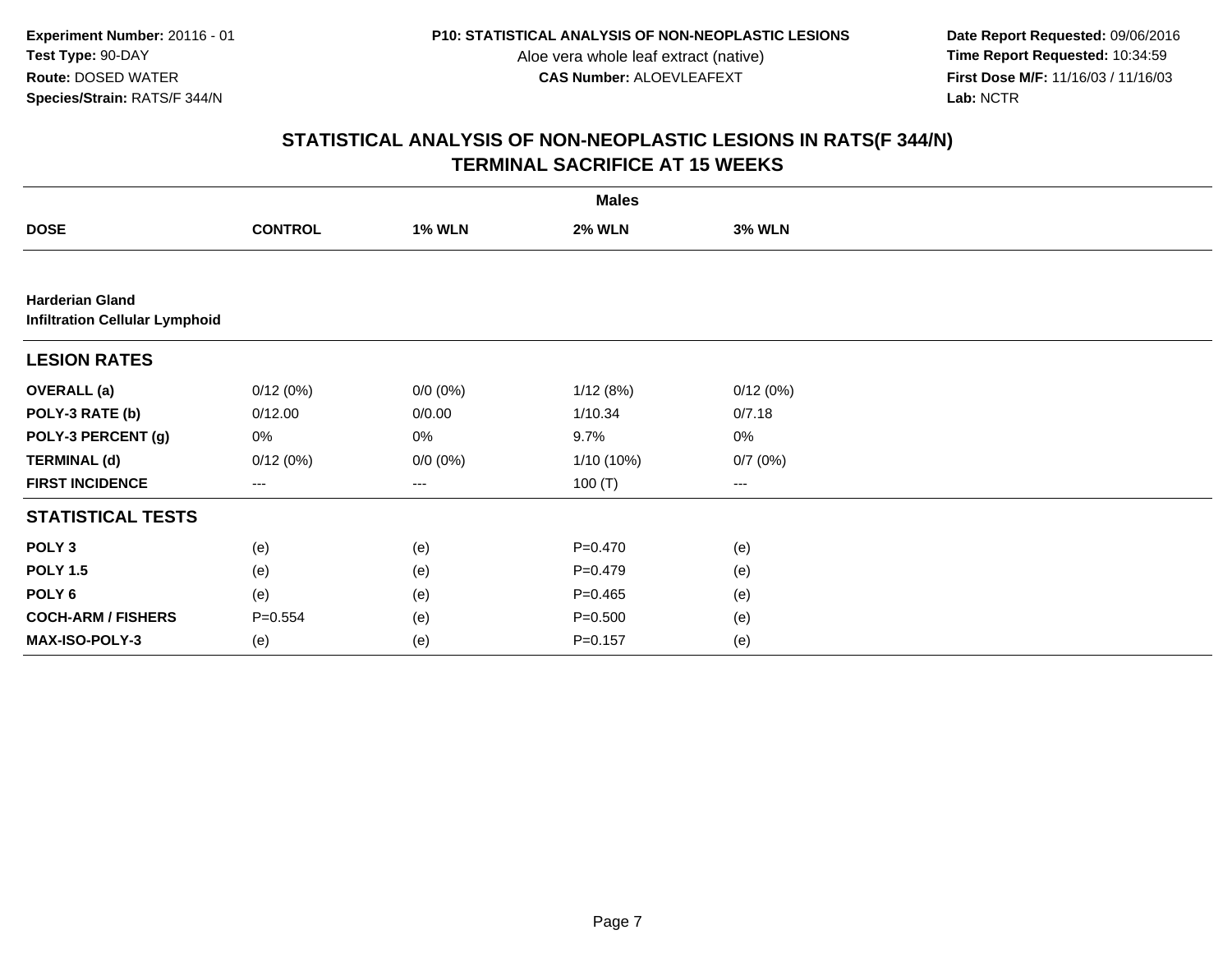**Date Report Requested:** 09/06/2016 **First Dose M/F:** 11/16/03 / 11/16/03<br>Lab: NCTR **Lab:** NCTR

|                           | <b>Males</b>   |               |               |               |  |  |  |
|---------------------------|----------------|---------------|---------------|---------------|--|--|--|
| <b>DOSE</b>               | <b>CONTROL</b> | <b>1% WLN</b> | <b>2% WLN</b> | <b>3% WLN</b> |  |  |  |
|                           |                |               |               |               |  |  |  |
| Heart<br>Cardiomyopathy   |                |               |               |               |  |  |  |
| <b>LESION RATES</b>       |                |               |               |               |  |  |  |
| <b>OVERALL</b> (a)        | 4/12 (33%)     | $0/0 (0\%)$   | 0/12(0%)      | 0/12(0%)      |  |  |  |
| POLY-3 RATE (b)           | 4/12.00        | 0/0.00        | 0/10.34       | 0/7.18        |  |  |  |
| POLY-3 PERCENT (g)        | 33.3%          | 0%            | 0%            | 0%            |  |  |  |
| <b>TERMINAL (d)</b>       | 4/12 (33%)     | $0/0 (0\%)$   | $0/10(0\%)$   | 0/7(0%)       |  |  |  |
| <b>FIRST INCIDENCE</b>    | 100 $(T)$      | ---           | ---           | $--$          |  |  |  |
| <b>STATISTICAL TESTS</b>  |                |               |               |               |  |  |  |
| POLY <sub>3</sub>         | (e)            | (e)           | P=0.058N      | P=0.134N      |  |  |  |
| <b>POLY 1.5</b>           | (e)            | (e)           | P=0.052N      | P=0.108N      |  |  |  |
| POLY 6                    | (e)            | (e)           | P=0.063N      | P=0.140N      |  |  |  |
| <b>COCH-ARM / FISHERS</b> | P=0.004N**     | (e)           | P=0.047N*     | P=0.047N*     |  |  |  |
| MAX-ISO-POLY-3            | (e)            | (e)           | P=0.022N*     | P=0.084N      |  |  |  |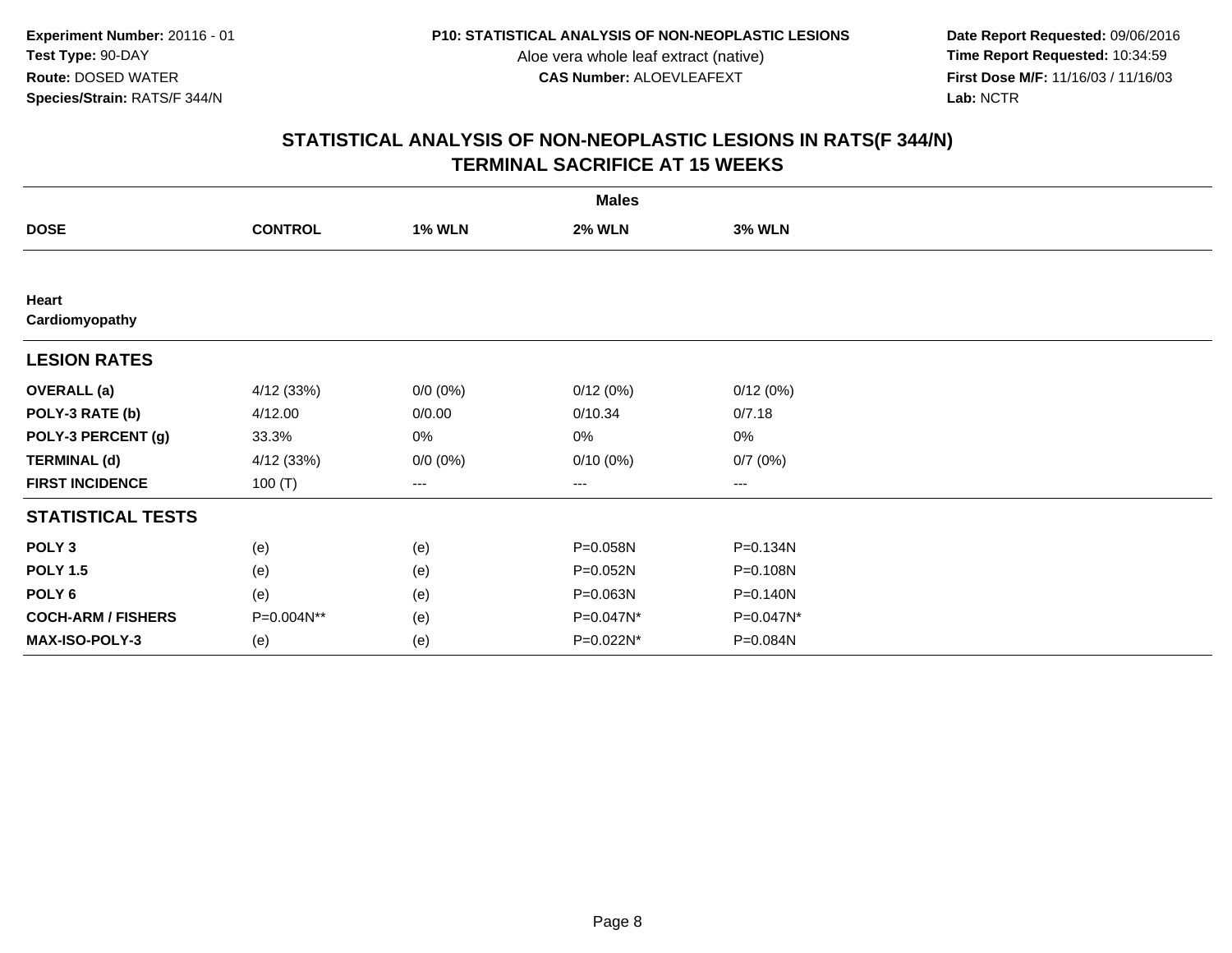**Date Report Requested:** 09/06/2016 **First Dose M/F:** 11/16/03 / 11/16/03<br>Lab: NCTR **Lab:** NCTR

|                                      | <b>Males</b>           |               |               |                   |  |  |  |
|--------------------------------------|------------------------|---------------|---------------|-------------------|--|--|--|
| <b>DOSE</b>                          | <b>CONTROL</b>         | <b>1% WLN</b> | <b>2% WLN</b> | <b>3% WLN</b>     |  |  |  |
|                                      |                        |               |               |                   |  |  |  |
| Heart<br><b>Inflammation Chronic</b> |                        |               |               |                   |  |  |  |
| <b>LESION RATES</b>                  |                        |               |               |                   |  |  |  |
| <b>OVERALL</b> (a)                   | 0/12(0%)               | $0/0 (0\%)$   | 0/12(0%)      | 0/12(0%)          |  |  |  |
| POLY-3 RATE (b)                      | 0/12.00                | 0/0.00        | 0/10.34       | 0/7.18            |  |  |  |
| POLY-3 PERCENT (g)                   | 0%                     | 0%            | 0%            | 0%                |  |  |  |
| <b>TERMINAL (d)</b>                  | 0/12(0%)               | $0/0 (0\%)$   | $0/10(0\%)$   | 0/7(0%)           |  |  |  |
| <b>FIRST INCIDENCE</b>               | $\qquad \qquad \cdots$ | $---$         | ---           | $\qquad \qquad -$ |  |  |  |
| <b>STATISTICAL TESTS</b>             |                        |               |               |                   |  |  |  |
| POLY <sub>3</sub>                    | (n)                    | (n)           | (n)           | (n)               |  |  |  |
| <b>POLY 1.5</b>                      | (n)                    | (n)           | (n)           | (n)               |  |  |  |
| POLY <sub>6</sub>                    | (n)                    | (n)           | (n)           | (n)               |  |  |  |
| <b>COCH-ARM / FISHERS</b>            | (n)                    | (n)           | (n)           | (n)               |  |  |  |
| MAX-ISO-POLY-3                       | (n)                    | (n)           | (n)           | (n)               |  |  |  |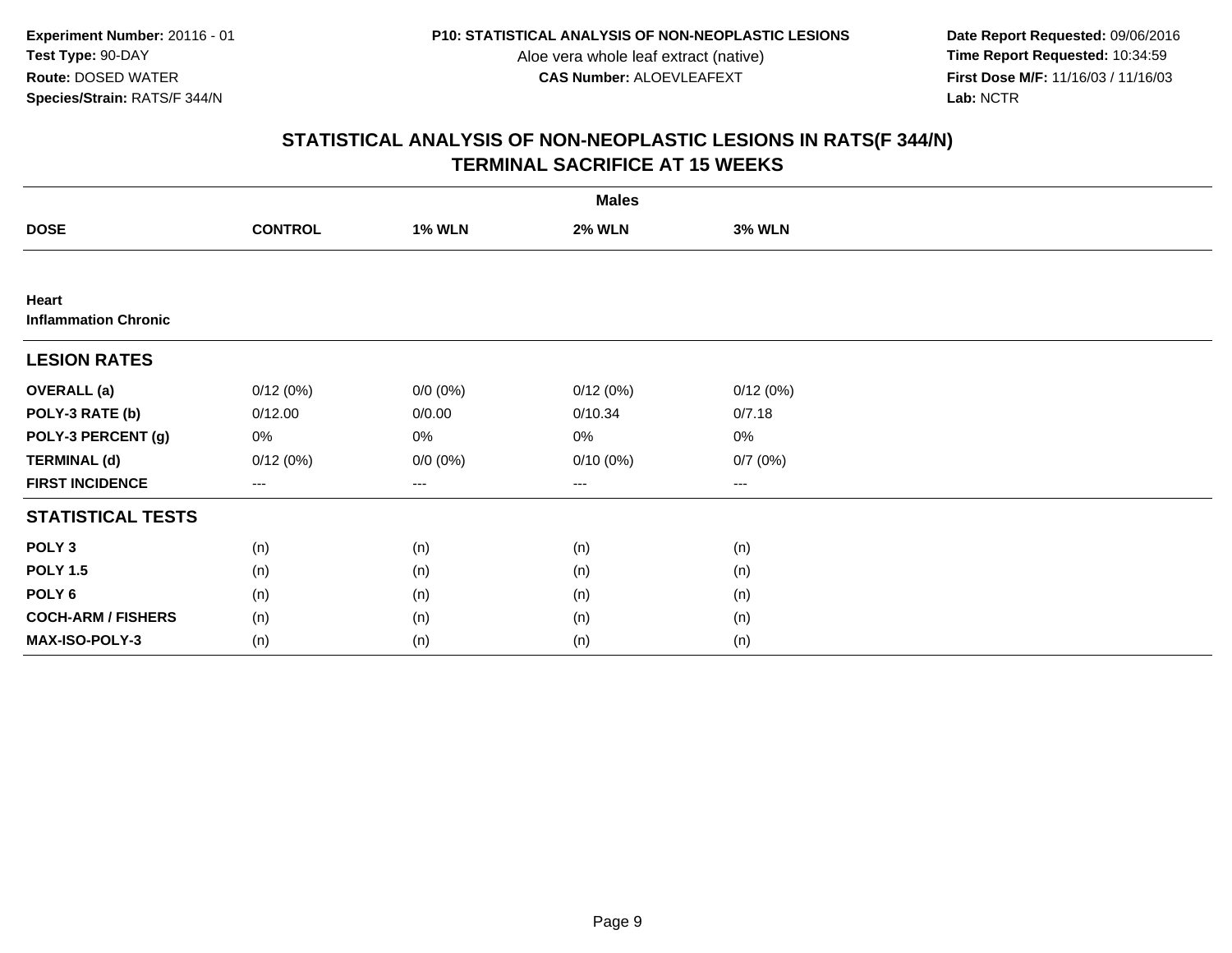**Date Report Requested:** 09/06/2016 **First Dose M/F:** 11/16/03 / 11/16/03<br>Lab: NCTR **Lab:** NCTR

|                               | <b>Males</b>           |               |               |                   |  |  |  |
|-------------------------------|------------------------|---------------|---------------|-------------------|--|--|--|
| <b>DOSE</b>                   | <b>CONTROL</b>         | <b>1% WLN</b> | <b>2% WLN</b> | <b>3% WLN</b>     |  |  |  |
|                               |                        |               |               |                   |  |  |  |
| Heart<br><b>Polyarteritis</b> |                        |               |               |                   |  |  |  |
| <b>LESION RATES</b>           |                        |               |               |                   |  |  |  |
| <b>OVERALL</b> (a)            | 0/12(0%)               | $0/0 (0\%)$   | 0/12(0%)      | 0/12(0%)          |  |  |  |
| POLY-3 RATE (b)               | 0/12.00                | 0/0.00        | 0/10.34       | 0/7.18            |  |  |  |
| POLY-3 PERCENT (g)            | 0%                     | 0%            | 0%            | 0%                |  |  |  |
| <b>TERMINAL (d)</b>           | 0/12(0%)               | $0/0 (0\%)$   | $0/10(0\%)$   | 0/7(0%)           |  |  |  |
| <b>FIRST INCIDENCE</b>        | $\qquad \qquad \cdots$ | $---$         | ---           | $\qquad \qquad -$ |  |  |  |
| <b>STATISTICAL TESTS</b>      |                        |               |               |                   |  |  |  |
| POLY <sub>3</sub>             | (n)                    | (n)           | (n)           | (n)               |  |  |  |
| <b>POLY 1.5</b>               | (n)                    | (n)           | (n)           | (n)               |  |  |  |
| POLY <sub>6</sub>             | (n)                    | (n)           | (n)           | (n)               |  |  |  |
| <b>COCH-ARM / FISHERS</b>     | (n)                    | (n)           | (n)           | (n)               |  |  |  |
| MAX-ISO-POLY-3                | (n)                    | (n)           | (n)           | (n)               |  |  |  |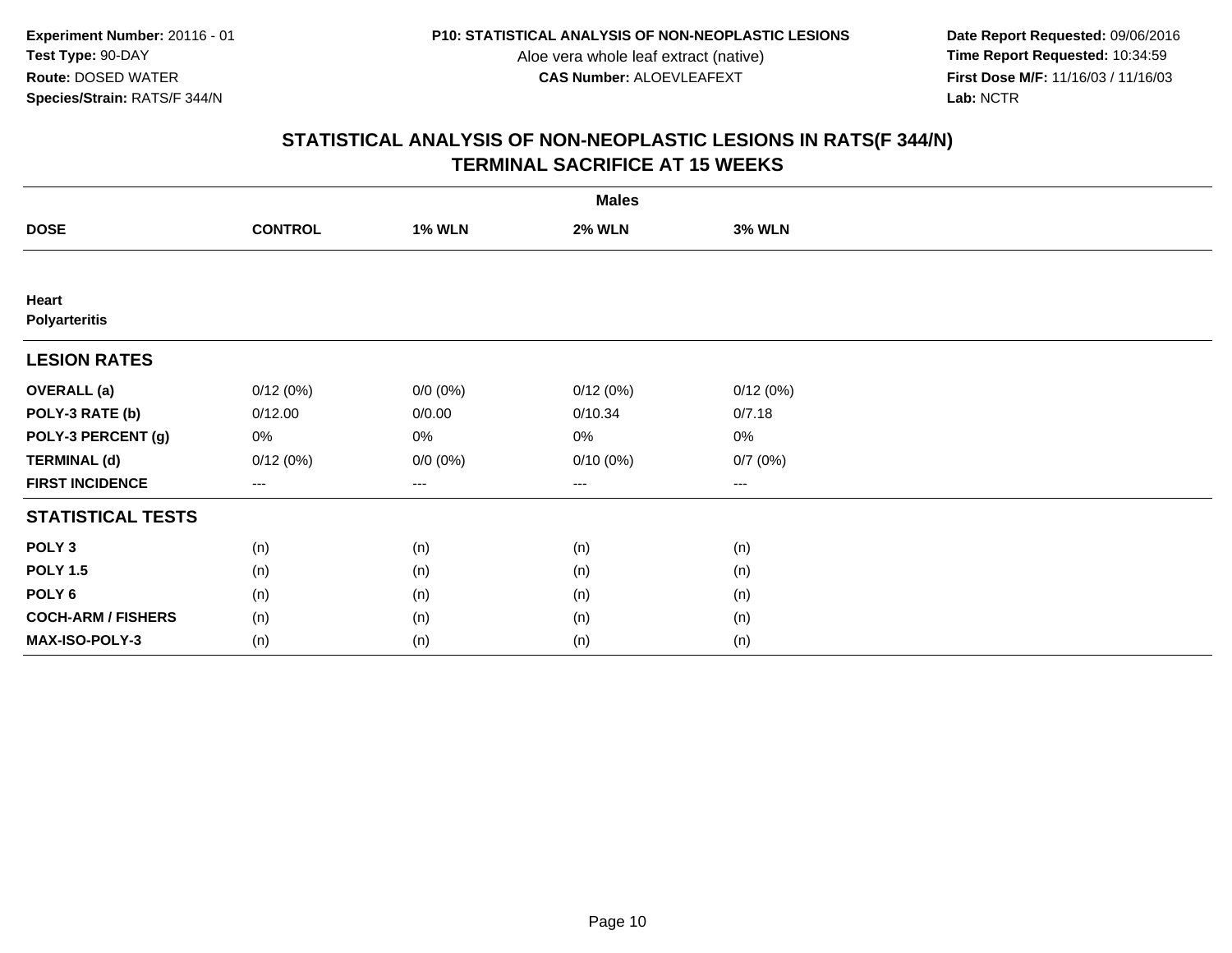**Date Report Requested:** 09/06/2016 **First Dose M/F:** 11/16/03 / 11/16/03<br>Lab: NCTR **Lab:** NCTR

|                               |                                                |               | <b>Males</b>  |               |  |  |  |  |  |
|-------------------------------|------------------------------------------------|---------------|---------------|---------------|--|--|--|--|--|
| <b>DOSE</b>                   | <b>CONTROL</b>                                 | <b>1% WLN</b> | <b>2% WLN</b> | <b>3% WLN</b> |  |  |  |  |  |
|                               |                                                |               |               |               |  |  |  |  |  |
| <b>Intestine Large, Cecum</b> | <b>Infiltration Cellular Polymorphonuclear</b> |               |               |               |  |  |  |  |  |
| <b>LESION RATES</b>           |                                                |               |               |               |  |  |  |  |  |
| <b>OVERALL</b> (a)            | 0/12(0%)                                       | 1/11 (9%)     | 4/12 (33%)    | 3/12(25%)     |  |  |  |  |  |
| POLY-3 RATE (b)               | 0/12.00                                        | 1/11.00       | 4/10.34       | 3/7.18        |  |  |  |  |  |
| POLY-3 PERCENT (g)            | 0%                                             | 9.1%          | 38.7%         | 41.8%         |  |  |  |  |  |
| <b>TERMINAL (d)</b>           | 0/12(0%)                                       | 1/11(9%)      | 4/10 (40%)    | 3/7(43%)      |  |  |  |  |  |
| <b>FIRST INCIDENCE</b>        | ---                                            | 100 $(T)$     | 100 $(T)$     | 100 $(T)$     |  |  |  |  |  |
| <b>STATISTICAL TESTS</b>      |                                                |               |               |               |  |  |  |  |  |
| POLY <sub>3</sub>             | P=0.004**                                      | $P = 0.483$   | $P=0.023*$    | $P=0.033*$    |  |  |  |  |  |
| <b>POLY 1.5</b>               | P=0.006**                                      | $P = 0.483$   | $P=0.027*$    | P=0.041*      |  |  |  |  |  |
| POLY <sub>6</sub>             | P=0.004**                                      | $P = 0.483$   | $P=0.021*$    | $P=0.031*$    |  |  |  |  |  |
| <b>COCH-ARM / FISHERS</b>     | $P=0.031*$                                     | $P = 0.478$   | $P=0.047*$    | $P = 0.109$   |  |  |  |  |  |
| <b>MAX-ISO-POLY-3</b>         | P=0.004**                                      | $P = 0.152$   | P=0.008**     | $P=0.019*$    |  |  |  |  |  |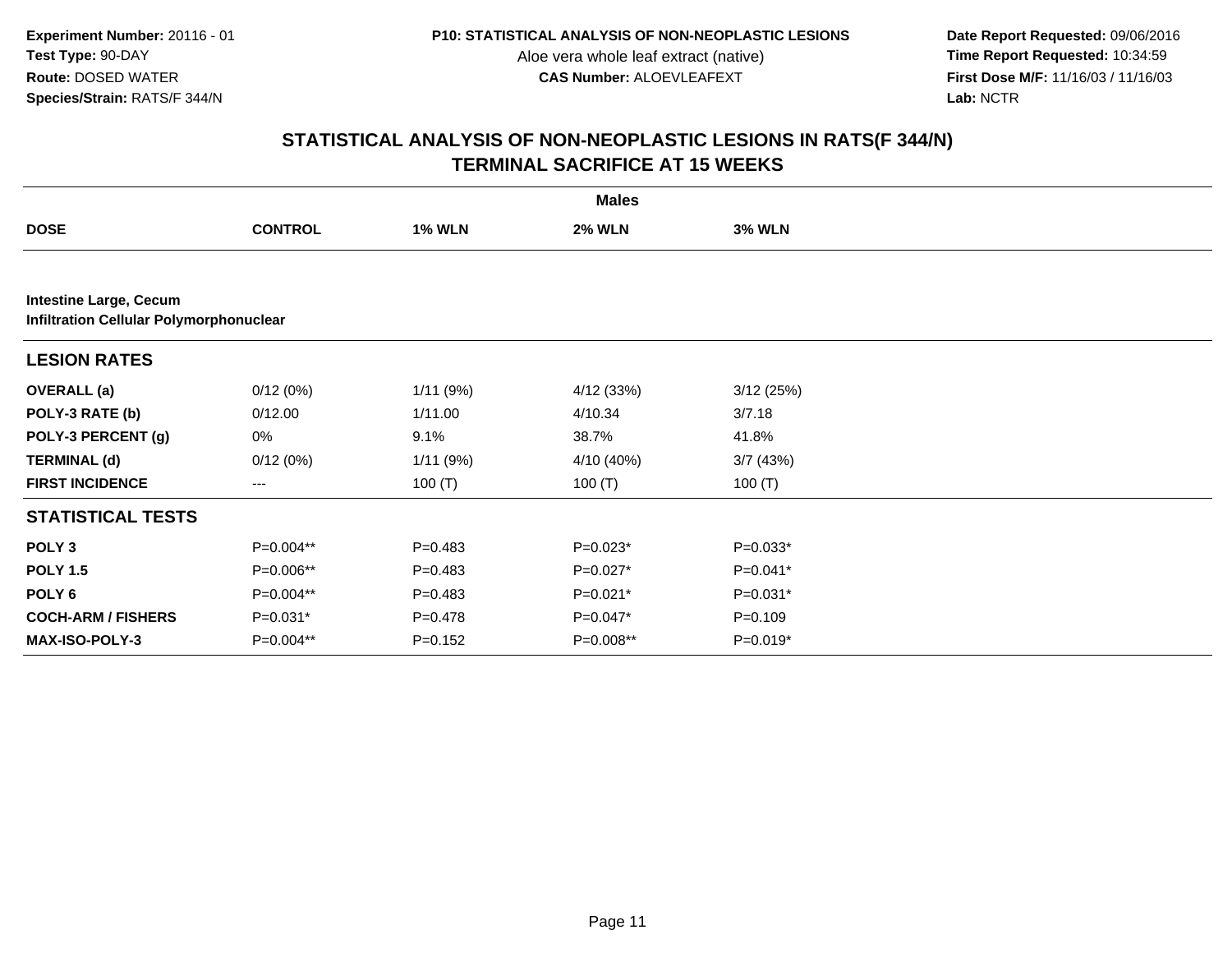**Date Report Requested:** 09/06/2016 **First Dose M/F:** 11/16/03 / 11/16/03<br>Lab: NCTR **Lab:** NCTR

|                                                    |                |               | <b>Males</b>  |               |  |
|----------------------------------------------------|----------------|---------------|---------------|---------------|--|
| <b>DOSE</b>                                        | <b>CONTROL</b> | <b>1% WLN</b> | <b>2% WLN</b> | <b>3% WLN</b> |  |
|                                                    |                |               |               |               |  |
| Intestine Large, Cecum: Goblet Cell<br>Hyperplasia |                |               |               |               |  |
| <b>LESION RATES</b>                                |                |               |               |               |  |
| <b>OVERALL</b> (a)                                 | 0/12(0%)       | 6/11(55%)     | 11/12 (92%)   | 8/12 (67%)    |  |
| POLY-3 RATE (b)                                    | 0/12.00        | 6/11.00       | 11/11.10      | 8/8.14        |  |
| POLY-3 PERCENT (g)                                 | 0%             | 54.6%         | 99.1%         | 98.3%         |  |
| <b>TERMINAL (d)</b>                                | 0/12(0%)       | 6/11(55%)     | 10/10 (100%)  | 7/7 (100%)    |  |
| <b>FIRST INCIDENCE</b>                             | $---$          | 100 $(T)$     | 62            | 34            |  |
| <b>STATISTICAL TESTS</b>                           |                |               |               |               |  |
| POLY <sub>3</sub>                                  | P<0.001**      | P<0.001**     | P<0.001**     | P<0.001**     |  |
| <b>POLY 1.5</b>                                    | P<0.001**      | P<0.001**     | P<0.001**     | P<0.001**     |  |
| POLY <sub>6</sub>                                  | P<0.001**      | P<0.001**     | P<0.001**     | P<0.001**     |  |
| <b>COCH-ARM / FISHERS</b>                          | P<0.001**      | $P=0.005**$   | P<0.001**     | P<0.001**     |  |
| <b>MAX-ISO-POLY-3</b>                              | P<0.001**      | P<0.001**     | P<0.001**     | P<0.001**     |  |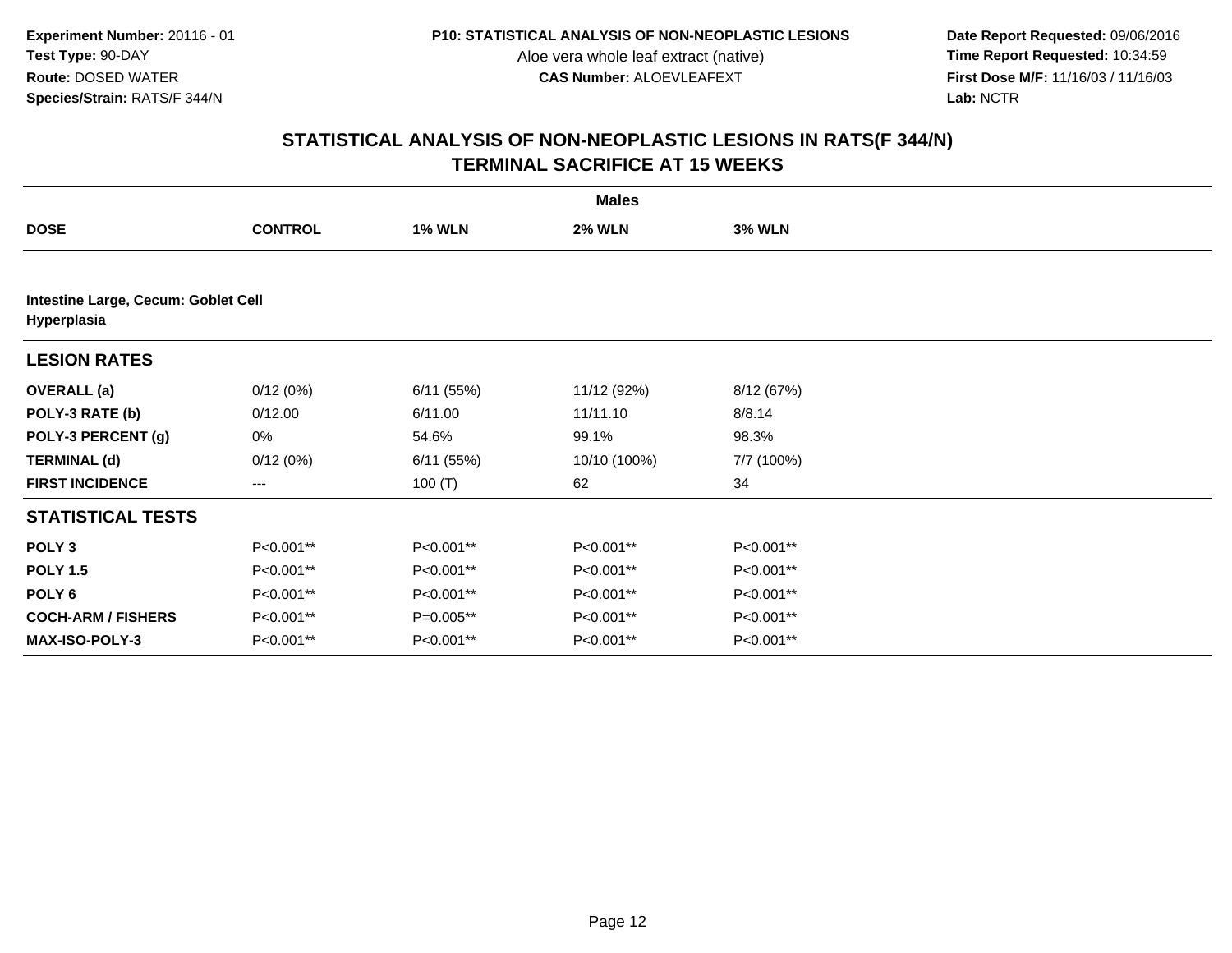**Date Report Requested:** 09/06/2016 **First Dose M/F:** 11/16/03 / 11/16/03<br>Lab: NCTR **Lab:** NCTR

|                                                                        | <b>Males</b>   |                        |               |               |  |  |  |
|------------------------------------------------------------------------|----------------|------------------------|---------------|---------------|--|--|--|
| <b>DOSE</b>                                                            | <b>CONTROL</b> | <b>1% WLN</b>          | <b>2% WLN</b> | <b>3% WLN</b> |  |  |  |
|                                                                        |                |                        |               |               |  |  |  |
| <b>Intestine Large, Colon</b><br><b>Infiltration Cellular Lymphoid</b> |                |                        |               |               |  |  |  |
| <b>LESION RATES</b>                                                    |                |                        |               |               |  |  |  |
| <b>OVERALL</b> (a)                                                     | 0/12(0%)       | 0/11(0%)               | 0/12(0%)      | 0/12(0%)      |  |  |  |
| POLY-3 RATE (b)                                                        | 0/12.00        | 0/11.00                | 0/10.34       | 0/7.18        |  |  |  |
| POLY-3 PERCENT (g)                                                     | 0%             | 0%                     | 0%            | 0%            |  |  |  |
| <b>TERMINAL (d)</b>                                                    | 0/12(0%)       | 0/11(0%)               | $0/10(0\%)$   | 0/7(0%)       |  |  |  |
| <b>FIRST INCIDENCE</b>                                                 | ---            | $\qquad \qquad \cdots$ | $--$          | ---           |  |  |  |
| <b>STATISTICAL TESTS</b>                                               |                |                        |               |               |  |  |  |
| POLY <sub>3</sub>                                                      | (n)            | (n)                    | (n)           | (n)           |  |  |  |
| <b>POLY 1.5</b>                                                        | (n)            | (n)                    | (n)           | (n)           |  |  |  |
| POLY <sub>6</sub>                                                      | (n)            | (n)                    | (n)           | (n)           |  |  |  |
| <b>COCH-ARM / FISHERS</b>                                              | (n)            | (n)                    | (n)           | (n)           |  |  |  |
| MAX-ISO-POLY-3                                                         | (n)            | (n)                    | (n)           | (n)           |  |  |  |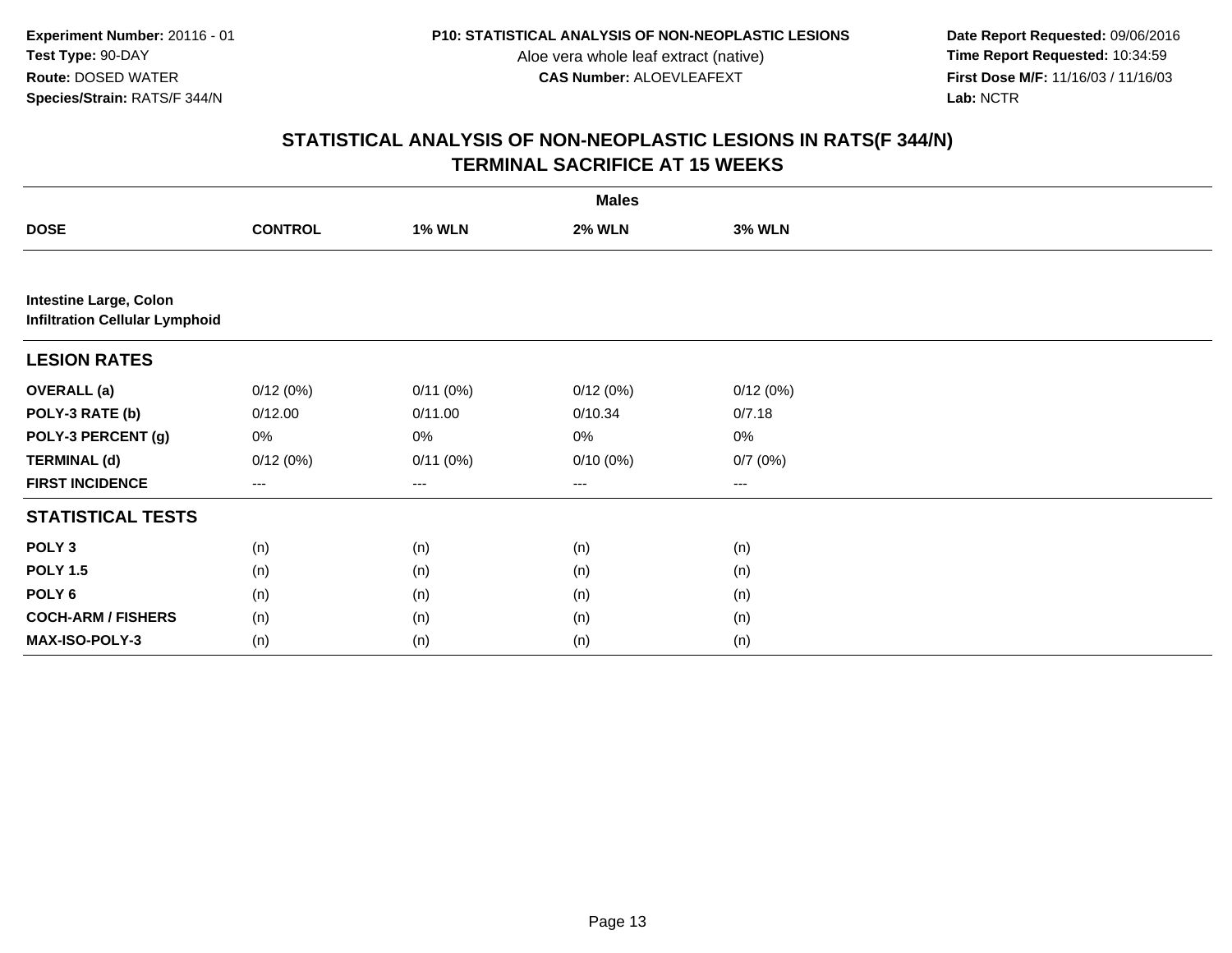**Date Report Requested:** 09/06/2016 **First Dose M/F:** 11/16/03 / 11/16/03<br>Lab: NCTR **Lab:** NCTR

|                                                                                 | <b>Males</b>   |               |               |               |  |  |  |
|---------------------------------------------------------------------------------|----------------|---------------|---------------|---------------|--|--|--|
| <b>DOSE</b>                                                                     | <b>CONTROL</b> | <b>1% WLN</b> | <b>2% WLN</b> | <b>3% WLN</b> |  |  |  |
|                                                                                 |                |               |               |               |  |  |  |
| <b>Intestine Large, Colon</b><br><b>Infiltration Cellular Polymorphonuclear</b> |                |               |               |               |  |  |  |
| <b>LESION RATES</b>                                                             |                |               |               |               |  |  |  |
| <b>OVERALL</b> (a)                                                              | 0/12(0%)       | 4/11 (36%)    | 4/12 (33%)    | 3/12(25%)     |  |  |  |
| POLY-3 RATE (b)                                                                 | 0/12.00        | 4/11.00       | 4/10.34       | 3/7.18        |  |  |  |
| POLY-3 PERCENT (g)                                                              | 0%             | 36.4%         | 38.7%         | 41.8%         |  |  |  |
| <b>TERMINAL (d)</b>                                                             | 0/12(0%)       | 4/11(36%)     | 4/10 (40%)    | 3/7(43%)      |  |  |  |
| <b>FIRST INCIDENCE</b>                                                          | ---            | 100 $(T)$     | 100 $(T)$     | 100 $(T)$     |  |  |  |
| <b>STATISTICAL TESTS</b>                                                        |                |               |               |               |  |  |  |
| POLY <sub>3</sub>                                                               | $P=0.017*$     | $P=0.029*$    | $P=0.023*$    | $P=0.033*$    |  |  |  |
| <b>POLY 1.5</b>                                                                 | P=0.026*       | P=0.029*      | P=0.027*      | P=0.041*      |  |  |  |
| POLY <sub>6</sub>                                                               | $P=0.015*$     | $P=0.029*$    | $P=0.021*$    | $P=0.031*$    |  |  |  |
| <b>COCH-ARM / FISHERS</b>                                                       | $P = 0.118$    | P=0.037*      | P=0.047*      | $P = 0.109$   |  |  |  |
| <b>MAX-ISO-POLY-3</b>                                                           | $P=0.017*$     | P=0.007**     | P=0.008**     | $P=0.019*$    |  |  |  |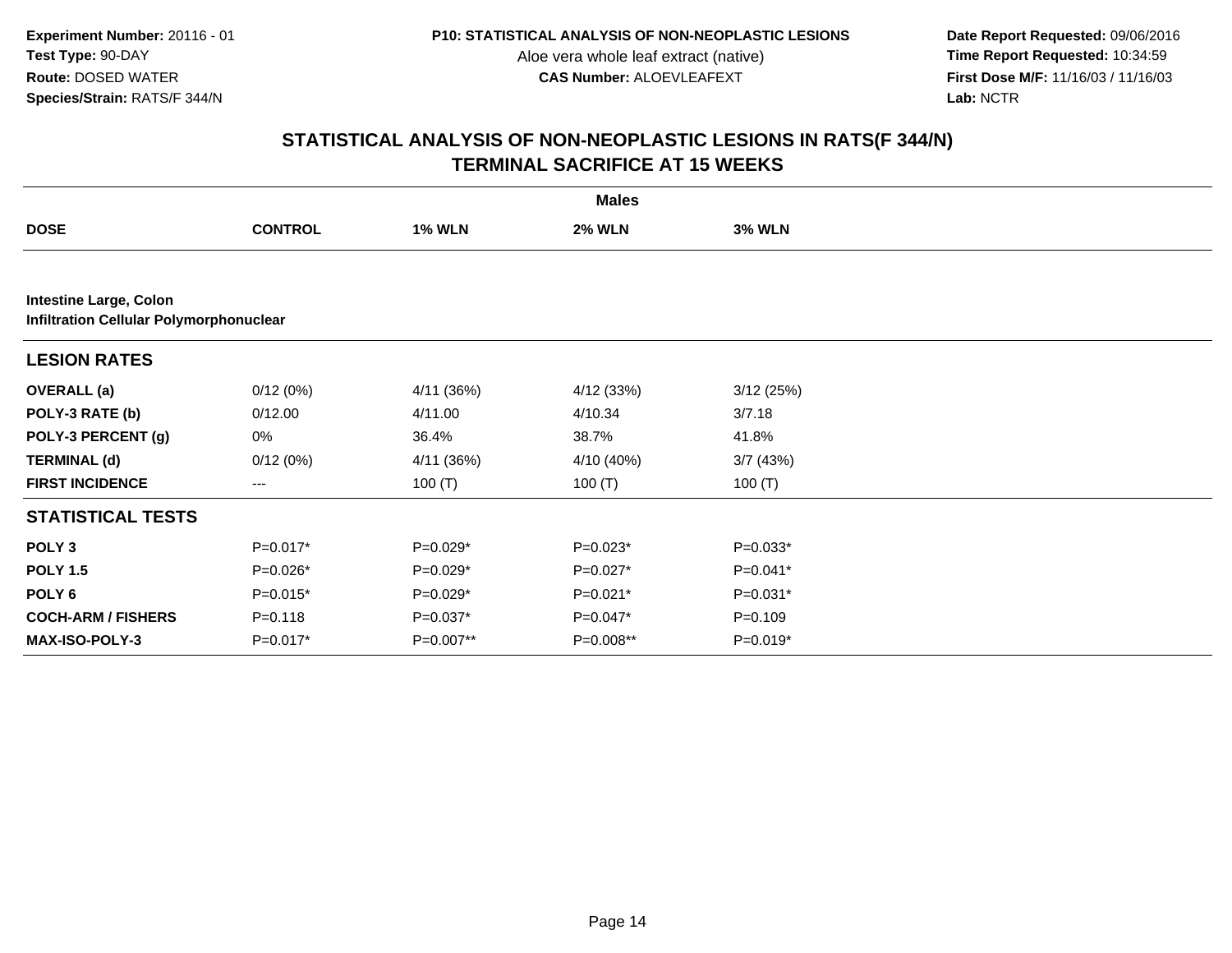**Date Report Requested:** 09/06/2016 **First Dose M/F:** 11/16/03 / 11/16/03<br>Lab: NCTR **Lab:** NCTR

|                                                    | <b>Males</b>   |               |               |               |  |  |  |  |
|----------------------------------------------------|----------------|---------------|---------------|---------------|--|--|--|--|
| <b>DOSE</b>                                        | <b>CONTROL</b> | <b>1% WLN</b> | <b>2% WLN</b> | <b>3% WLN</b> |  |  |  |  |
|                                                    |                |               |               |               |  |  |  |  |
| Intestine Large, Colon: Goblet Cell<br>Hyperplasia |                |               |               |               |  |  |  |  |
| <b>LESION RATES</b>                                |                |               |               |               |  |  |  |  |
| <b>OVERALL</b> (a)                                 | 0/12(0%)       | 10/11 (91%)   | 11/12 (92%)   | 8/12 (67%)    |  |  |  |  |
| POLY-3 RATE (b)                                    | 0/12.00        | 10/11.00      | 11/11.10      | 8/8.14        |  |  |  |  |
| POLY-3 PERCENT (g)                                 | 0%             | 90.9%         | 99.1%         | 98.3%         |  |  |  |  |
| <b>TERMINAL (d)</b>                                | 0/12(0%)       | 10/11 (91%)   | 10/10 (100%)  | 7/7 (100%)    |  |  |  |  |
| <b>FIRST INCIDENCE</b>                             | $---$          | 100 $(T)$     | 62            | 34            |  |  |  |  |
| <b>STATISTICAL TESTS</b>                           |                |               |               |               |  |  |  |  |
| POLY <sub>3</sub>                                  | P<0.001**      | P<0.001**     | P<0.001**     | P<0.001**     |  |  |  |  |
| <b>POLY 1.5</b>                                    | P<0.001**      | P<0.001**     | P<0.001**     | P<0.001**     |  |  |  |  |
| POLY <sub>6</sub>                                  | P<0.001**      | P<0.001**     | P<0.001**     | P<0.001**     |  |  |  |  |
| <b>COCH-ARM / FISHERS</b>                          | P<0.001**      | P<0.001**     | P<0.001**     | P<0.001**     |  |  |  |  |
| <b>MAX-ISO-POLY-3</b>                              | P<0.001**      | P<0.001**     | P<0.001**     | P<0.001**     |  |  |  |  |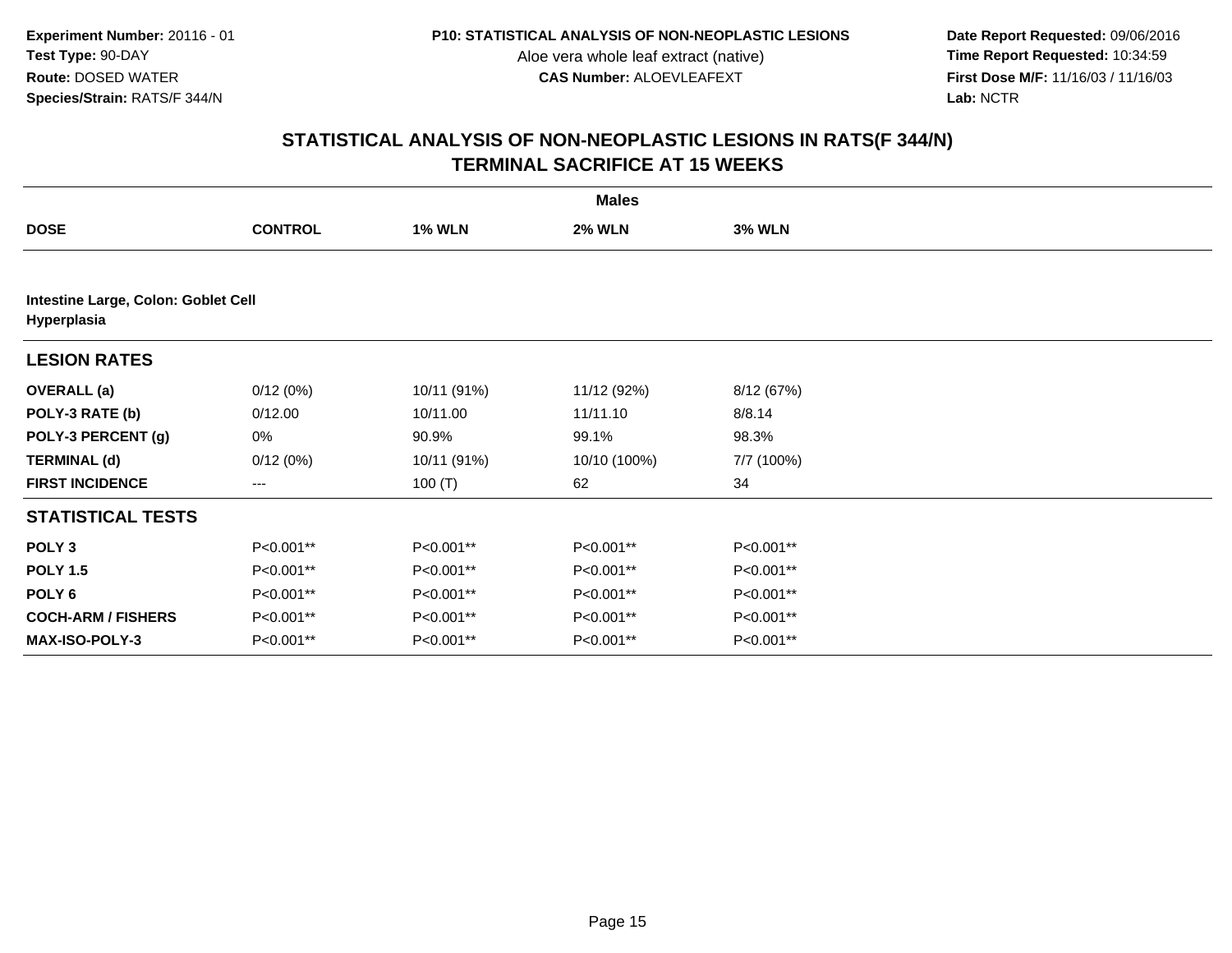**Date Report Requested:** 09/06/2016 **First Dose M/F:** 11/16/03 / 11/16/03<br>Lab: NCTR **Lab:** NCTR

|                                              |                |               | <b>Males</b>  |               |  |
|----------------------------------------------|----------------|---------------|---------------|---------------|--|
| <b>DOSE</b>                                  | <b>CONTROL</b> | <b>1% WLN</b> | <b>2% WLN</b> | <b>3% WLN</b> |  |
|                                              |                |               |               |               |  |
| Intestine Large, Rectum: Anus<br>Hyperplasia |                |               |               |               |  |
| <b>LESION RATES</b>                          |                |               |               |               |  |
| <b>OVERALL</b> (a)                           | $0/10(0\%)$    | $0/0 (0\%)$   | 2/11(18%)     | 3/11(27%)     |  |
| POLY-3 RATE (b)                              | 0/10.00        | 0/0.00        | 2/9.34        | 3/6.18        |  |
| POLY-3 PERCENT (g)                           | 0%             | 0%            | 21.4%         | 48.6%         |  |
| <b>TERMINAL (d)</b>                          | $0/10(0\%)$    | $0/0 (0\%)$   | 2/9(22%)      | 3/6(50%)      |  |
| <b>FIRST INCIDENCE</b>                       | $\cdots$       | $---$         | 100 $(T)$     | 100 $(T)$     |  |
| <b>STATISTICAL TESTS</b>                     |                |               |               |               |  |
| POLY <sub>3</sub>                            | (e)            | (e)           | $P = 0.210$   | $P=0.032*$    |  |
| <b>POLY 1.5</b>                              | (e)            | (e)           | $P=0.222$     | $P=0.041*$    |  |
| POLY <sub>6</sub>                            | (e)            | (e)           | $P = 0.204$   | $P=0.030*$    |  |
| <b>COCH-ARM / FISHERS</b>                    | $P = 0.061$    | (e)           | $P=0.262$     | $P = 0.124$   |  |
| <b>MAX-ISO-POLY-3</b>                        | (e)            | (e)           | $P = 0.069$   | $P=0.018*$    |  |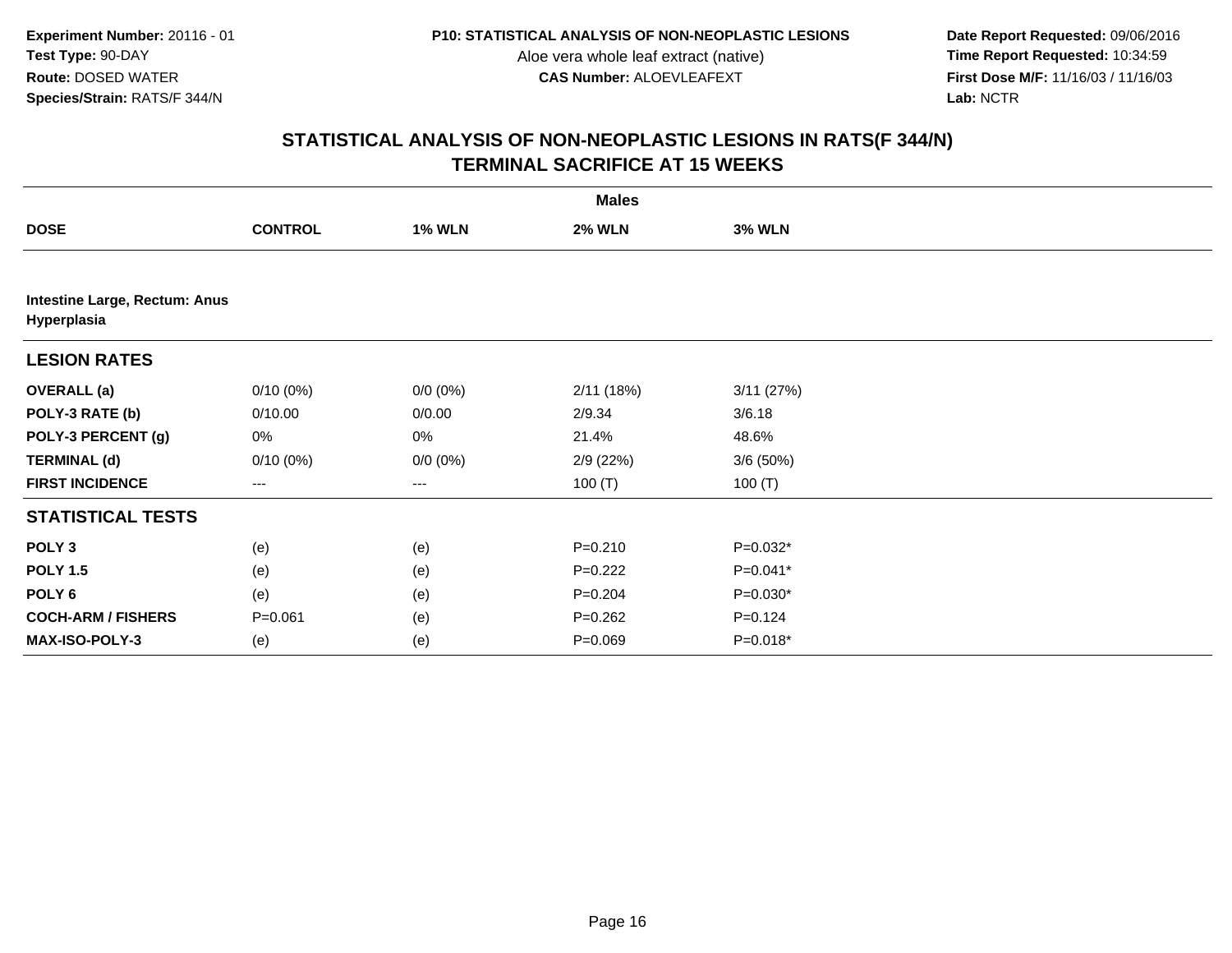**Date Report Requested:** 09/06/2016 **First Dose M/F:** 11/16/03 / 11/16/03<br>Lab: NCTR **Lab:** NCTR

|                                                              |                |               | <b>Males</b>  |               |  |
|--------------------------------------------------------------|----------------|---------------|---------------|---------------|--|
| <b>DOSE</b>                                                  | <b>CONTROL</b> | <b>1% WLN</b> | <b>2% WLN</b> | <b>3% WLN</b> |  |
|                                                              |                |               |               |               |  |
| Intestine Large, Rectum: Anus<br><b>Inflammation Chronic</b> |                |               |               |               |  |
| <b>LESION RATES</b>                                          |                |               |               |               |  |
| <b>OVERALL</b> (a)                                           | $0/10(0\%)$    | $0/0 (0\%)$   | 4/11 (36%)    | 3/11(27%)     |  |
| POLY-3 RATE (b)                                              | 0/10.00        | 0/0.00        | 4/9.34        | 3/6.18        |  |
| POLY-3 PERCENT (g)                                           | 0%             | 0%            | 42.9%         | 48.6%         |  |
| <b>TERMINAL (d)</b>                                          | $0/10(0\%)$    | $0/0 (0\%)$   | 4/9 (44%)     | 3/6(50%)      |  |
| <b>FIRST INCIDENCE</b>                                       | ---            | $---$         | 100 $(T)$     | 100 $(T)$     |  |
| <b>STATISTICAL TESTS</b>                                     |                |               |               |               |  |
| POLY <sub>3</sub>                                            | (e)            | (e)           | P=0.026*      | $P=0.032*$    |  |
| <b>POLY 1.5</b>                                              | (e)            | (e)           | $P=0.031*$    | $P=0.041*$    |  |
| POLY <sub>6</sub>                                            | (e)            | (e)           | $P=0.023*$    | $P=0.030*$    |  |
| <b>COCH-ARM / FISHERS</b>                                    | $P = 0.060$    | (e)           | $P = 0.055$   | $P = 0.124$   |  |
| MAX-ISO-POLY-3                                               | (e)            | (e)           | P=0.008**     | $P=0.018*$    |  |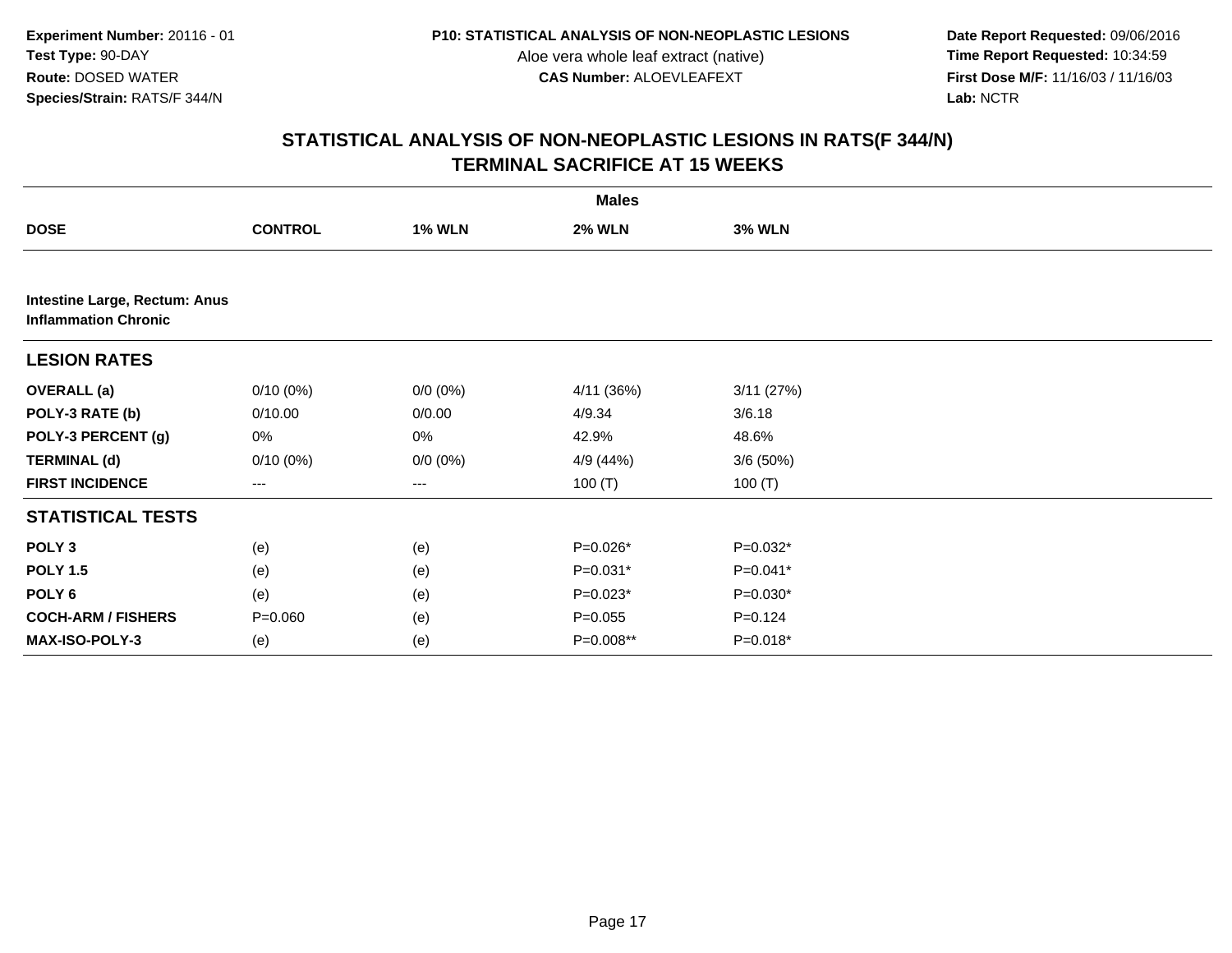**Date Report Requested:** 09/06/2016 **First Dose M/F:** 11/16/03 / 11/16/03<br>Lab: NCTR **Lab:** NCTR

|                                                          |                |               | <b>Males</b>  |               |  |
|----------------------------------------------------------|----------------|---------------|---------------|---------------|--|
| <b>DOSE</b>                                              | <b>CONTROL</b> | <b>1% WLN</b> | <b>2% WLN</b> | <b>3% WLN</b> |  |
|                                                          |                |               |               |               |  |
| Intestine Large, Rectum: Anus, Epithelium<br>Hyperplasia |                |               |               |               |  |
| <b>LESION RATES</b>                                      |                |               |               |               |  |
| <b>OVERALL</b> (a)                                       | $0/10(0\%)$    | $0/0 (0\%)$   | 1/11(9%)      | 0/11(0%)      |  |
| POLY-3 RATE (b)                                          | 0/10.00        | 0/0.00        | 1/9.34        | 0/6.18        |  |
| POLY-3 PERCENT (g)                                       | 0%             | 0%            | 10.7%         | $0\%$         |  |
| <b>TERMINAL (d)</b>                                      | $0/10(0\%)$    | $0/0 (0\%)$   | 1/9 (11%)     | 0/6(0%)       |  |
| <b>FIRST INCIDENCE</b>                                   | $\cdots$       | $\cdots$      | 100 $(T)$     | $\cdots$      |  |
| <b>STATISTICAL TESTS</b>                                 |                |               |               |               |  |
| POLY <sub>3</sub>                                        | (e)            | (e)           | $P = 0.486$   | (e)           |  |
| <b>POLY 1.5</b>                                          | (e)            | (e)           | $P = 0.496$   | (e)           |  |
| POLY <sub>6</sub>                                        | (e)            | (e)           | $P = 0.480$   | (e)           |  |
| <b>COCH-ARM / FISHERS</b>                                | $P = 0.572$    | (e)           | $P = 0.524$   | (e)           |  |
| <b>MAX-ISO-POLY-3</b>                                    | (e)            | (e)           | $P = 0.163$   | (e)           |  |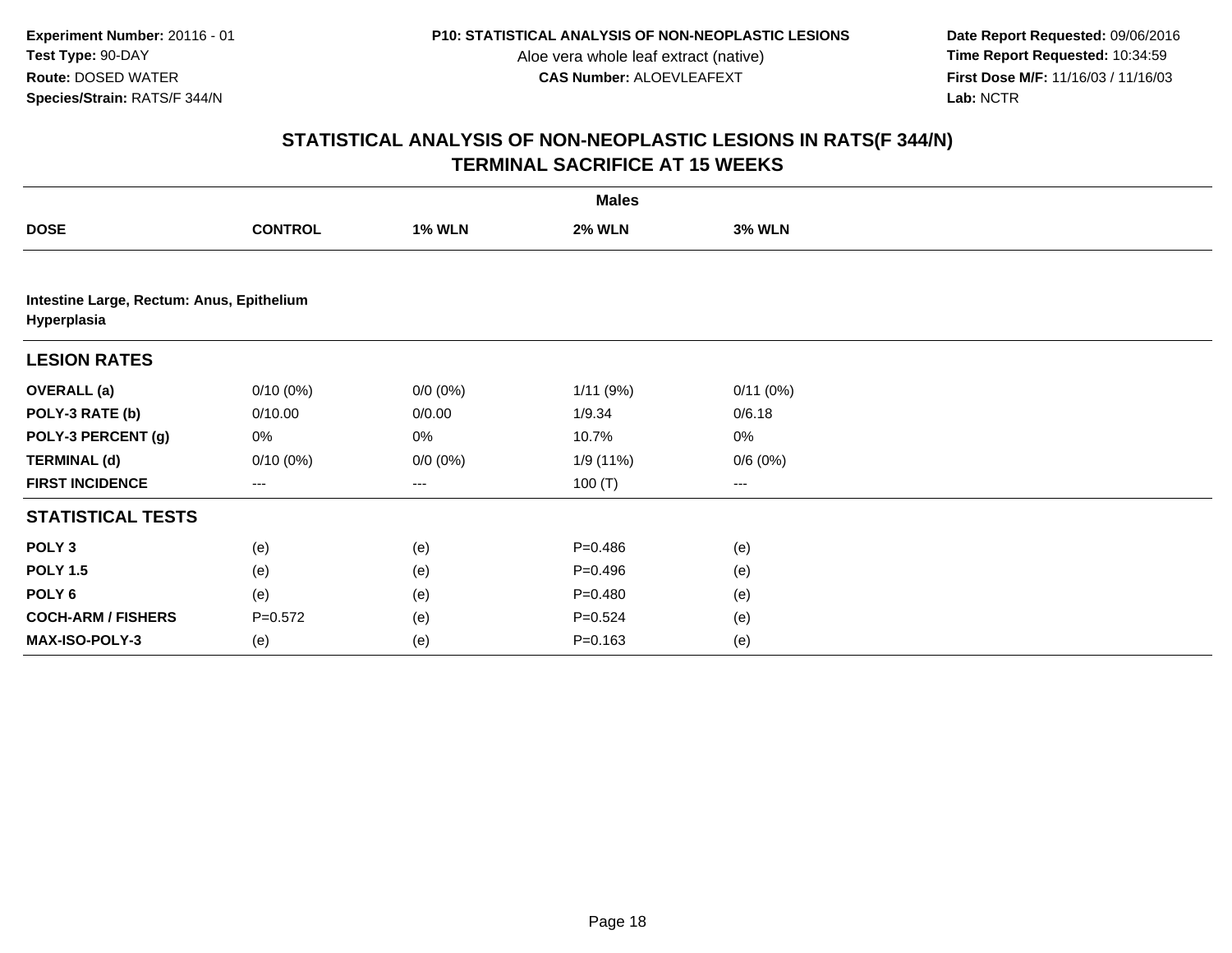**Date Report Requested:** 09/06/2016 **First Dose M/F:** 11/16/03 / 11/16/03<br>Lab: NCTR **Lab:** NCTR

|                                                     |                |               | <b>Males</b>  |               |  |
|-----------------------------------------------------|----------------|---------------|---------------|---------------|--|
| <b>DOSE</b>                                         | <b>CONTROL</b> | <b>1% WLN</b> | <b>2% WLN</b> | <b>3% WLN</b> |  |
|                                                     |                |               |               |               |  |
| Intestine Large, Rectum: Goblet Cell<br>Hyperplasia |                |               |               |               |  |
| <b>LESION RATES</b>                                 |                |               |               |               |  |
| <b>OVERALL</b> (a)                                  | $0/10(0\%)$    | $0/0 (0\%)$   | 9/11(82%)     | 5/11 (45%)    |  |
| POLY-3 RATE (b)                                     | 0/10.00        | 0/0.00        | 9/9.34        | 5/7.14        |  |
| POLY-3 PERCENT (g)                                  | 0%             | 0%            | 96.4%         | 70.1%         |  |
| <b>TERMINAL (d)</b>                                 | $0/10(0\%)$    | $0/0 (0\%)$   | 9/9 (100%)    | 4/6 (67%)     |  |
| <b>FIRST INCIDENCE</b>                              | $---$          | ---           | 100 $(T)$     | 34            |  |
| <b>STATISTICAL TESTS</b>                            |                |               |               |               |  |
| POLY <sub>3</sub>                                   | (e)            | (e)           | P<0.001**     | P<0.001**     |  |
| <b>POLY 1.5</b>                                     | (e)            | (e)           | P<0.001**     | P<0.001**     |  |
| POLY 6                                              | (e)            | (e)           | P<0.001**     | P<0.001**     |  |
| <b>COCH-ARM / FISHERS</b>                           | P=0.007**      | (e)           | P<0.001**     | $P=0.023*$    |  |
| MAX-ISO-POLY-3                                      | (e)            | (e)           | P<0.001**     | P<0.001**     |  |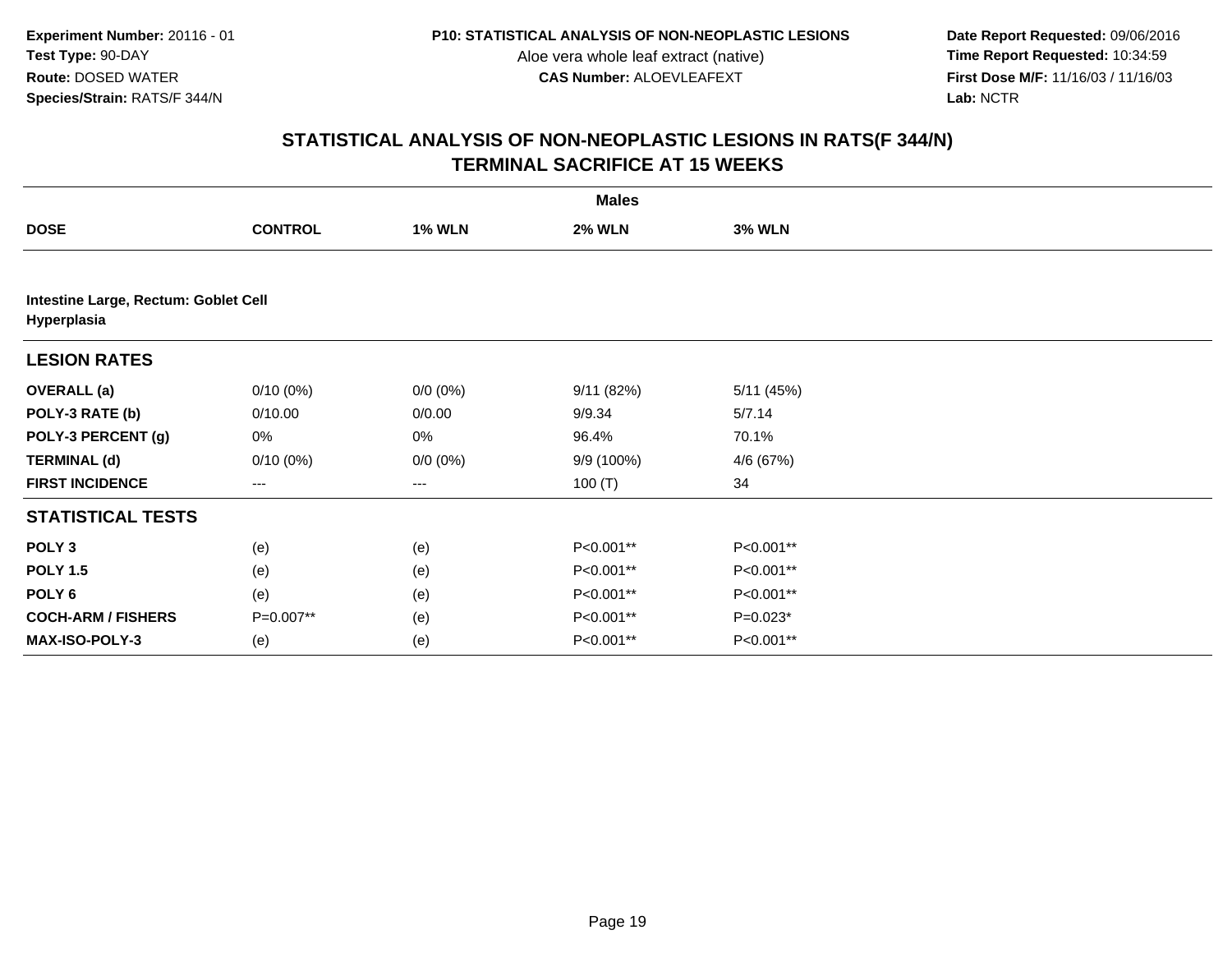**Date Report Requested:** 09/06/2016 **First Dose M/F:** 11/16/03 / 11/16/03<br>Lab: NCTR **Lab:** NCTR

|                                                    |                |               | <b>Males</b>  |               |  |
|----------------------------------------------------|----------------|---------------|---------------|---------------|--|
| <b>DOSE</b>                                        | <b>CONTROL</b> | <b>1% WLN</b> | <b>2% WLN</b> | <b>3% WLN</b> |  |
|                                                    |                |               |               |               |  |
| Intestine Small, Ileum: Goblet Cell<br>Hyperplasia |                |               |               |               |  |
| <b>LESION RATES</b>                                |                |               |               |               |  |
| <b>OVERALL</b> (a)                                 | 0/12(0%)       | $0/0 (0\%)$   | 1/12(8%)      | 1/12(8%)      |  |
| POLY-3 RATE (b)                                    | 0/12.00        | 0/0.00        | 1/10.34       | 1/7.18        |  |
| POLY-3 PERCENT (g)                                 | 0%             | 0%            | 9.7%          | 13.9%         |  |
| <b>TERMINAL (d)</b>                                | 0/12(0%)       | $0/0 (0\%)$   | $1/10(10\%)$  | 1/7 (14%)     |  |
| <b>FIRST INCIDENCE</b>                             | ---            | $--$          | 100 $(T)$     | 100 $(T)$     |  |
| <b>STATISTICAL TESTS</b>                           |                |               |               |               |  |
| POLY <sub>3</sub>                                  | (e)            | (e)           | $P = 0.470$   | $P=0.402$     |  |
| <b>POLY 1.5</b>                                    | (e)            | (e)           | $P=0.479$     | $P=0.420$     |  |
| POLY <sub>6</sub>                                  | (e)            | (e)           | $P=0.465$     | $P = 0.398$   |  |
| <b>COCH-ARM / FISHERS</b>                          | $P = 0.248$    | (e)           | $P = 0.500$   | $P = 0.500$   |  |
| MAX-ISO-POLY-3                                     | (e)            | (e)           | $P = 0.157$   | $P = 0.153$   |  |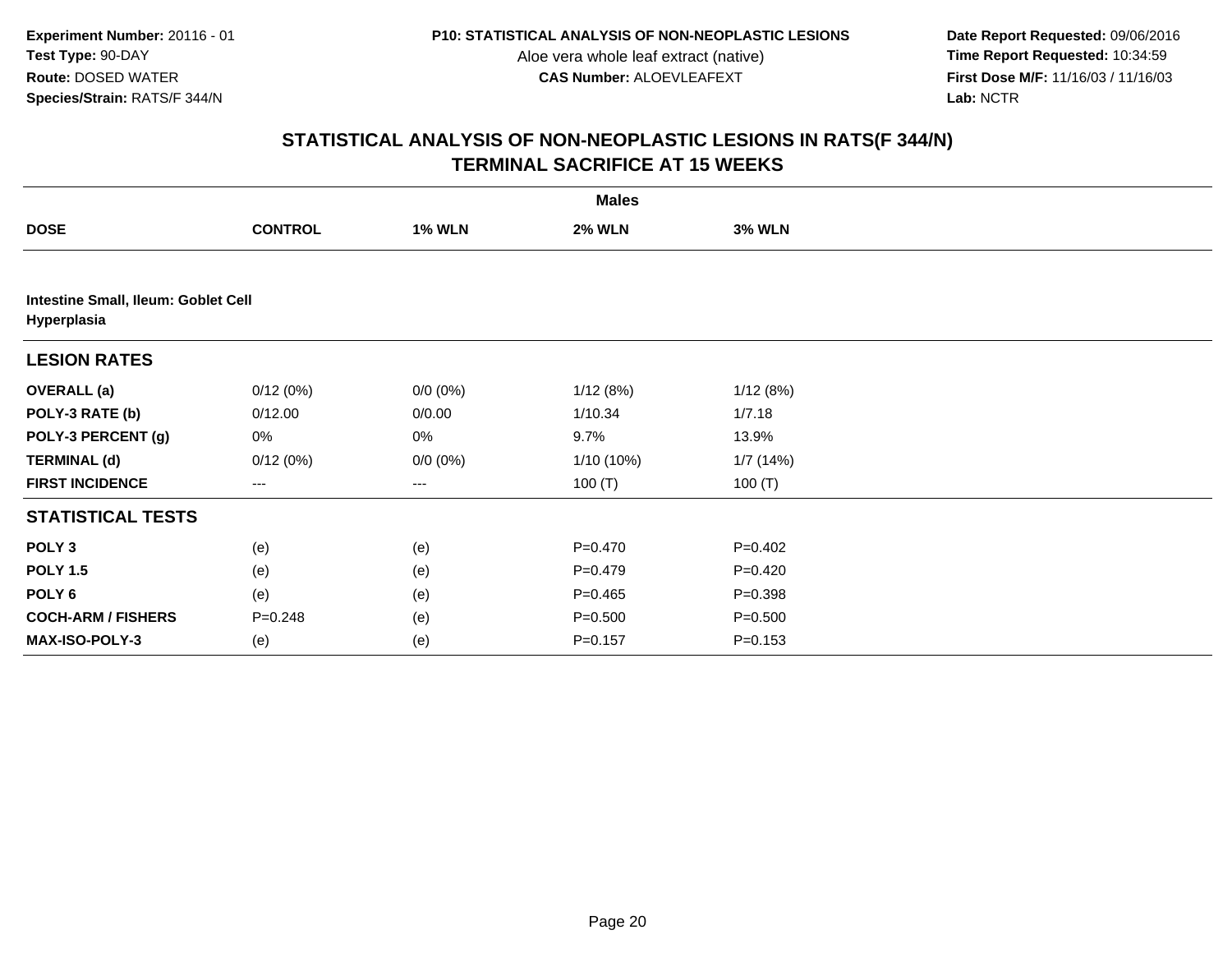**Date Report Requested:** 09/06/2016 **First Dose M/F:** 11/16/03 / 11/16/03<br>Lab: NCTR **Lab:** NCTR

|                                             | <b>Males</b>   |               |               |               |  |  |  |  |
|---------------------------------------------|----------------|---------------|---------------|---------------|--|--|--|--|
| <b>DOSE</b>                                 | <b>CONTROL</b> | <b>1% WLN</b> | <b>2% WLN</b> | <b>3% WLN</b> |  |  |  |  |
|                                             |                |               |               |               |  |  |  |  |
| <b>Kidney</b><br><b>Nephropathy Chronic</b> |                |               |               |               |  |  |  |  |
| <b>LESION RATES</b>                         |                |               |               |               |  |  |  |  |
| <b>OVERALL</b> (a)                          | 12/12 (100%)   | 11/11 (100%)  | 12/12 (100%)  | 7/12 (58%)    |  |  |  |  |
| POLY-3 RATE (b)                             | 12/12.00       | 11/11.00      | 12/12.00      | 7/7.18        |  |  |  |  |
| POLY-3 PERCENT (g)                          | 100%           | 100%          | 100%          | 97.5%         |  |  |  |  |
| <b>TERMINAL (d)</b>                         | 12/12 (100%)   | 11/11 (100%)  | 10/10 (100%)  | 7/7 (100%)    |  |  |  |  |
| <b>FIRST INCIDENCE</b>                      | 100 $(T)$      | 100(T)        | 46            | 100 $(T)$     |  |  |  |  |
| <b>STATISTICAL TESTS</b>                    |                |               |               |               |  |  |  |  |
| POLY <sub>3</sub>                           | P=1.000N       | (e)           | (e)           | P=1.000N      |  |  |  |  |
| <b>POLY 1.5</b>                             | P=0.048N*      | (e)           | (e)           | P=0.375N      |  |  |  |  |
| POLY 6                                      | P=1.000N       | (e)           | (e)           | P=1.000N      |  |  |  |  |
| <b>COCH-ARM / FISHERS</b>                   | P=0.002N**     | (e)           | (e)           | P=0.019N*     |  |  |  |  |
| MAX-ISO-POLY-3                              | P<0.001N**     | (e)           | (e)           | $P=0.013N^*$  |  |  |  |  |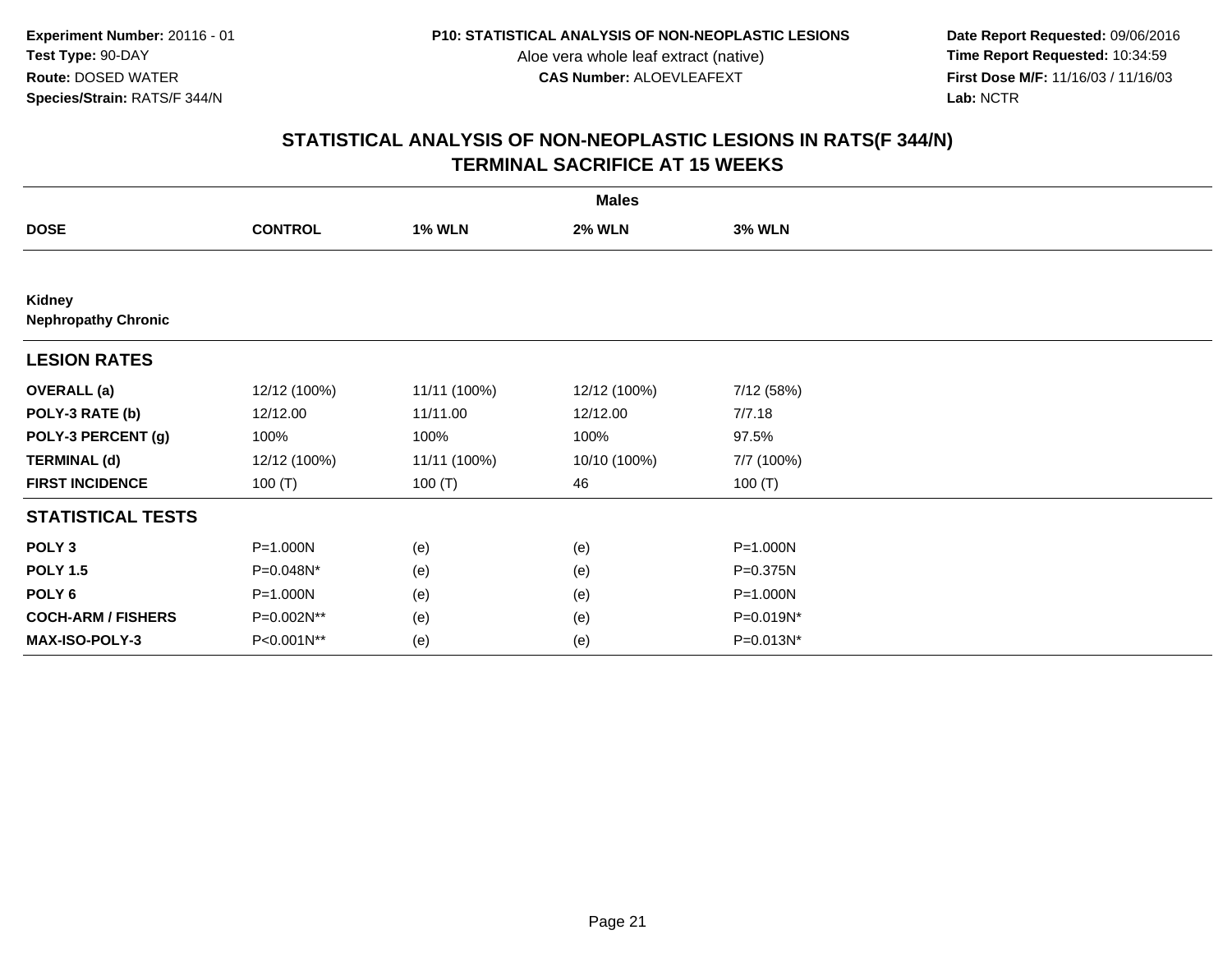**Date Report Requested:** 09/06/2016 **First Dose M/F:** 11/16/03 / 11/16/03<br>Lab: NCTR **Lab:** NCTR

|                                               | <b>Males</b>   |               |                        |                        |  |  |  |
|-----------------------------------------------|----------------|---------------|------------------------|------------------------|--|--|--|
| <b>DOSE</b>                                   | <b>CONTROL</b> | <b>1% WLN</b> | <b>2% WLN</b>          | <b>3% WLN</b>          |  |  |  |
|                                               |                |               |                        |                        |  |  |  |
| Kidney: Renal Tubule<br><b>Mineralization</b> |                |               |                        |                        |  |  |  |
| <b>LESION RATES</b>                           |                |               |                        |                        |  |  |  |
| <b>OVERALL</b> (a)                            | 0/12(0%)       | 0/11(0%)      | 0/12(0%)               | 0/12(0%)               |  |  |  |
| POLY-3 RATE (b)                               | 0/12.00        | 0/11.00       | 0/10.34                | 0/7.18                 |  |  |  |
| POLY-3 PERCENT (g)                            | 0%             | 0%            | 0%                     | $0\%$                  |  |  |  |
| <b>TERMINAL (d)</b>                           | 0/12(0%)       | 0/11(0%)      | 0/10(0%)               | 0/7(0%)                |  |  |  |
| <b>FIRST INCIDENCE</b>                        | ---            | $--$          | $\qquad \qquad \cdots$ | $\qquad \qquad \cdots$ |  |  |  |
| <b>STATISTICAL TESTS</b>                      |                |               |                        |                        |  |  |  |
| POLY <sub>3</sub>                             | (n)            | (n)           | (n)                    | (n)                    |  |  |  |
| <b>POLY 1.5</b>                               | (n)            | (n)           | (n)                    | (n)                    |  |  |  |
| POLY 6                                        | (n)            | (n)           | (n)                    | (n)                    |  |  |  |
| <b>COCH-ARM / FISHERS</b>                     | (n)            | (n)           | (n)                    | (n)                    |  |  |  |
| MAX-ISO-POLY-3                                | (n)            | (n)           | (n)                    | (n)                    |  |  |  |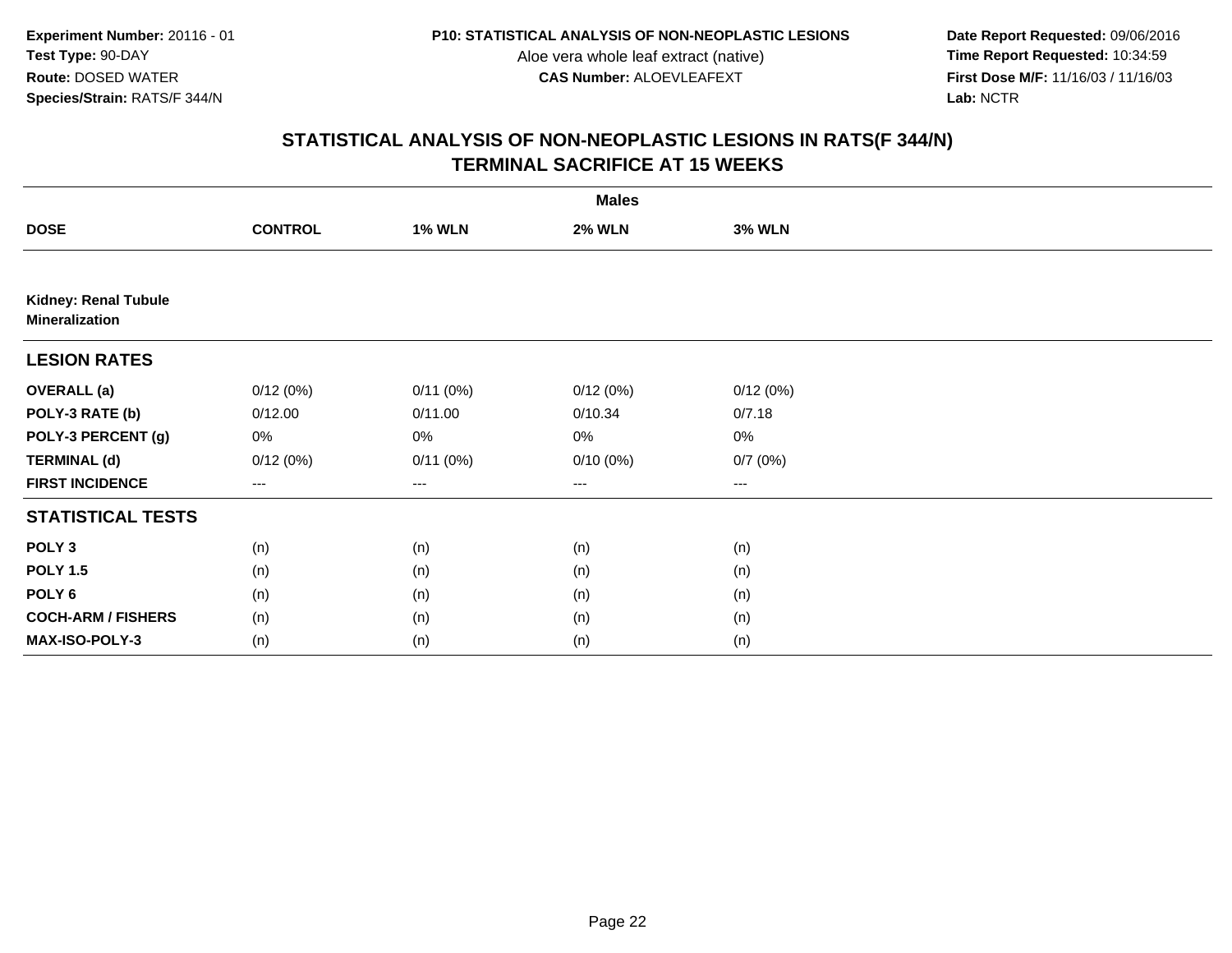**Date Report Requested:** 09/06/2016 **First Dose M/F:** 11/16/03 / 11/16/03<br>Lab: NCTR **Lab:** NCTR

|                           |                   |               | <b>Males</b>  |                   |  |
|---------------------------|-------------------|---------------|---------------|-------------------|--|
| <b>DOSE</b>               | <b>CONTROL</b>    | <b>1% WLN</b> | <b>2% WLN</b> | <b>3% WLN</b>     |  |
|                           |                   |               |               |                   |  |
| Liver<br><b>Deformity</b> |                   |               |               |                   |  |
| <b>LESION RATES</b>       |                   |               |               |                   |  |
| <b>OVERALL</b> (a)        | 0/12(0%)          | 0/11(0%)      | 0/12(0%)      | 0/12(0%)          |  |
| POLY-3 RATE (b)           | 0/12.00           | 0/11.00       | 0/10.34       | 0/7.18            |  |
| POLY-3 PERCENT (g)        | 0%                | 0%            | 0%            | $0\%$             |  |
| <b>TERMINAL (d)</b>       | 0/12(0%)          | 0/11(0%)      | $0/10(0\%)$   | 0/7(0%)           |  |
| <b>FIRST INCIDENCE</b>    | $\qquad \qquad -$ | ---           | ---           | $\qquad \qquad -$ |  |
| <b>STATISTICAL TESTS</b>  |                   |               |               |                   |  |
| POLY <sub>3</sub>         | (n)               | (n)           | (n)           | (n)               |  |
| <b>POLY 1.5</b>           | (n)               | (n)           | (n)           | (n)               |  |
| POLY <sub>6</sub>         | (n)               | (n)           | (n)           | (n)               |  |
| <b>COCH-ARM / FISHERS</b> | (n)               | (n)           | (n)           | (n)               |  |
| MAX-ISO-POLY-3            | (n)               | (n)           | (n)           | (n)               |  |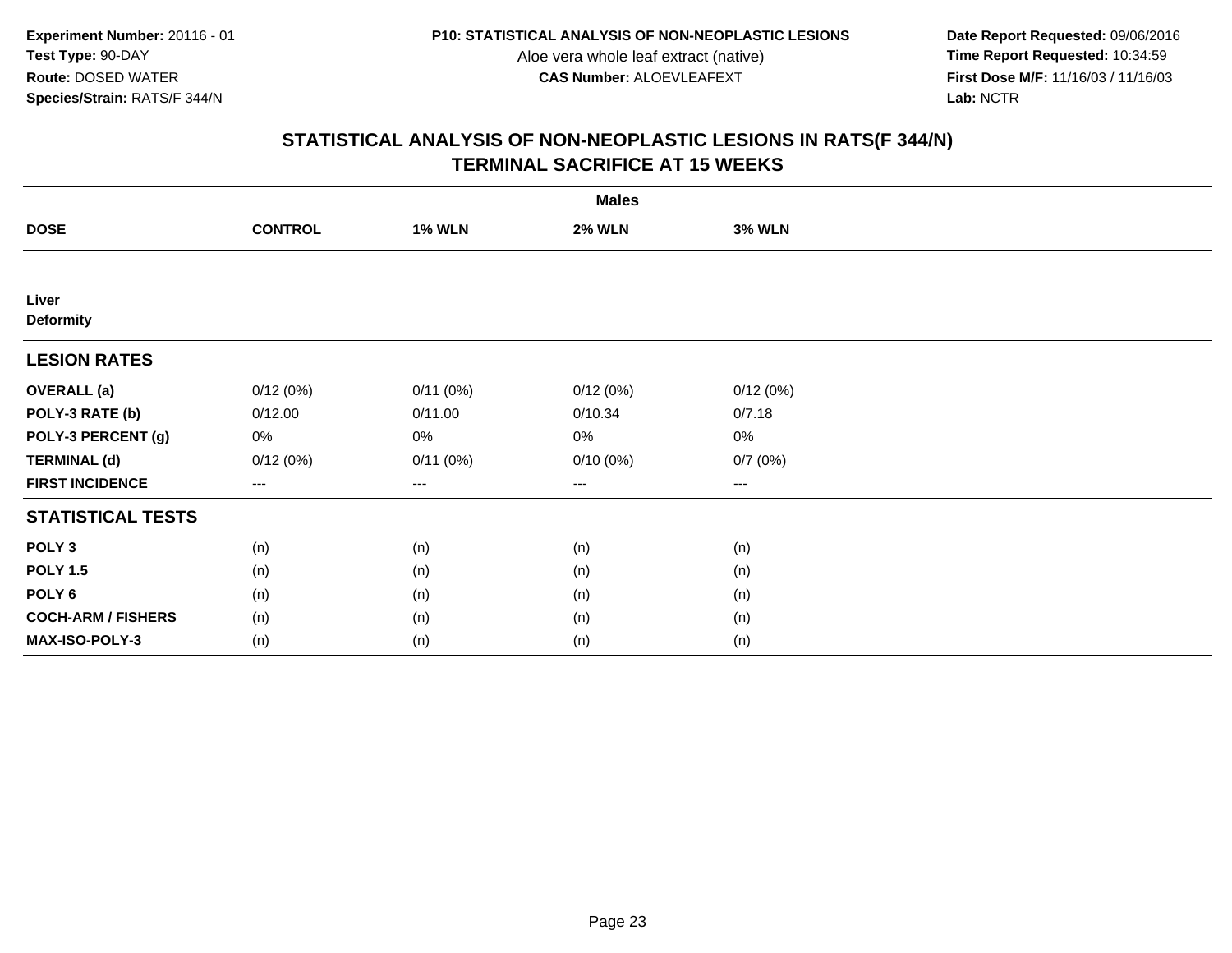**Date Report Requested:** 09/06/2016 **First Dose M/F:** 11/16/03 / 11/16/03<br>Lab: NCTR **Lab:** NCTR

|                                     |                        |               | <b>Males</b>  |                        |  |
|-------------------------------------|------------------------|---------------|---------------|------------------------|--|
| <b>DOSE</b>                         | <b>CONTROL</b>         | <b>1% WLN</b> | <b>2% WLN</b> | <b>3% WLN</b>          |  |
|                                     |                        |               |               |                        |  |
| Liver<br>Hepatodiaphragmatic Nodule |                        |               |               |                        |  |
| <b>LESION RATES</b>                 |                        |               |               |                        |  |
| <b>OVERALL</b> (a)                  | 0/12(0%)               | 1/11(9%)      | 0/12(0%)      | 0/12(0%)               |  |
| POLY-3 RATE (b)                     | 0/12.00                | 1/11.00       | 0/10.34       | 0/7.18                 |  |
| POLY-3 PERCENT (g)                  | 0%                     | 9.1%          | 0%            | 0%                     |  |
| <b>TERMINAL (d)</b>                 | 0/12(0%)               | 1/11(9%)      | $0/10(0\%)$   | 0/7(0%)                |  |
| <b>FIRST INCIDENCE</b>              | $\qquad \qquad \cdots$ | 100 $(T)$     | ---           | $\qquad \qquad \cdots$ |  |
| <b>STATISTICAL TESTS</b>            |                        |               |               |                        |  |
| POLY <sub>3</sub>                   | P=0.653N               | $P=0.483$     | (e)           | (e)                    |  |
| <b>POLY 1.5</b>                     | P=0.620N               | $P=0.483$     | (e)           | (e)                    |  |
| POLY <sub>6</sub>                   | P=0.664N               | $P=0.483$     | (e)           | (e)                    |  |
| <b>COCH-ARM / FISHERS</b>           | P=0.496N               | $P=0.478$     | (e)           | (e)                    |  |
| MAX-ISO-POLY-3                      | P=0.329N               | $P = 0.152$   | (e)           | (e)                    |  |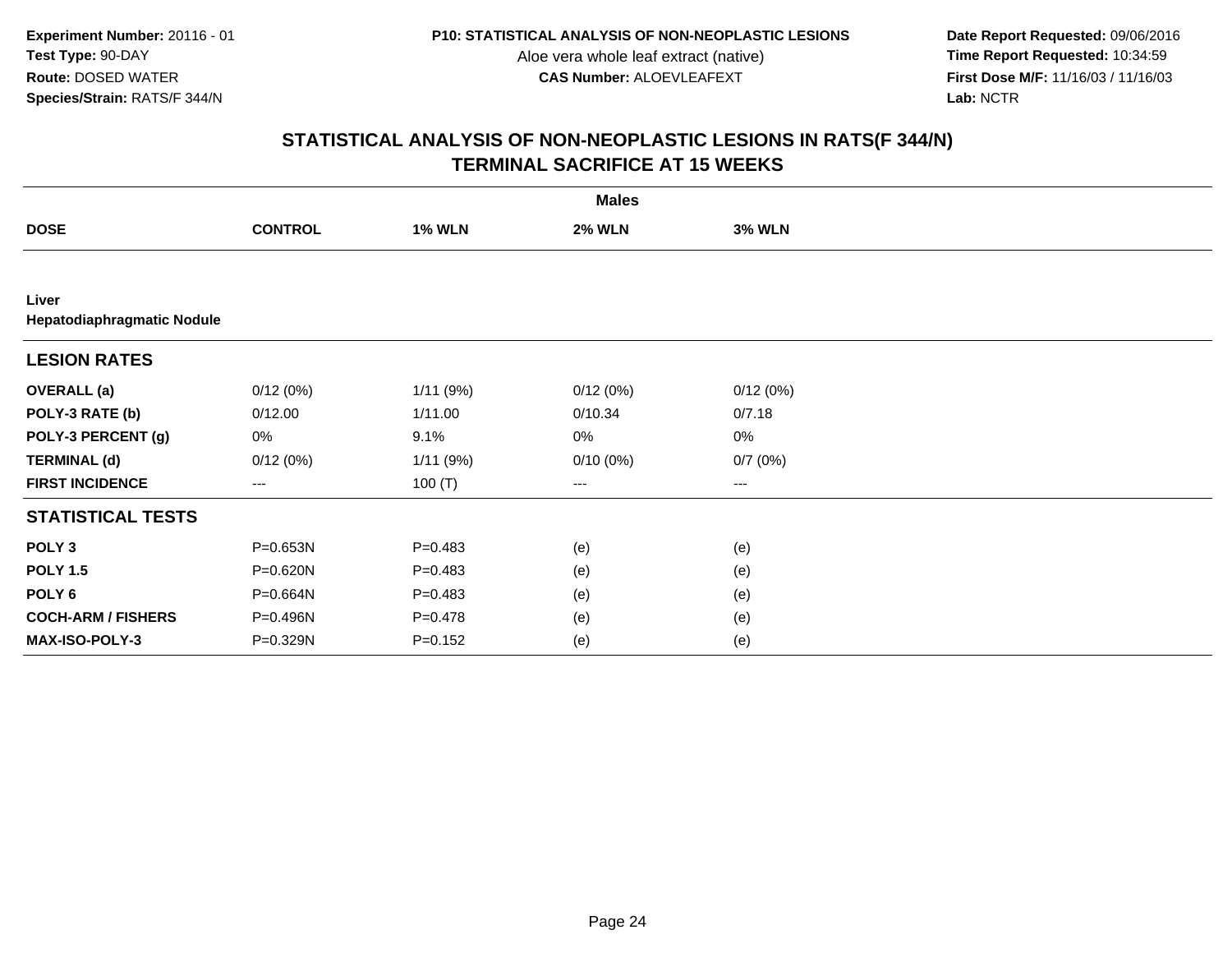**Date Report Requested:** 09/06/2016 **First Dose M/F:** 11/16/03 / 11/16/03<br>Lab: NCTR **Lab:** NCTR

|                                      |                |               | <b>Males</b>  |               |  |
|--------------------------------------|----------------|---------------|---------------|---------------|--|
| <b>DOSE</b>                          | <b>CONTROL</b> | <b>1% WLN</b> | <b>2% WLN</b> | <b>3% WLN</b> |  |
|                                      |                |               |               |               |  |
| Liver<br><b>Inflammation Chronic</b> |                |               |               |               |  |
| <b>LESION RATES</b>                  |                |               |               |               |  |
| <b>OVERALL</b> (a)                   | 2/12 (17%)     | 0/11(0%)      | 0/12(0%)      | 1/12(8%)      |  |
| POLY-3 RATE (b)                      | 2/12.00        | 0/11.00       | 0/10.34       | 1/7.18        |  |
| POLY-3 PERCENT (g)                   | 16.7%          | 0%            | 0%            | 13.9%         |  |
| <b>TERMINAL (d)</b>                  | 2/12(17%)      | 0/11(0%)      | $0/10(0\%)$   | 1/7(14%)      |  |
| <b>FIRST INCIDENCE</b>               | 100 $(T)$      | ---           | ---           | 100 $(T)$     |  |
| <b>STATISTICAL TESTS</b>             |                |               |               |               |  |
| POLY <sub>3</sub>                    | P=0.319N       | P=0.249N      | P=0.265N      | P=0.670N      |  |
| <b>POLY 1.5</b>                      | P=0.314N       | P=0.249N      | P=0.254N      | $P = 0.641N$  |  |
| POLY <sub>6</sub>                    | P=0.324N       | P=0.249N      | P=0.272N      | P=0.677N      |  |
| <b>COCH-ARM / FISHERS</b>            | P=0.292N       | P=0.261N      | P=0.239N      | P=0.500N      |  |
| MAX-ISO-POLY-3                       | $P = 0.213N$   | P=0.082N      | P=0.101N      | $P = 0.450N$  |  |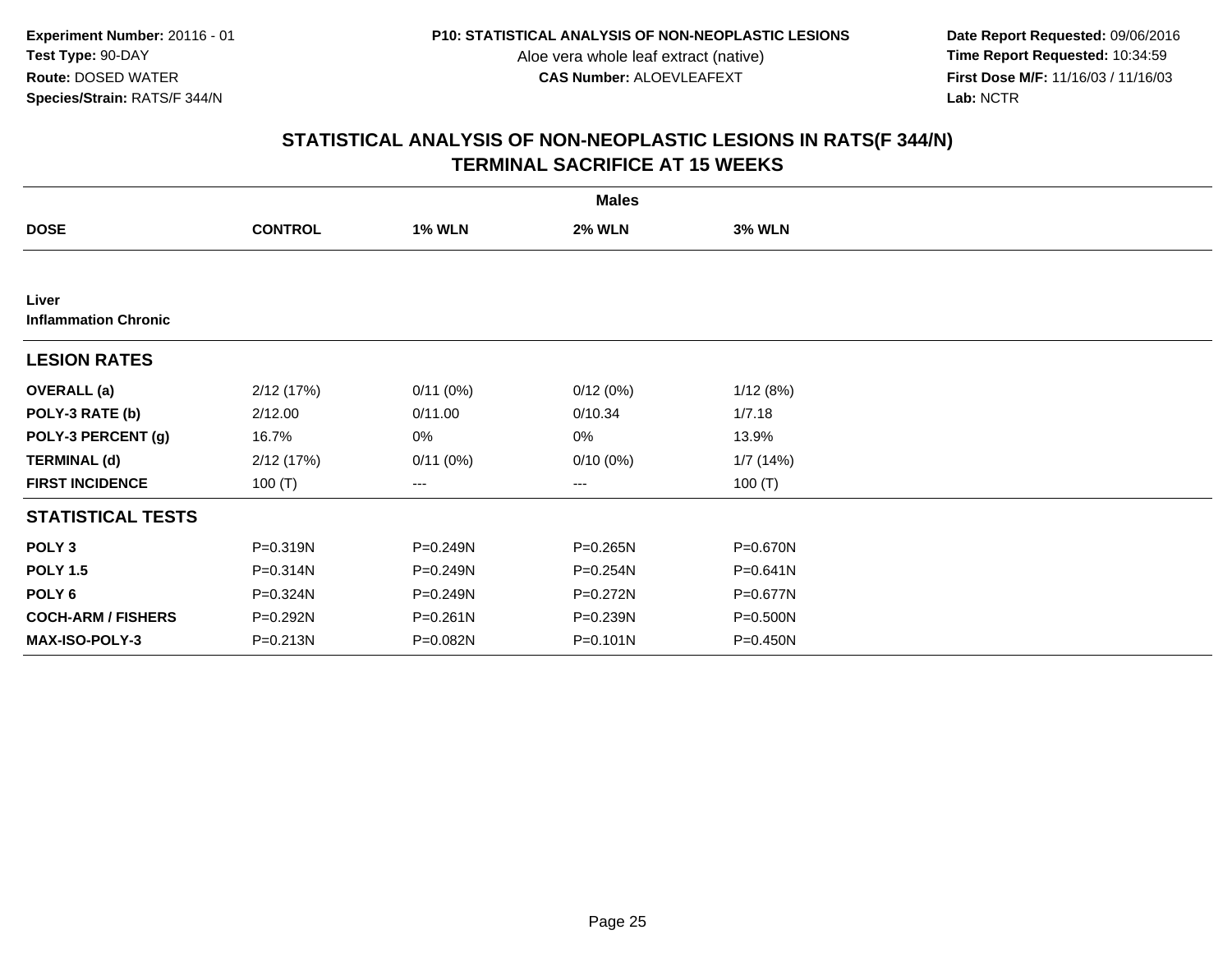**Date Report Requested:** 09/06/2016 **First Dose M/F:** 11/16/03 / 11/16/03<br>Lab: NCTR **Lab:** NCTR

|                                           |                |               | <b>Males</b>  |                   |  |
|-------------------------------------------|----------------|---------------|---------------|-------------------|--|
| <b>DOSE</b>                               | <b>CONTROL</b> | <b>1% WLN</b> | <b>2% WLN</b> | <b>3% WLN</b>     |  |
|                                           |                |               |               |                   |  |
| Liver<br><b>Vacuolization Cytoplasmic</b> |                |               |               |                   |  |
| <b>LESION RATES</b>                       |                |               |               |                   |  |
| <b>OVERALL</b> (a)                        | 3/12(25%)      | 0/11(0%)      | 0/12(0%)      | 0/12(0%)          |  |
| POLY-3 RATE (b)                           | 3/12.00        | 0/11.00       | 0/10.34       | 0/7.18            |  |
| POLY-3 PERCENT (g)                        | 25%            | 0%            | 0%            | 0%                |  |
| <b>TERMINAL (d)</b>                       | 3/12(25%)      | 0/11(0%)      | $0/10(0\%)$   | 0/7(0%)           |  |
| <b>FIRST INCIDENCE</b>                    | 100 $(T)$      | ---           | ---           | $\qquad \qquad -$ |  |
| <b>STATISTICAL TESTS</b>                  |                |               |               |                   |  |
| POLY <sub>3</sub>                         | P=0.018N*      | P=0.117N      | P=0.130N      | P=0.224N          |  |
| <b>POLY 1.5</b>                           | P=0.016N*      | P=0.117N      | P=0.121N      | P=0.195N          |  |
| POLY 6                                    | P=0.018N*      | P=0.117N      | P=0.136N      | $P = 0.231N$      |  |
| <b>COCH-ARM / FISHERS</b>                 | P=0.016N*      | P=0.124N      | P=0.109N      | P=0.109N          |  |
| MAX-ISO-POLY-3                            | P=0.017N*      | P=0.037N*     | P=0.050N*     | P=0.129N          |  |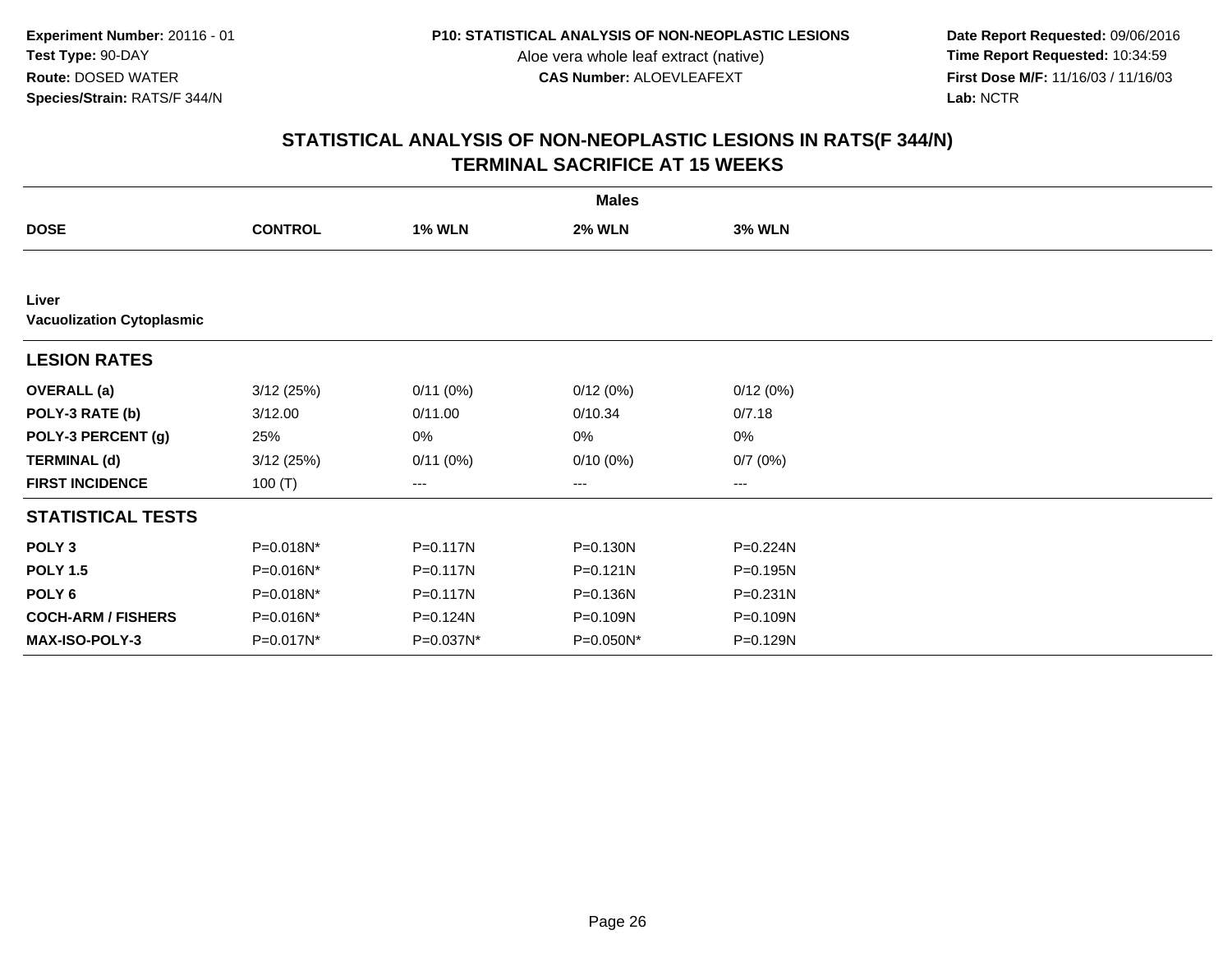**Date Report Requested:** 09/06/2016 **First Dose M/F:** 11/16/03 / 11/16/03<br>Lab: NCTR **Lab:** NCTR

|                                                 | <b>Males</b>   |               |               |                         |  |  |
|-------------------------------------------------|----------------|---------------|---------------|-------------------------|--|--|
| <b>DOSE</b>                                     | <b>CONTROL</b> | <b>1% WLN</b> | <b>2% WLN</b> | <b>3% WLN</b>           |  |  |
|                                                 |                |               |               |                         |  |  |
| Lung<br><b>Infiltration Cellular Histiocyte</b> |                |               |               |                         |  |  |
| <b>LESION RATES</b>                             |                |               |               |                         |  |  |
| <b>OVERALL</b> (a)                              | 0/12(0%)       | $0/0 (0\%)$   | 1/12(8%)      | 0/12(0%)                |  |  |
| POLY-3 RATE (b)                                 | 0/12.00        | 0/0.00        | 1/10.34       | 0/7.18                  |  |  |
| POLY-3 PERCENT (g)                              | 0%             | 0%            | 9.7%          | $0\%$                   |  |  |
| <b>TERMINAL (d)</b>                             | 0/12(0%)       | $0/0 (0\%)$   | $1/10(10\%)$  | 0/7(0%)                 |  |  |
| <b>FIRST INCIDENCE</b>                          | ---            | ---           | 100 $(T)$     | $\qquad \qquad -\qquad$ |  |  |
| <b>STATISTICAL TESTS</b>                        |                |               |               |                         |  |  |
| POLY <sub>3</sub>                               | (e)            | (e)           | $P=0.470$     | (e)                     |  |  |
| <b>POLY 1.5</b>                                 | (e)            | (e)           | $P=0.479$     | (e)                     |  |  |
| POLY <sub>6</sub>                               | (e)            | (e)           | $P = 0.465$   | (e)                     |  |  |
| <b>COCH-ARM / FISHERS</b>                       | $P = 0.554$    | (e)           | $P = 0.500$   | (e)                     |  |  |
| MAX-ISO-POLY-3                                  | (e)            | (e)           | $P = 0.157$   | (e)                     |  |  |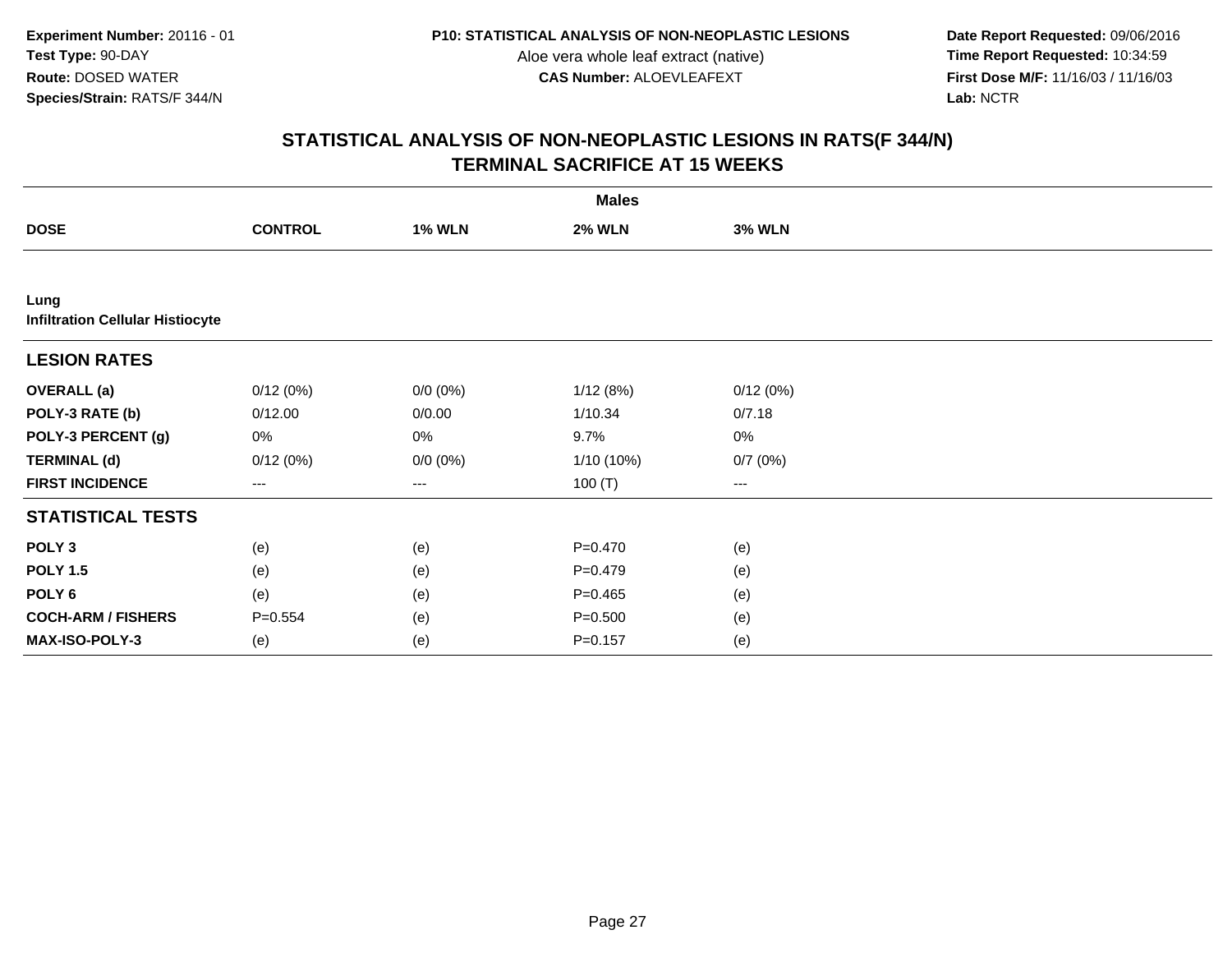**Date Report Requested:** 09/06/2016 **First Dose M/F:** 11/16/03 / 11/16/03<br>Lab: NCTR **Lab:** NCTR

| <b>Males</b>                                   |                        |               |               |               |  |
|------------------------------------------------|------------------------|---------------|---------------|---------------|--|
| <b>DOSE</b>                                    | <b>CONTROL</b>         | <b>1% WLN</b> | <b>2% WLN</b> | <b>3% WLN</b> |  |
|                                                |                        |               |               |               |  |
| Lymph Node, Mandibular<br>Hyperplasia Lymphoid |                        |               |               |               |  |
| <b>LESION RATES</b>                            |                        |               |               |               |  |
| <b>OVERALL</b> (a)                             | 0/12(0%)               | $0/0 (0\%)$   | 0/12(0%)      | 0/12(0%)      |  |
| POLY-3 RATE (b)                                | 0/12.00                | 0/0.00        | 0/10.34       | 0/7.18        |  |
| POLY-3 PERCENT (g)                             | 0%                     | 0%            | 0%            | 0%            |  |
| <b>TERMINAL (d)</b>                            | 0/12(0%)               | $0/0 (0\%)$   | 0/10(0%)      | 0/7(0%)       |  |
| <b>FIRST INCIDENCE</b>                         | $\qquad \qquad \cdots$ | $--$          | $--$          | ---           |  |
| <b>STATISTICAL TESTS</b>                       |                        |               |               |               |  |
| POLY <sub>3</sub>                              | (n)                    | (n)           | (n)           | (n)           |  |
| <b>POLY 1.5</b>                                | (n)                    | (n)           | (n)           | (n)           |  |
| POLY <sub>6</sub>                              | (n)                    | (n)           | (n)           | (n)           |  |
| <b>COCH-ARM / FISHERS</b>                      | (n)                    | (n)           | (n)           | (n)           |  |
| MAX-ISO-POLY-3                                 | (n)                    | (n)           | (n)           | (n)           |  |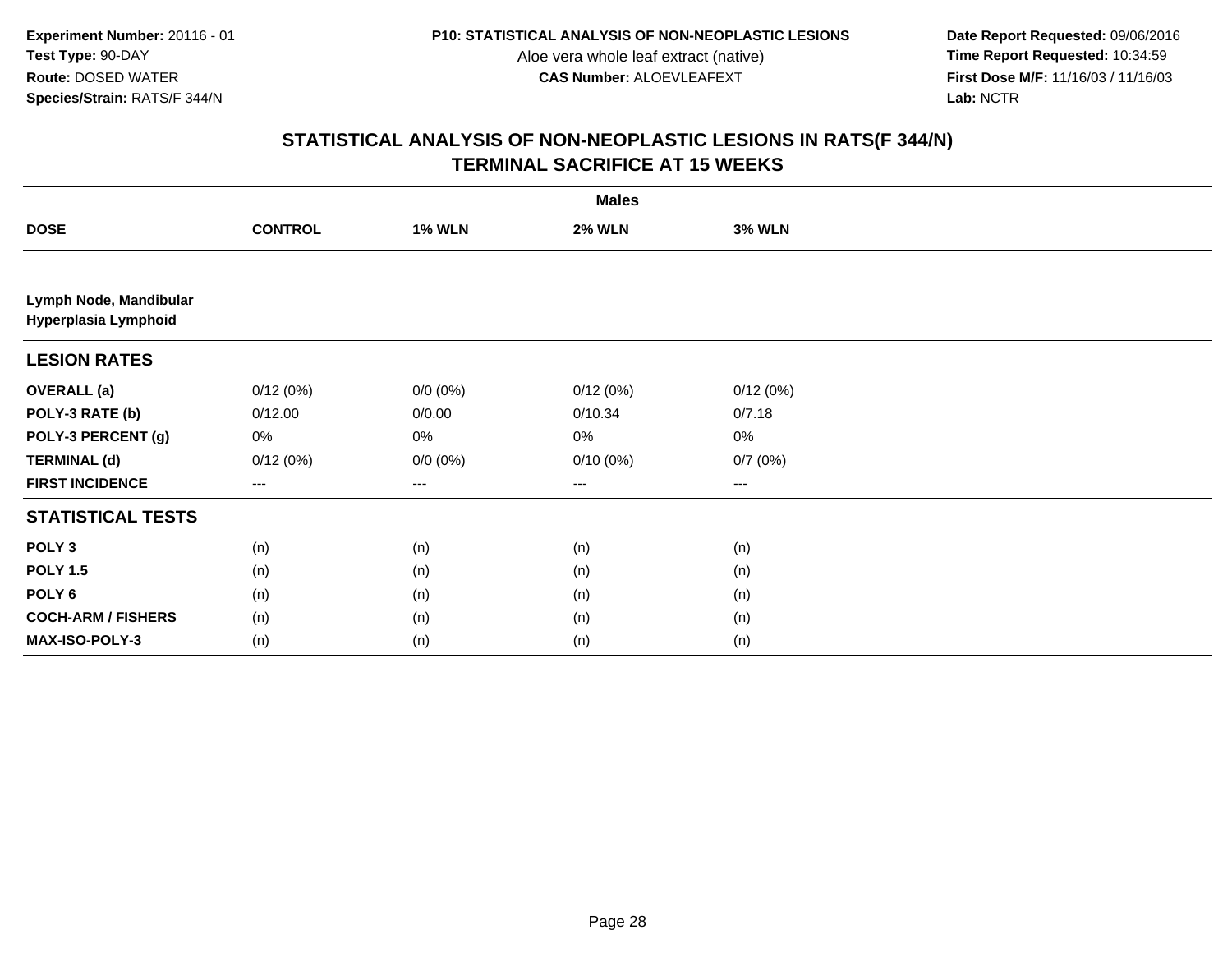**Date Report Requested:** 09/06/2016 **First Dose M/F:** 11/16/03 / 11/16/03<br>Lab: NCTR **Lab:** NCTR

| <b>Males</b>                                                |                |               |               |               |  |
|-------------------------------------------------------------|----------------|---------------|---------------|---------------|--|
| <b>DOSE</b>                                                 | <b>CONTROL</b> | <b>1% WLN</b> | <b>2% WLN</b> | <b>3% WLN</b> |  |
|                                                             |                |               |               |               |  |
| <b>Lymph Node, Mesenteric</b><br><b>Degeneration Cystic</b> |                |               |               |               |  |
| <b>LESION RATES</b>                                         |                |               |               |               |  |
| <b>OVERALL</b> (a)                                          | 0/12(0%)       | 0/3(0%)       | 1/11(9%)      | 1/12(8%)      |  |
| POLY-3 RATE (b)                                             | 0/12.00        | 0/3.00        | 1/9.34        | 1/7.18        |  |
| POLY-3 PERCENT (g)                                          | 0%             | 0%            | 10.7%         | 13.9%         |  |
| <b>TERMINAL (d)</b>                                         | 0/12(0%)       | $0/3(0\%)$    | 1/9 (11%)     | 1/7(14%)      |  |
| <b>FIRST INCIDENCE</b>                                      | ---            | $--$          | 100 $(T)$     | 100 $(T)$     |  |
| <b>STATISTICAL TESTS</b>                                    |                |               |               |               |  |
| POLY <sub>3</sub>                                           | $P = 0.171$    | (e)           | $P = 0.450$   | $P=0.402$     |  |
| <b>POLY 1.5</b>                                             | $P = 0.180$    | (e)           | $P=0.460$     | $P=0.420$     |  |
| POLY <sub>6</sub>                                           | $P = 0.169$    | (e)           | $P=0.444$     | $P = 0.398$   |  |
| <b>COCH-ARM / FISHERS</b>                                   | $P=0.222$      | (e)           | $P=0.478$     | $P = 0.500$   |  |
| MAX-ISO-POLY-3                                              | $P = 0.172$    | (e)           | $P = 0.150$   | $P = 0.153$   |  |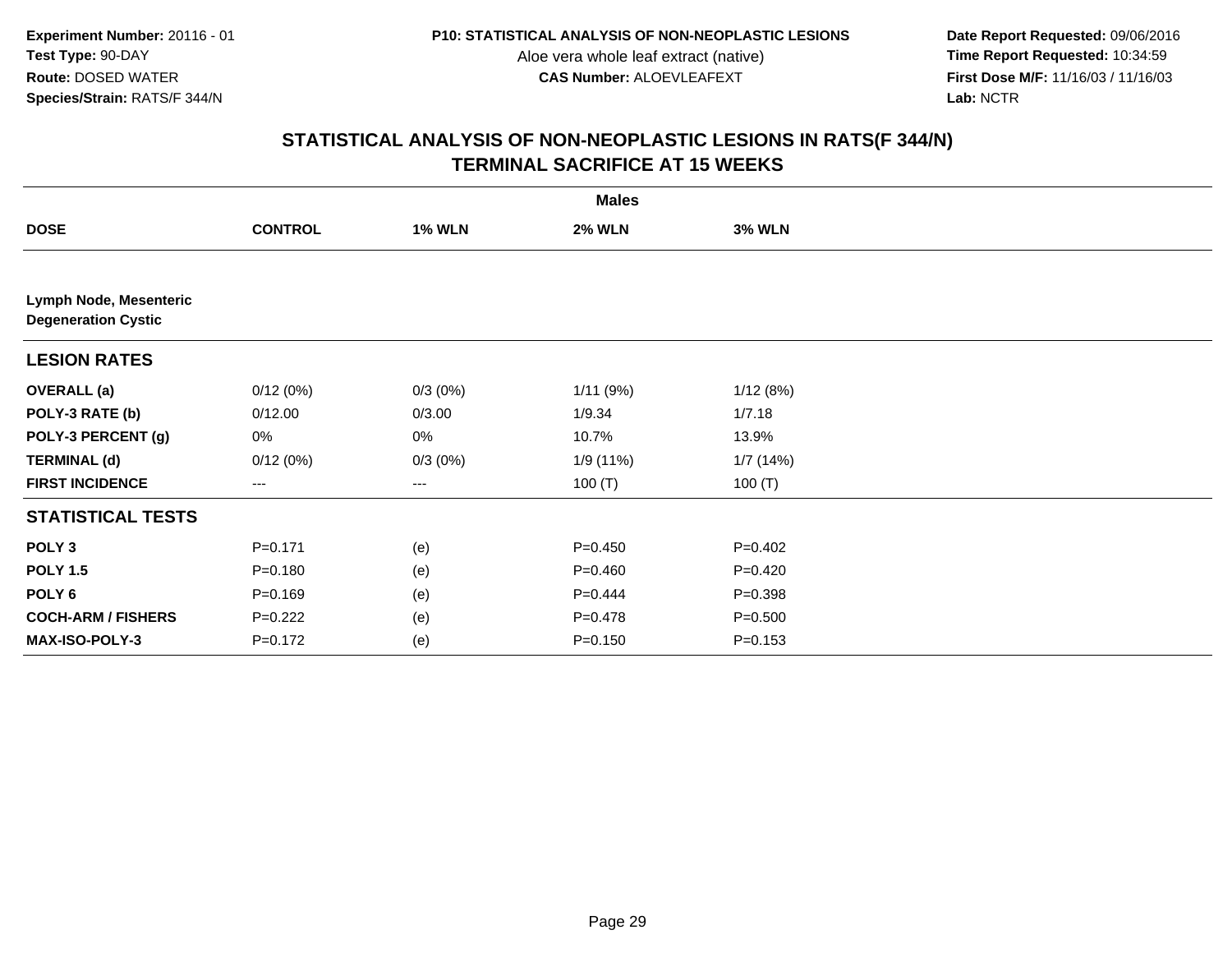**Date Report Requested:** 09/06/2016 **First Dose M/F:** 11/16/03 / 11/16/03<br>Lab: NCTR **Lab:** NCTR

| <b>Males</b>                                   |                |               |               |               |  |  |
|------------------------------------------------|----------------|---------------|---------------|---------------|--|--|
| <b>DOSE</b>                                    | <b>CONTROL</b> | <b>1% WLN</b> | <b>2% WLN</b> | <b>3% WLN</b> |  |  |
|                                                |                |               |               |               |  |  |
| Lymph Node, Mesenteric<br>Hyperplasia Lymphoid |                |               |               |               |  |  |
| <b>LESION RATES</b>                            |                |               |               |               |  |  |
| <b>OVERALL</b> (a)                             | 9/12(75%)      | 3/3 (100%)    | 9/11(82%)     | 8/12 (67%)    |  |  |
| POLY-3 RATE (b)                                | 9/12.00        | 3/3.00        | 9/10.10       | 8/8.14        |  |  |
| POLY-3 PERCENT (g)                             | 75%            | 100%          | 89.1%         | 98.3%         |  |  |
| <b>TERMINAL (d)</b>                            | 9/12(75%)      | 3/3 (100%)    | 8/9 (89%)     | 7/7 (100%)    |  |  |
| <b>FIRST INCIDENCE</b>                         | 100 $(T)$      | 100 $(T)$     | 62            | 34            |  |  |
| <b>STATISTICAL TESTS</b>                       |                |               |               |               |  |  |
| POLY <sub>3</sub>                              | $P = 0.107$    | $P = 0.438$   | $P = 0.384$   | $P = 0.219$   |  |  |
| <b>POLY 1.5</b>                                | $P = 0.199$    | $P = 0.438$   | $P=0.424$     | $P = 0.345$   |  |  |
| POLY 6                                         | $P = 0.090$    | $P=0.438$     | $P = 0.368$   | $P = 0.194$   |  |  |
| <b>COCH-ARM / FISHERS</b>                      | P=0.372N       | $P=0.484$     | $P = 0.545$   | P=0.500N      |  |  |
| MAX-ISO-POLY-3                                 | $P = 0.104$    | $P = 0.230$   | $P = 0.216$   | $P = 0.117$   |  |  |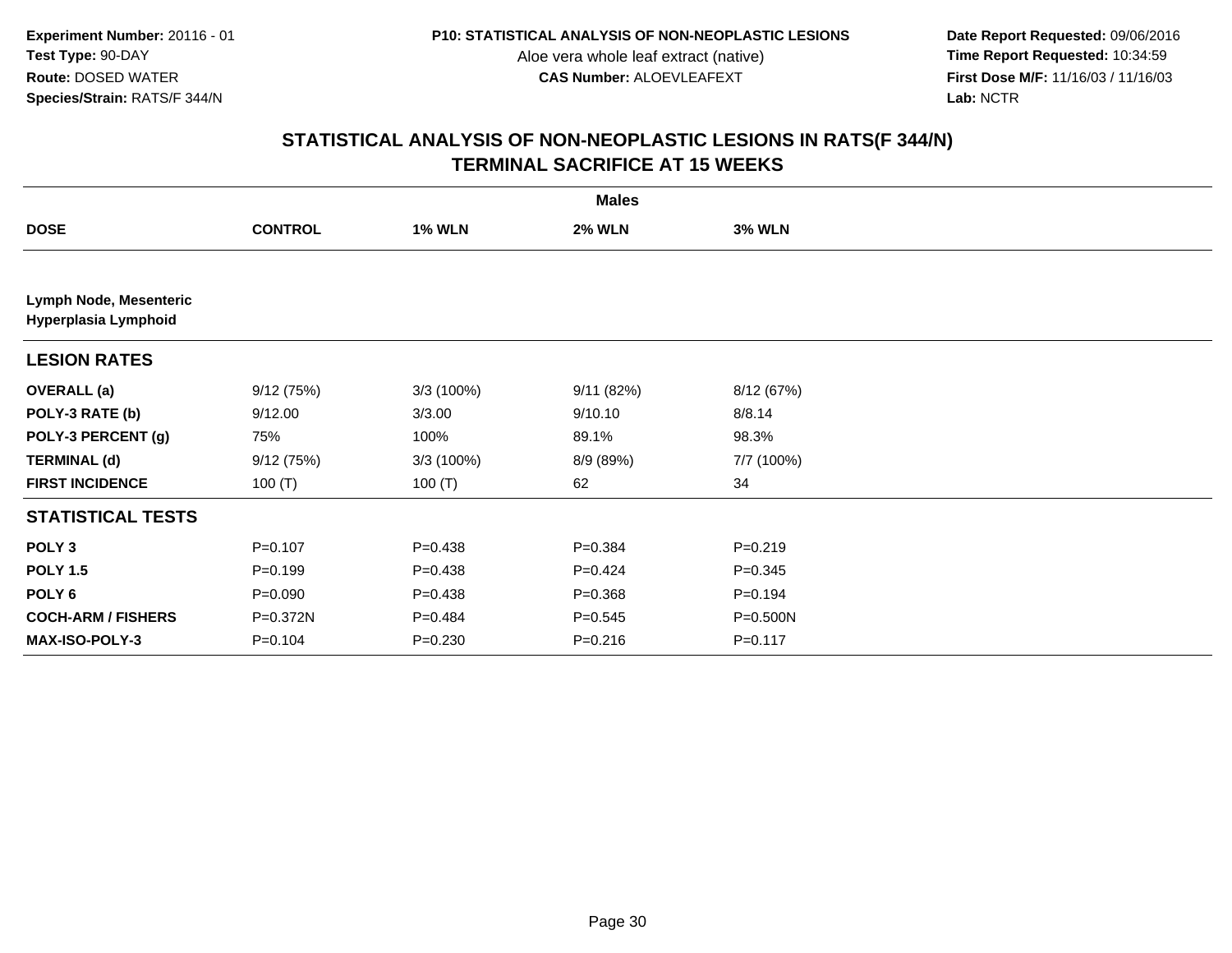**Date Report Requested:** 09/06/2016 **First Dose M/F:** 11/16/03 / 11/16/03<br>Lab: NCTR **Lab:** NCTR

| <b>Males</b>                                        |                |               |               |               |  |
|-----------------------------------------------------|----------------|---------------|---------------|---------------|--|
| <b>DOSE</b>                                         | <b>CONTROL</b> | <b>1% WLN</b> | <b>2% WLN</b> | <b>3% WLN</b> |  |
|                                                     |                |               |               |               |  |
| <b>Lymph Node: Inguinal</b><br>Hyperplasia Lymphoid |                |               |               |               |  |
| <b>LESION RATES</b>                                 |                |               |               |               |  |
| <b>OVERALL (a)</b>                                  | $0/0 (0\%)$    | $0/0 (0\%)$   | $0/0 (0\%)$   | 1/1 (100%)    |  |
| POLY-3 RATE (b)                                     | 0/0.00         | 0/0.00        | 0/0.00        | 1/1.00        |  |
| POLY-3 PERCENT (g)                                  | 0%             | 0%            | 0%            | 100%          |  |
| <b>TERMINAL (d)</b>                                 | $0/0 (0\%)$    | $0/0 (0\%)$   | $0/0 (0\%)$   | $0/0 (0\%)$   |  |
| <b>FIRST INCIDENCE</b>                              | $--$           | $--$          | $--$          | 34            |  |
| <b>STATISTICAL TESTS</b>                            |                |               |               |               |  |
| POLY <sub>3</sub>                                   | (e)            | (e)           | (e)           | (e)           |  |
| <b>POLY 1.5</b>                                     | (e)            | (e)           | (e)           | (e)           |  |
| POLY 6                                              | (e)            | (e)           | (e)           | (e)           |  |
| <b>COCH-ARM / FISHERS</b>                           | (e)            | (e)           | (e)           | (e)           |  |
| MAX-ISO-POLY-3                                      | (e)            | (e)           | (e)           | (e)           |  |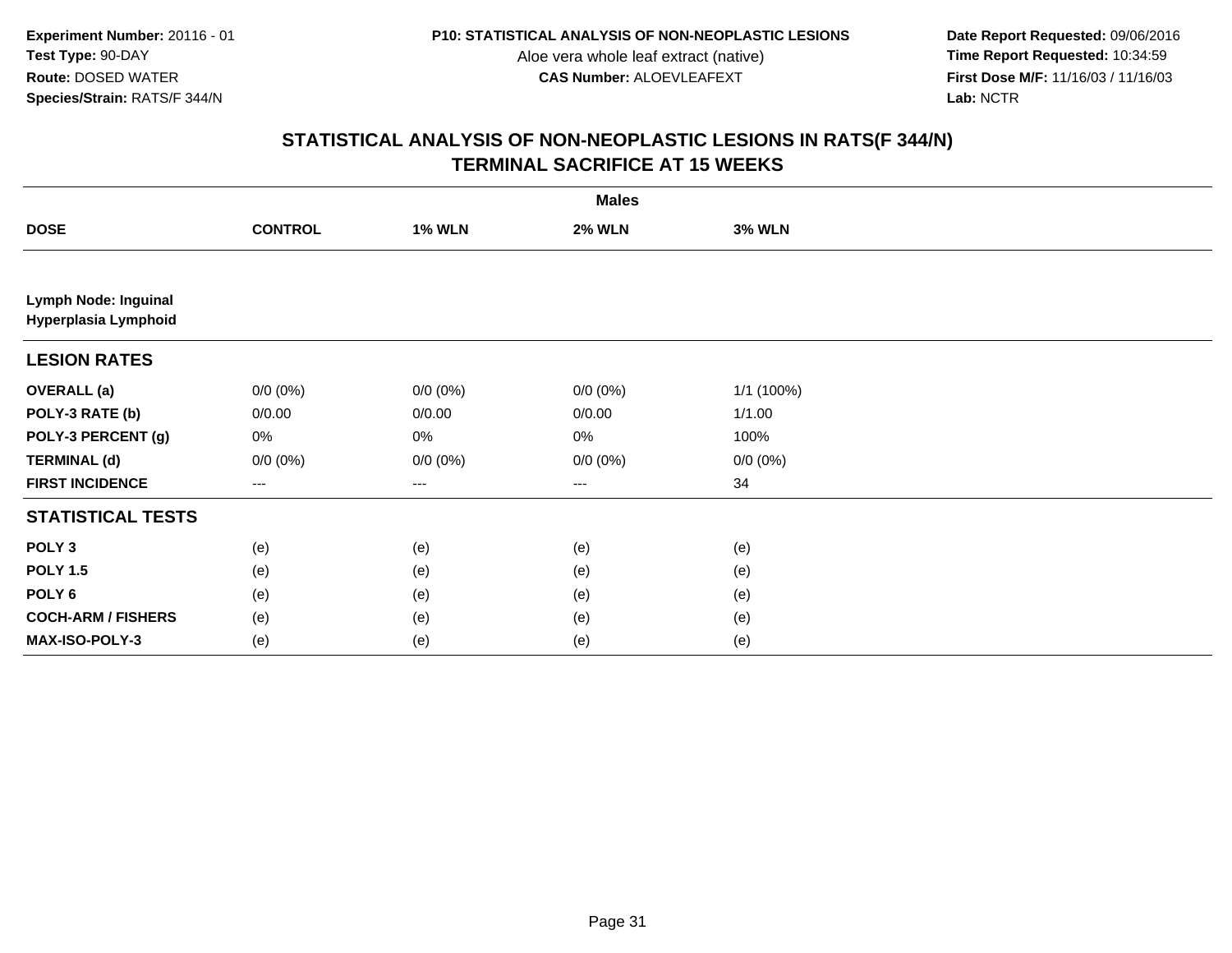**Date Report Requested:** 09/06/2016 **First Dose M/F:** 11/16/03 / 11/16/03<br>Lab: NCTR **Lab:** NCTR

|                                            | <b>Males</b>   |               |               |               |  |  |
|--------------------------------------------|----------------|---------------|---------------|---------------|--|--|
| <b>DOSE</b>                                | <b>CONTROL</b> | <b>1% WLN</b> | <b>2% WLN</b> | <b>3% WLN</b> |  |  |
|                                            |                |               |               |               |  |  |
| Lymph Node: Lumbar<br>Hyperplasia Lymphoid |                |               |               |               |  |  |
| <b>LESION RATES</b>                        |                |               |               |               |  |  |
| <b>OVERALL</b> (a)                         | $0/0 (0\%)$    | $0/0 (0\%)$   | $0/0 (0\%)$   | $0/1$ $(0%)$  |  |  |
| POLY-3 RATE (b)                            | 0/0.00         | 0/0.00        | 0/0.00        | 0/0.04        |  |  |
| POLY-3 PERCENT (g)                         | 0%             | $0\%$         | $0\%$         | $0\%$         |  |  |
| <b>TERMINAL (d)</b>                        | $0/0 (0\%)$    | $0/0 (0\%)$   | $0/0 (0\%)$   | $0/0 (0\%)$   |  |  |
| <b>FIRST INCIDENCE</b>                     | ---            | $---$         | ---           | ---           |  |  |
| <b>STATISTICAL TESTS</b>                   |                |               |               |               |  |  |
| POLY <sub>3</sub>                          | (n)            | (n)           | (n)           | (n)           |  |  |
| <b>POLY 1.5</b>                            | (n)            | (n)           | (n)           | (n)           |  |  |
| POLY <sub>6</sub>                          | (n)            | (n)           | (n)           | (n)           |  |  |
| <b>COCH-ARM / FISHERS</b>                  | (n)            | (n)           | (n)           | (n)           |  |  |
| MAX-ISO-POLY-3                             | (n)            | (n)           | (n)           | (n)           |  |  |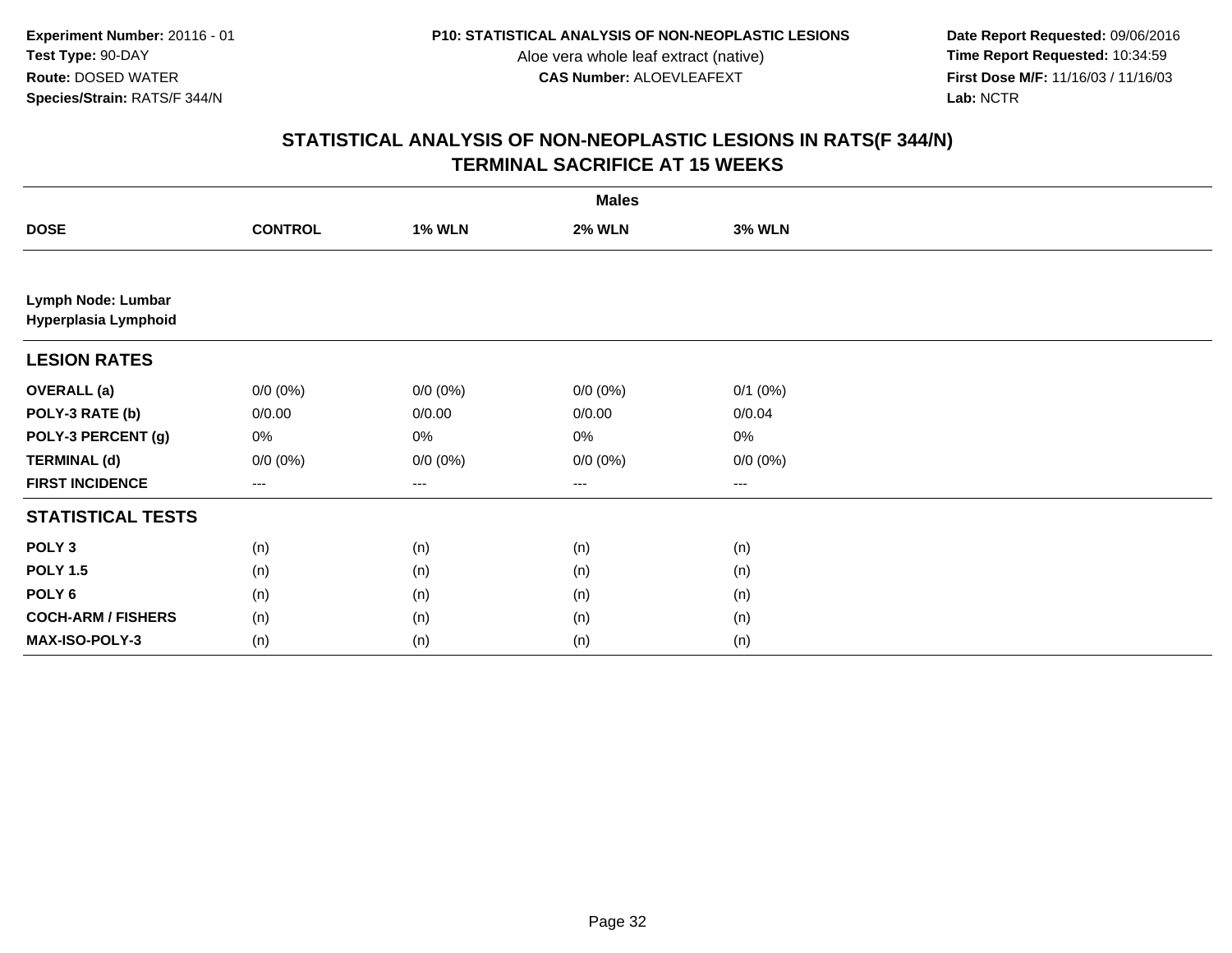**Date Report Requested:** 09/06/2016 **First Dose M/F:** 11/16/03 / 11/16/03<br>Lab: NCTR **Lab:** NCTR

| <b>Males</b>                            |                |               |               |               |  |  |
|-----------------------------------------|----------------|---------------|---------------|---------------|--|--|
| <b>DOSE</b>                             | <b>CONTROL</b> | <b>1% WLN</b> | <b>2% WLN</b> | <b>3% WLN</b> |  |  |
|                                         |                |               |               |               |  |  |
| <b>Pancreas: Acinus</b><br>Degeneration |                |               |               |               |  |  |
| <b>LESION RATES</b>                     |                |               |               |               |  |  |
| <b>OVERALL</b> (a)                      | 1/12(8%)       | $0/0 (0\%)$   | 1/12(8%)      | 0/12(0%)      |  |  |
| POLY-3 RATE (b)                         | 1/12.00        | 0/0.00        | 1/10.34       | 0/7.18        |  |  |
| POLY-3 PERCENT (g)                      | 8.3%           | 0%            | 9.7%          | 0%            |  |  |
| <b>TERMINAL (d)</b>                     | 1/12(8%)       | $0/0 (0\%)$   | 1/10 (10%)    | 0/7(0%)       |  |  |
| <b>FIRST INCIDENCE</b>                  | 100 $(T)$      | ---           | 100 $(T)$     | ---           |  |  |
| <b>STATISTICAL TESTS</b>                |                |               |               |               |  |  |
| POLY <sub>3</sub>                       | (e)            | (e)           | $P=0.727$     | P=0.596N      |  |  |
| <b>POLY 1.5</b>                         | (e)            | (e)           | $P = 0.737$   | P=0.579N      |  |  |
| POLY <sub>6</sub>                       | (e)            | (e)           | $P=0.720$     | P=0.600N      |  |  |
| <b>COCH-ARM / FISHERS</b>               | P=0.313N       | (e)           | $P = 0.761N$  | P=0.500N      |  |  |
| MAX-ISO-POLY-3                          | (e)            | (e)           | $P = 0.458$   | P=0.275N      |  |  |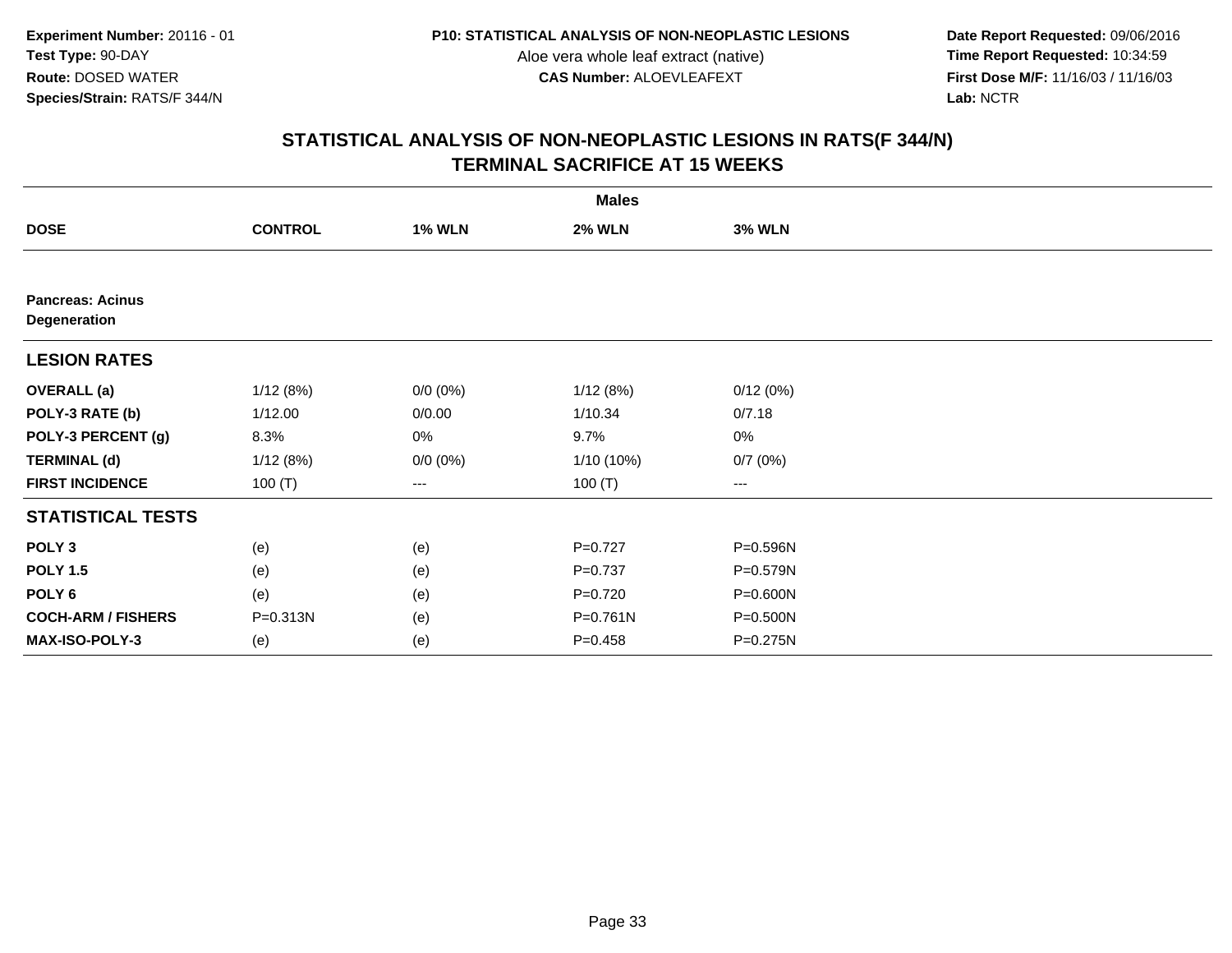**Date Report Requested:** 09/06/2016 **First Dose M/F:** 11/16/03 / 11/16/03<br>Lab: NCTR **Lab:** NCTR

| <b>Males</b>                           |                |               |               |               |  |  |
|----------------------------------------|----------------|---------------|---------------|---------------|--|--|
| <b>DOSE</b>                            | <b>CONTROL</b> | <b>1% WLN</b> | <b>2% WLN</b> | <b>3% WLN</b> |  |  |
|                                        |                |               |               |               |  |  |
| <b>Preputial Gland</b><br>Inflammation |                |               |               |               |  |  |
| <b>LESION RATES</b>                    |                |               |               |               |  |  |
| <b>OVERALL</b> (a)                     | 7/12 (58%)     | $0/0 (0\%)$   | 9/12(75%)     | 9/12(75%)     |  |  |
| POLY-3 RATE (b)                        | 7/12.00        | 0/0.00        | 9/12.00       | 9/11.03       |  |  |
| POLY-3 PERCENT (g)                     | 58.3%          | 0%            | 75%           | 81.6%         |  |  |
| <b>TERMINAL (d)</b>                    | 7/12 (58%)     | $0/0 (0\%)$   | 7/10 (70%)    | 5/7 (71%)     |  |  |
| <b>FIRST INCIDENCE</b>                 | 100 $(T)$      | ---           | 46            | 31            |  |  |
| <b>STATISTICAL TESTS</b>               |                |               |               |               |  |  |
| POLY <sub>3</sub>                      | (e)            | (e)           | $P = 0.337$   | $P=0.227$     |  |  |
| <b>POLY 1.5</b>                        | (e)            | (e)           | $P = 0.337$   | $P = 0.242$   |  |  |
| POLY <sub>6</sub>                      | (e)            | (e)           | $P = 0.337$   | $P=0.224$     |  |  |
| <b>COCH-ARM / FISHERS</b>              | $P = 0.206$    | (e)           | $P = 0.333$   | $P = 0.333$   |  |  |
| MAX-ISO-POLY-3                         | (e)            | (e)           | $P = 0.199$   | $P = 0.125$   |  |  |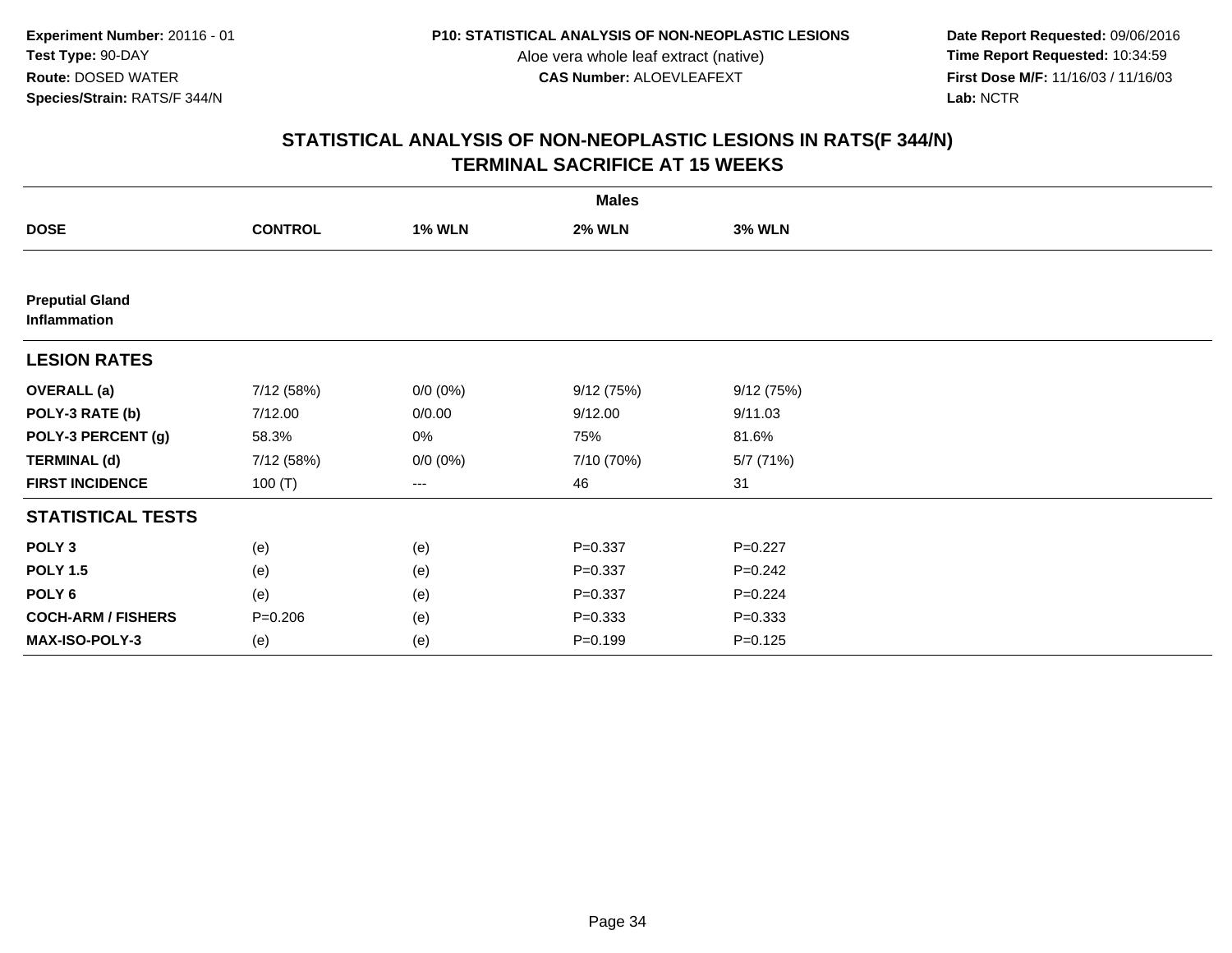**Date Report Requested:** 09/06/2016 **First Dose M/F:** 11/16/03 / 11/16/03<br>Lab: NCTR **Lab:** NCTR

| <b>Males</b>                    |                |               |               |               |  |  |
|---------------------------------|----------------|---------------|---------------|---------------|--|--|
| <b>DOSE</b>                     | <b>CONTROL</b> | <b>1% WLN</b> | <b>2% WLN</b> | <b>3% WLN</b> |  |  |
|                                 |                |               |               |               |  |  |
| <b>Prostate</b><br>Inflammation |                |               |               |               |  |  |
| <b>LESION RATES</b>             |                |               |               |               |  |  |
| <b>OVERALL</b> (a)              | 0/12(0%)       | $0/0 (0\%)$   | 0/12(0%)      | 1/12(8%)      |  |  |
| POLY-3 RATE (b)                 | 0/12.00        | 0/0.00        | 0/10.34       | 1/7.18        |  |  |
| POLY-3 PERCENT (g)              | 0%             | 0%            | 0%            | 13.9%         |  |  |
| <b>TERMINAL (d)</b>             | 0/12(0%)       | $0/0 (0\%)$   | $0/10(0\%)$   | 1/7(14%)      |  |  |
| <b>FIRST INCIDENCE</b>          | $--$           | ---           | ---           | 100 $(T)$     |  |  |
| <b>STATISTICAL TESTS</b>        |                |               |               |               |  |  |
| POLY <sub>3</sub>               | (e)            | (e)           | (e)           | $P=0.402$     |  |  |
| <b>POLY 1.5</b>                 | (e)            | (e)           | (e)           | $P=0.420$     |  |  |
| POLY <sub>6</sub>               | (e)            | (e)           | (e)           | $P = 0.398$   |  |  |
| <b>COCH-ARM / FISHERS</b>       | $P = 0.249$    | (e)           | (e)           | $P = 0.500$   |  |  |
| MAX-ISO-POLY-3                  | (e)            | (e)           | (e)           | $P = 0.153$   |  |  |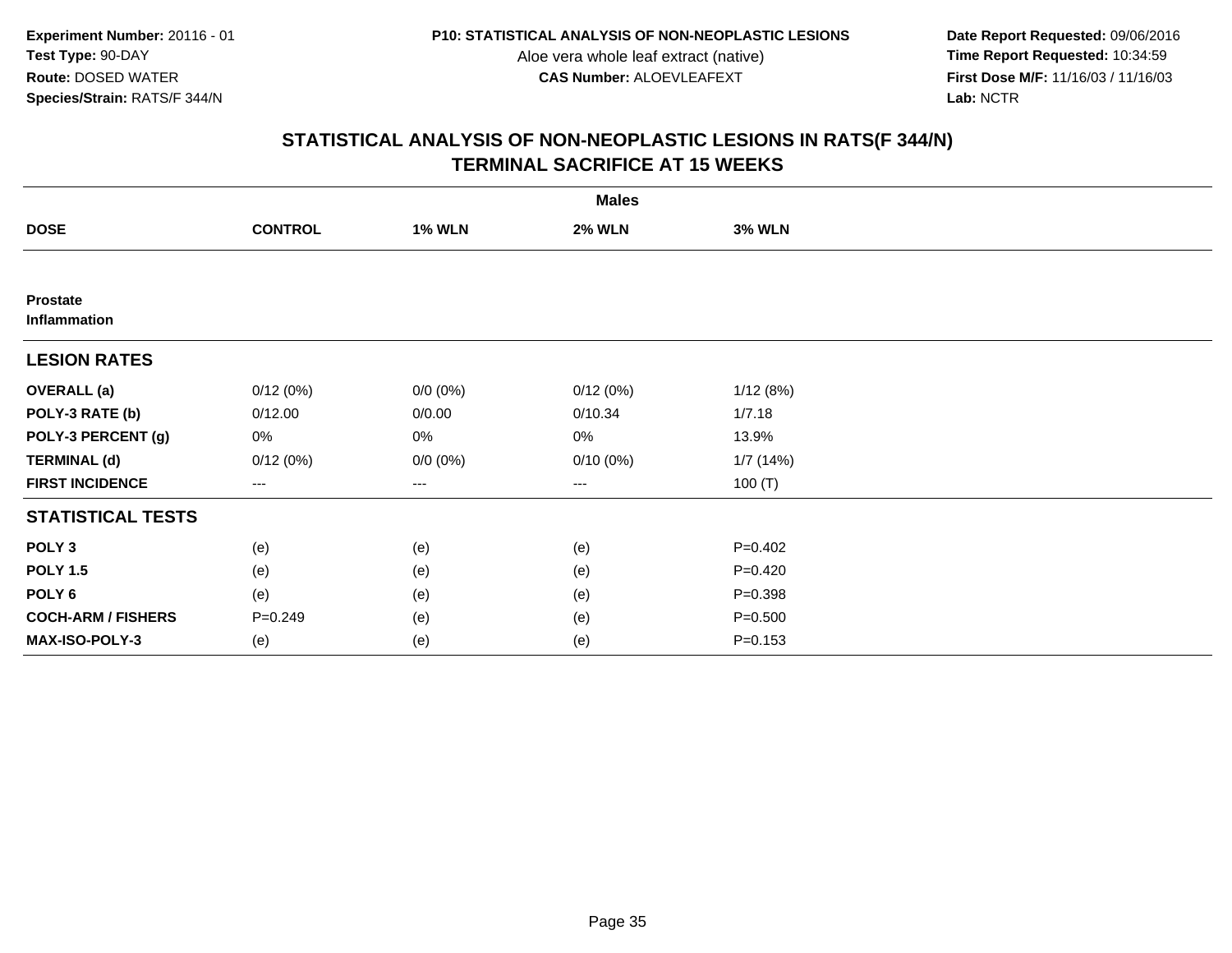**Date Report Requested:** 09/06/2016 **First Dose M/F:** 11/16/03 / 11/16/03<br>Lab: NCTR **Lab:** NCTR

| <b>Males</b>                         |                |               |               |               |  |  |
|--------------------------------------|----------------|---------------|---------------|---------------|--|--|
| <b>DOSE</b>                          | <b>CONTROL</b> | <b>1% WLN</b> | <b>2% WLN</b> | <b>3% WLN</b> |  |  |
|                                      |                |               |               |               |  |  |
| <b>Seminal Vesicle</b><br>Hypoplasia |                |               |               |               |  |  |
| <b>LESION RATES</b>                  |                |               |               |               |  |  |
| <b>OVERALL</b> (a)                   | 0/12(0%)       | $0/0 (0\%)$   | 2/12 (17%)    | 3/12(25%)     |  |  |
| POLY-3 RATE (b)                      | 0/12.00        | 0/0.00        | 2/12.00       | 3/10.06       |  |  |
| POLY-3 PERCENT (g)                   | 0%             | 0%            | 16.7%         | 29.8%         |  |  |
| <b>TERMINAL (d)</b>                  | 0/12(0%)       | $0/0 (0\%)$   | $0/10(0\%)$   | 0/7(0%)       |  |  |
| <b>FIRST INCIDENCE</b>               | ---            | ---           | 46            | 34            |  |  |
| <b>STATISTICAL TESTS</b>             |                |               |               |               |  |  |
| POLY <sub>3</sub>                    | (e)            | (e)           | $P=0.229$     | $P = 0.070$   |  |  |
| <b>POLY 1.5</b>                      | (e)            | (e)           | $P = 0.229$   | $P = 0.074$   |  |  |
| POLY <sub>6</sub>                    | (e)            | (e)           | $P=0.229$     | $P = 0.069$   |  |  |
| <b>COCH-ARM / FISHERS</b>            | $P = 0.054$    | (e)           | $P = 0.239$   | $P = 0.109$   |  |  |
| MAX-ISO-POLY-3                       | (e)            | (e)           | $P = 0.068$   | $P=0.025*$    |  |  |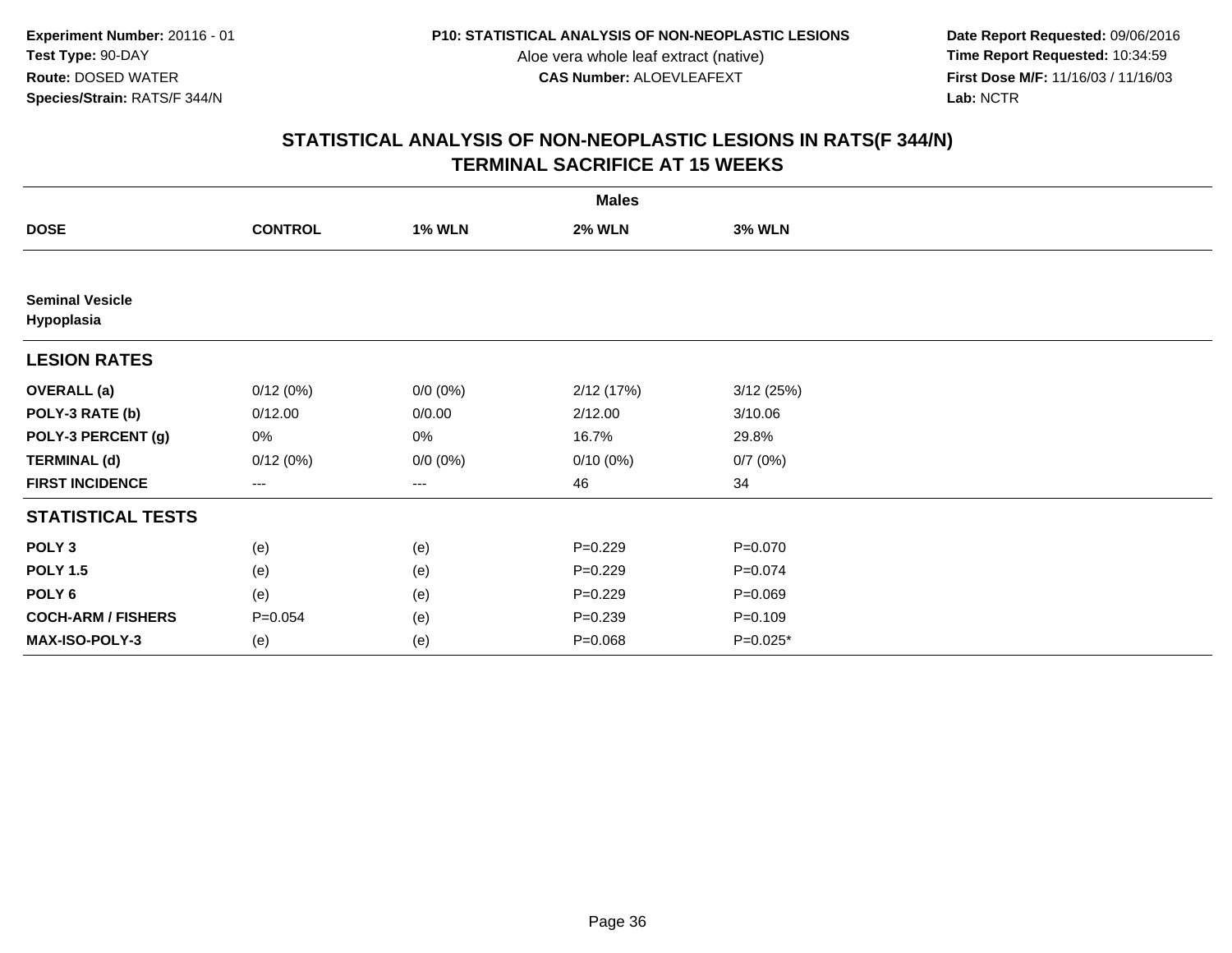**Date Report Requested:** 09/06/2016 **First Dose M/F:** 11/16/03 / 11/16/03<br>Lab: NCTR **Lab:** NCTR

|                                                          |                |               | <b>Males</b>  |               |  |
|----------------------------------------------------------|----------------|---------------|---------------|---------------|--|
| <b>DOSE</b>                                              | <b>CONTROL</b> | <b>1% WLN</b> | <b>2% WLN</b> | <b>3% WLN</b> |  |
|                                                          |                |               |               |               |  |
| <b>Spleen</b><br><b>Hematopoietic Cell Proliferation</b> |                |               |               |               |  |
| <b>LESION RATES</b>                                      |                |               |               |               |  |
| <b>OVERALL</b> (a)                                       | 0/12(0%)       | 1/11(9%)      | 1/12(8%)      | 1/12(8%)      |  |
| POLY-3 RATE (b)                                          | 0/12.00        | 1/11.00       | 1/10.34       | 1/7.18        |  |
| POLY-3 PERCENT (g)                                       | 0%             | 9.1%          | 9.7%          | 13.9%         |  |
| <b>TERMINAL (d)</b>                                      | 0/12(0%)       | 1/11(9%)      | 1/10 (10%)    | 1/7(14%)      |  |
| <b>FIRST INCIDENCE</b>                                   | ---            | 100 $(T)$     | 100 $(T)$     | 100 $(T)$     |  |
| <b>STATISTICAL TESTS</b>                                 |                |               |               |               |  |
| POLY <sub>3</sub>                                        | $P = 0.219$    | $P=0.483$     | $P = 0.470$   | $P=0.402$     |  |
| <b>POLY 1.5</b>                                          | $P = 0.233$    | $P=0.483$     | $P=0.479$     | $P=0.420$     |  |
| POLY <sub>6</sub>                                        | $P = 0.214$    | $P=0.483$     | $P=0.465$     | $P = 0.398$   |  |
| <b>COCH-ARM / FISHERS</b>                                | $P = 0.304$    | $P = 0.478$   | $P = 0.500$   | $P = 0.500$   |  |
| <b>MAX-ISO-POLY-3</b>                                    | $P = 0.206$    | $P = 0.152$   | $P = 0.157$   | $P = 0.153$   |  |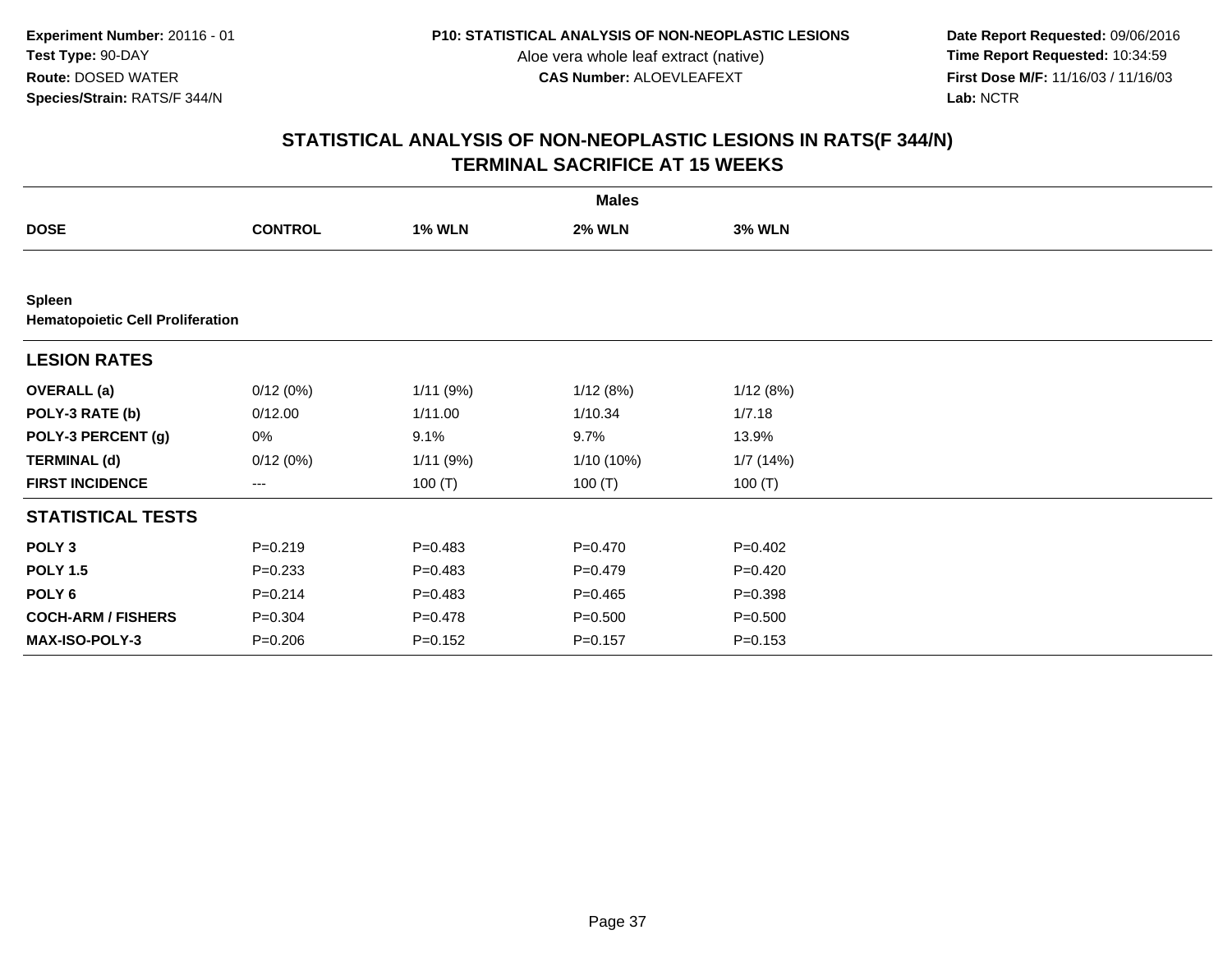**Date Report Requested:** 09/06/2016 **First Dose M/F:** 11/16/03 / 11/16/03<br>Lab: NCTR **Lab:** NCTR

|                                       |                |               | <b>Males</b>  |               |  |
|---------------------------------------|----------------|---------------|---------------|---------------|--|
| <b>DOSE</b>                           | <b>CONTROL</b> | <b>1% WLN</b> | <b>2% WLN</b> | <b>3% WLN</b> |  |
|                                       |                |               |               |               |  |
| <b>Spleen</b><br>Hyperplasia Lymphoid |                |               |               |               |  |
| <b>LESION RATES</b>                   |                |               |               |               |  |
| <b>OVERALL</b> (a)                    | 1/12(8%)       | 1/11(9%)      | 0/12(0%)      | 1/12(8%)      |  |
| POLY-3 RATE (b)                       | 1/12.00        | 1/11.00       | 0/10.34       | 1/7.18        |  |
| POLY-3 PERCENT (g)                    | 8.3%           | 9.1%          | 0%            | 13.9%         |  |
| <b>TERMINAL (d)</b>                   | 1/12(8%)       | 1/11(9%)      | $0/10(0\%)$   | 1/7(14%)      |  |
| <b>FIRST INCIDENCE</b>                | 100 $(T)$      | 100 $(T)$     | ---           | 100 $(T)$     |  |
| <b>STATISTICAL TESTS</b>              |                |               |               |               |  |
| POLY <sub>3</sub>                     | P=0.578N       | $P=0.741$     | P=0.530N      | $P = 0.635$   |  |
| <b>POLY 1.5</b>                       | P=0.561N       | $P = 0.741$   | $P = 0.521N$  | $P = 0.661$   |  |
| POLY 6                                | P=0.587N       | $P=0.741$     | $P = 0.535N$  | $P=0.629$     |  |
| <b>COCH-ARM / FISHERS</b>             | P=0.493N       | $P = 0.739$   | P=0.500N      | P=0.761N      |  |
| MAX-ISO-POLY-3                        | $P = 0.320$    | $P=0.474$     | P=0.194N      | $P = 0.384$   |  |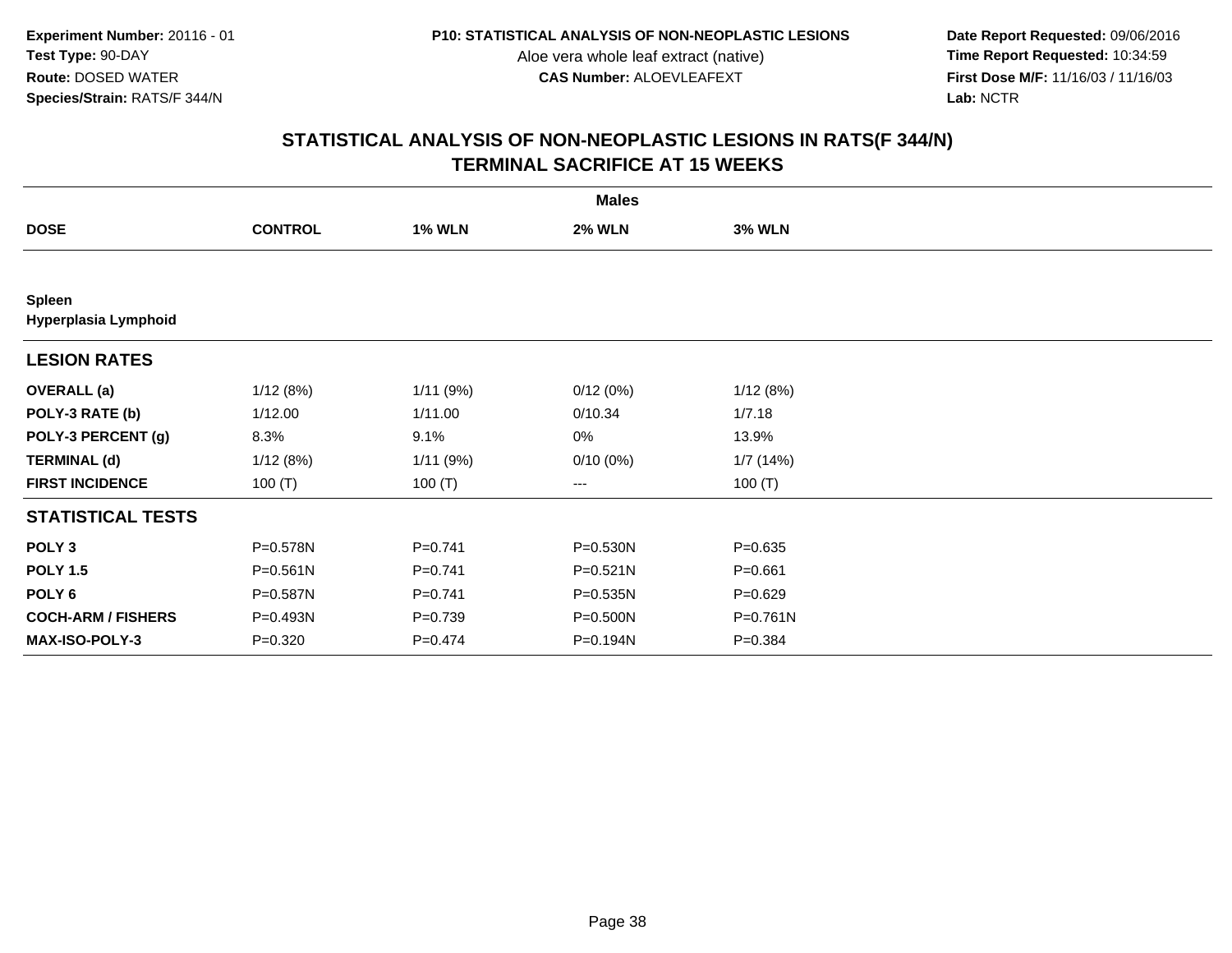**Date Report Requested:** 09/06/2016 **First Dose M/F:** 11/16/03 / 11/16/03<br>Lab: NCTR **Lab:** NCTR

|                                              |                        |               | <b>Males</b>  |               |  |
|----------------------------------------------|------------------------|---------------|---------------|---------------|--|
| <b>DOSE</b>                                  | <b>CONTROL</b>         | <b>1% WLN</b> | <b>2% WLN</b> | <b>3% WLN</b> |  |
|                                              |                        |               |               |               |  |
| <b>Spleen</b><br><b>Inflammation Chronic</b> |                        |               |               |               |  |
| <b>LESION RATES</b>                          |                        |               |               |               |  |
| <b>OVERALL</b> (a)                           | 0/12(0%)               | 0/11(0%)      | 0/12(0%)      | 0/12(0%)      |  |
| POLY-3 RATE (b)                              | 0/12.00                | 0/11.00       | 0/10.34       | 0/7.18        |  |
| POLY-3 PERCENT (g)                           | 0%                     | 0%            | 0%            | 0%            |  |
| <b>TERMINAL (d)</b>                          | 0/12(0%)               | 0/11(0%)      | $0/10(0\%)$   | 0/7(0%)       |  |
| <b>FIRST INCIDENCE</b>                       | $\qquad \qquad \cdots$ | $---$         | ---           | $\cdots$      |  |
| <b>STATISTICAL TESTS</b>                     |                        |               |               |               |  |
| POLY <sub>3</sub>                            | (n)                    | (n)           | (n)           | (n)           |  |
| <b>POLY 1.5</b>                              | (n)                    | (n)           | (n)           | (n)           |  |
| POLY 6                                       | (n)                    | (n)           | (n)           | (n)           |  |
| <b>COCH-ARM / FISHERS</b>                    | (n)                    | (n)           | (n)           | (n)           |  |
| MAX-ISO-POLY-3                               | (n)                    | (n)           | (n)           | (n)           |  |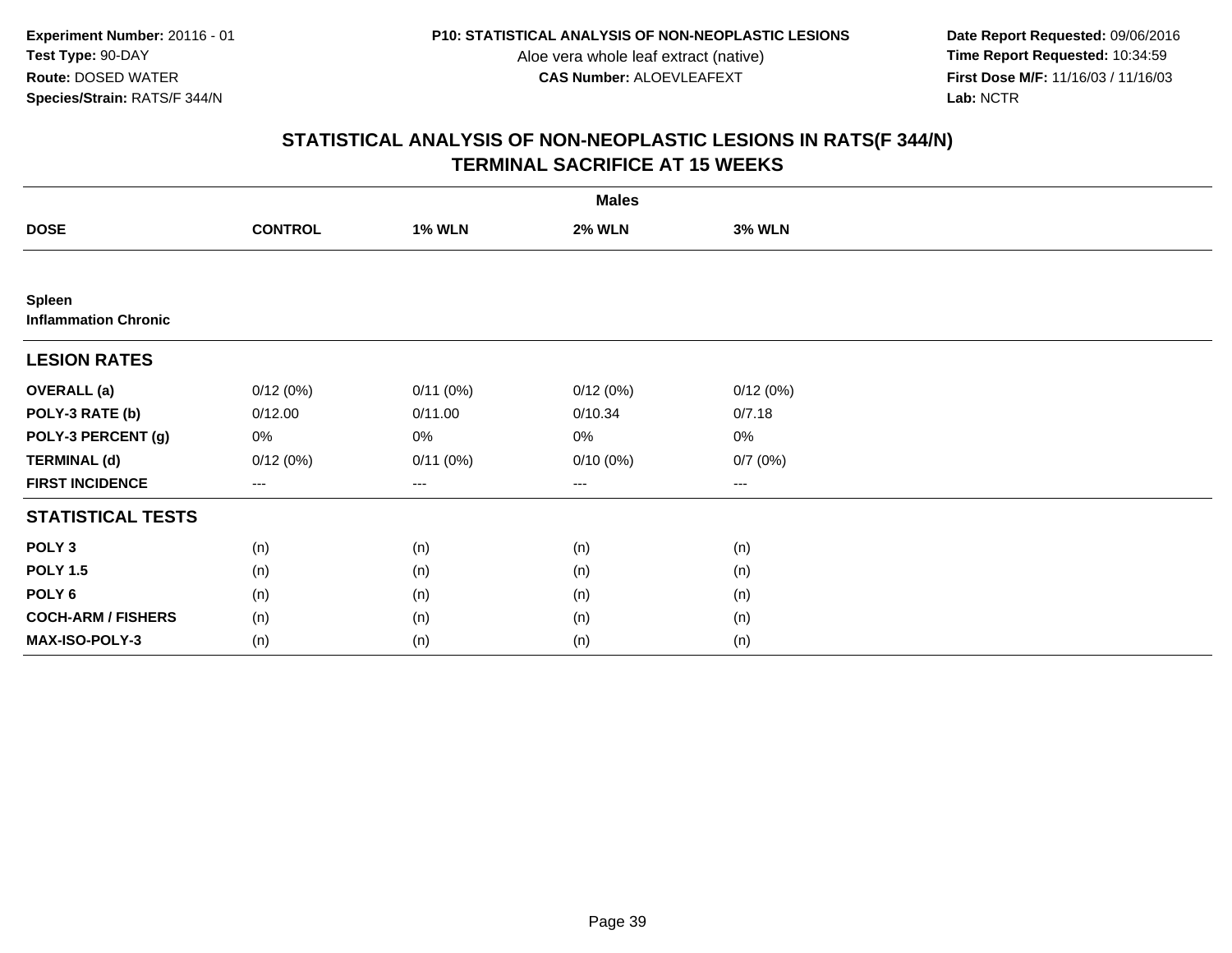**Date Report Requested:** 09/06/2016 **First Dose M/F:** 11/16/03 / 11/16/03<br>Lab: NCTR **Lab:** NCTR

|                                        |                |               | <b>Males</b>  |               |  |
|----------------------------------------|----------------|---------------|---------------|---------------|--|
| <b>DOSE</b>                            | <b>CONTROL</b> | <b>1% WLN</b> | <b>2% WLN</b> | <b>3% WLN</b> |  |
|                                        |                |               |               |               |  |
| Stomach, Forestomach<br>Hyperkeratosis |                |               |               |               |  |
| <b>LESION RATES</b>                    |                |               |               |               |  |
| <b>OVERALL</b> (a)                     | 0/12(0%)       | $0/0 (0\%)$   | 0/12(0%)      | 2/12 (17%)    |  |
| POLY-3 RATE (b)                        | 0/12.00        | 0/0.00        | 0/10.34       | 2/9.12        |  |
| POLY-3 PERCENT (g)                     | 0%             | 0%            | 0%            | 21.9%         |  |
| <b>TERMINAL (d)</b>                    | 0/12(0%)       | $0/0 (0\%)$   | $0/10(0\%)$   | 0/7(0%)       |  |
| <b>FIRST INCIDENCE</b>                 | ---            | ---           | $---$         | 31            |  |
| <b>STATISTICAL TESTS</b>               |                |               |               |               |  |
| POLY <sub>3</sub>                      | (e)            | (e)           | (e)           | $P = 0.169$   |  |
| <b>POLY 1.5</b>                        | (e)            | (e)           | (e)           | $P = 0.179$   |  |
| POLY <sub>6</sub>                      | (e)            | (e)           | (e)           | $P = 0.167$   |  |
| <b>COCH-ARM / FISHERS</b>              | $P = 0.103$    | (e)           | (e)           | $P = 0.239$   |  |
| MAX-ISO-POLY-3                         | (e)            | (e)           | (e)           | $P = 0.064$   |  |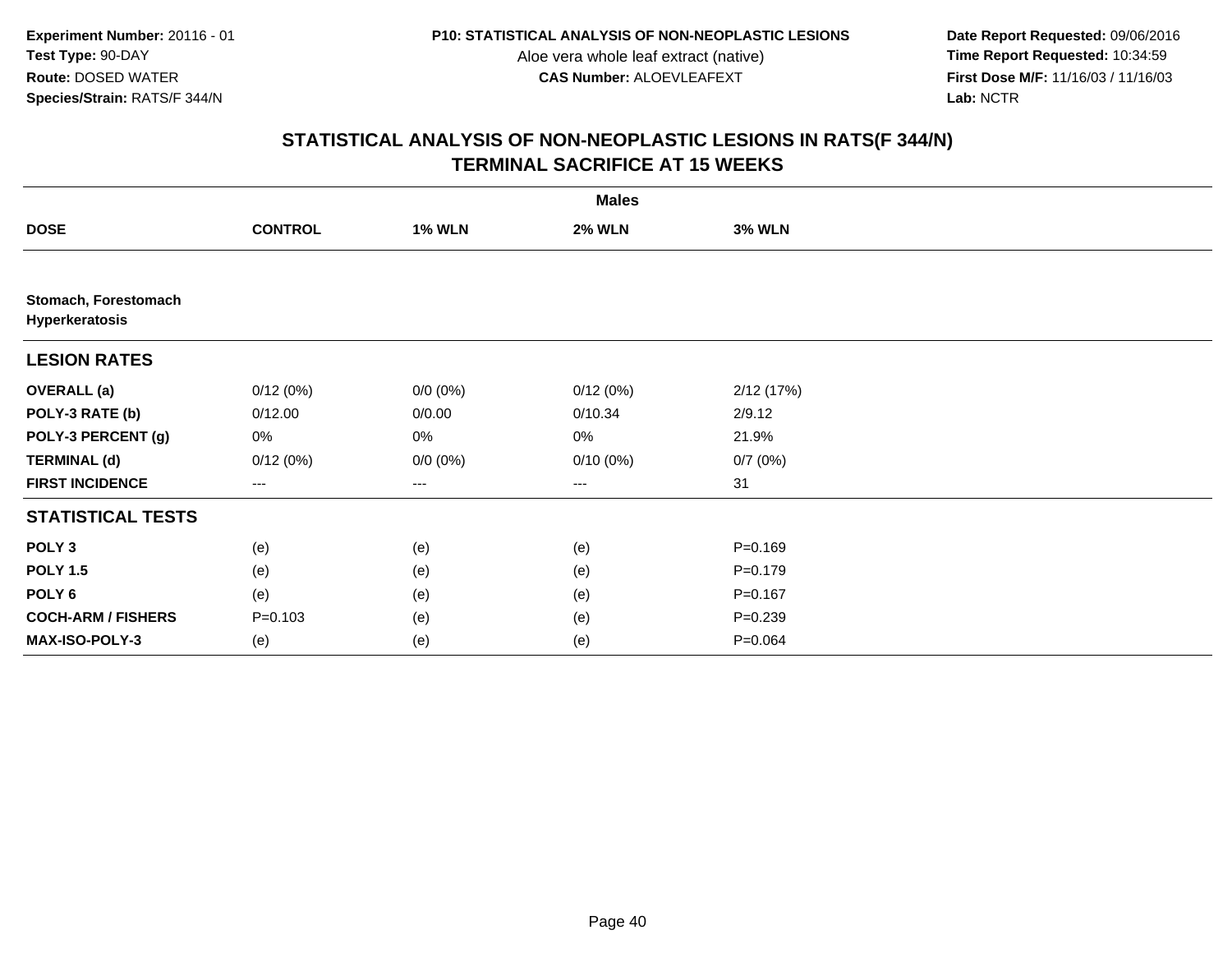**Date Report Requested:** 09/06/2016 **First Dose M/F:** 11/16/03 / 11/16/03<br>Lab: NCTR **Lab:** NCTR

|                             |                        |               | <b>Males</b>  |               |  |
|-----------------------------|------------------------|---------------|---------------|---------------|--|
| <b>DOSE</b>                 | <b>CONTROL</b>         | <b>1% WLN</b> | <b>2% WLN</b> | <b>3% WLN</b> |  |
|                             |                        |               |               |               |  |
| <b>Testes</b><br>Hypoplasia |                        |               |               |               |  |
| <b>LESION RATES</b>         |                        |               |               |               |  |
| <b>OVERALL</b> (a)          | 0/12(0%)               | $0/0 (0\%)$   | 0/12(0%)      | 3/12(25%)     |  |
| POLY-3 RATE (b)             | 0/12.00                | 0/0.00        | 0/10.34       | 3/10.08       |  |
| POLY-3 PERCENT (g)          | 0%                     | 0%            | 0%            | 29.8%         |  |
| <b>TERMINAL (d)</b>         | 0/12(0%)               | $0/0 (0\%)$   | $0/10(0\%)$   | 0/7(0%)       |  |
| <b>FIRST INCIDENCE</b>      | $\qquad \qquad \cdots$ | $---$         | ---           | 31            |  |
| <b>STATISTICAL TESTS</b>    |                        |               |               |               |  |
| POLY <sub>3</sub>           | (e)                    | (e)           | (e)           | $P = 0.071$   |  |
| <b>POLY 1.5</b>             | (e)                    | (e)           | (e)           | $P = 0.075$   |  |
| POLY 6                      | (e)                    | (e)           | (e)           | $P = 0.070$   |  |
| <b>COCH-ARM / FISHERS</b>   | P=0.045*               | (e)           | (e)           | $P = 0.109$   |  |
| MAX-ISO-POLY-3              | (e)                    | (e)           | (e)           | $P=0.025*$    |  |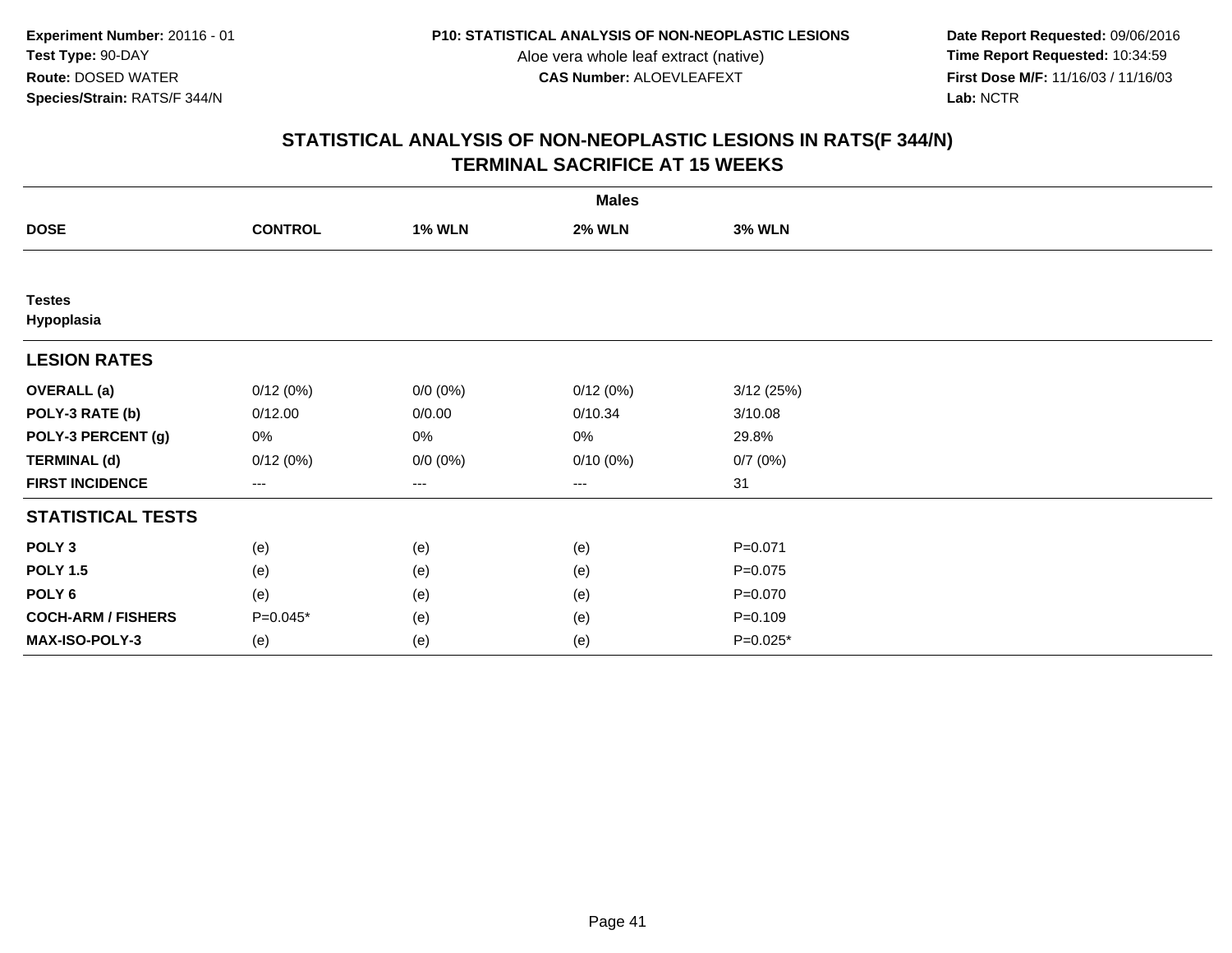**Date Report Requested:** 09/06/2016 **First Dose M/F:** 11/16/03 / 11/16/03<br>Lab: NCTR **Lab:** NCTR

|                                 |                |               | <b>Males</b>  |               |  |
|---------------------------------|----------------|---------------|---------------|---------------|--|
| <b>DOSE</b>                     | <b>CONTROL</b> | <b>1% WLN</b> | <b>2% WLN</b> | <b>3% WLN</b> |  |
|                                 |                |               |               |               |  |
| <b>Thymus</b><br><b>Atrophy</b> |                |               |               |               |  |
| <b>LESION RATES</b>             |                |               |               |               |  |
| <b>OVERALL</b> (a)              | 0/12(0%)       | $0/0 (0\%)$   | 1/11(9%)      | 4/12 (33%)    |  |
| POLY-3 RATE (b)                 | 0/12.00        | 0/0.00        | 1/11.00       | 4/11.04       |  |
| POLY-3 PERCENT (g)              | 0%             | 0%            | 9.1%          | 36.2%         |  |
| <b>TERMINAL (d)</b>             | 0/12(0%)       | $0/0 (0\%)$   | $0/10(0\%)$   | 0/7(0%)       |  |
| <b>FIRST INCIDENCE</b>          | ---            | $--$          | 62            | 31            |  |
| <b>STATISTICAL TESTS</b>        |                |               |               |               |  |
| POLY <sub>3</sub>               | (e)            | (e)           | $P=0.483$     | $P=0.030*$    |  |
| <b>POLY 1.5</b>                 | (e)            | (e)           | $P=0.483$     | $P=0.031*$    |  |
| POLY <sub>6</sub>               | (e)            | (e)           | $P=0.483$     | $P=0.029*$    |  |
| <b>COCH-ARM / FISHERS</b>       | $P=0.023*$     | (e)           | $P = 0.478$   | $P=0.047*$    |  |
| MAX-ISO-POLY-3                  | (e)            | (e)           | $P = 0.152$   | P=0.009**     |  |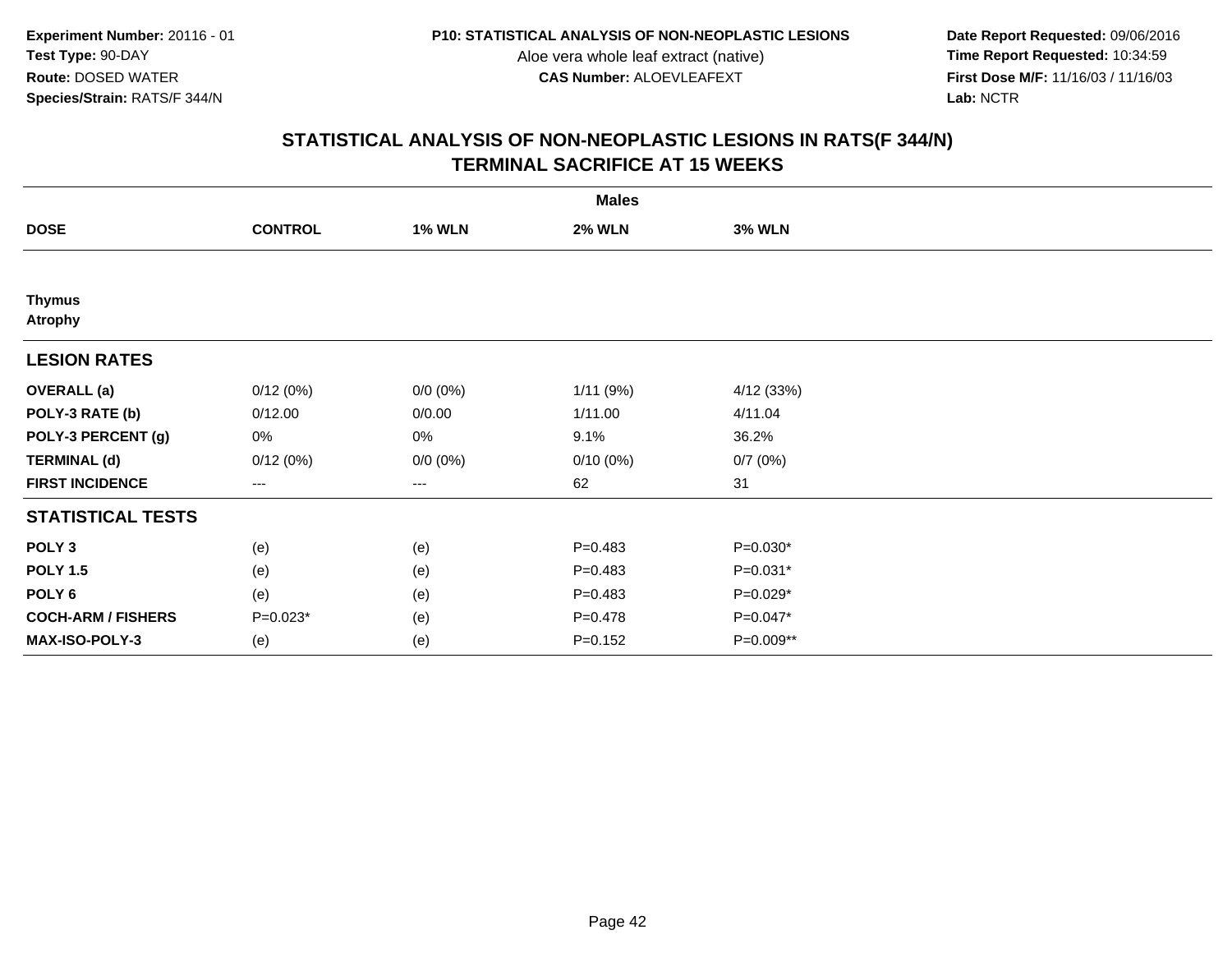**Date Report Requested:** 09/06/2016 **First Dose M/F:** 11/16/03 / 11/16/03<br>Lab: NCTR **Lab:** NCTR

|                                             |                |               | <b>Males</b>  |               |  |
|---------------------------------------------|----------------|---------------|---------------|---------------|--|
| <b>DOSE</b>                                 | <b>CONTROL</b> | <b>1% WLN</b> | <b>2% WLN</b> | <b>3% WLN</b> |  |
|                                             |                |               |               |               |  |
| <b>Urinary Bladder</b><br><b>Dilatation</b> |                |               |               |               |  |
| <b>LESION RATES</b>                         |                |               |               |               |  |
| <b>OVERALL</b> (a)                          | 1/12(8%)       | $0/0 (0\%)$   | 0/12(0%)      | 2/12(17%)     |  |
| POLY-3 RATE (b)                             | 1/12.00        | 0/0.00        | 0/10.34       | 2/7.18        |  |
| POLY-3 PERCENT (g)                          | 8.3%           | 0%            | 0%            | 27.9%         |  |
| <b>TERMINAL (d)</b>                         | 1/12(8%)       | $0/0 (0\%)$   | $0/10(0\%)$   | $2/7$ (29%)   |  |
| <b>FIRST INCIDENCE</b>                      | 100 $(T)$      | ---           | $--$          | 100 $(T)$     |  |
| <b>STATISTICAL TESTS</b>                    |                |               |               |               |  |
| POLY <sub>3</sub>                           | (e)            | (e)           | P=0.530N      | $P = 0.326$   |  |
| <b>POLY 1.5</b>                             | (e)            | (e)           | $P = 0.521N$  | $P = 0.356$   |  |
| POLY <sub>6</sub>                           | (e)            | (e)           | P=0.535N      | $P = 0.319$   |  |
| <b>COCH-ARM / FISHERS</b>                   | $P = 0.404$    | (e)           | P=0.500N      | $P = 0.500$   |  |
| MAX-ISO-POLY-3                              | (e)            | (e)           | P=0.194N      | $P = 0.192$   |  |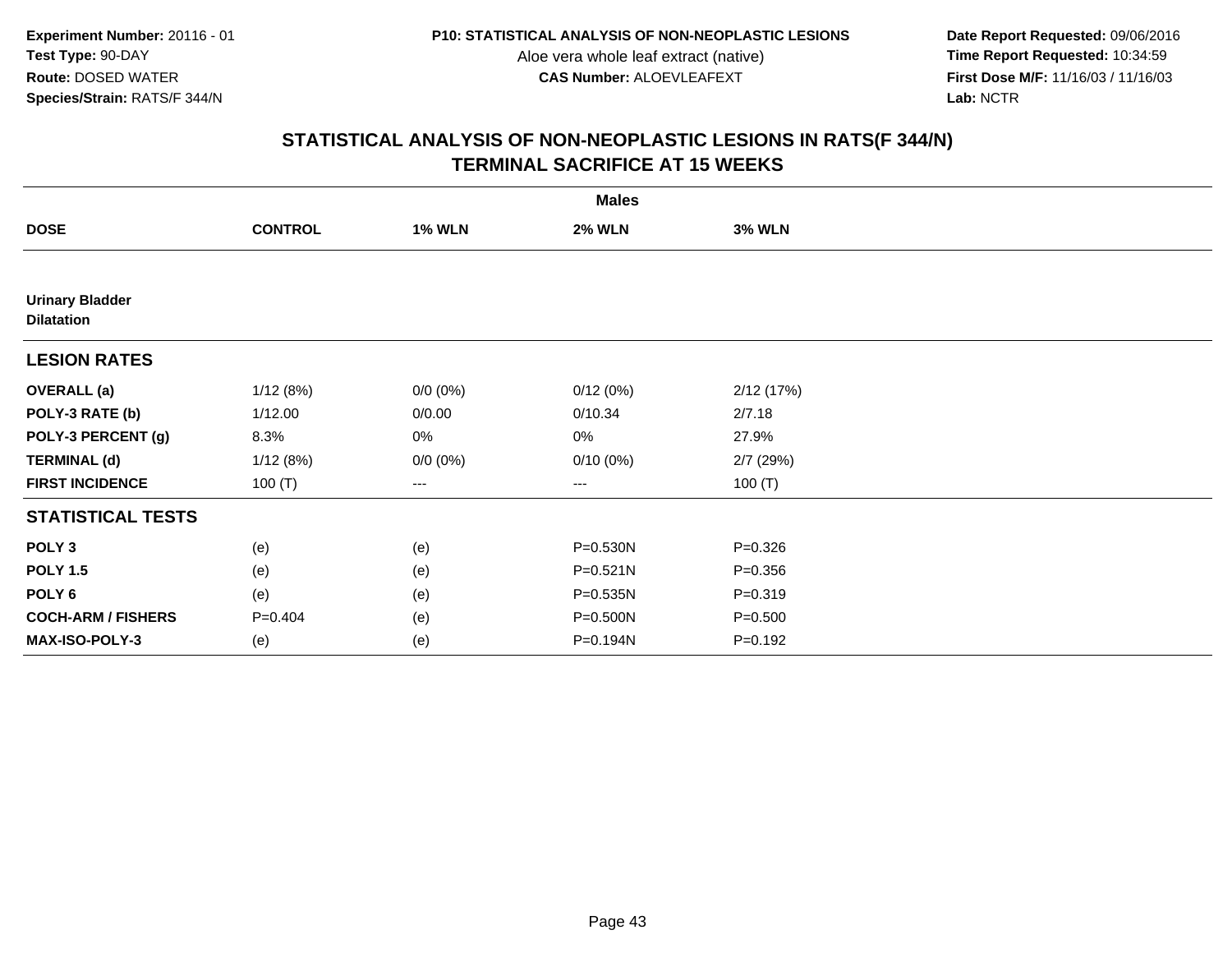**Date Report Requested:** 09/06/2016 **First Dose M/F:** 11/16/03 / 11/16/03<br>Lab: NCTR **Lab:** NCTR

|                                      |                |               | <b>Males</b>  |               |  |
|--------------------------------------|----------------|---------------|---------------|---------------|--|
| <b>DOSE</b>                          | <b>CONTROL</b> | <b>1% WLN</b> | <b>2% WLN</b> | <b>3% WLN</b> |  |
|                                      |                |               |               |               |  |
| <b>Urinary Bladder</b><br>Hemorrhage |                |               |               |               |  |
| <b>LESION RATES</b>                  |                |               |               |               |  |
| <b>OVERALL</b> (a)                   | 0/12(0%)       | $0/0 (0\%)$   | 0/12(0%)      | 1/12(8%)      |  |
| POLY-3 RATE (b)                      | 0/12.00        | 0/0.00        | 0/10.34       | 1/7.18        |  |
| POLY-3 PERCENT (g)                   | 0%             | 0%            | 0%            | 13.9%         |  |
| <b>TERMINAL (d)</b>                  | 0/12(0%)       | $0/0 (0\%)$   | $0/10(0\%)$   | 1/7(14%)      |  |
| <b>FIRST INCIDENCE</b>               | $---$          | $---$         | ---           | 100(T)        |  |
| <b>STATISTICAL TESTS</b>             |                |               |               |               |  |
| POLY <sub>3</sub>                    | (e)            | (e)           | (e)           | $P=0.402$     |  |
| <b>POLY 1.5</b>                      | (e)            | (e)           | (e)           | $P=0.420$     |  |
| POLY <sub>6</sub>                    | (e)            | (e)           | (e)           | $P = 0.398$   |  |
| <b>COCH-ARM / FISHERS</b>            | $P = 0.249$    | (e)           | (e)           | $P = 0.500$   |  |
| MAX-ISO-POLY-3                       | (e)            | (e)           | (e)           | $P = 0.153$   |  |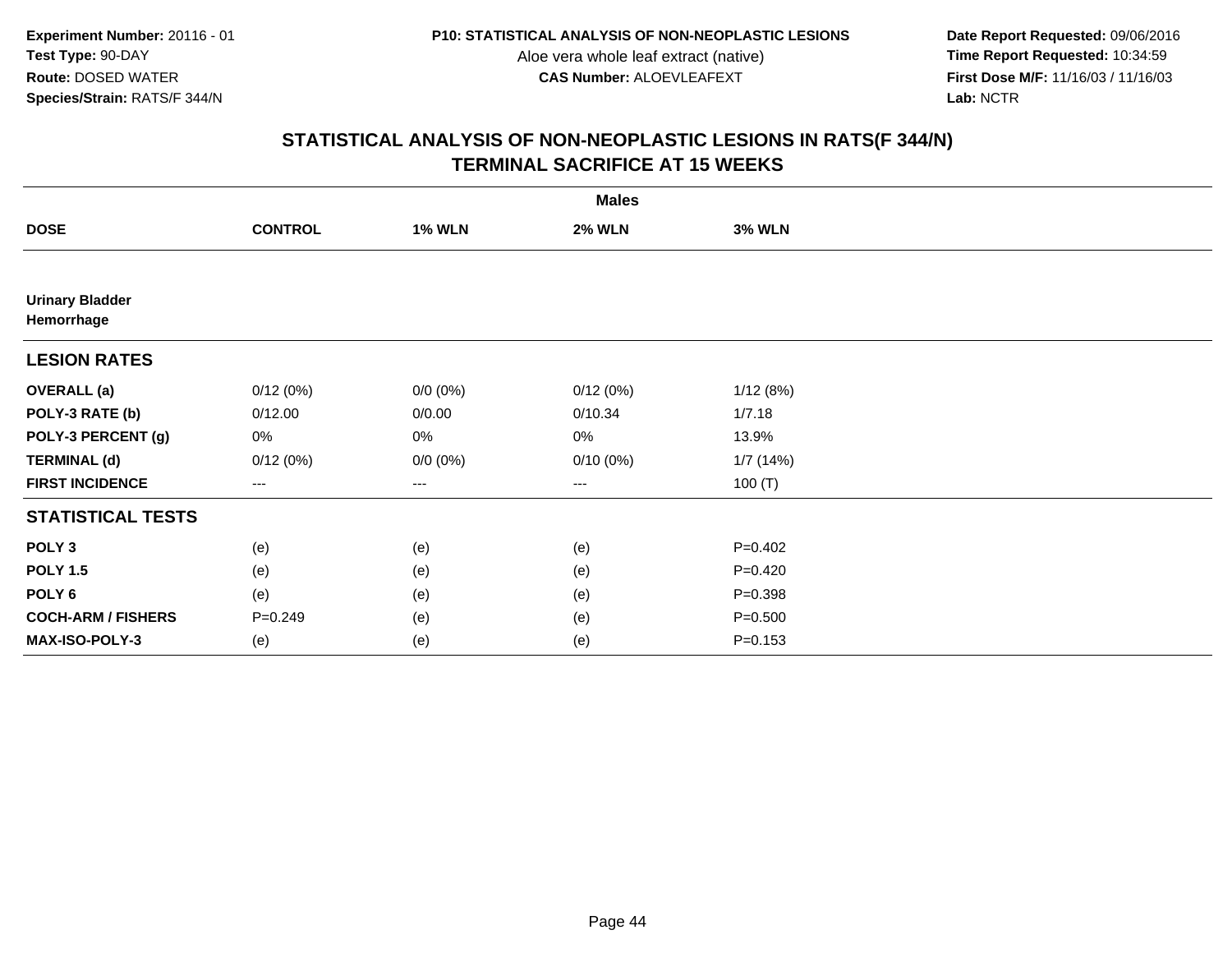**Date Report Requested:** 09/06/2016 **First Dose M/F:** 11/16/03 / 11/16/03<br>Lab: NCTR **Lab:** NCTR

|                                       |                   |               | <b>Females</b> |               |  |
|---------------------------------------|-------------------|---------------|----------------|---------------|--|
| <b>DOSE</b>                           | <b>CONTROL</b>    | <b>1% WLN</b> | <b>2% WLN</b>  | <b>3% WLN</b> |  |
|                                       |                   |               |                |               |  |
| <b>Bone Marrow</b><br>Hypocellularity |                   |               |                |               |  |
| <b>LESION RATES</b>                   |                   |               |                |               |  |
| <b>OVERALL</b> (a)                    | 0/12(0%)          | $0/0 (0\%)$   | 4/12 (33%)     | 7/11 (64%)    |  |
| POLY-3 RATE (b)                       | 0/12.00           | 0/0.00        | 4/12.00        | 7/11.00       |  |
| POLY-3 PERCENT (g)                    | 0%                | 0%            | 33.3%          | 63.6%         |  |
| <b>TERMINAL (d)</b>                   | 0/12(0%)          | $0/0 (0\%)$   | 0/8(0%)        | 0/4(0%)       |  |
| <b>FIRST INCIDENCE</b>                | $\qquad \qquad -$ | ---           | 31             | 26            |  |
| <b>STATISTICAL TESTS</b>              |                   |               |                |               |  |
| POLY <sub>3</sub>                     | (e)               | (e)           | $P=0.039*$     | P<0.001**     |  |
| <b>POLY 1.5</b>                       | (e)               | (e)           | $P=0.039*$     | P<0.001**     |  |
| POLY <sub>6</sub>                     | (e)               | (e)           | P=0.039*       | P<0.001**     |  |
| <b>COCH-ARM / FISHERS</b>             | P<0.001**         | (e)           | P=0.047*       | P<0.001**     |  |
| <b>MAX-ISO-POLY-3</b>                 | (e)               | (e)           | P=0.010**      | P<0.001**     |  |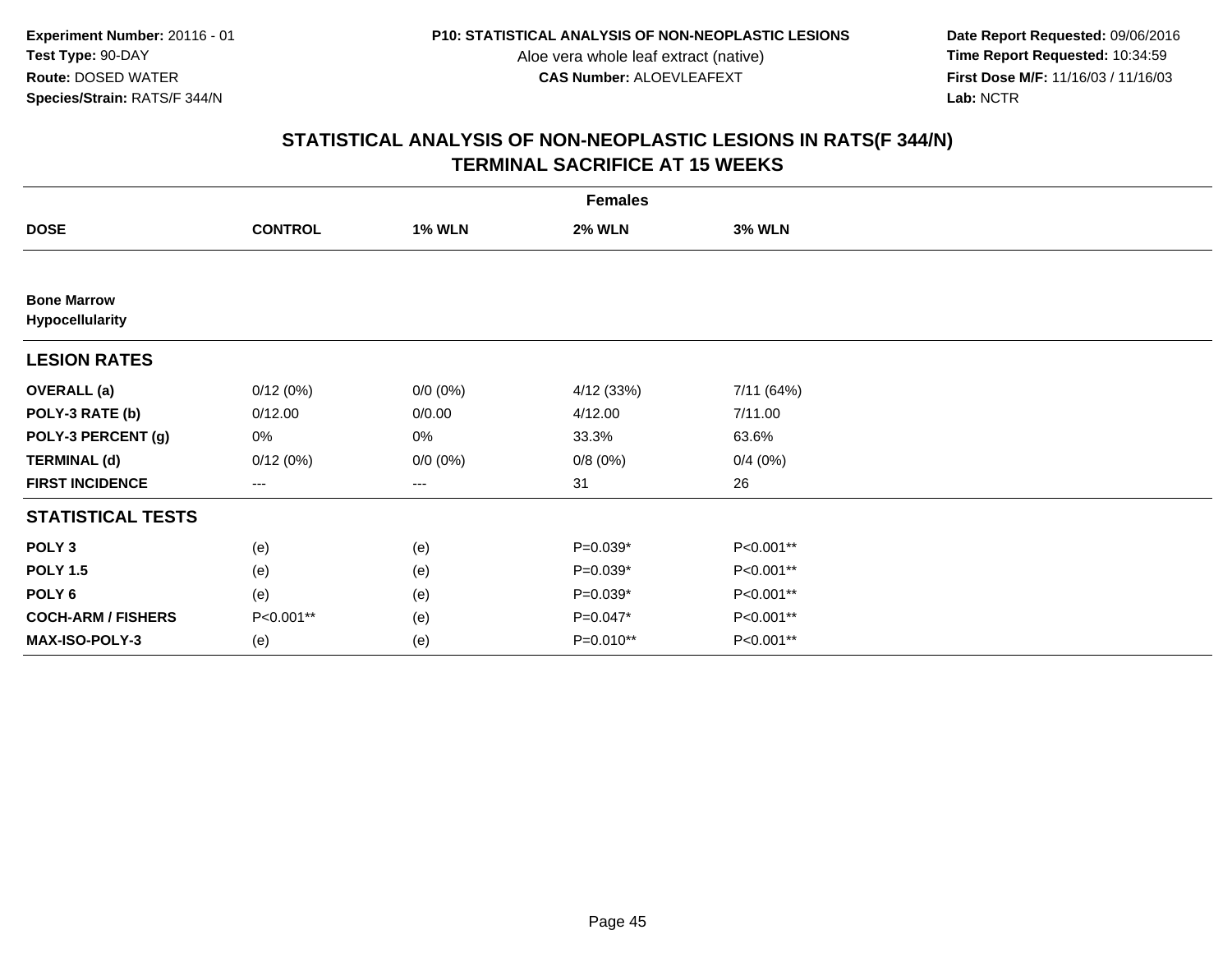**Date Report Requested:** 09/06/2016 **First Dose M/F:** 11/16/03 / 11/16/03<br>Lab: NCTR **Lab:** NCTR

|                                                                |                |               | <b>Females</b> |               |  |
|----------------------------------------------------------------|----------------|---------------|----------------|---------------|--|
| <b>DOSE</b>                                                    | <b>CONTROL</b> | <b>1% WLN</b> | <b>2% WLN</b>  | <b>3% WLN</b> |  |
|                                                                |                |               |                |               |  |
| <b>Clitoral Gland</b><br><b>Infiltration Cellular Lymphoid</b> |                |               |                |               |  |
| <b>LESION RATES</b>                                            |                |               |                |               |  |
| <b>OVERALL</b> (a)                                             | 4/12 (33%)     | $0/0 (0\%)$   | 0/12(0%)       | 1/11(9%)      |  |
| POLY-3 RATE (b)                                                | 4/12.00        | 0/0.00        | 0/8.19         | 1/5.19        |  |
| POLY-3 PERCENT (g)                                             | 33.3%          | 0%            | 0%             | 19.3%         |  |
| <b>TERMINAL (d)</b>                                            | 4/12(33%)      | $0/0 (0\%)$   | 0/8(0%)        | 0/4(0%)       |  |
| <b>FIRST INCIDENCE</b>                                         | 100 $(T)$      | ---           | $---$          | 31            |  |
| <b>STATISTICAL TESTS</b>                                       |                |               |                |               |  |
| POLY <sub>3</sub>                                              | (e)            | (e)           | P=0.102N       | P=0.497N      |  |
| <b>POLY 1.5</b>                                                | (e)            | (e)           | P=0.085N       | $P = 0.431N$  |  |
| POLY 6                                                         | (e)            | (e)           | P=0.107N       | $P = 0.511N$  |  |
| <b>COCH-ARM / FISHERS</b>                                      | P=0.036N*      | (e)           | P=0.047N*      | P=0.185N      |  |
| MAX-ISO-POLY-3                                                 | (e)            | (e)           | P=0.058N       | P=0.350N      |  |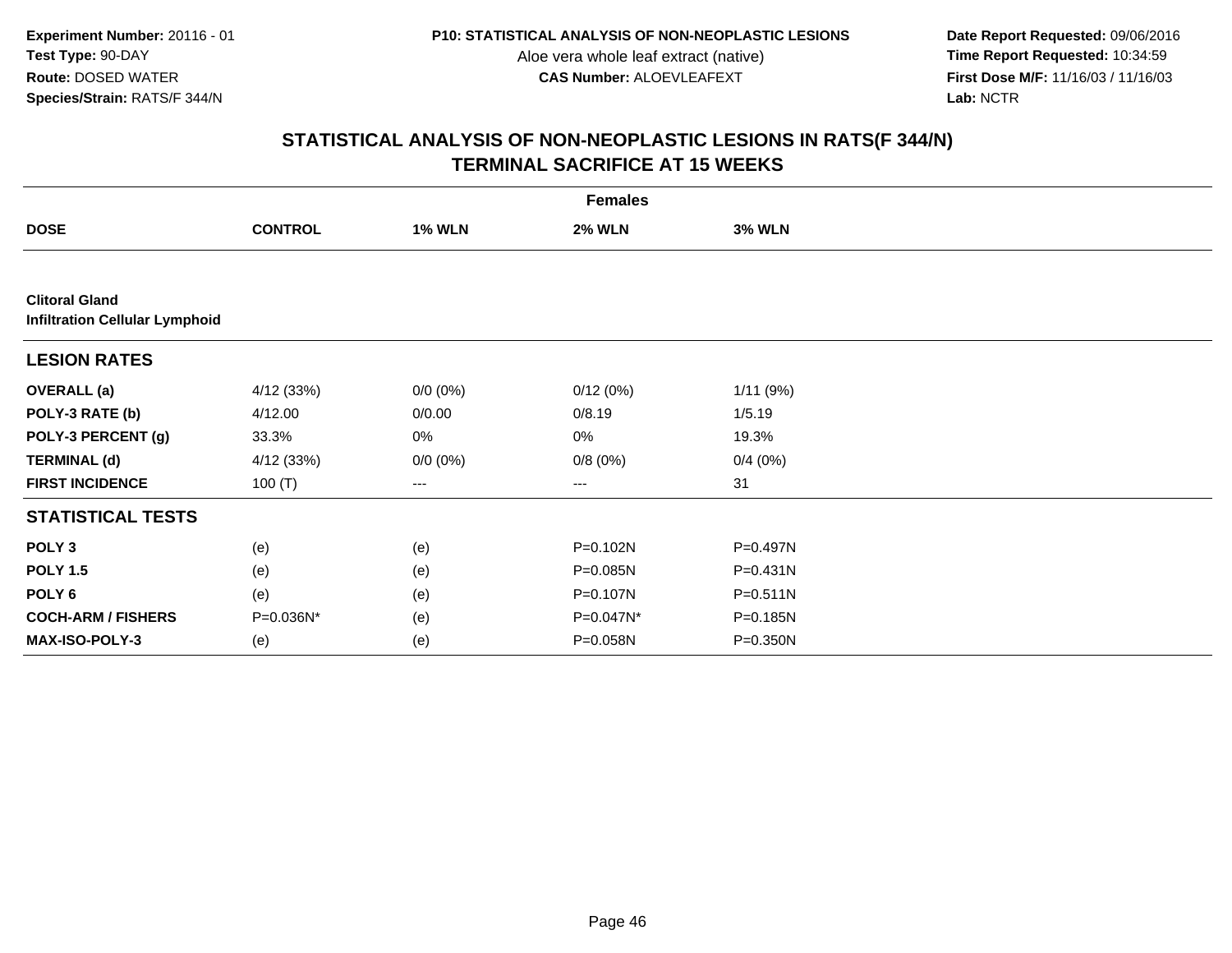**Date Report Requested:** 09/06/2016 **First Dose M/F:** 11/16/03 / 11/16/03<br>Lab: NCTR **Lab:** NCTR

|                                       |                |               | <b>Females</b> |               |  |
|---------------------------------------|----------------|---------------|----------------|---------------|--|
| <b>DOSE</b>                           | <b>CONTROL</b> | <b>1% WLN</b> | <b>2% WLN</b>  | <b>3% WLN</b> |  |
|                                       |                |               |                |               |  |
| <b>Clitoral Gland</b><br>Inflammation |                |               |                |               |  |
| <b>LESION RATES</b>                   |                |               |                |               |  |
| <b>OVERALL</b> (a)                    | 4/12(33%)      | $0/0 (0\%)$   | 6/12(50%)      | 9/11(82%)     |  |
| POLY-3 RATE (b)                       | 4/12.00        | 0/0.00        | 6/10.06        | 9/9.07        |  |
| POLY-3 PERCENT (g)                    | 33.3%          | 0%            | 59.6%          | 99.2%         |  |
| <b>TERMINAL (d)</b>                   | 4/12 (33%)     | $0/0 (0\%)$   | 4/8 (50%)      | 4/4 (100%)    |  |
| <b>FIRST INCIDENCE</b>                | 100 $(T)$      | ---           | 31             | 26            |  |
| <b>STATISTICAL TESTS</b>              |                |               |                |               |  |
| POLY <sub>3</sub>                     | (e)            | (e)           | $P = 0.214$    | P<0.001**     |  |
| <b>POLY 1.5</b>                       | (e)            | (e)           | $P = 0.232$    | P<0.001**     |  |
| POLY <sub>6</sub>                     | (e)            | (e)           | $P = 0.210$    | P<0.001**     |  |
| <b>COCH-ARM / FISHERS</b>             | $P=0.020*$     | (e)           | $P = 0.340$    | P=0.026*      |  |
| MAX-ISO-POLY-3                        | (e)            | (e)           | $P = 0.131$    | P<0.001**     |  |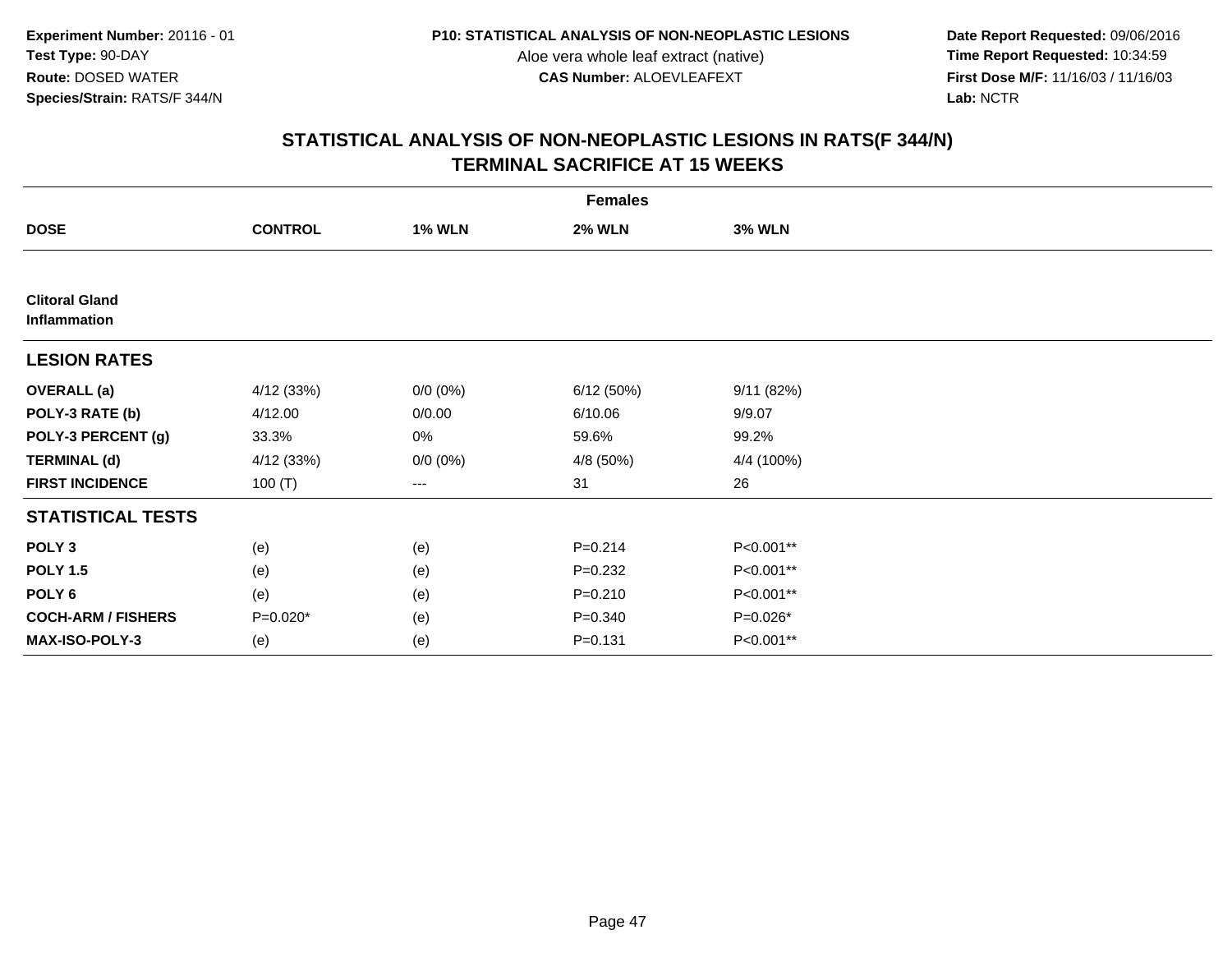**Date Report Requested:** 09/06/2016 **First Dose M/F:** 11/16/03 / 11/16/03<br>Lab: NCTR **Lab:** NCTR

|                                                      | <b>Females</b>    |               |               |               |  |  |  |
|------------------------------------------------------|-------------------|---------------|---------------|---------------|--|--|--|
| <b>DOSE</b>                                          | <b>CONTROL</b>    | <b>1% WLN</b> | <b>2% WLN</b> | <b>3% WLN</b> |  |  |  |
|                                                      |                   |               |               |               |  |  |  |
| <b>Clitoral Gland</b><br><b>Inflammation Chronic</b> |                   |               |               |               |  |  |  |
| <b>LESION RATES</b>                                  |                   |               |               |               |  |  |  |
| <b>OVERALL</b> (a)                                   | 0/12(0%)          | $0/0 (0\%)$   | 1/12(8%)      | 0/11(0%)      |  |  |  |
| POLY-3 RATE (b)                                      | 0/12.00           | 0/0.00        | 1/9.16        | 0/4.22        |  |  |  |
| POLY-3 PERCENT (g)                                   | 0%                | 0%            | 10.9%         | $0\%$         |  |  |  |
| <b>TERMINAL (d)</b>                                  | 0/12(0%)          | $0/0 (0\%)$   | 0/8(0%)       | 0/4(0%)       |  |  |  |
| <b>FIRST INCIDENCE</b>                               | $\qquad \qquad -$ | ---           | 31            | $\cdots$      |  |  |  |
| <b>STATISTICAL TESTS</b>                             |                   |               |               |               |  |  |  |
| POLY <sub>3</sub>                                    | (e)               | (e)           | $P=0.447$     | (e)           |  |  |  |
| <b>POLY 1.5</b>                                      | (e)               | (e)           | $P=0.457$     | (e)           |  |  |  |
| POLY 6                                               | (e)               | (e)           | $P=0.443$     | (e)           |  |  |  |
| <b>COCH-ARM / FISHERS</b>                            | $P = 0.542$       | (e)           | $P = 0.500$   | (e)           |  |  |  |
| <b>MAX-ISO-POLY-3</b>                                | (e)               | (e)           | $P = 0.156$   | (e)           |  |  |  |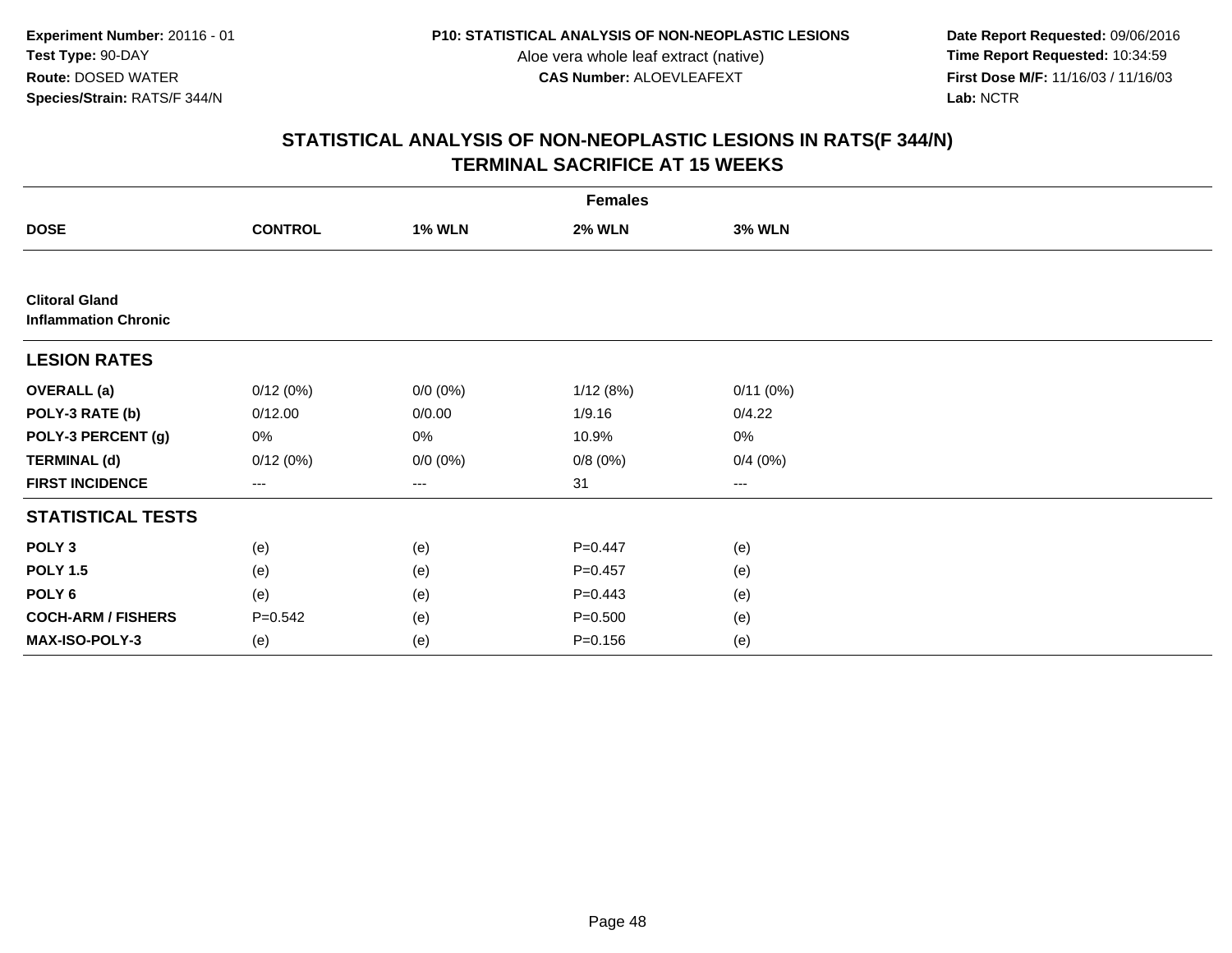**Date Report Requested:** 09/06/2016 **First Dose M/F:** 11/16/03 / 11/16/03<br>Lab: NCTR **Lab:** NCTR

|                                                  | <b>Females</b>         |               |               |               |  |  |  |  |
|--------------------------------------------------|------------------------|---------------|---------------|---------------|--|--|--|--|
| <b>DOSE</b>                                      | <b>CONTROL</b>         | <b>1% WLN</b> | <b>2% WLN</b> | <b>3% WLN</b> |  |  |  |  |
|                                                  |                        |               |               |               |  |  |  |  |
| <b>Clitoral Gland: Duct</b><br><b>Dilatation</b> |                        |               |               |               |  |  |  |  |
| <b>LESION RATES</b>                              |                        |               |               |               |  |  |  |  |
| <b>OVERALL</b> (a)                               | 0/12(0%)               | $0/0 (0\%)$   | 2/12 (17%)    | 0/11(0%)      |  |  |  |  |
| POLY-3 RATE (b)                                  | 0/12.00                | 0/0.00        | 2/9.16        | 0/4.22        |  |  |  |  |
| POLY-3 PERCENT (g)                               | 0%                     | 0%            | 21.8%         | 0%            |  |  |  |  |
| <b>TERMINAL (d)</b>                              | 0/12(0%)               | $0/0 (0\%)$   | 1/8(13%)      | 0/4(0%)       |  |  |  |  |
| <b>FIRST INCIDENCE</b>                           | $\qquad \qquad \cdots$ | $---$         | 31            | $--$          |  |  |  |  |
| <b>STATISTICAL TESTS</b>                         |                        |               |               |               |  |  |  |  |
| POLY <sub>3</sub>                                | (e)                    | (e)           | $P = 0.170$   | (e)           |  |  |  |  |
| <b>POLY 1.5</b>                                  | (e)                    | (e)           | $P = 0.180$   | (e)           |  |  |  |  |
| POLY 6                                           | (e)                    | (e)           | $P = 0.167$   | (e)           |  |  |  |  |
| <b>COCH-ARM / FISHERS</b>                        | $P = 0.443$            | (e)           | $P = 0.239$   | (e)           |  |  |  |  |
| MAX-ISO-POLY-3                                   | (e)                    | (e)           | $P = 0.064$   | (e)           |  |  |  |  |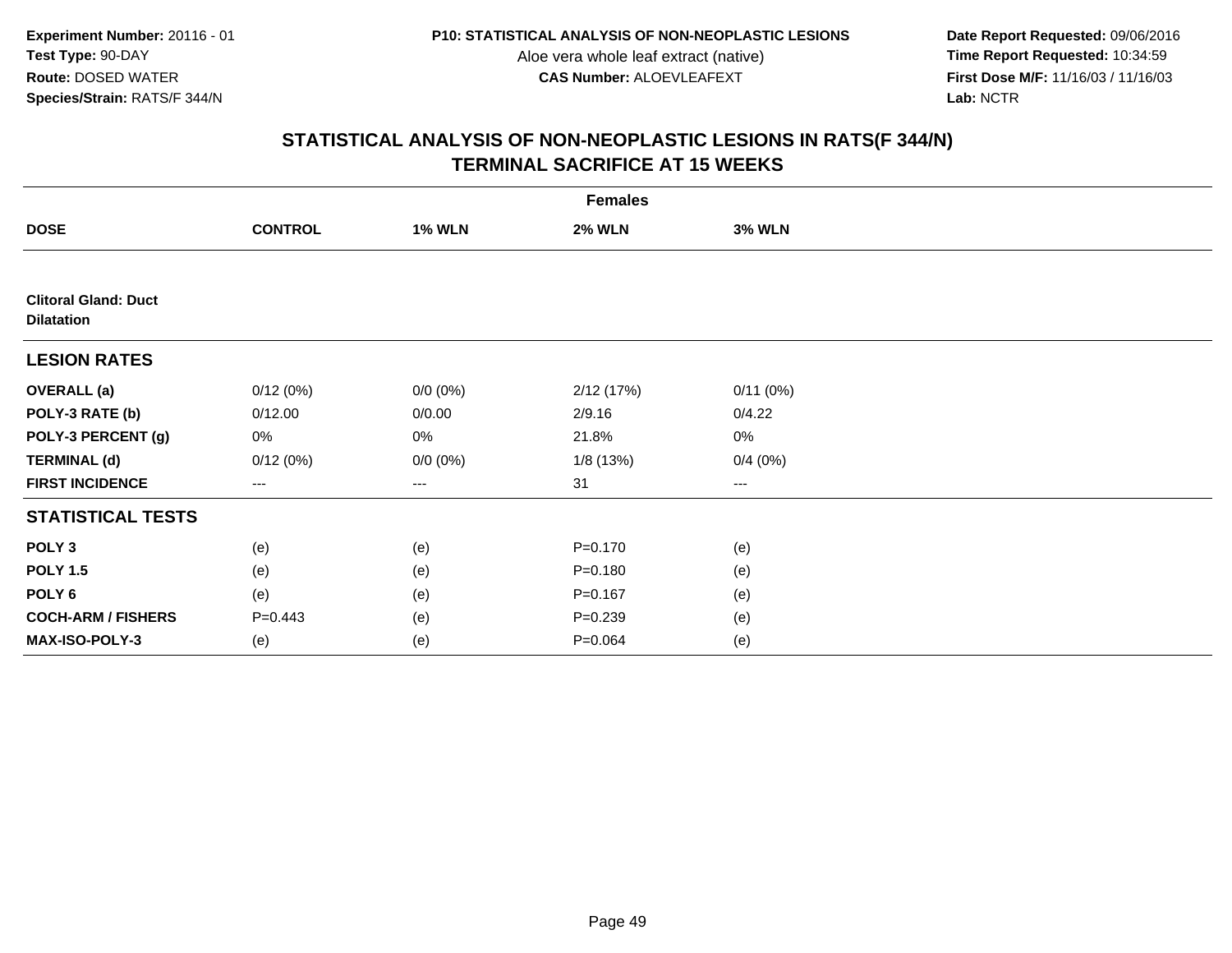**Date Report Requested:** 09/06/2016 **First Dose M/F:** 11/16/03 / 11/16/03<br>Lab: NCTR **Lab:** NCTR

|                                        | <b>Females</b>      |                   |               |               |  |  |  |  |
|----------------------------------------|---------------------|-------------------|---------------|---------------|--|--|--|--|
| <b>DOSE</b>                            | <b>CONTROL</b>      | <b>1% WLN</b>     | <b>2% WLN</b> | <b>3% WLN</b> |  |  |  |  |
|                                        |                     |                   |               |               |  |  |  |  |
| <b>Coagulating Gland</b><br>Hypoplasia |                     |                   |               |               |  |  |  |  |
| <b>LESION RATES</b>                    |                     |                   |               |               |  |  |  |  |
| <b>OVERALL</b> (a)                     | $0/0 (0\%)$         | $0/0 (0\%)$       | $0/0 (0\%)$   | $0/0 (0\%)$   |  |  |  |  |
| POLY-3 RATE (b)                        | 0/0.00              | 0/0.00            | 0/0.00        | 0/0.00        |  |  |  |  |
| POLY-3 PERCENT (g)                     | 0%                  | 0%                | $0\%$         | $0\%$         |  |  |  |  |
| <b>TERMINAL (d)</b>                    | $0/0 (0\%)$         | $0/0 (0\%)$       | $0/0 (0\%)$   | $0/0 (0\%)$   |  |  |  |  |
| <b>FIRST INCIDENCE</b>                 | $\qquad \qquad - -$ | $\qquad \qquad -$ | $---$         | $---$         |  |  |  |  |
| <b>STATISTICAL TESTS</b>               |                     |                   |               |               |  |  |  |  |
| POLY <sub>3</sub>                      | (n)                 | (n)               | (n)           | (n)           |  |  |  |  |
| <b>POLY 1.5</b>                        | (n)                 | (n)               | (n)           | (n)           |  |  |  |  |
| POLY <sub>6</sub>                      | (n)                 | (n)               | (n)           | (n)           |  |  |  |  |
| <b>COCH-ARM / FISHERS</b>              | (n)                 | (n)               | (n)           | (n)           |  |  |  |  |
| MAX-ISO-POLY-3                         | (n)                 | (n)               | (n)           | (n)           |  |  |  |  |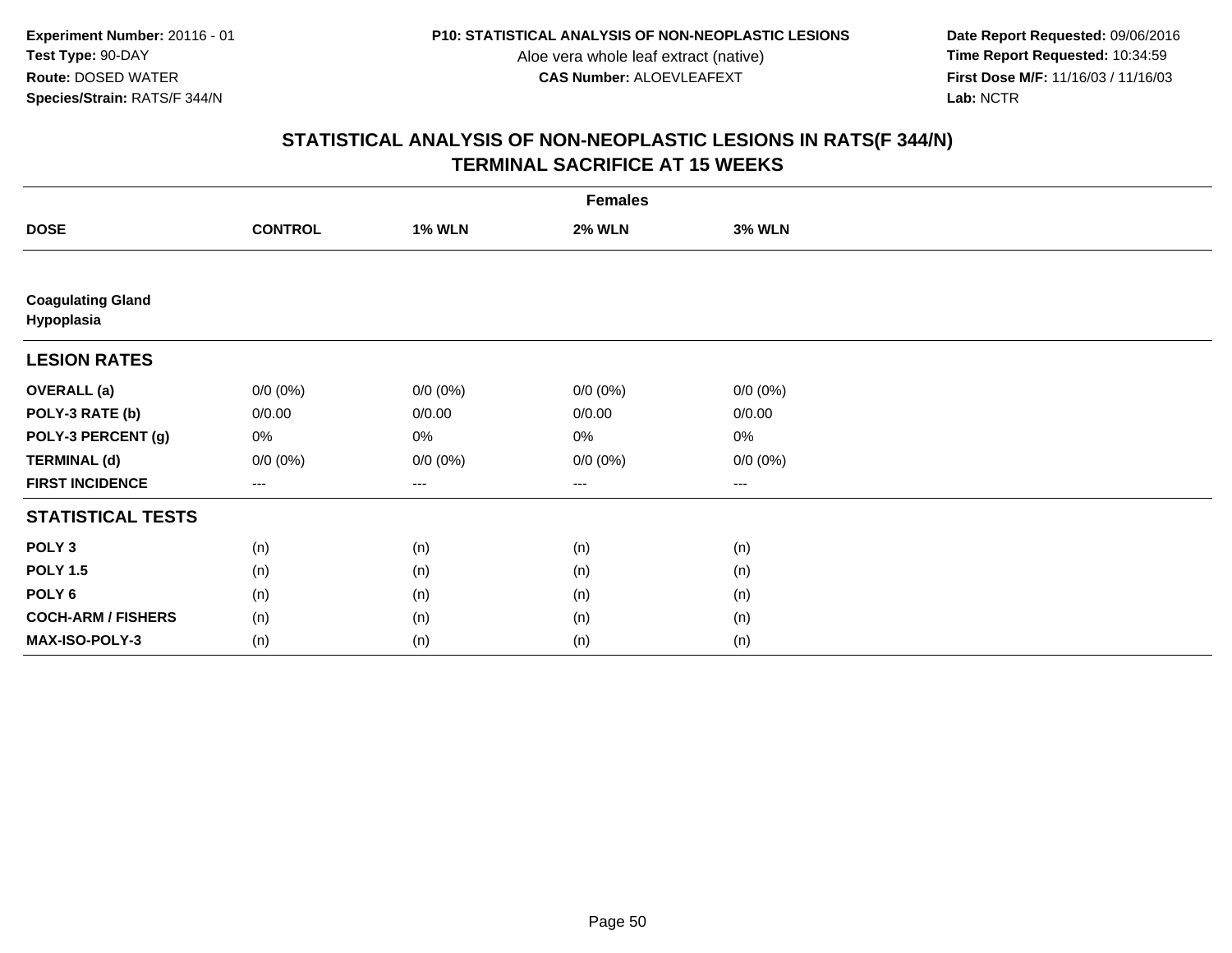**Date Report Requested:** 09/06/2016 **First Dose M/F:** 11/16/03 / 11/16/03<br>Lab: NCTR **Lab:** NCTR

|                                                                 | <b>Females</b> |               |               |               |  |  |  |  |
|-----------------------------------------------------------------|----------------|---------------|---------------|---------------|--|--|--|--|
| <b>DOSE</b>                                                     | <b>CONTROL</b> | <b>1% WLN</b> | <b>2% WLN</b> | <b>3% WLN</b> |  |  |  |  |
|                                                                 |                |               |               |               |  |  |  |  |
| <b>Harderian Gland</b><br><b>Infiltration Cellular Lymphoid</b> |                |               |               |               |  |  |  |  |
| <b>LESION RATES</b>                                             |                |               |               |               |  |  |  |  |
| <b>OVERALL</b> (a)                                              | 3/12(25%)      | $0/0 (0\%)$   | 2/12(17%)     | 0/11(0%)      |  |  |  |  |
| POLY-3 RATE (b)                                                 | 3/12.00        | 0/0.00        | 2/8.19        | 0/4.22        |  |  |  |  |
| POLY-3 PERCENT (g)                                              | 25%            | 0%            | 24.4%         | 0%            |  |  |  |  |
| <b>TERMINAL (d)</b>                                             | 3/12(25%)      | $0/0 (0\%)$   | $2/8$ (25%)   | 0/4(0%)       |  |  |  |  |
| <b>FIRST INCIDENCE</b>                                          | 100(T)         | $\cdots$      | 100 $(T)$     | ---           |  |  |  |  |
| <b>STATISTICAL TESTS</b>                                        |                |               |               |               |  |  |  |  |
| POLY <sub>3</sub>                                               | (e)            | (e)           | P=0.677N      | P=0.374N      |  |  |  |  |
| <b>POLY 1.5</b>                                                 | (e)            | (e)           | P=0.645N      | P=0.313N      |  |  |  |  |
| POLY <sub>6</sub>                                               | (e)            | (e)           | P=0.685N      | P=0.388N      |  |  |  |  |
| <b>COCH-ARM / FISHERS</b>                                       | P=0.079N       | (e)           | $P = 0.500N$  | P=0.124N      |  |  |  |  |
| <b>MAX-ISO-POLY-3</b>                                           | (e)            | (e)           | P=0.490N      | P=0.250N      |  |  |  |  |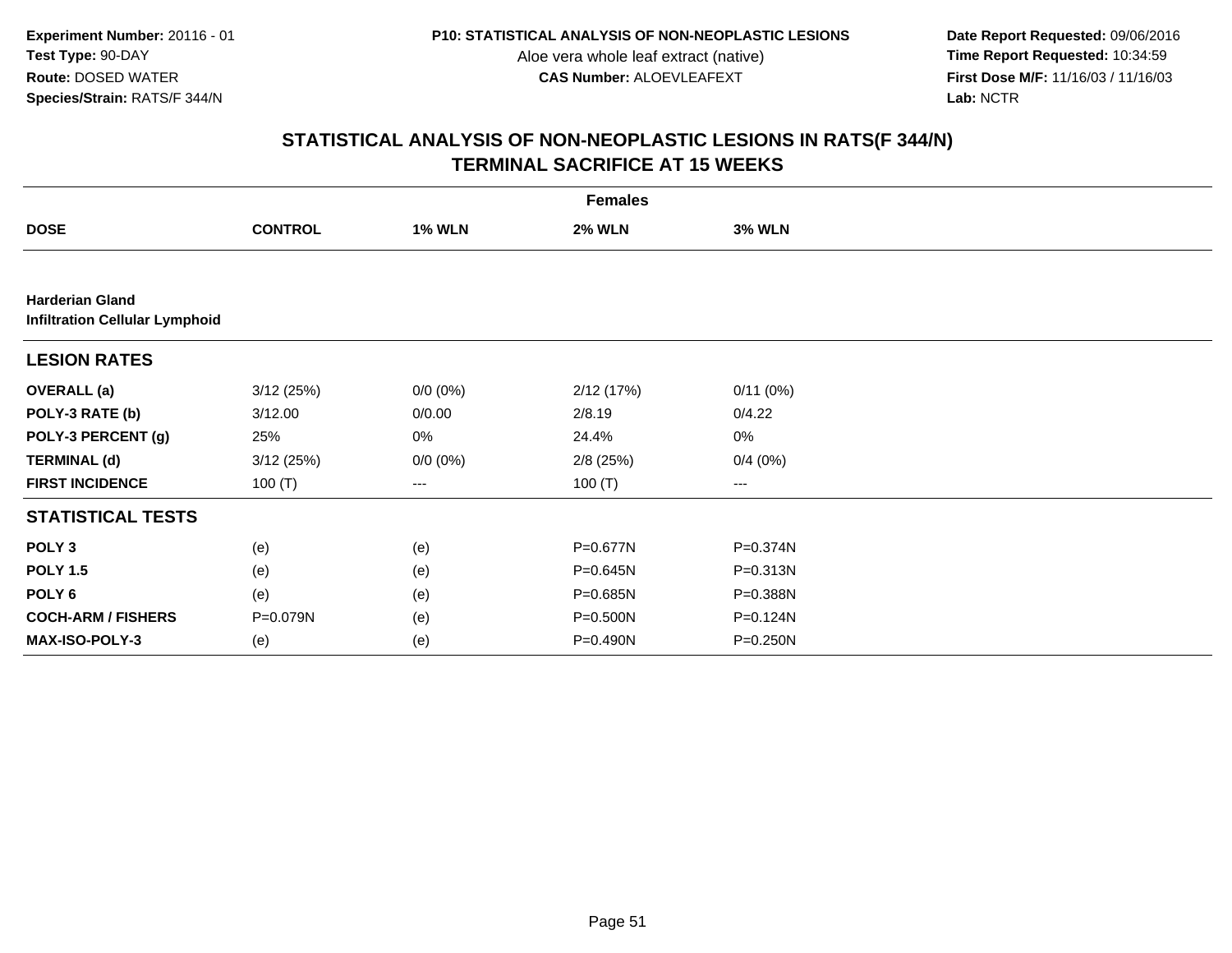**Date Report Requested:** 09/06/2016 **First Dose M/F:** 11/16/03 / 11/16/03<br>Lab: NCTR **Lab:** NCTR

|                           | <b>Females</b>      |               |               |                        |  |  |  |  |
|---------------------------|---------------------|---------------|---------------|------------------------|--|--|--|--|
| <b>DOSE</b>               | <b>CONTROL</b>      | <b>1% WLN</b> | <b>2% WLN</b> | <b>3% WLN</b>          |  |  |  |  |
|                           |                     |               |               |                        |  |  |  |  |
| Heart<br>Cardiomyopathy   |                     |               |               |                        |  |  |  |  |
| <b>LESION RATES</b>       |                     |               |               |                        |  |  |  |  |
| <b>OVERALL</b> (a)        | 0/12(0%)            | $0/0 (0\%)$   | 0/12(0%)      | 0/11(0%)               |  |  |  |  |
| POLY-3 RATE (b)           | 0/12.00             | 0/0.00        | 0/8.19        | 0/4.22                 |  |  |  |  |
| POLY-3 PERCENT (g)        | 0%                  | 0%            | 0%            | 0%                     |  |  |  |  |
| <b>TERMINAL (d)</b>       | 0/12(0%)            | $0/0 (0\%)$   | 0/8(0%)       | 0/4(0%)                |  |  |  |  |
| <b>FIRST INCIDENCE</b>    | $\qquad \qquad - -$ | ---           | ---           | $\qquad \qquad \cdots$ |  |  |  |  |
| <b>STATISTICAL TESTS</b>  |                     |               |               |                        |  |  |  |  |
| POLY <sub>3</sub>         | (n)                 | (n)           | (n)           | (n)                    |  |  |  |  |
| <b>POLY 1.5</b>           | (n)                 | (n)           | (n)           | (n)                    |  |  |  |  |
| POLY <sub>6</sub>         | (n)                 | (n)           | (n)           | (n)                    |  |  |  |  |
| <b>COCH-ARM / FISHERS</b> | (n)                 | (n)           | (n)           | (n)                    |  |  |  |  |
| MAX-ISO-POLY-3            | (n)                 | (n)           | (n)           | (n)                    |  |  |  |  |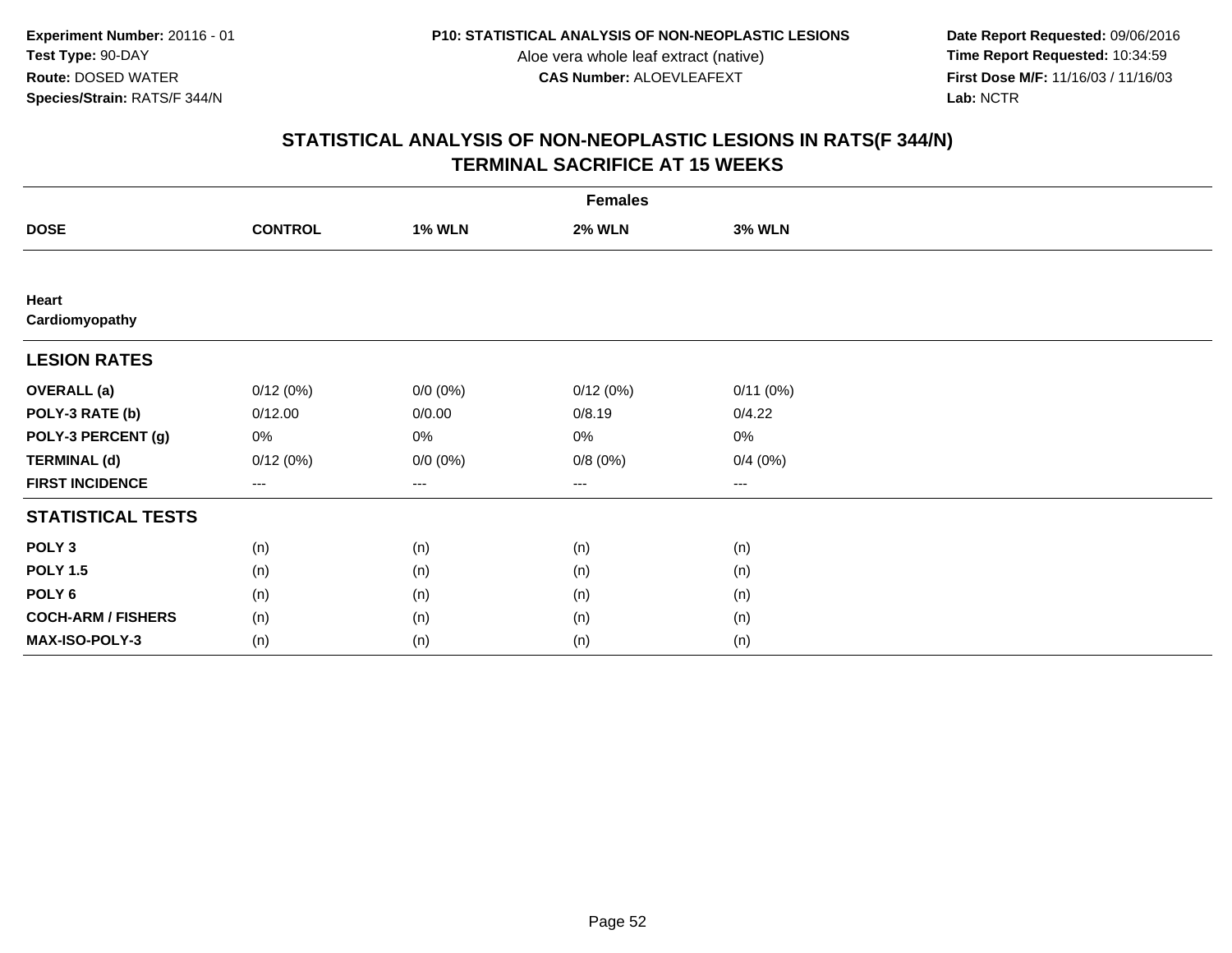**Date Report Requested:** 09/06/2016 **First Dose M/F:** 11/16/03 / 11/16/03<br>Lab: NCTR **Lab:** NCTR

|                                      | <b>Females</b>         |               |               |                        |  |  |  |  |
|--------------------------------------|------------------------|---------------|---------------|------------------------|--|--|--|--|
| <b>DOSE</b>                          | <b>CONTROL</b>         | <b>1% WLN</b> | <b>2% WLN</b> | <b>3% WLN</b>          |  |  |  |  |
|                                      |                        |               |               |                        |  |  |  |  |
| Heart<br><b>Inflammation Chronic</b> |                        |               |               |                        |  |  |  |  |
| <b>LESION RATES</b>                  |                        |               |               |                        |  |  |  |  |
| <b>OVERALL</b> (a)                   | 0/12(0%)               | $0/0 (0\%)$   | 1/12(8%)      | 0/11(0%)               |  |  |  |  |
| POLY-3 RATE (b)                      | 0/12.00                | 0/0.00        | 1/8.19        | 0/4.22                 |  |  |  |  |
| POLY-3 PERCENT (g)                   | 0%                     | 0%            | 12.2%         | 0%                     |  |  |  |  |
| <b>TERMINAL (d)</b>                  | 0/12(0%)               | $0/0 (0\%)$   | 1/8(13%)      | 0/4(0%)                |  |  |  |  |
| <b>FIRST INCIDENCE</b>               | $\qquad \qquad \cdots$ | $---$         | 100 $(T)$     | $\qquad \qquad \cdots$ |  |  |  |  |
| <b>STATISTICAL TESTS</b>             |                        |               |               |                        |  |  |  |  |
| POLY <sub>3</sub>                    | (e)                    | (e)           | $P=0.425$     | (e)                    |  |  |  |  |
| <b>POLY 1.5</b>                      | (e)                    | (e)           | $P=0.439$     | (e)                    |  |  |  |  |
| POLY 6                               | (e)                    | (e)           | $P=0.421$     | (e)                    |  |  |  |  |
| <b>COCH-ARM / FISHERS</b>            | $P = 0.542$            | (e)           | $P = 0.500$   | (e)                    |  |  |  |  |
| MAX-ISO-POLY-3                       | (e)                    | (e)           | $P = 0.155$   | (e)                    |  |  |  |  |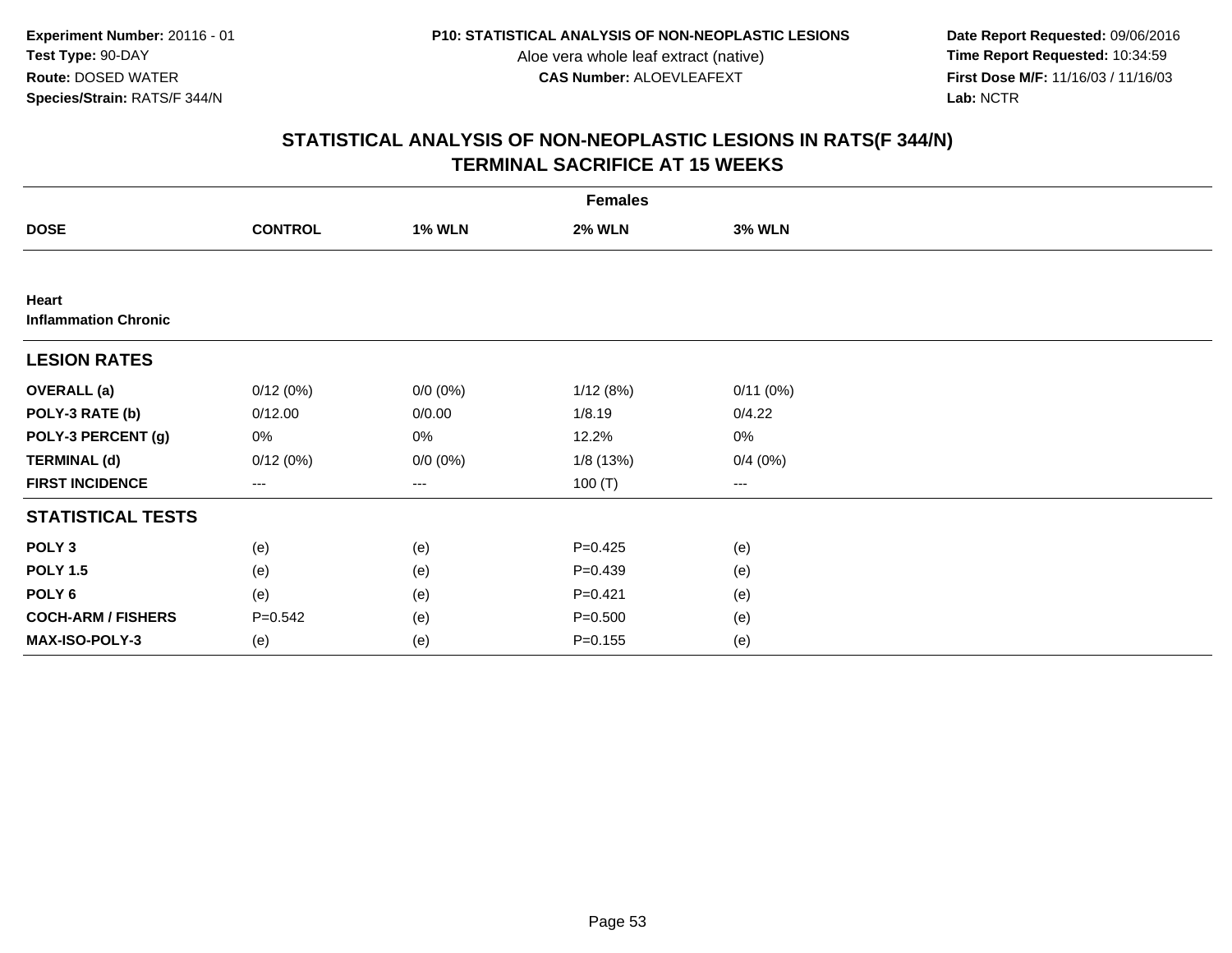**Date Report Requested:** 09/06/2016 **First Dose M/F:** 11/16/03 / 11/16/03<br>Lab: NCTR **Lab:** NCTR

|                               | <b>Females</b> |               |               |               |  |  |  |  |
|-------------------------------|----------------|---------------|---------------|---------------|--|--|--|--|
| <b>DOSE</b>                   | <b>CONTROL</b> | <b>1% WLN</b> | <b>2% WLN</b> | <b>3% WLN</b> |  |  |  |  |
|                               |                |               |               |               |  |  |  |  |
| Heart<br><b>Polyarteritis</b> |                |               |               |               |  |  |  |  |
| <b>LESION RATES</b>           |                |               |               |               |  |  |  |  |
| <b>OVERALL</b> (a)            | 0/12(0%)       | $0/0 (0\%)$   | 1/12(8%)      | 0/11(0%)      |  |  |  |  |
| POLY-3 RATE (b)               | 0/12.00        | 0/0.00        | 1/8.19        | 0/4.22        |  |  |  |  |
| POLY-3 PERCENT (g)            | 0%             | 0%            | 12.2%         | 0%            |  |  |  |  |
| <b>TERMINAL (d)</b>           | 0/12(0%)       | $0/0 (0\%)$   | 1/8 (13%)     | 0/4(0%)       |  |  |  |  |
| <b>FIRST INCIDENCE</b>        | $--$           | ---           | 100 $(T)$     | $--$          |  |  |  |  |
| <b>STATISTICAL TESTS</b>      |                |               |               |               |  |  |  |  |
| POLY <sub>3</sub>             | (e)            | (e)           | $P=0.425$     | (e)           |  |  |  |  |
| <b>POLY 1.5</b>               | (e)            | (e)           | $P = 0.439$   | (e)           |  |  |  |  |
| POLY <sub>6</sub>             | (e)            | (e)           | $P = 0.421$   | (e)           |  |  |  |  |
| <b>COCH-ARM / FISHERS</b>     | $P = 0.542$    | (e)           | $P = 0.500$   | (e)           |  |  |  |  |
| MAX-ISO-POLY-3                | (e)            | (e)           | $P = 0.155$   | (e)           |  |  |  |  |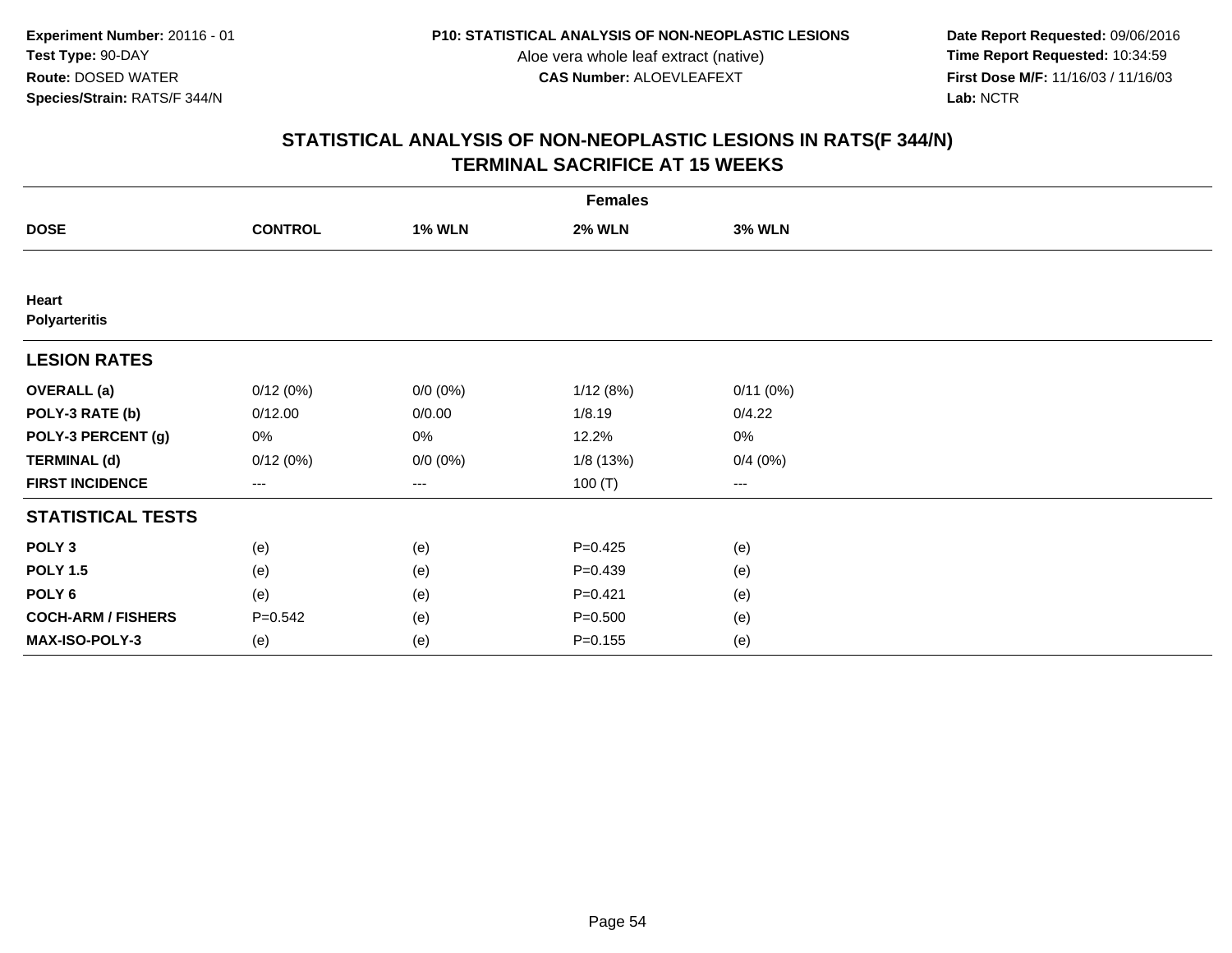**Date Report Requested:** 09/06/2016 **First Dose M/F:** 11/16/03 / 11/16/03<br>Lab: NCTR **Lab:** NCTR

|                                                                                 |                |               | <b>Females</b> |               |  |
|---------------------------------------------------------------------------------|----------------|---------------|----------------|---------------|--|
| <b>DOSE</b>                                                                     | <b>CONTROL</b> | <b>1% WLN</b> | <b>2% WLN</b>  | <b>3% WLN</b> |  |
|                                                                                 |                |               |                |               |  |
| <b>Intestine Large, Cecum</b><br><b>Infiltration Cellular Polymorphonuclear</b> |                |               |                |               |  |
| <b>LESION RATES</b>                                                             |                |               |                |               |  |
| <b>OVERALL</b> (a)                                                              | 0/12(0%)       | 1/12(8%)      | 0/12(0%)       | 2/11(18%)     |  |
| POLY-3 RATE (b)                                                                 | 0/12.00        | 1/12.00       | 0/8.19         | 2/4.22        |  |
| POLY-3 PERCENT (g)                                                              | 0%             | 8.3%          | 0%             | 47.5%         |  |
| <b>TERMINAL (d)</b>                                                             | 0/12(0%)       | 1/12(8%)      | 0/8(0%)        | 2/4(50%)      |  |
| <b>FIRST INCIDENCE</b>                                                          | ---            | 100 $(T)$     | ---            | 100 $(T)$     |  |
| <b>STATISTICAL TESTS</b>                                                        |                |               |                |               |  |
| POLY <sub>3</sub>                                                               | $P = 0.145$    | $P = 0.500$   | (e)            | $P = 0.071$   |  |
| <b>POLY 1.5</b>                                                                 | $P = 0.128$    | $P = 0.500$   | (e)            | $P = 0.088$   |  |
| POLY <sub>6</sub>                                                               | $P=0.149$      | $P = 0.500$   | (e)            | $P = 0.068$   |  |
| <b>COCH-ARM / FISHERS</b>                                                       | $P = 0.130$    | $P = 0.500$   | (e)            | $P = 0.217$   |  |
| MAX-ISO-POLY-3                                                                  | $P = 0.055$    | $P = 0.159$   | (e)            | $P=0.047*$    |  |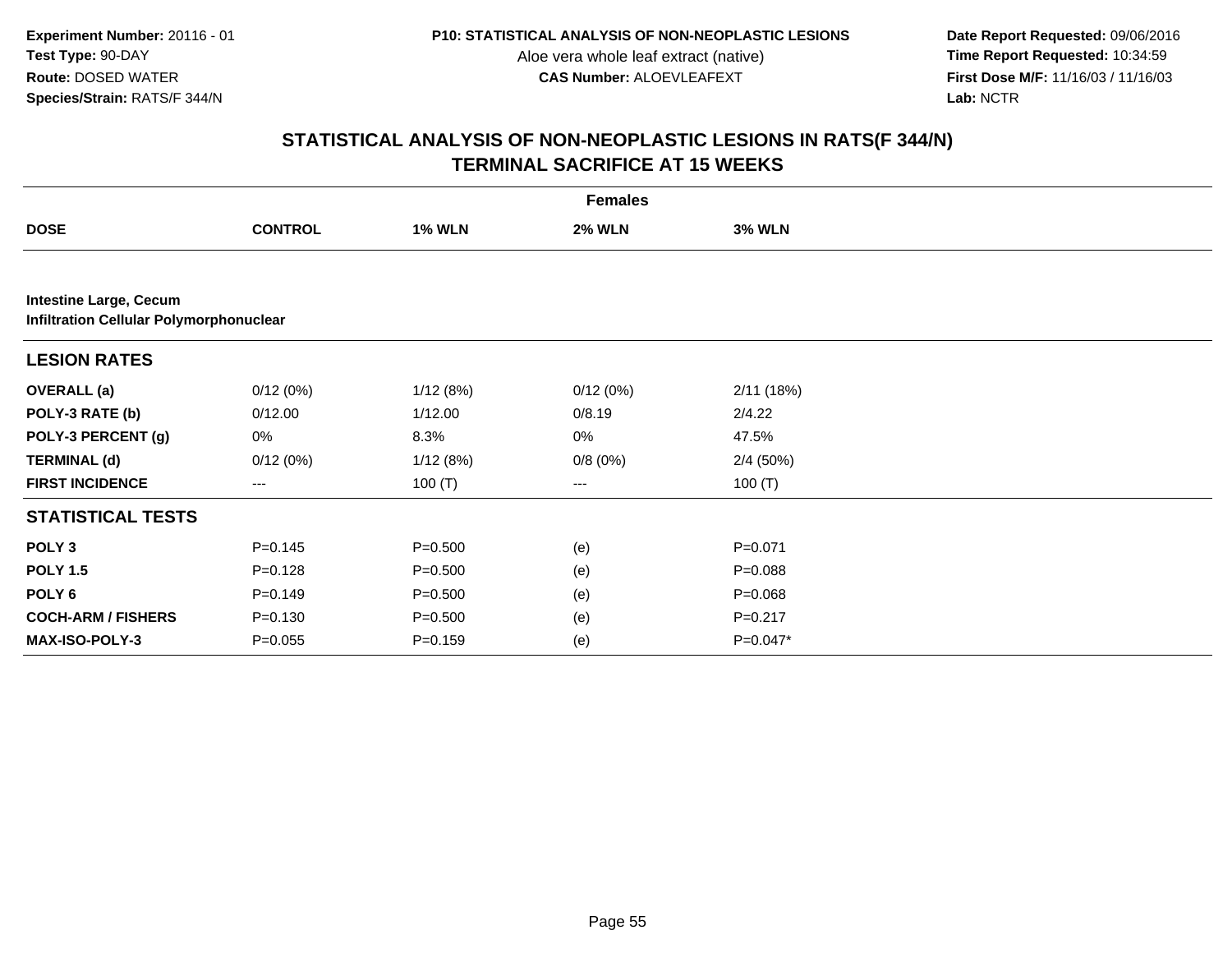**Date Report Requested:** 09/06/2016 **First Dose M/F:** 11/16/03 / 11/16/03<br>Lab: NCTR **Lab:** NCTR

|                                                    | <b>Females</b> |               |               |               |  |  |  |  |
|----------------------------------------------------|----------------|---------------|---------------|---------------|--|--|--|--|
| <b>DOSE</b>                                        | <b>CONTROL</b> | <b>1% WLN</b> | <b>2% WLN</b> | <b>3% WLN</b> |  |  |  |  |
|                                                    |                |               |               |               |  |  |  |  |
| Intestine Large, Cecum: Goblet Cell<br>Hyperplasia |                |               |               |               |  |  |  |  |
| <b>LESION RATES</b>                                |                |               |               |               |  |  |  |  |
| <b>OVERALL</b> (a)                                 | 1/12(8%)       | 6/12(50%)     | 8/12 (67%)    | 4/11 (36%)    |  |  |  |  |
| POLY-3 RATE (b)                                    | 1/12.00        | 6/12.00       | 8/8.19        | 4/4.22        |  |  |  |  |
| POLY-3 PERCENT (g)                                 | 8.3%           | 50%           | 97.7%         | 94.9%         |  |  |  |  |
| <b>TERMINAL (d)</b>                                | 1/12(8%)       | 6/12(50%)     | 8/8 (100%)    | 4/4 (100%)    |  |  |  |  |
| <b>FIRST INCIDENCE</b>                             | 100 $(T)$      | 100 $(T)$     | 100 $(T)$     | 100 $(T)$     |  |  |  |  |
| <b>STATISTICAL TESTS</b>                           |                |               |               |               |  |  |  |  |
| POLY <sub>3</sub>                                  | P<0.001**      | P=0.026*      | P<0.001**     | P=0.004**     |  |  |  |  |
| <b>POLY 1.5</b>                                    | P<0.001**      | $P=0.026*$    | P<0.001**     | P=0.010**     |  |  |  |  |
| POLY <sub>6</sub>                                  | P<0.001**      | P=0.026*      | P<0.001**     | P=0.004**     |  |  |  |  |
| <b>COCH-ARM / FISHERS</b>                          | $P = 0.066$    | $P=0.034*$    | P=0.005**     | $P = 0.131$   |  |  |  |  |
| <b>MAX-ISO-POLY-3</b>                              | P<0.001**      | P=0.008**     | P<0.001**     | P=0.008**     |  |  |  |  |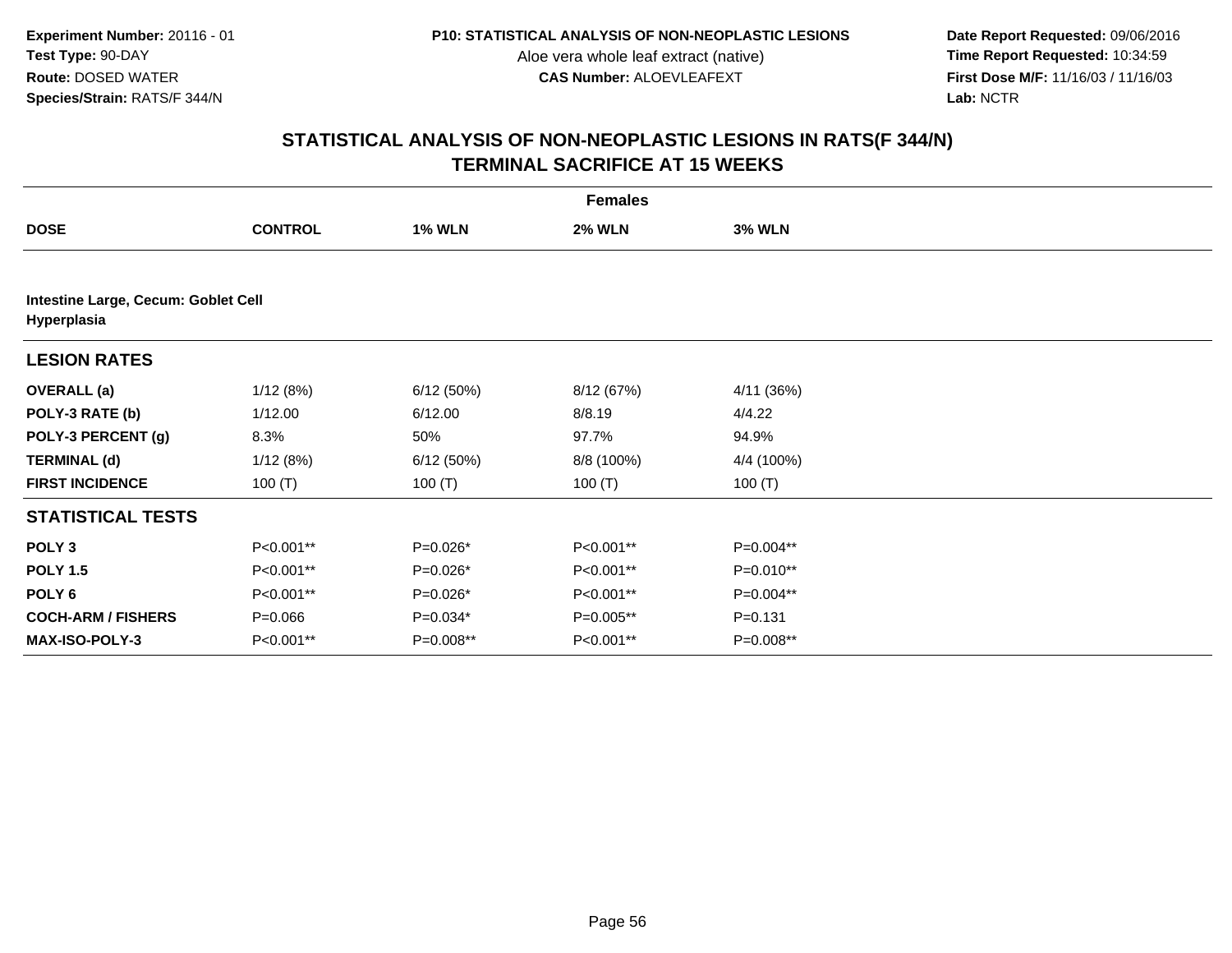**Date Report Requested:** 09/06/2016 **First Dose M/F:** 11/16/03 / 11/16/03<br>Lab: NCTR **Lab:** NCTR

|                                                                        | <b>Females</b> |               |               |               |  |  |  |  |
|------------------------------------------------------------------------|----------------|---------------|---------------|---------------|--|--|--|--|
| <b>DOSE</b>                                                            | <b>CONTROL</b> | <b>1% WLN</b> | <b>2% WLN</b> | <b>3% WLN</b> |  |  |  |  |
|                                                                        |                |               |               |               |  |  |  |  |
| <b>Intestine Large, Colon</b><br><b>Infiltration Cellular Lymphoid</b> |                |               |               |               |  |  |  |  |
| <b>LESION RATES</b>                                                    |                |               |               |               |  |  |  |  |
| <b>OVERALL</b> (a)                                                     | 0/12(0%)       | 0/12(0%)      | 1/12(8%)      | 0/11(0%)      |  |  |  |  |
| POLY-3 RATE (b)                                                        | 0/12.00        | 0/12.00       | 1/9.09        | 0/4.22        |  |  |  |  |
| POLY-3 PERCENT (g)                                                     | 0%             | 0%            | 11%           | 0%            |  |  |  |  |
| <b>TERMINAL (d)</b>                                                    | 0/12(0%)       | 0/12(0%)      | 0/8(0%)       | 0/4(0%)       |  |  |  |  |
| <b>FIRST INCIDENCE</b>                                                 | ---            | $--$          | 46            | ---           |  |  |  |  |
| <b>STATISTICAL TESTS</b>                                               |                |               |               |               |  |  |  |  |
| POLY <sub>3</sub>                                                      | $P = 0.340$    | (e)           | $P=0.445$     | (e)           |  |  |  |  |
| <b>POLY 1.5</b>                                                        | $P = 0.361$    | (e)           | $P=0.454$     | (e)           |  |  |  |  |
| POLY <sub>6</sub>                                                      | $P = 0.336$    | (e)           | $P=0.443$     | (e)           |  |  |  |  |
| <b>COCH-ARM / FISHERS</b>                                              | $P = 0.488$    | (e)           | $P = 0.500$   | (e)           |  |  |  |  |
| MAX-ISO-POLY-3                                                         | $P = 0.511$    | (e)           | $P = 0.156$   | (e)           |  |  |  |  |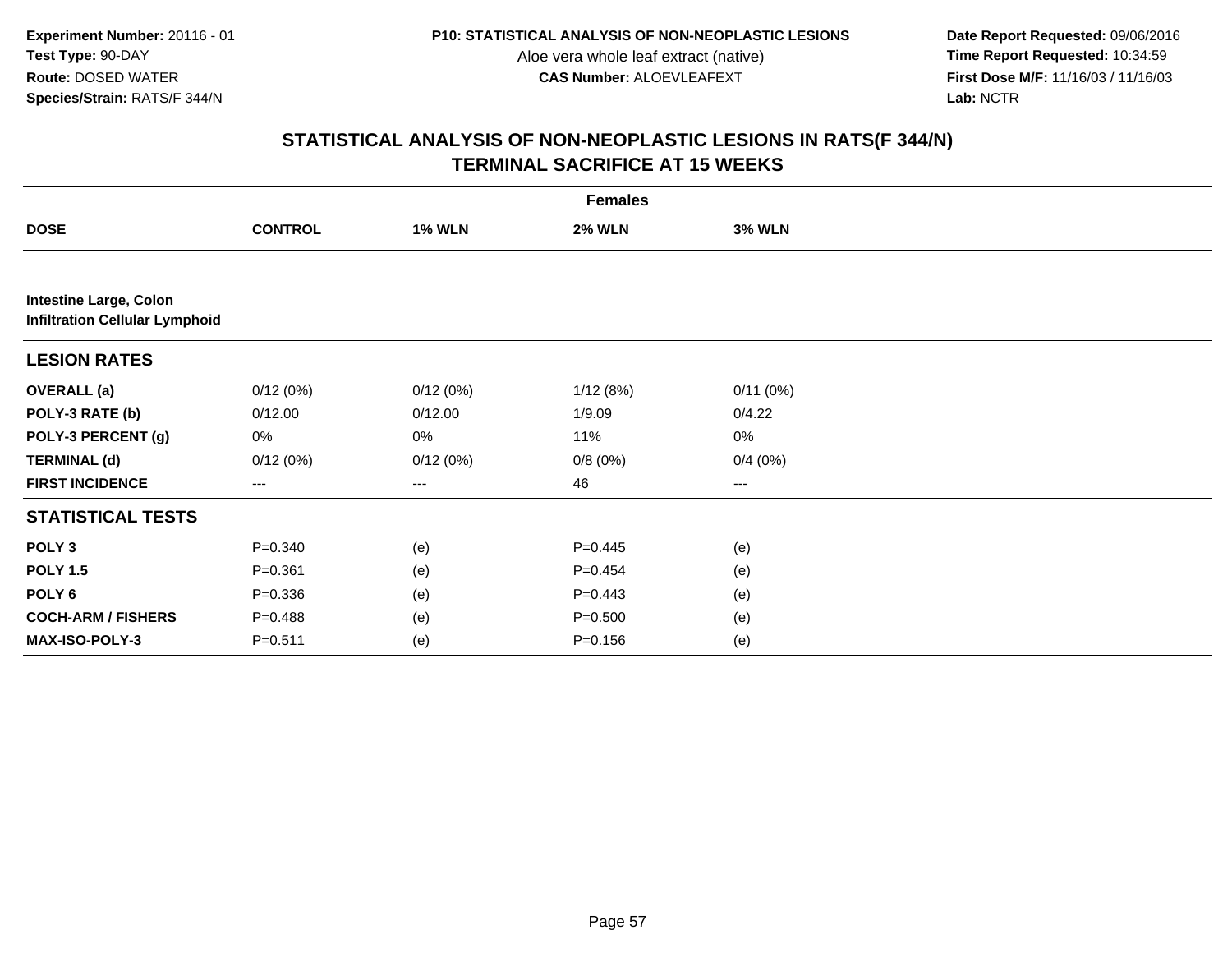**Date Report Requested:** 09/06/2016 **First Dose M/F:** 11/16/03 / 11/16/03<br>Lab: NCTR **Lab:** NCTR

|                               |                                         |               | <b>Females</b> |               |  |  |  |  |  |
|-------------------------------|-----------------------------------------|---------------|----------------|---------------|--|--|--|--|--|
| <b>DOSE</b>                   | <b>CONTROL</b>                          | <b>1% WLN</b> | <b>2% WLN</b>  | <b>3% WLN</b> |  |  |  |  |  |
|                               |                                         |               |                |               |  |  |  |  |  |
| <b>Intestine Large, Colon</b> | Infiltration Cellular Polymorphonuclear |               |                |               |  |  |  |  |  |
| <b>LESION RATES</b>           |                                         |               |                |               |  |  |  |  |  |
| <b>OVERALL</b> (a)            | 0/12(0%)                                | 2/12(17%)     | 4/12 (33%)     | 1/11(9%)      |  |  |  |  |  |
| POLY-3 RATE (b)               | 0/12.00                                 | 2/12.00       | 4/8.19         | 1/4.22        |  |  |  |  |  |
| POLY-3 PERCENT (g)            | 0%                                      | 16.7%         | 48.9%          | 23.7%         |  |  |  |  |  |
| <b>TERMINAL (d)</b>           | 0/12(0%)                                | 2/12(17%)     | 4/8 (50%)      | $1/4$ (25%)   |  |  |  |  |  |
| <b>FIRST INCIDENCE</b>        | $--$                                    | 100 $(T)$     | 100 $(T)$      | 100 $(T)$     |  |  |  |  |  |
| <b>STATISTICAL TESTS</b>      |                                         |               |                |               |  |  |  |  |  |
| POLY <sub>3</sub>             | $P=0.014*$                              | $P=0.229$     | P=0.009**      | $P = 0.323$   |  |  |  |  |  |
| <b>POLY 1.5</b>               | $P=0.025*$                              | $P=0.229$     | $P=0.013*$     | $P = 0.350$   |  |  |  |  |  |
| POLY <sub>6</sub>             | $P=0.013*$                              | $P=0.229$     | P=0.009**      | $P = 0.318$   |  |  |  |  |  |
| <b>COCH-ARM / FISHERS</b>     | $P = 0.206$                             | $P = 0.239$   | $P=0.047*$     | $P = 0.478$   |  |  |  |  |  |
| <b>MAX-ISO-POLY-3</b>         | $P=0.022*$                              | $P = 0.069$   | $P=0.005**$    | $P = 0.143$   |  |  |  |  |  |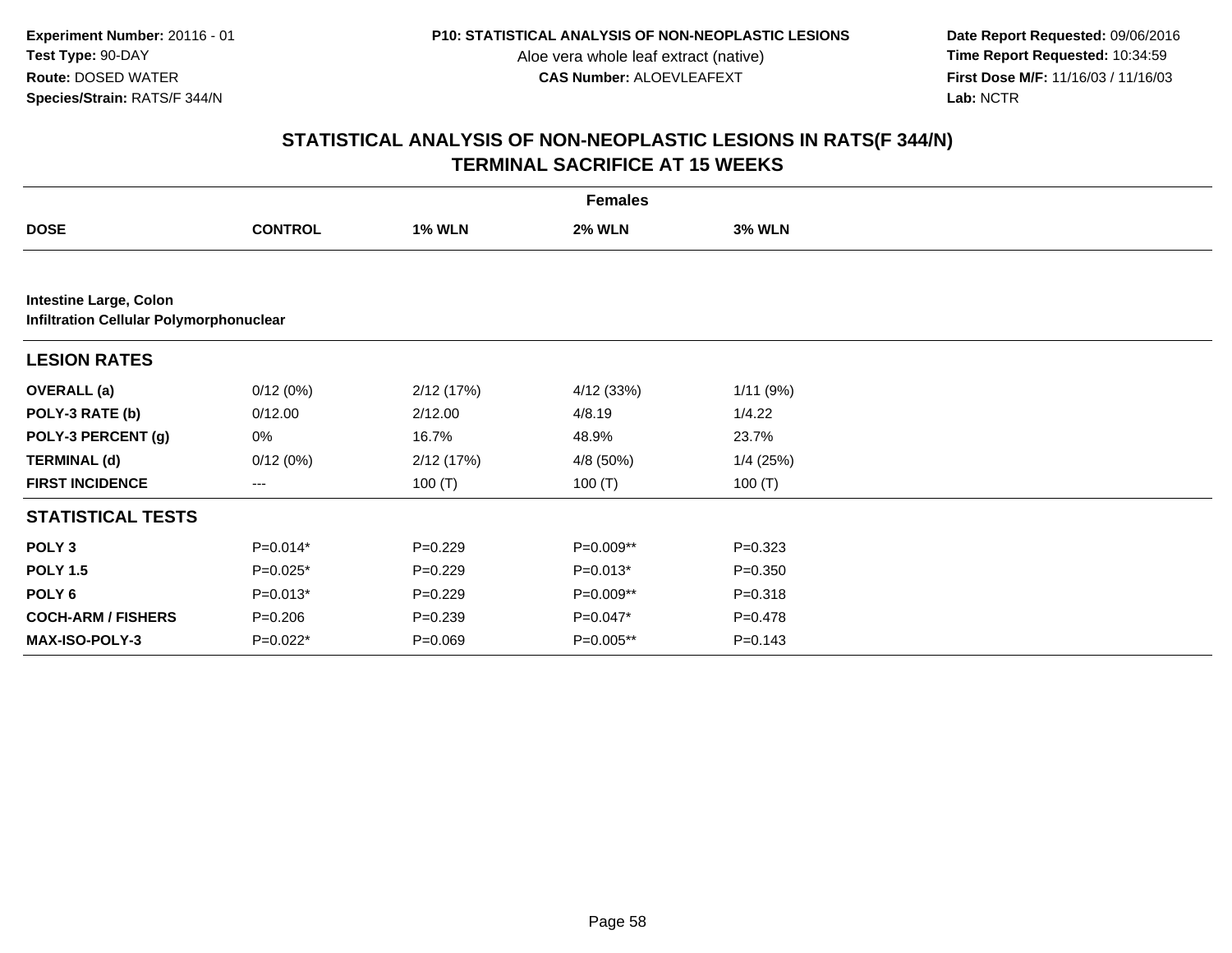**Date Report Requested:** 09/06/2016 **First Dose M/F:** 11/16/03 / 11/16/03<br>Lab: NCTR **Lab:** NCTR

|                                                    | <b>Females</b> |               |               |               |  |  |  |  |
|----------------------------------------------------|----------------|---------------|---------------|---------------|--|--|--|--|
| <b>DOSE</b>                                        | <b>CONTROL</b> | <b>1% WLN</b> | <b>2% WLN</b> | <b>3% WLN</b> |  |  |  |  |
|                                                    |                |               |               |               |  |  |  |  |
| Intestine Large, Colon: Goblet Cell<br>Hyperplasia |                |               |               |               |  |  |  |  |
| <b>LESION RATES</b>                                |                |               |               |               |  |  |  |  |
| <b>OVERALL</b> (a)                                 | 0/12(0%)       | 8/12 (67%)    | 9/12(75%)     | 4/11 (36%)    |  |  |  |  |
| POLY-3 RATE (b)                                    | 0/12.00        | 8/12.00       | 9/9.09        | 4/4.22        |  |  |  |  |
| POLY-3 PERCENT (g)                                 | 0%             | 66.7%         | 99%           | 94.9%         |  |  |  |  |
| <b>TERMINAL (d)</b>                                | 0/12(0%)       | 8/12 (67%)    | 8/8 (100%)    | 4/4 (100%)    |  |  |  |  |
| <b>FIRST INCIDENCE</b>                             | ---            | 100 $(T)$     | 46            | 100 $(T)$     |  |  |  |  |
| <b>STATISTICAL TESTS</b>                           |                |               |               |               |  |  |  |  |
| POLY <sub>3</sub>                                  | P<0.001**      | P<0.001**     | P<0.001**     | P<0.001**     |  |  |  |  |
| <b>POLY 1.5</b>                                    | P<0.001**      | P<0.001**     | P<0.001**     | P<0.001**     |  |  |  |  |
| POLY 6                                             | P<0.001**      | P<0.001**     | P<0.001**     | P<0.001**     |  |  |  |  |
| <b>COCH-ARM / FISHERS</b>                          | $P=0.039*$     | P<0.001**     | P<0.001**     | $P=0.037*$    |  |  |  |  |
| <b>MAX-ISO-POLY-3</b>                              | P<0.001**      | P<0.001**     | P<0.001**     | P<0.001**     |  |  |  |  |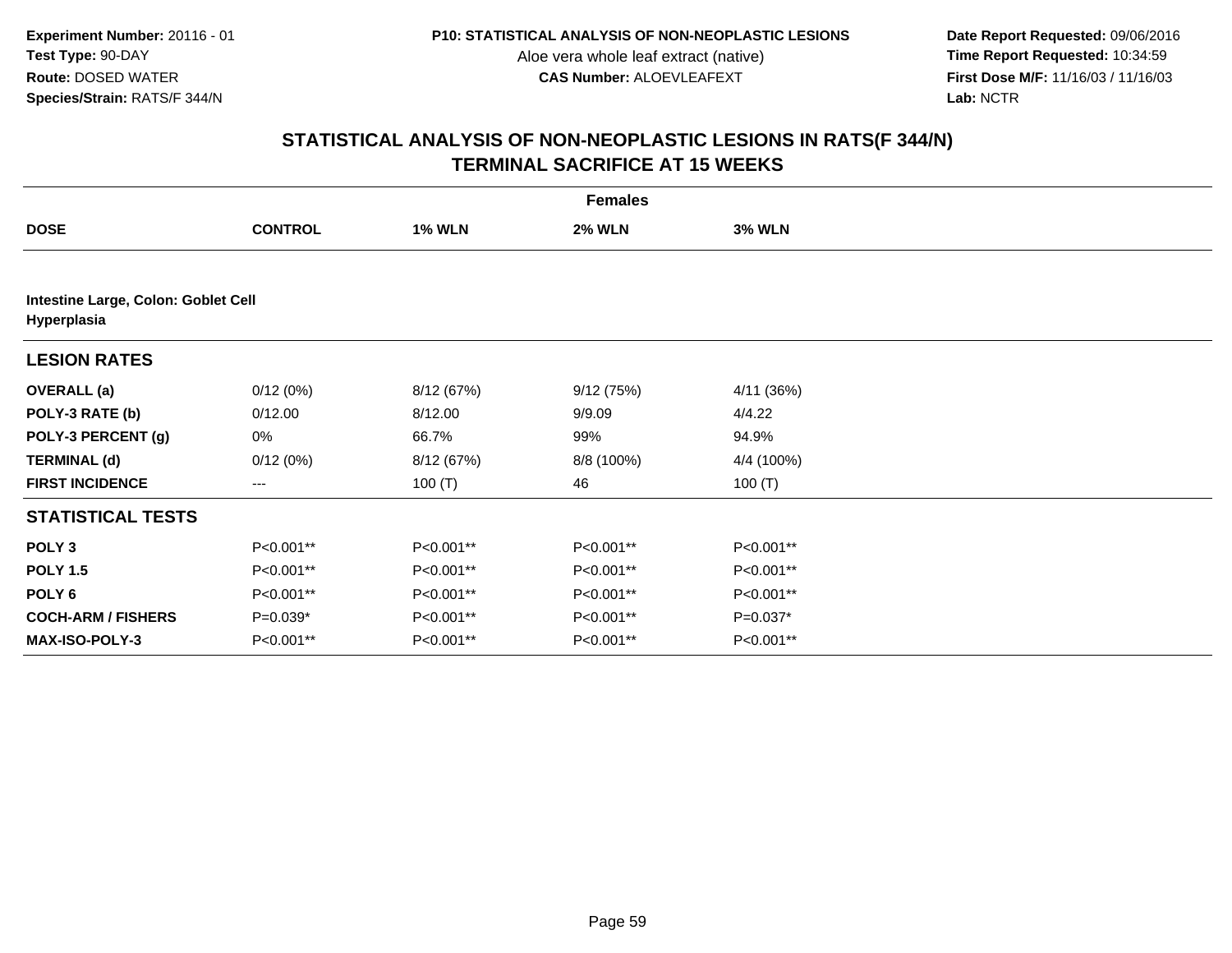**Date Report Requested:** 09/06/2016 **First Dose M/F:** 11/16/03 / 11/16/03<br>Lab: NCTR **Lab:** NCTR

|                                              | <b>Females</b>    |               |               |               |  |  |  |  |
|----------------------------------------------|-------------------|---------------|---------------|---------------|--|--|--|--|
| <b>DOSE</b>                                  | <b>CONTROL</b>    | <b>1% WLN</b> | <b>2% WLN</b> | <b>3% WLN</b> |  |  |  |  |
|                                              |                   |               |               |               |  |  |  |  |
| Intestine Large, Rectum: Anus<br>Hyperplasia |                   |               |               |               |  |  |  |  |
| <b>LESION RATES</b>                          |                   |               |               |               |  |  |  |  |
| <b>OVERALL</b> (a)                           | 0/11(0%)          | $0/0 (0\%)$   | 2/12(17%)     | 0/11(0%)      |  |  |  |  |
| POLY-3 RATE (b)                              | 0/11.00           | 0/0.00        | 2/8.19        | 0/4.22        |  |  |  |  |
| POLY-3 PERCENT (g)                           | 0%                | 0%            | 24.4%         | 0%            |  |  |  |  |
| <b>TERMINAL (d)</b>                          | 0/11(0%)          | $0/0 (0\%)$   | $2/8$ (25%)   | 0/4(0%)       |  |  |  |  |
| <b>FIRST INCIDENCE</b>                       | $\qquad \qquad -$ | ---           | 100 $(T)$     | ---           |  |  |  |  |
| <b>STATISTICAL TESTS</b>                     |                   |               |               |               |  |  |  |  |
| POLY <sub>3</sub>                            | (e)               | (e)           | $P = 0.165$   | (e)           |  |  |  |  |
| <b>POLY 1.5</b>                              | (e)               | (e)           | $P = 0.179$   | (e)           |  |  |  |  |
| POLY 6                                       | (e)               | (e)           | $P = 0.162$   | (e)           |  |  |  |  |
| <b>COCH-ARM / FISHERS</b>                    | $P=0.465$         | (e)           | $P = 0.261$   | (e)           |  |  |  |  |
| MAX-ISO-POLY-3                               | (e)               | (e)           | $P = 0.067$   | (e)           |  |  |  |  |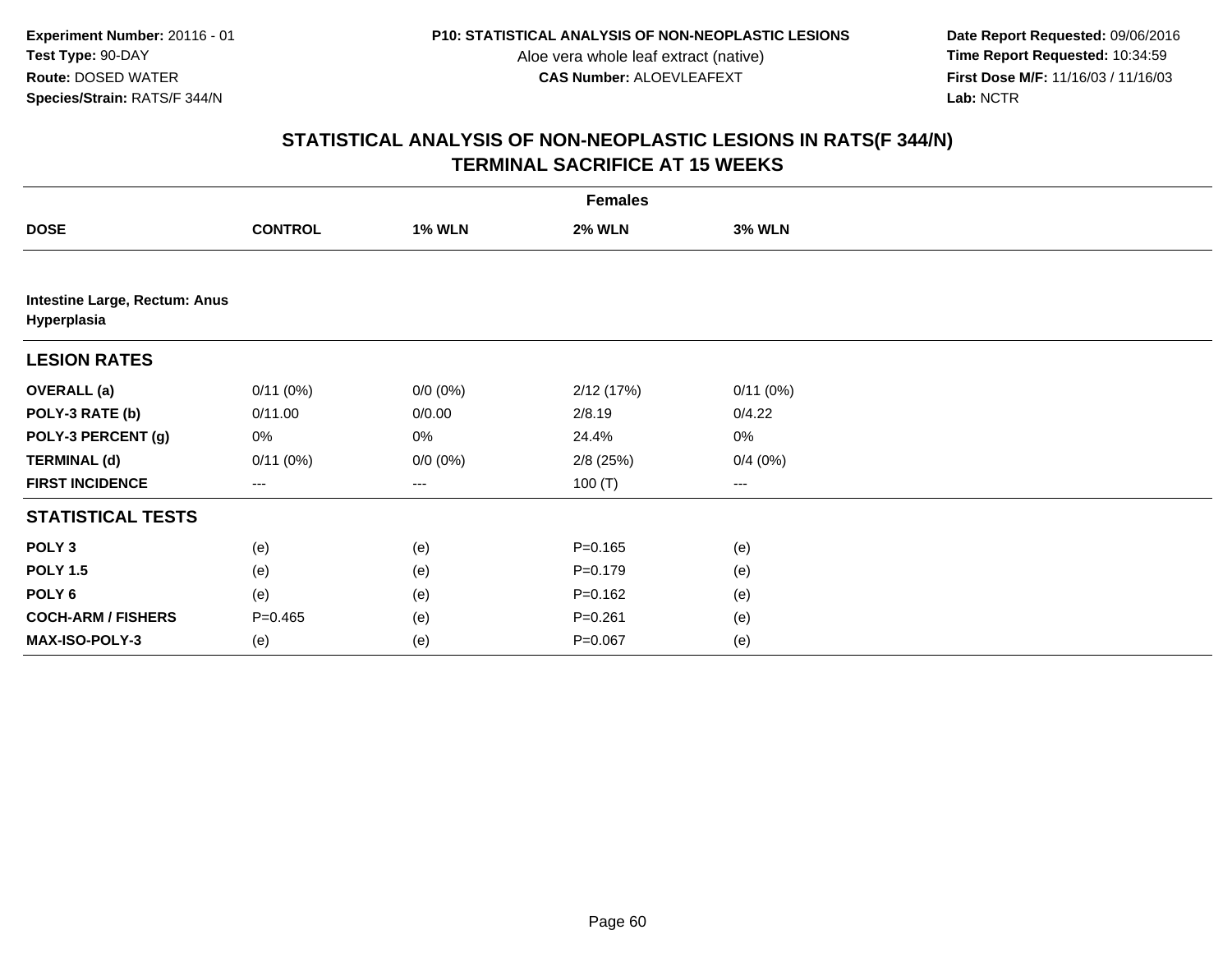**Date Report Requested:** 09/06/2016 **First Dose M/F:** 11/16/03 / 11/16/03<br>Lab: NCTR **Lab:** NCTR

|                                                              | <b>Females</b> |                        |               |               |  |  |  |
|--------------------------------------------------------------|----------------|------------------------|---------------|---------------|--|--|--|
| <b>DOSE</b>                                                  | <b>CONTROL</b> | <b>1% WLN</b>          | <b>2% WLN</b> | <b>3% WLN</b> |  |  |  |
|                                                              |                |                        |               |               |  |  |  |
| Intestine Large, Rectum: Anus<br><b>Inflammation Chronic</b> |                |                        |               |               |  |  |  |
| <b>LESION RATES</b>                                          |                |                        |               |               |  |  |  |
| <b>OVERALL</b> (a)                                           | 0/11(0%)       | $0/0 (0\%)$            | 2/12 (17%)    | 1/11(9%)      |  |  |  |
| POLY-3 RATE (b)                                              | 0/11.00        | 0/0.00                 | 2/8.19        | 1/4.22        |  |  |  |
| POLY-3 PERCENT (g)                                           | 0%             | 0%                     | 24.4%         | 23.7%         |  |  |  |
| <b>TERMINAL (d)</b>                                          | 0/11(0%)       | $0/0 (0\%)$            | $2/8$ (25%)   | $1/4$ (25%)   |  |  |  |
| <b>FIRST INCIDENCE</b>                                       | ---            | $\qquad \qquad \cdots$ | 100 $(T)$     | 100 $(T)$     |  |  |  |
| <b>STATISTICAL TESTS</b>                                     |                |                        |               |               |  |  |  |
| POLY <sub>3</sub>                                            | (e)            | (e)                    | $P = 0.165$   | $P = 0.336$   |  |  |  |
| <b>POLY 1.5</b>                                              | (e)            | (e)                    | $P = 0.179$   | $P = 0.364$   |  |  |  |
| POLY <sub>6</sub>                                            | (e)            | (e)                    | $P = 0.162$   | $P = 0.330$   |  |  |  |
| <b>COCH-ARM / FISHERS</b>                                    | $P = 0.235$    | (e)                    | $P = 0.261$   | $P = 0.500$   |  |  |  |
| MAX-ISO-POLY-3                                               | (e)            | (e)                    | $P = 0.067$   | $P = 0.148$   |  |  |  |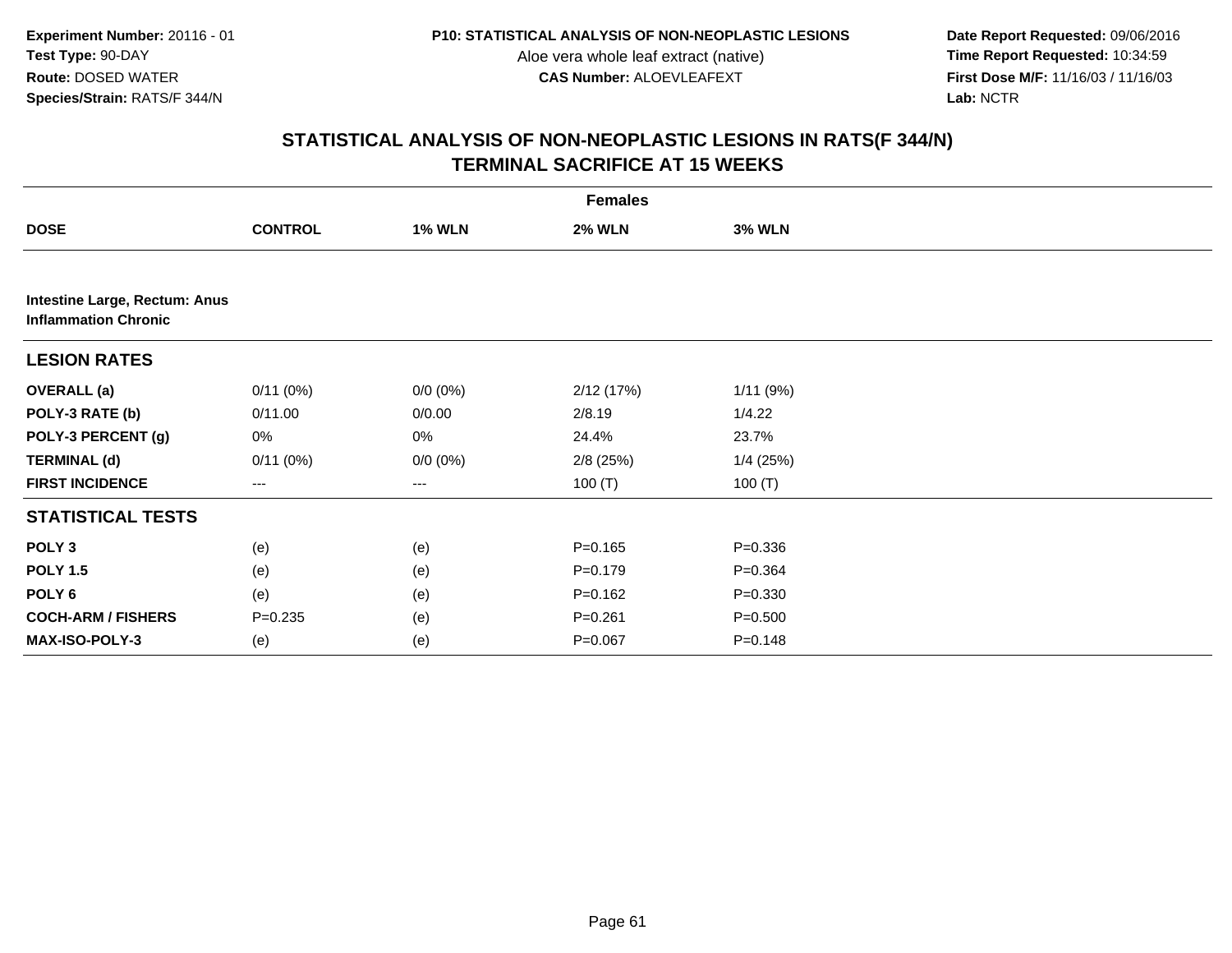**Date Report Requested:** 09/06/2016 **First Dose M/F:** 11/16/03 / 11/16/03<br>Lab: NCTR **Lab:** NCTR

|                                                          |                |               | <b>Females</b> |               |  |
|----------------------------------------------------------|----------------|---------------|----------------|---------------|--|
| <b>DOSE</b>                                              | <b>CONTROL</b> | <b>1% WLN</b> | <b>2% WLN</b>  | <b>3% WLN</b> |  |
|                                                          |                |               |                |               |  |
| Intestine Large, Rectum: Anus, Epithelium<br>Hyperplasia |                |               |                |               |  |
| <b>LESION RATES</b>                                      |                |               |                |               |  |
| <b>OVERALL</b> (a)                                       | 0/11(0%)       | $0/0 (0\%)$   | 0/12(0%)       | 1/11(9%)      |  |
| POLY-3 RATE (b)                                          | 0/11.00        | 0/0.00        | 0/8.19         | 1/4.22        |  |
| POLY-3 PERCENT (g)                                       | 0%             | 0%            | 0%             | 23.7%         |  |
| <b>TERMINAL (d)</b>                                      | 0/11(0%)       | $0/0 (0\%)$   | 0/8(0%)        | $1/4$ (25%)   |  |
| <b>FIRST INCIDENCE</b>                                   | ---            | ---           | $--$           | 100(T)        |  |
| <b>STATISTICAL TESTS</b>                                 |                |               |                |               |  |
| POLY <sub>3</sub>                                        | (e)            | (e)           | (e)            | $P = 0.336$   |  |
| <b>POLY 1.5</b>                                          | (e)            | (e)           | (e)            | $P = 0.364$   |  |
| POLY 6                                                   | (e)            | (e)           | (e)            | $P = 0.330$   |  |
| <b>COCH-ARM / FISHERS</b>                                | $P = 0.248$    | (e)           | (e)            | $P = 0.500$   |  |
| MAX-ISO-POLY-3                                           | (e)            | (e)           | (e)            | $P = 0.148$   |  |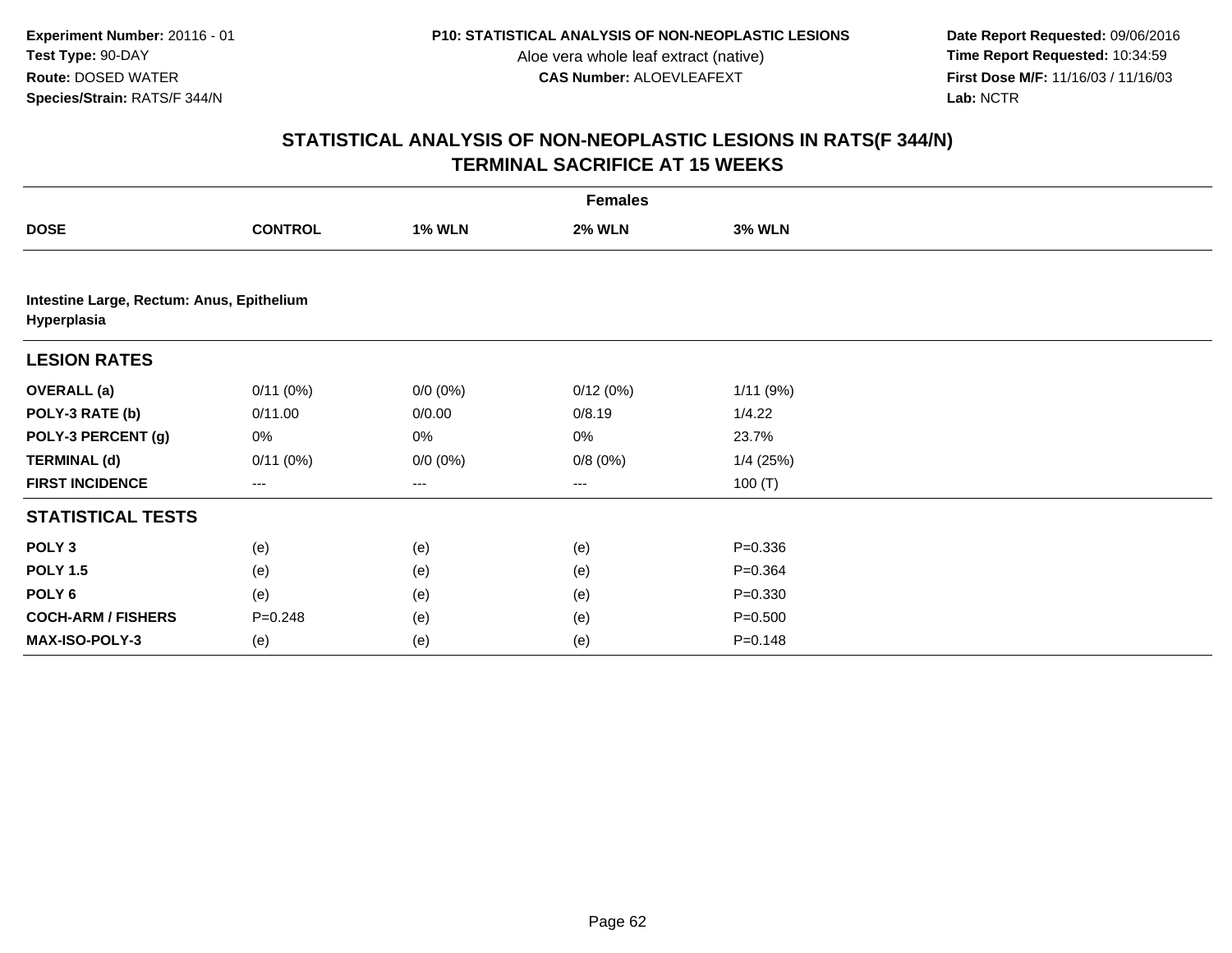**Date Report Requested:** 09/06/2016 **First Dose M/F:** 11/16/03 / 11/16/03<br>Lab: NCTR **Lab:** NCTR

|                                                     | <b>Females</b>    |               |               |               |  |  |  |
|-----------------------------------------------------|-------------------|---------------|---------------|---------------|--|--|--|
| <b>DOSE</b>                                         | <b>CONTROL</b>    | <b>1% WLN</b> | <b>2% WLN</b> | <b>3% WLN</b> |  |  |  |
|                                                     |                   |               |               |               |  |  |  |
| Intestine Large, Rectum: Goblet Cell<br>Hyperplasia |                   |               |               |               |  |  |  |
| <b>LESION RATES</b>                                 |                   |               |               |               |  |  |  |
| <b>OVERALL</b> (a)                                  | 0/11(0%)          | $0/0 (0\%)$   | 7/12 (58%)    | 3/11(27%)     |  |  |  |
| POLY-3 RATE (b)                                     | 0/11.00           | 0/0.00        | 7/8.19        | 3/4.22        |  |  |  |
| POLY-3 PERCENT (g)                                  | 0%                | 0%            | 85.5%         | 71.2%         |  |  |  |
| <b>TERMINAL (d)</b>                                 | 0/11(0%)          | $0/0 (0\%)$   | 7/8 (88%)     | $3/4$ (75%)   |  |  |  |
| <b>FIRST INCIDENCE</b>                              | $\qquad \qquad -$ | ---           | 100 $(T)$     | 100 $(T)$     |  |  |  |
| <b>STATISTICAL TESTS</b>                            |                   |               |               |               |  |  |  |
| POLY <sub>3</sub>                                   | (e)               | (e)           | P<0.001**     | P=0.010**     |  |  |  |
| <b>POLY 1.5</b>                                     | (e)               | (e)           | P<0.001**     | P=0.016*      |  |  |  |
| POLY 6                                              | (e)               | (e)           | P<0.001**     | P=0.009**     |  |  |  |
| <b>COCH-ARM / FISHERS</b>                           | $P=0.040*$        | (e)           | $P=0.003**$   | $P = 0.107$   |  |  |  |
| MAX-ISO-POLY-3                                      | (e)               | (e)           | P<0.001**     | $P=0.011*$    |  |  |  |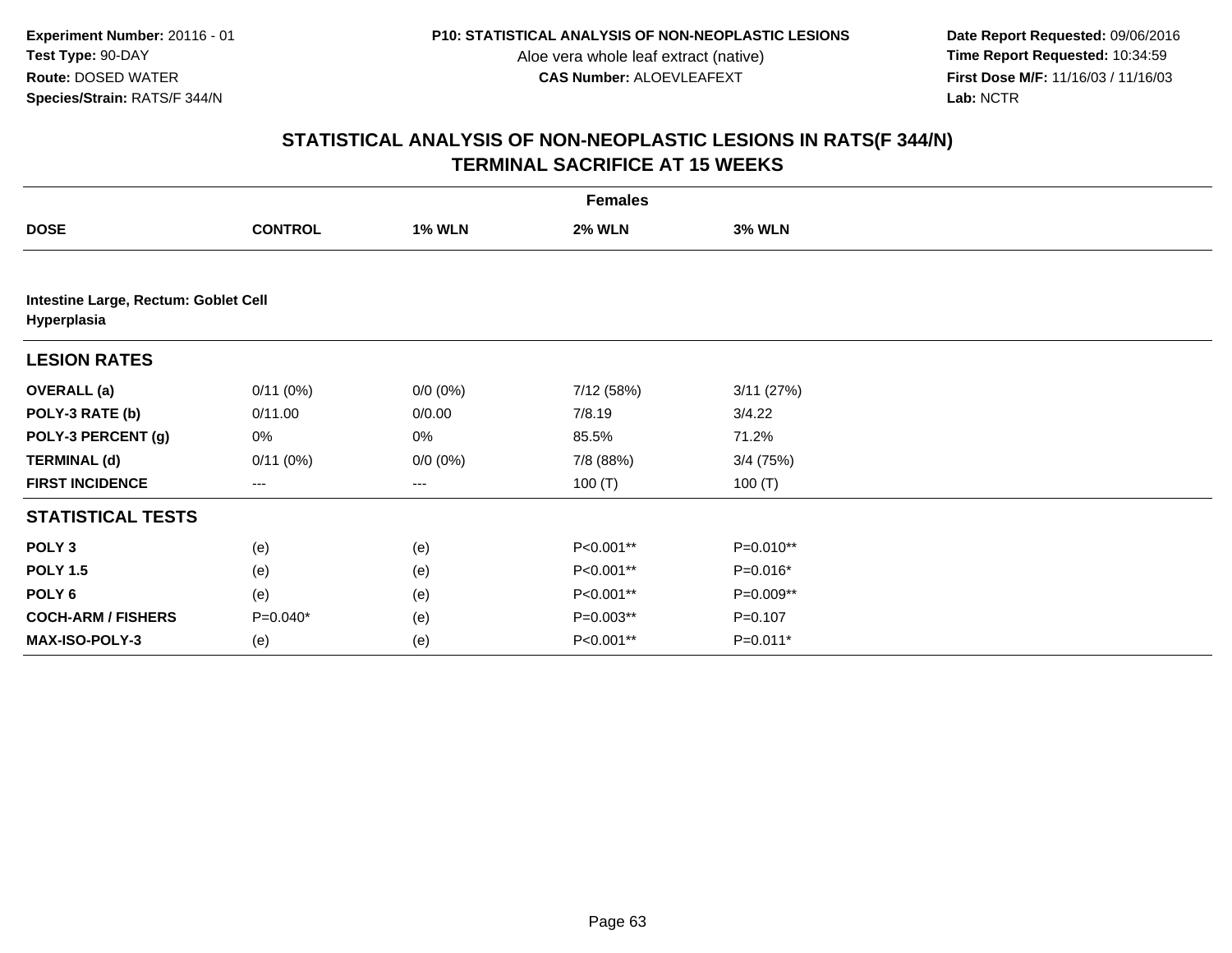**Date Report Requested:** 09/06/2016 **First Dose M/F:** 11/16/03 / 11/16/03<br>Lab: NCTR **Lab:** NCTR

|                                                    |                   |               | <b>Females</b> |               |  |
|----------------------------------------------------|-------------------|---------------|----------------|---------------|--|
| <b>DOSE</b>                                        | <b>CONTROL</b>    | <b>1% WLN</b> | <b>2% WLN</b>  | <b>3% WLN</b> |  |
|                                                    |                   |               |                |               |  |
| Intestine Small, Ileum: Goblet Cell<br>Hyperplasia |                   |               |                |               |  |
| <b>LESION RATES</b>                                |                   |               |                |               |  |
| <b>OVERALL (a)</b>                                 | 0/12(0%)          | $0/0 (0\%)$   | 0/12(0%)       | 1/11(9%)      |  |
| POLY-3 RATE (b)                                    | 0/12.00           | 0/0.00        | 0/8.19         | 1/4.22        |  |
| POLY-3 PERCENT (g)                                 | 0%                | 0%            | 0%             | 23.7%         |  |
| <b>TERMINAL (d)</b>                                | 0/12(0%)          | $0/0 (0\%)$   | 0/8(0%)        | $1/4$ (25%)   |  |
| <b>FIRST INCIDENCE</b>                             | $\qquad \qquad -$ | ---           | $---$          | 100 $(T)$     |  |
| <b>STATISTICAL TESTS</b>                           |                   |               |                |               |  |
| POLY <sub>3</sub>                                  | (e)               | (e)           | (e)            | $P = 0.323$   |  |
| <b>POLY 1.5</b>                                    | (e)               | (e)           | (e)            | $P = 0.350$   |  |
| POLY 6                                             | (e)               | (e)           | (e)            | $P = 0.318$   |  |
| <b>COCH-ARM / FISHERS</b>                          | $P = 0.239$       | (e)           | (e)            | $P = 0.478$   |  |
| MAX-ISO-POLY-3                                     | (e)               | (e)           | (e)            | $P = 0.143$   |  |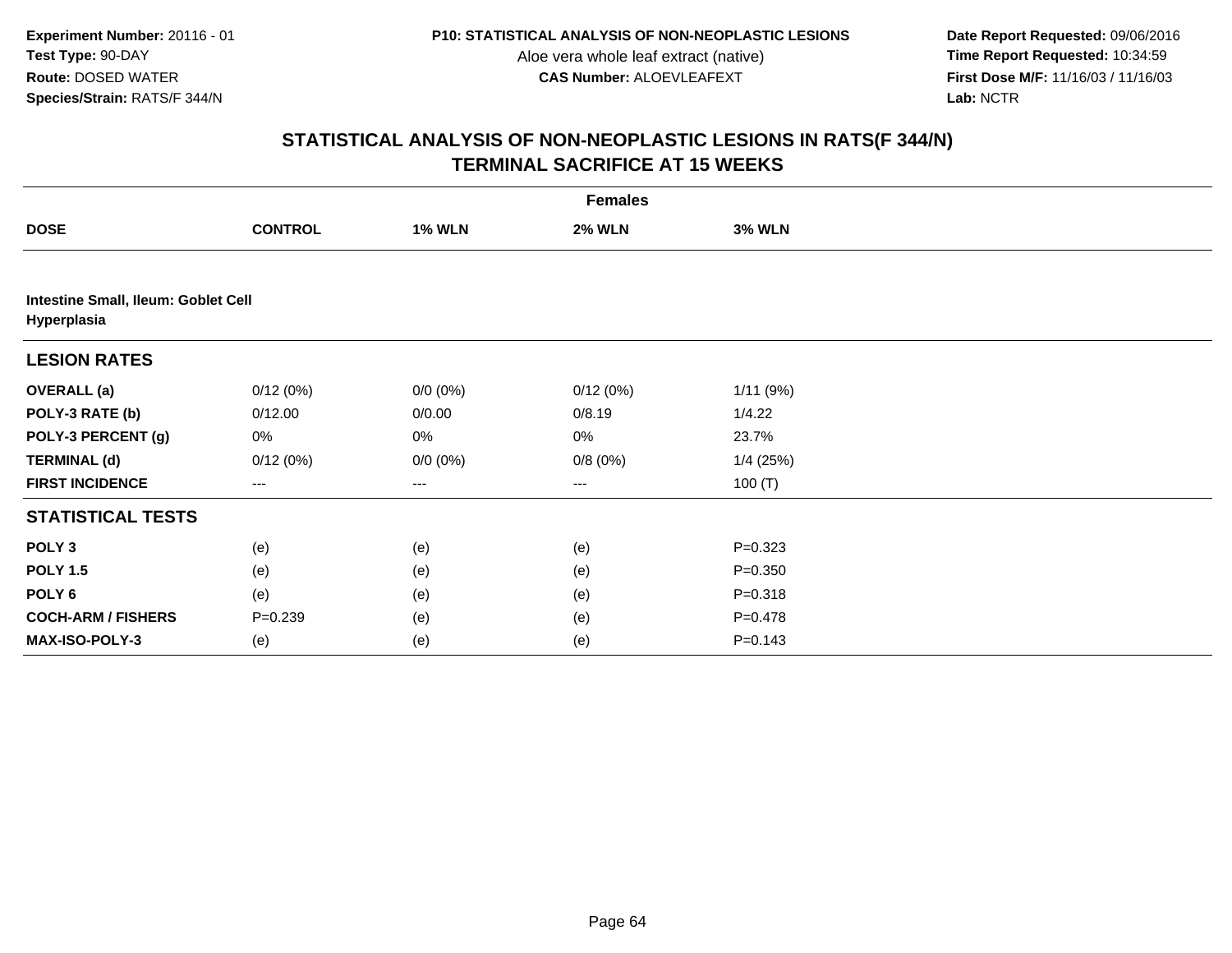**Date Report Requested:** 09/06/2016 **First Dose M/F:** 11/16/03 / 11/16/03<br>Lab: NCTR **Lab:** NCTR

|                                      | <b>Females</b> |               |               |               |  |  |  |  |
|--------------------------------------|----------------|---------------|---------------|---------------|--|--|--|--|
| <b>DOSE</b>                          | <b>CONTROL</b> | <b>1% WLN</b> | <b>2% WLN</b> | <b>3% WLN</b> |  |  |  |  |
|                                      |                |               |               |               |  |  |  |  |
| Kidney<br><b>Nephropathy Chronic</b> |                |               |               |               |  |  |  |  |
| <b>LESION RATES</b>                  |                |               |               |               |  |  |  |  |
| <b>OVERALL</b> (a)                   | 0/12(0%)       | 7/12 (58%)    | 3/12(25%)     | 1/11(9%)      |  |  |  |  |
| POLY-3 RATE (b)                      | 0/12.00        | 7/12.00       | 3/8.19        | 1/4.22        |  |  |  |  |
| POLY-3 PERCENT (g)                   | 0%             | 58.3%         | 36.6%         | 23.7%         |  |  |  |  |
| <b>TERMINAL (d)</b>                  | 0/12(0%)       | 7/12 (58%)    | $3/8$ (38%)   | 1/4(25%)      |  |  |  |  |
| <b>FIRST INCIDENCE</b>               | ---            | 100 $(T)$     | 100 $(T)$     | 100 $(T)$     |  |  |  |  |
| <b>STATISTICAL TESTS</b>             |                |               |               |               |  |  |  |  |
| POLY <sub>3</sub>                    | P=0.031*       | P<0.001**     | P=0.045*      | $P=0.323$     |  |  |  |  |
| <b>POLY 1.5</b>                      | $P = 0.071$    | P<0.001**     | $P=0.052$     | $P = 0.350$   |  |  |  |  |
| POLY 6                               | P=0.025*       | P<0.001**     | $P=0.043*$    | $P = 0.318$   |  |  |  |  |
| <b>COCH-ARM / FISHERS</b>            | P=0.543N       | P=0.002**     | $P = 0.109$   | $P=0.478$     |  |  |  |  |
| MAX-ISO-POLY-3                       | P=0.048*       | P<0.001**     | P=0.022*      | $P = 0.143$   |  |  |  |  |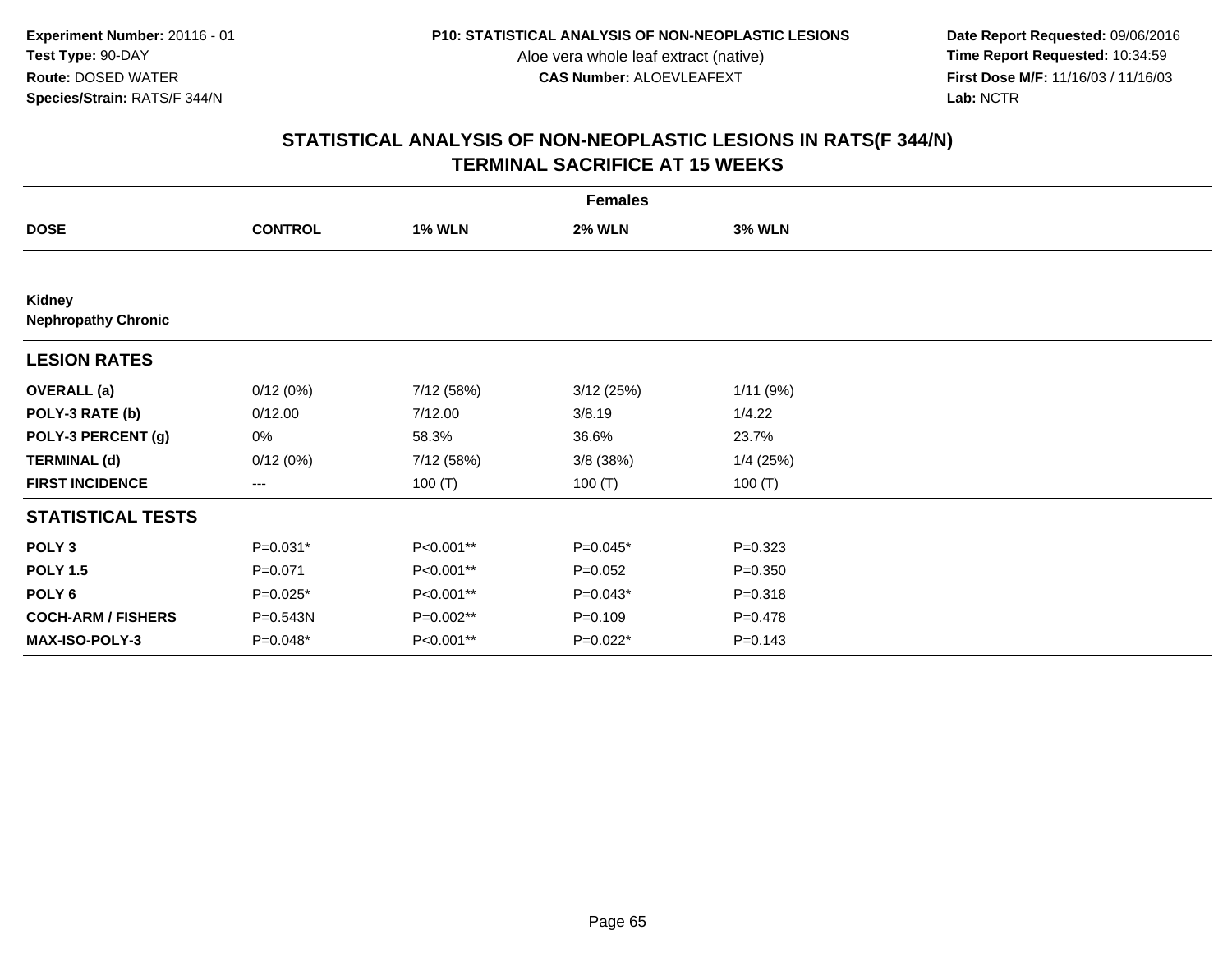**Date Report Requested:** 09/06/2016 **First Dose M/F:** 11/16/03 / 11/16/03<br>Lab: NCTR **Lab:** NCTR

| <b>Females</b>                                       |                |               |               |               |  |  |
|------------------------------------------------------|----------------|---------------|---------------|---------------|--|--|
| <b>DOSE</b>                                          | <b>CONTROL</b> | <b>1% WLN</b> | <b>2% WLN</b> | <b>3% WLN</b> |  |  |
|                                                      |                |               |               |               |  |  |
| <b>Kidney: Renal Tubule</b><br><b>Mineralization</b> |                |               |               |               |  |  |
| <b>LESION RATES</b>                                  |                |               |               |               |  |  |
| <b>OVERALL</b> (a)                                   | 12/12 (100%)   | 12/12 (100%)  | 9/12(75%)     | 7/11 (64%)    |  |  |
| POLY-3 RATE (b)                                      | 12/12.00       | 12/12.00      | 9/10.06       | 7/7.13        |  |  |
| POLY-3 PERCENT (g)                                   | 100%           | 100%          | 89.5%         | 98.2%         |  |  |
| <b>TERMINAL (d)</b>                                  | 12/12 (100%)   | 12/12 (100%)  | 7/8 (88%)     | 4/4 (100%)    |  |  |
| <b>FIRST INCIDENCE</b>                               | 100(T)         | 100 $(T)$     | 31            | 31            |  |  |
| <b>STATISTICAL TESTS</b>                             |                |               |               |               |  |  |
| POLY <sub>3</sub>                                    | P=0.327N       | (e)           | P=0.439N      | $P = 1.000N$  |  |  |
| <b>POLY 1.5</b>                                      | P=0.094N       | (e)           | P=0.329N      | P=0.660N      |  |  |
| POLY 6                                               | P=0.402N       | (e)           | P=0.463N      | P=1.000N      |  |  |
| <b>COCH-ARM / FISHERS</b>                            | P=0.004N**     | (e)           | P=0.109N      | P=0.037N*     |  |  |
| MAX-ISO-POLY-3                                       | P=0.382N       | (e)           | $P = 0.142N$  | P=0.025N*     |  |  |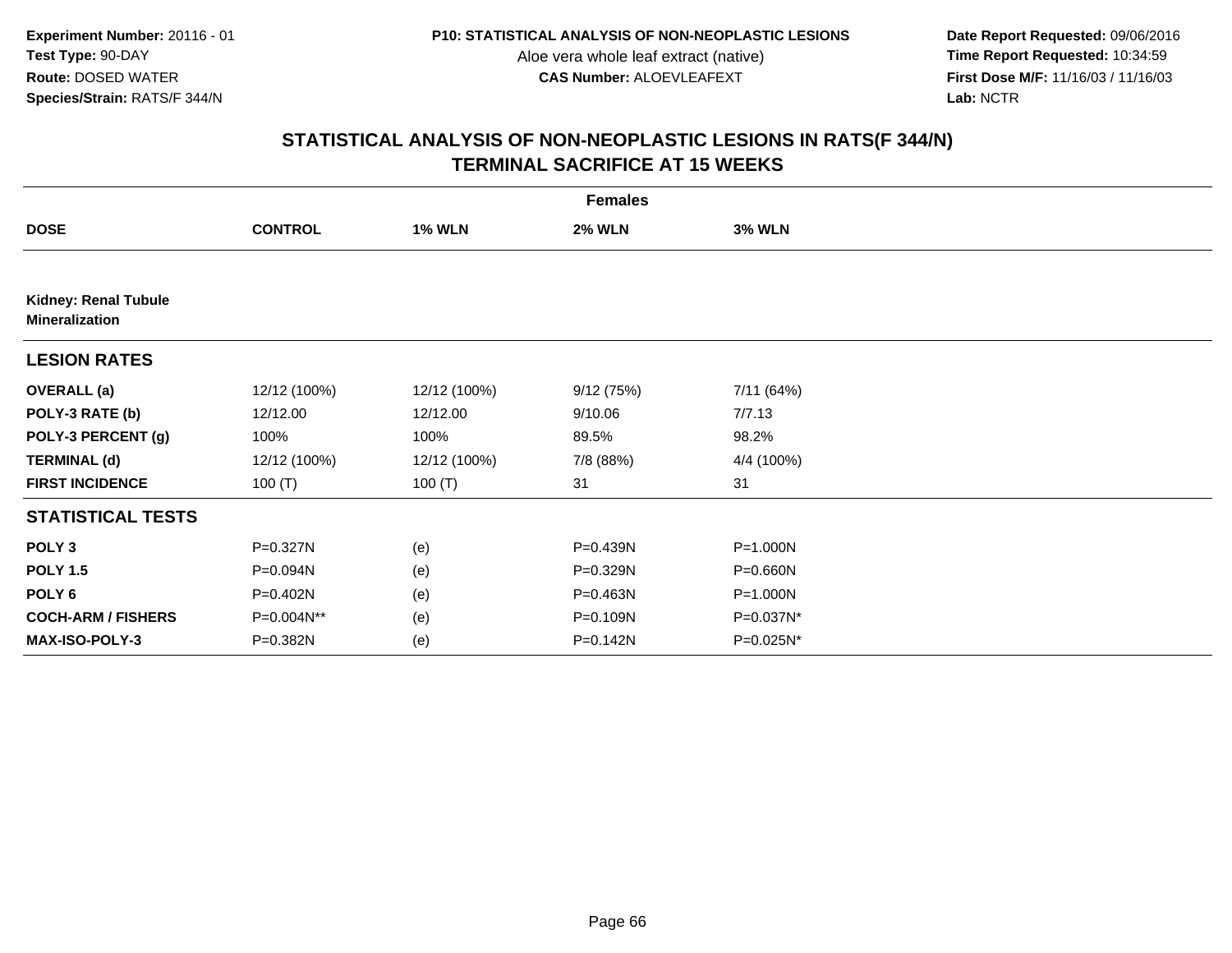**Date Report Requested:** 09/06/2016 **First Dose M/F:** 11/16/03 / 11/16/03<br>Lab: NCTR **Lab:** NCTR

|                           |                                          |               | <b>Females</b> |               |  |
|---------------------------|------------------------------------------|---------------|----------------|---------------|--|
| <b>DOSE</b>               | <b>CONTROL</b>                           | <b>1% WLN</b> | <b>2% WLN</b>  | <b>3% WLN</b> |  |
|                           |                                          |               |                |               |  |
| Liver                     |                                          |               |                |               |  |
| <b>Deformity</b>          |                                          |               |                |               |  |
| <b>LESION RATES</b>       |                                          |               |                |               |  |
| <b>OVERALL</b> (a)        | 0/12(0%)                                 | 1/12(8%)      | 0/12(0%)       | 0/11(0%)      |  |
| POLY-3 RATE (b)           | 0/12.00                                  | 1/12.00       | 0/8.19         | 0/4.22        |  |
| POLY-3 PERCENT (g)        | 0%                                       | 8.3%          | 0%             | 0%            |  |
| <b>TERMINAL (d)</b>       | 0/12(0%)                                 | 1/12(8%)      | 0/8(0%)        | 0/4(0%)       |  |
| <b>FIRST INCIDENCE</b>    | $\hspace{0.05cm} \ldots \hspace{0.05cm}$ | 100 $(T)$     | ---            | $\cdots$      |  |
| <b>STATISTICAL TESTS</b>  |                                          |               |                |               |  |
| POLY <sub>3</sub>         | $P=0.712$                                | $P = 0.500$   | (e)            | (e)           |  |
| <b>POLY 1.5</b>           | $P = 0.733$                              | $P = 0.500$   | (e)            | (e)           |  |
| POLY <sub>6</sub>         | $P = 0.706$                              | $P = 0.500$   | (e)            | (e)           |  |
| <b>COCH-ARM / FISHERS</b> | P=0.512N                                 | $P = 0.500$   | (e)            | (e)           |  |
| MAX-ISO-POLY-3            | P=0.622N                                 | $P = 0.159$   | (e)            | (e)           |  |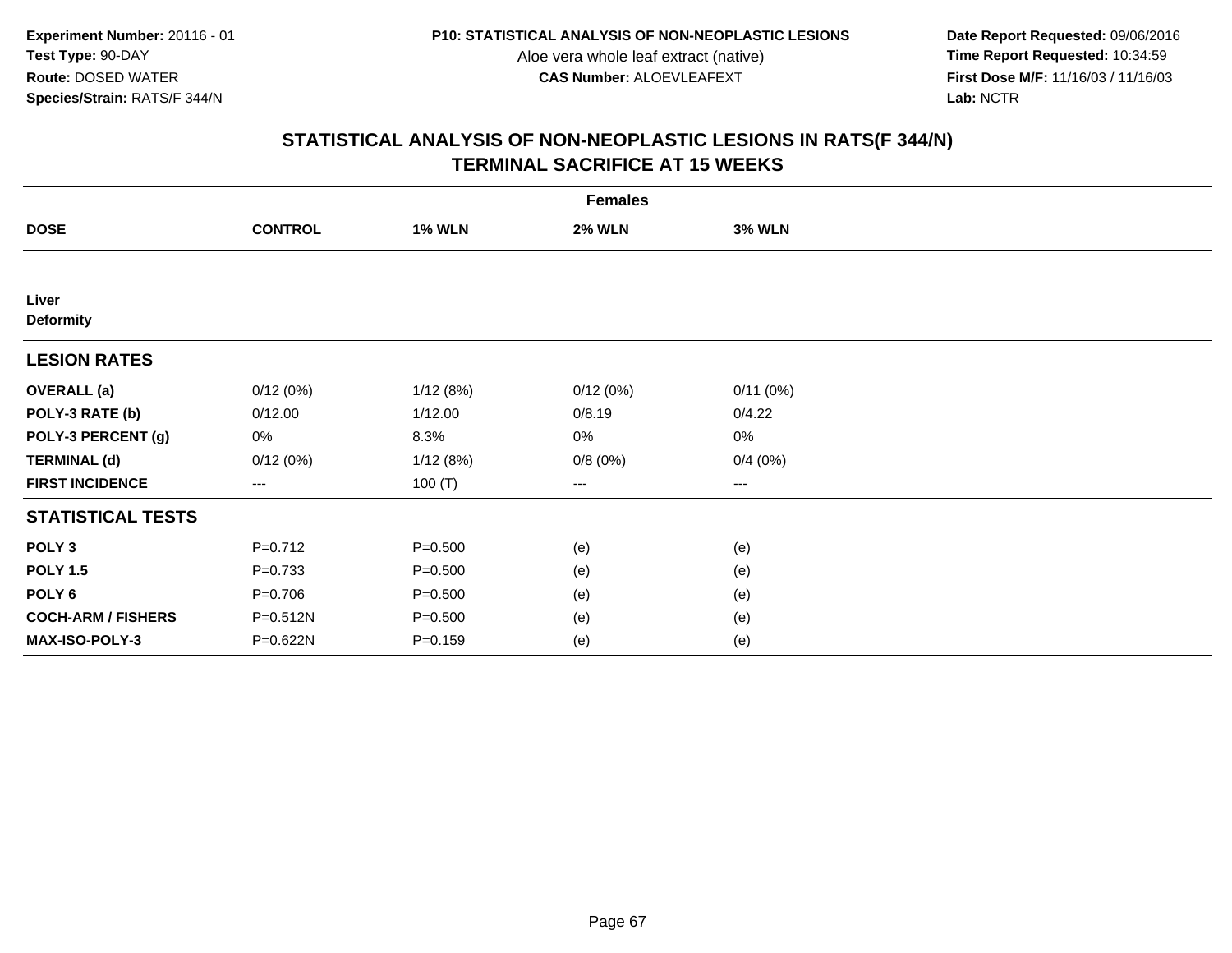**Date Report Requested:** 09/06/2016 **First Dose M/F:** 11/16/03 / 11/16/03<br>Lab: NCTR **Lab:** NCTR

|                                     |                   |                   | <b>Females</b> |               |  |
|-------------------------------------|-------------------|-------------------|----------------|---------------|--|
| <b>DOSE</b>                         | <b>CONTROL</b>    | <b>1% WLN</b>     | <b>2% WLN</b>  | <b>3% WLN</b> |  |
|                                     |                   |                   |                |               |  |
| Liver<br>Hepatodiaphragmatic Nodule |                   |                   |                |               |  |
| <b>LESION RATES</b>                 |                   |                   |                |               |  |
| <b>OVERALL</b> (a)                  | 0/12(0%)          | 0/12(0%)          | 0/12(0%)       | 1/11(9%)      |  |
| POLY-3 RATE (b)                     | 0/12.00           | 0/12.00           | 0/8.19         | 1/5.18        |  |
| POLY-3 PERCENT (g)                  | 0%                | 0%                | 0%             | 19.3%         |  |
| <b>TERMINAL (d)</b>                 | 0/12(0%)          | 0/12(0%)          | 0/8(0%)        | 0/4(0%)       |  |
| <b>FIRST INCIDENCE</b>              | $\qquad \qquad -$ | $\qquad \qquad -$ | ---            | 34            |  |
| <b>STATISTICAL TESTS</b>            |                   |                   |                |               |  |
| POLY <sub>3</sub>                   | $P = 0.268$       | (e)               | (e)            | $P = 0.349$   |  |
| <b>POLY 1.5</b>                     | $P = 0.238$       | (e)               | (e)            | $P = 0.372$   |  |
| POLY <sub>6</sub>                   | $P = 0.275$       | (e)               | (e)            | $P = 0.345$   |  |
| <b>COCH-ARM / FISHERS</b>           | $P = 0.173$       | (e)               | (e)            | $P=0.478$     |  |
| MAX-ISO-POLY-3                      | $P = 0.108$       | (e)               | (e)            | $P = 0.145$   |  |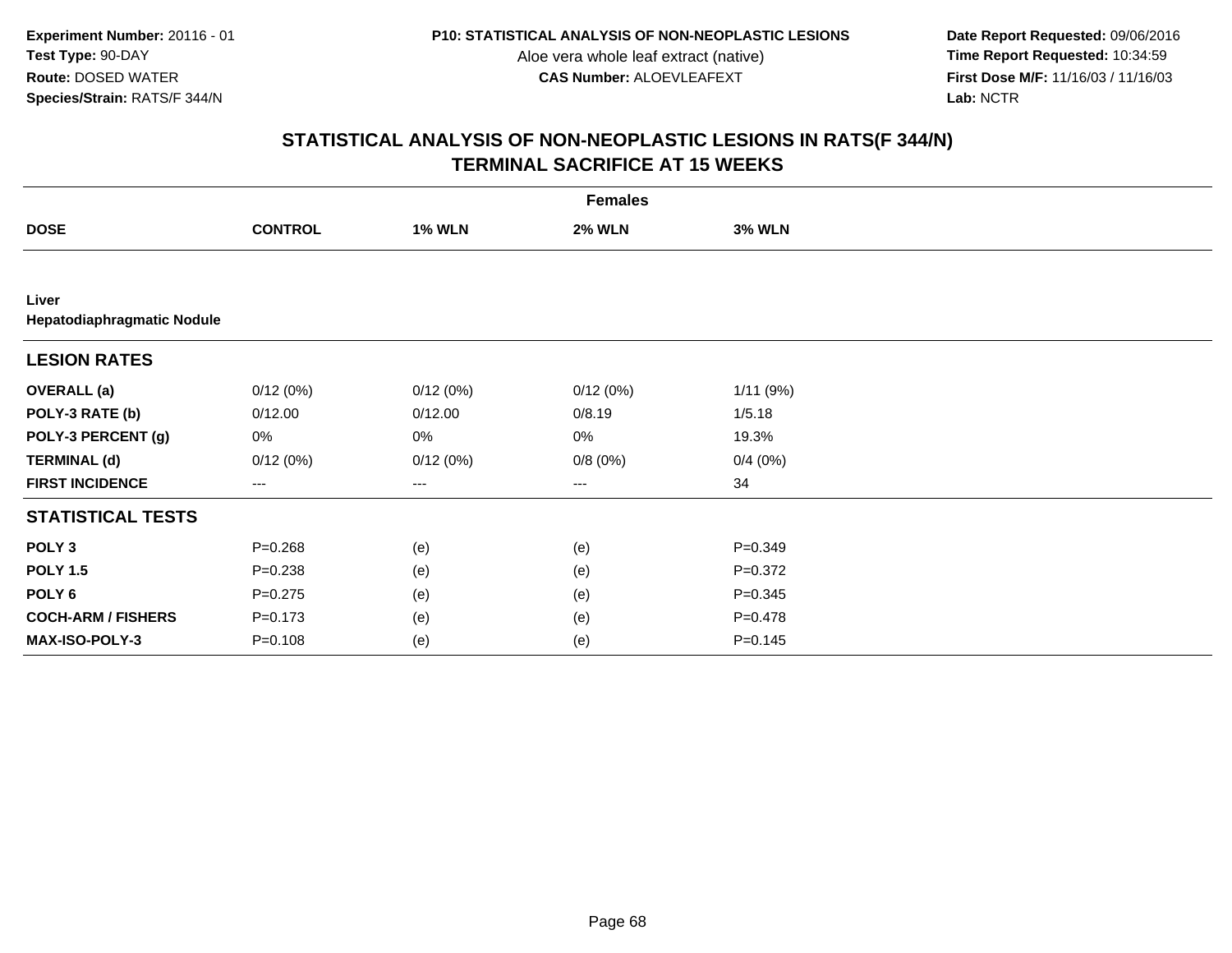**Date Report Requested:** 09/06/2016 **First Dose M/F:** 11/16/03 / 11/16/03<br>Lab: NCTR **Lab:** NCTR

|                                      |                |               | <b>Females</b> |               |  |
|--------------------------------------|----------------|---------------|----------------|---------------|--|
| <b>DOSE</b>                          | <b>CONTROL</b> | <b>1% WLN</b> | <b>2% WLN</b>  | <b>3% WLN</b> |  |
|                                      |                |               |                |               |  |
| Liver<br><b>Inflammation Chronic</b> |                |               |                |               |  |
| <b>LESION RATES</b>                  |                |               |                |               |  |
| <b>OVERALL</b> (a)                   | 1/12(8%)       | 0/12(0%)      | 0/12(0%)       | 1/11(9%)      |  |
| POLY-3 RATE (b)                      | 1/12.00        | 0/12.00       | 0/8.19         | 1/4.22        |  |
| POLY-3 PERCENT (g)                   | 8.3%           | 0%            | 0%             | 23.7%         |  |
| <b>TERMINAL (d)</b>                  | 1/12(8%)       | 0/12(0%)      | 0/8(0%)        | 1/4(25%)      |  |
| <b>FIRST INCIDENCE</b>               | 100 $(T)$      | ---           | ---            | 100 $(T)$     |  |
| <b>STATISTICAL TESTS</b>             |                |               |                |               |  |
| POLY <sub>3</sub>                    | $P = 0.660N$   | P=0.500N      | P=0.573N       | $P = 0.511$   |  |
| <b>POLY 1.5</b>                      | P=0.669N       | P=0.500N      | $P = 0.560N$   | $P = 0.558$   |  |
| POLY 6                               | P=0.658N       | P=0.500N      | P=0.577N       | $P = 0.500$   |  |
| <b>COCH-ARM / FISHERS</b>            | $P = 0.612$    | P=0.500N      | P=0.500N       | $P=0.739$     |  |
| MAX-ISO-POLY-3                       | $P=0.292$      | P=0.159N      | P=0.249N       | $P = 0.314$   |  |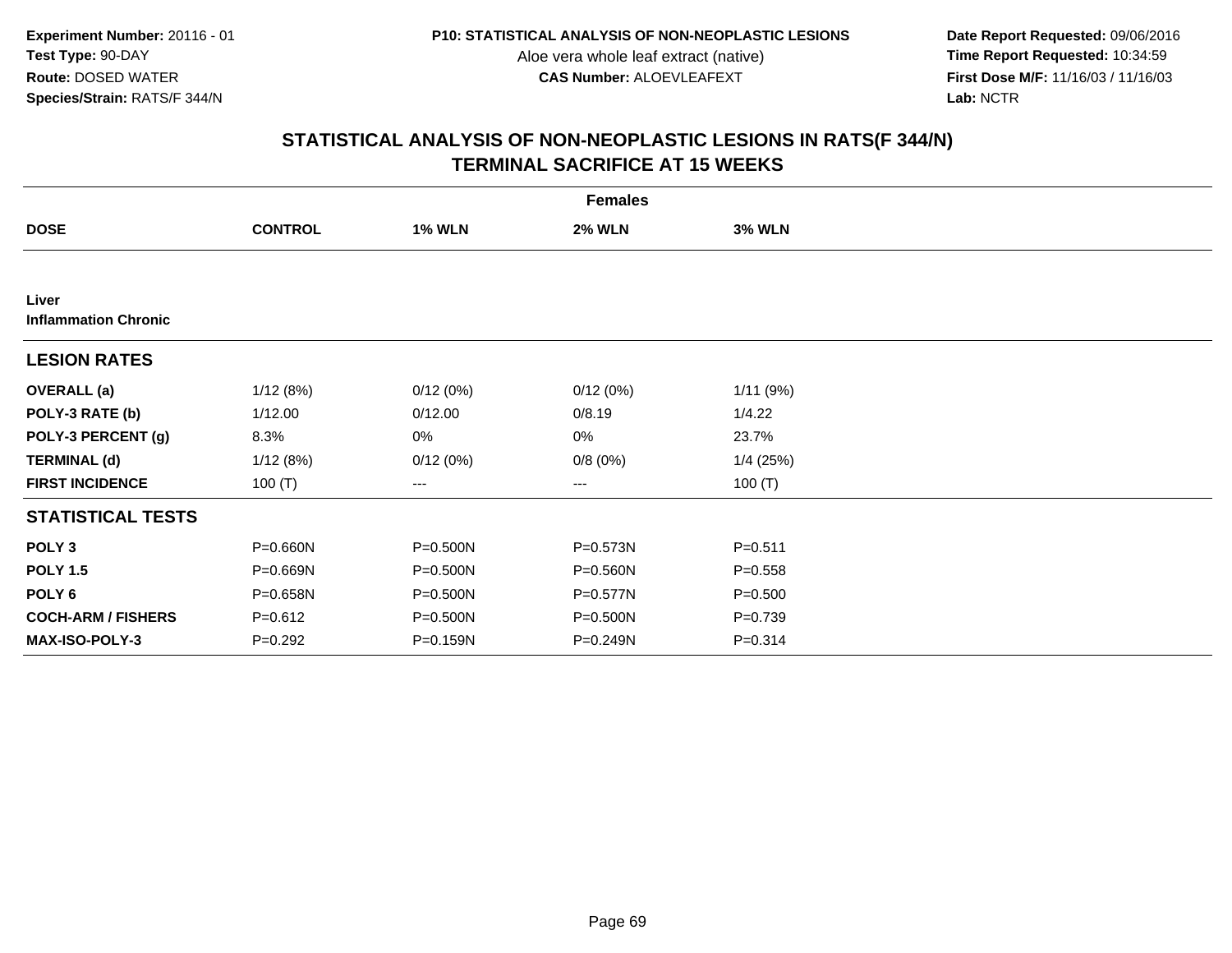**Date Report Requested:** 09/06/2016 **First Dose M/F:** 11/16/03 / 11/16/03<br>Lab: NCTR **Lab:** NCTR

|                                           | <b>Females</b> |               |               |               |  |  |  |
|-------------------------------------------|----------------|---------------|---------------|---------------|--|--|--|
| <b>DOSE</b>                               | <b>CONTROL</b> | <b>1% WLN</b> | <b>2% WLN</b> | <b>3% WLN</b> |  |  |  |
|                                           |                |               |               |               |  |  |  |
| Liver<br><b>Vacuolization Cytoplasmic</b> |                |               |               |               |  |  |  |
| <b>LESION RATES</b>                       |                |               |               |               |  |  |  |
| <b>OVERALL</b> (a)                        | 0/12(0%)       | 1/12(8%)      | 0/12(0%)      | 0/11(0%)      |  |  |  |
| POLY-3 RATE (b)                           | 0/12.00        | 1/12.00       | 0/8.19        | 0/4.22        |  |  |  |
| POLY-3 PERCENT (g)                        | 0%             | 8.3%          | 0%            | 0%            |  |  |  |
| <b>TERMINAL (d)</b>                       | 0/12(0%)       | 1/12(8%)      | 0/8(0%)       | 0/4(0%)       |  |  |  |
| <b>FIRST INCIDENCE</b>                    | $--$           | 100 $(T)$     | ---           | $---$         |  |  |  |
| <b>STATISTICAL TESTS</b>                  |                |               |               |               |  |  |  |
| POLY <sub>3</sub>                         | $P=0.712$      | $P = 0.500$   | (e)           | (e)           |  |  |  |
| <b>POLY 1.5</b>                           | $P = 0.733$    | $P = 0.500$   | (e)           | (e)           |  |  |  |
| POLY <sub>6</sub>                         | $P=0.706$      | $P = 0.500$   | (e)           | (e)           |  |  |  |
| <b>COCH-ARM / FISHERS</b>                 | P=0.512N       | $P = 0.500$   | (e)           | (e)           |  |  |  |
| MAX-ISO-POLY-3                            | P=0.622N       | $P = 0.159$   | (e)           | (e)           |  |  |  |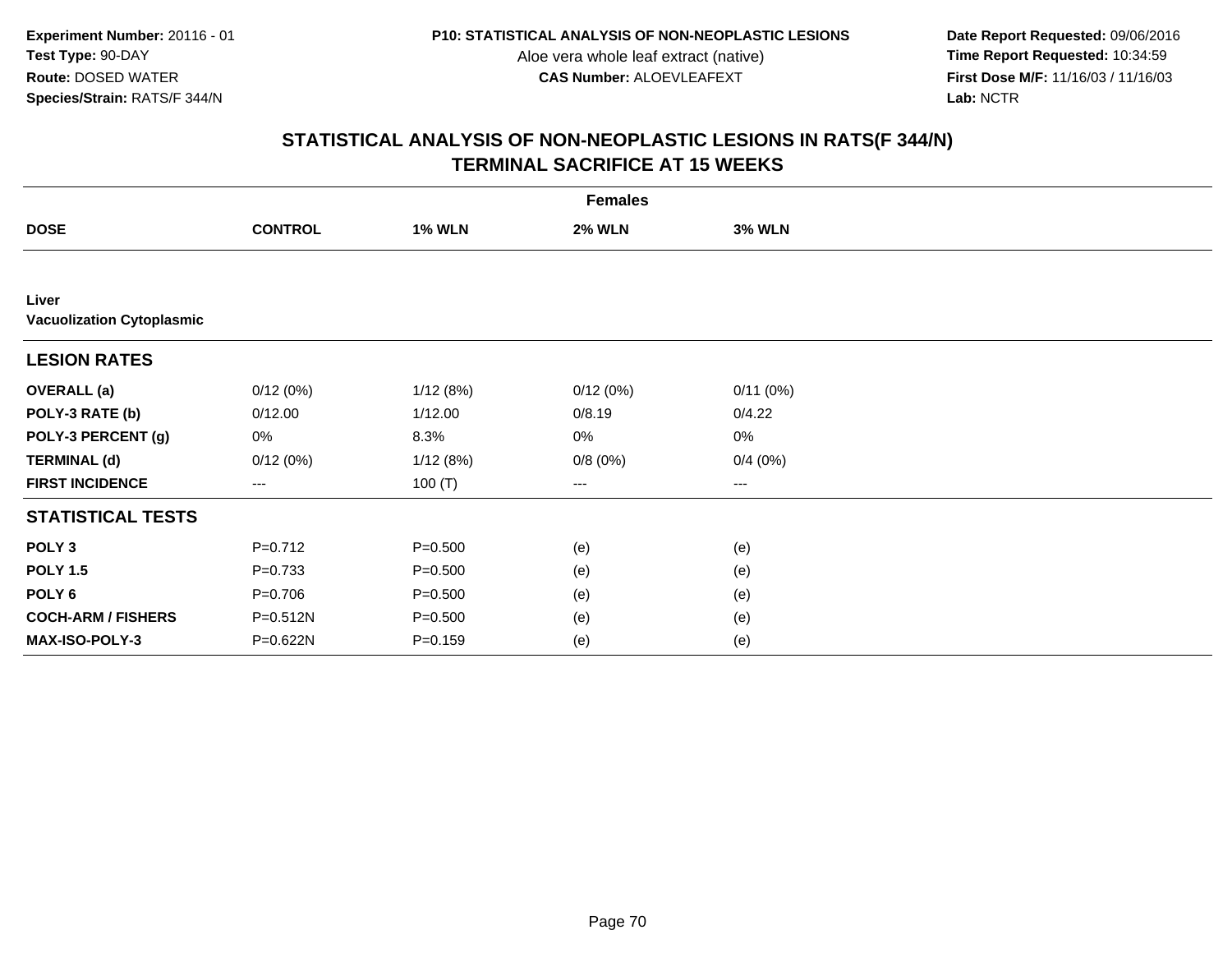**Date Report Requested:** 09/06/2016 **First Dose M/F:** 11/16/03 / 11/16/03<br>Lab: NCTR **Lab:** NCTR

|                                                 | <b>Females</b>    |                   |               |                   |  |  |  |  |
|-------------------------------------------------|-------------------|-------------------|---------------|-------------------|--|--|--|--|
| <b>DOSE</b>                                     | <b>CONTROL</b>    | <b>1% WLN</b>     | <b>2% WLN</b> | <b>3% WLN</b>     |  |  |  |  |
|                                                 |                   |                   |               |                   |  |  |  |  |
| Lung<br><b>Infiltration Cellular Histiocyte</b> |                   |                   |               |                   |  |  |  |  |
| <b>LESION RATES</b>                             |                   |                   |               |                   |  |  |  |  |
| <b>OVERALL</b> (a)                              | 0/12(0%)          | $0/0 (0\%)$       | 0/12(0%)      | 0/11(0%)          |  |  |  |  |
| POLY-3 RATE (b)                                 | 0/12.00           | 0/0.00            | 0/8.19        | 0/4.22            |  |  |  |  |
| POLY-3 PERCENT (g)                              | 0%                | 0%                | 0%            | 0%                |  |  |  |  |
| <b>TERMINAL (d)</b>                             | 0/12(0%)          | $0/0 (0\%)$       | 0/8(0%)       | 0/4(0%)           |  |  |  |  |
| <b>FIRST INCIDENCE</b>                          | $\qquad \qquad -$ | $\qquad \qquad -$ | ---           | $\qquad \qquad -$ |  |  |  |  |
| <b>STATISTICAL TESTS</b>                        |                   |                   |               |                   |  |  |  |  |
| POLY <sub>3</sub>                               | (n)               | (n)               | (n)           | (n)               |  |  |  |  |
| <b>POLY 1.5</b>                                 | (n)               | (n)               | (n)           | (n)               |  |  |  |  |
| POLY <sub>6</sub>                               | (n)               | (n)               | (n)           | (n)               |  |  |  |  |
| <b>COCH-ARM / FISHERS</b>                       | (n)               | (n)               | (n)           | (n)               |  |  |  |  |
| MAX-ISO-POLY-3                                  | (n)               | (n)               | (n)           | (n)               |  |  |  |  |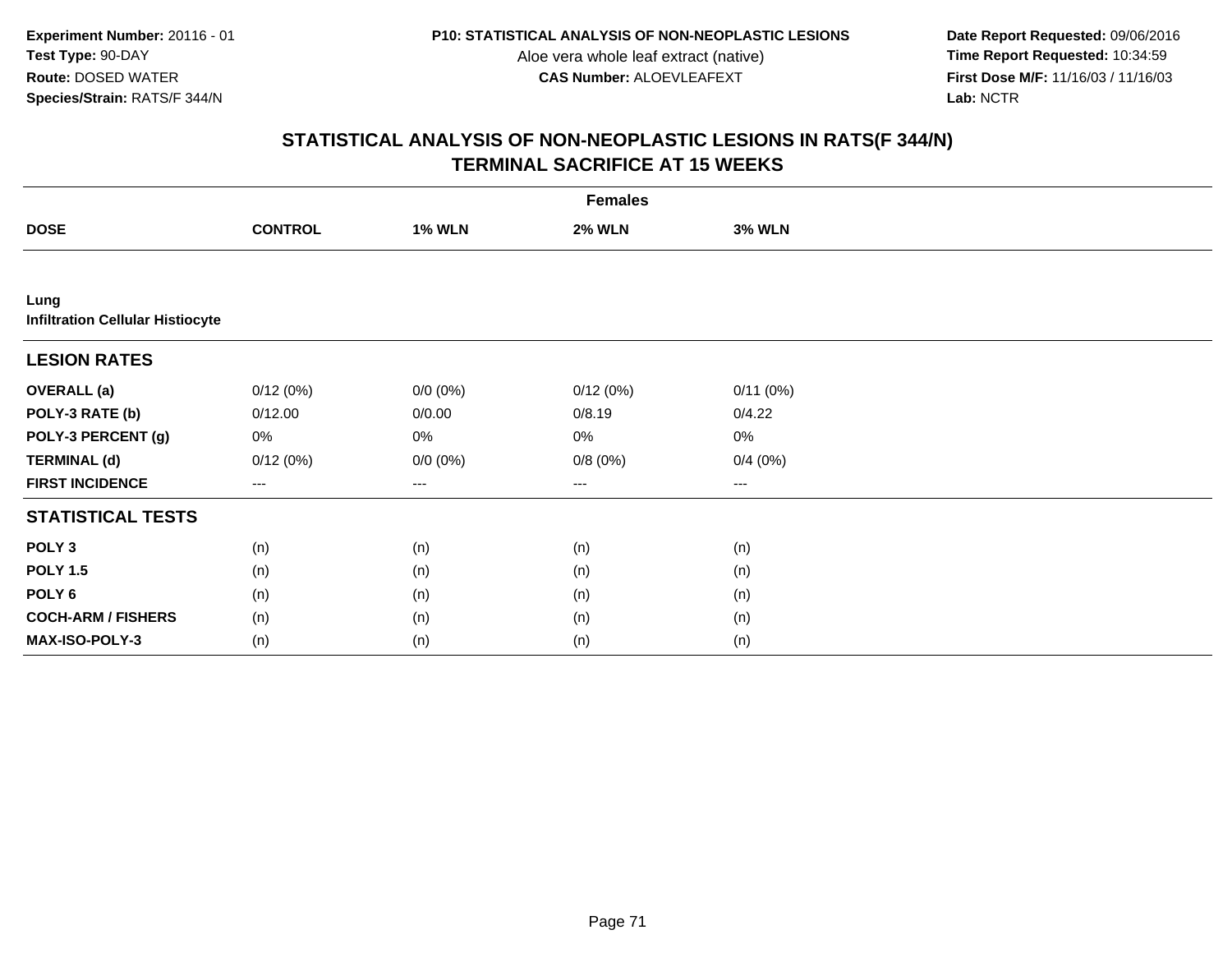**Date Report Requested:** 09/06/2016 **First Dose M/F:** 11/16/03 / 11/16/03<br>Lab: NCTR **Lab:** NCTR

|                                                | <b>Females</b> |               |               |               |  |  |  |
|------------------------------------------------|----------------|---------------|---------------|---------------|--|--|--|
| <b>DOSE</b>                                    | <b>CONTROL</b> | <b>1% WLN</b> | <b>2% WLN</b> | <b>3% WLN</b> |  |  |  |
|                                                |                |               |               |               |  |  |  |
| Lymph Node, Mandibular<br>Hyperplasia Lymphoid |                |               |               |               |  |  |  |
| <b>LESION RATES</b>                            |                |               |               |               |  |  |  |
| <b>OVERALL</b> (a)                             | 1/12(8%)       | $0/0 (0\%)$   | 0/12(0%)      | 0/11(0%)      |  |  |  |
| POLY-3 RATE (b)                                | 1/12.00        | 0/0.00        | 0/8.19        | 0/4.22        |  |  |  |
| POLY-3 PERCENT (g)                             | 8.3%           | 0%            | 0%            | 0%            |  |  |  |
| <b>TERMINAL (d)</b>                            | 1/12(8%)       | $0/0 (0\%)$   | 0/8(0%)       | 0/4(0%)       |  |  |  |
| <b>FIRST INCIDENCE</b>                         | 100 $(T)$      | ---           | ---           | ---           |  |  |  |
| <b>STATISTICAL TESTS</b>                       |                |               |               |               |  |  |  |
| POLY <sub>3</sub>                              | (e)            | (e)           | $P = 0.573N$  | P=0.669N      |  |  |  |
| <b>POLY 1.5</b>                                | (e)            | (e)           | P=0.560N      | P=0.644N      |  |  |  |
| POLY 6                                         | (e)            | (e)           | P=0.577N      | P=0.674N      |  |  |  |
| <b>COCH-ARM / FISHERS</b>                      | P=0.179N       | (e)           | P=0.500N      | P=0.522N      |  |  |  |
| MAX-ISO-POLY-3                                 | (e)            | (e)           | $P = 0.249N$  | P=0.360N      |  |  |  |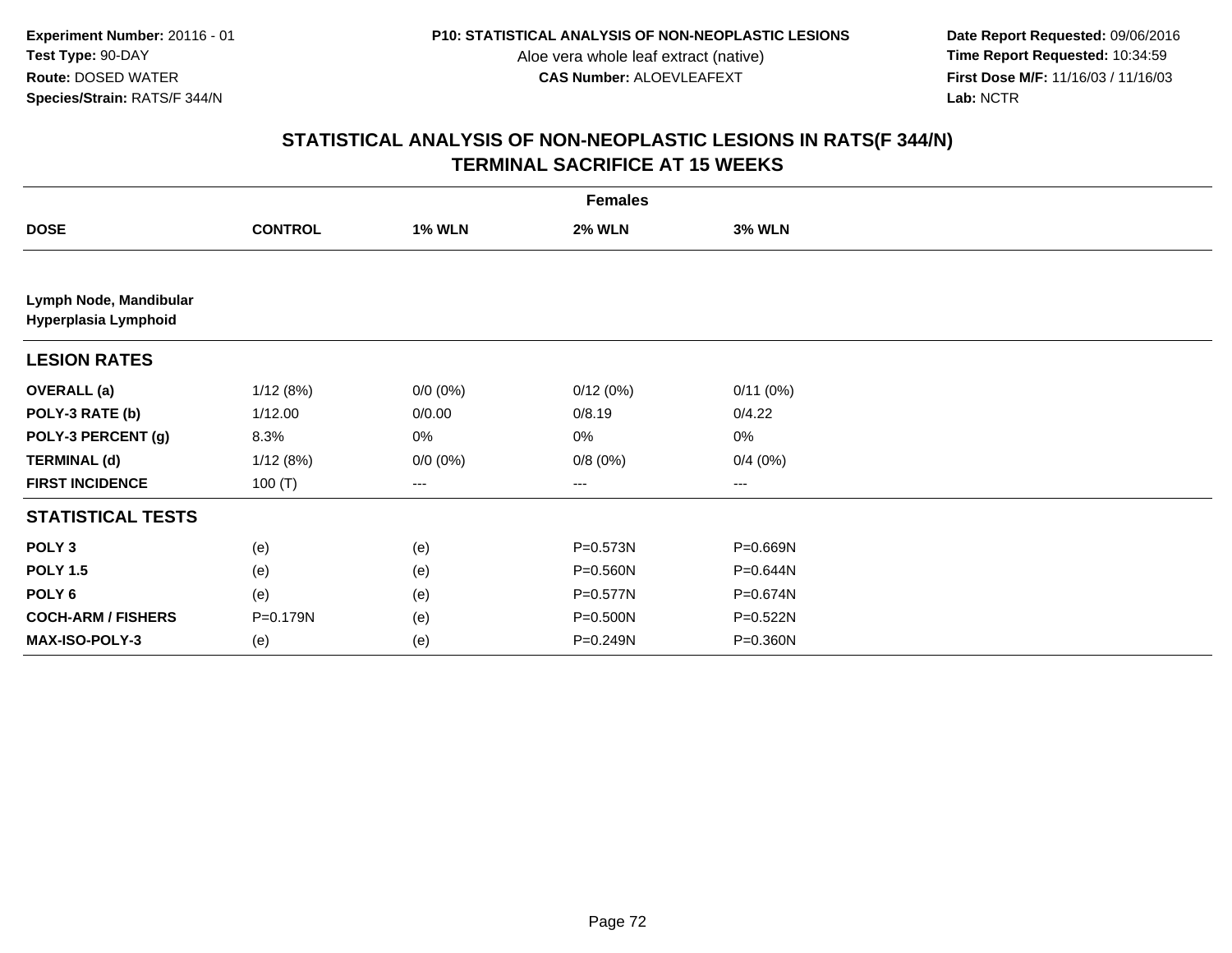**Date Report Requested:** 09/06/2016 **First Dose M/F:** 11/16/03 / 11/16/03<br>Lab: NCTR **Lab:** NCTR

|                                                      | <b>Females</b> |               |               |               |  |  |  |
|------------------------------------------------------|----------------|---------------|---------------|---------------|--|--|--|
| <b>DOSE</b>                                          | <b>CONTROL</b> | <b>1% WLN</b> | <b>2% WLN</b> | <b>3% WLN</b> |  |  |  |
|                                                      |                |               |               |               |  |  |  |
| Lymph Node, Mesenteric<br><b>Degeneration Cystic</b> |                |               |               |               |  |  |  |
| <b>LESION RATES</b>                                  |                |               |               |               |  |  |  |
| <b>OVERALL</b> (a)                                   | 0/12(0%)       | 0/4(0%)       | 1/12(8%)      | $0/10(0\%)$   |  |  |  |
| POLY-3 RATE (b)                                      | 0/12.00        | 0/4.00        | 1/8.19        | 0/4.19        |  |  |  |
| POLY-3 PERCENT (g)                                   | 0%             | 0%            | 12.2%         | 0%            |  |  |  |
| <b>TERMINAL (d)</b>                                  | 0/12(0%)       | 0/4(0%)       | 1/8 (13%)     | 0/4(0%)       |  |  |  |
| <b>FIRST INCIDENCE</b>                               | ---            | ---           | 100 $(T)$     | ---           |  |  |  |
| <b>STATISTICAL TESTS</b>                             |                |               |               |               |  |  |  |
| POLY <sub>3</sub>                                    | $P = 0.369$    | (e)           | $P=0.425$     | (e)           |  |  |  |
| <b>POLY 1.5</b>                                      | $P = 0.388$    | (e)           | $P = 0.439$   | (e)           |  |  |  |
| POLY <sub>6</sub>                                    | $P = 0.366$    | (e)           | $P=0.421$     | (e)           |  |  |  |
| <b>COCH-ARM / FISHERS</b>                            | $P = 0.509$    | (e)           | $P = 0.500$   | (e)           |  |  |  |
| MAX-ISO-POLY-3                                       | $P = 0.511$    | (e)           | $P = 0.155$   | (e)           |  |  |  |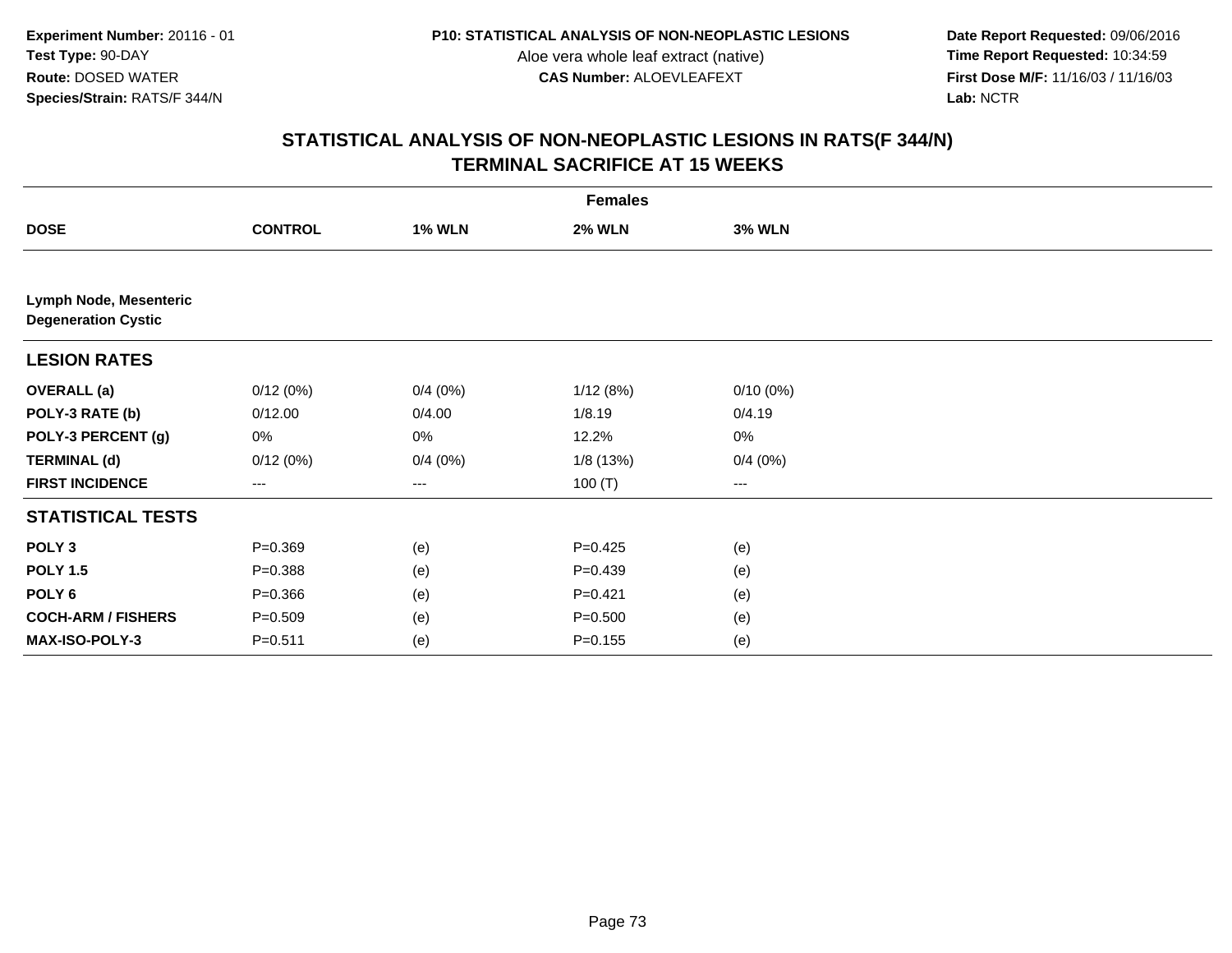**Date Report Requested:** 09/06/2016 **First Dose M/F:** 11/16/03 / 11/16/03<br>Lab: NCTR **Lab:** NCTR

|                                                | <b>Females</b> |               |               |               |  |  |  |
|------------------------------------------------|----------------|---------------|---------------|---------------|--|--|--|
| <b>DOSE</b>                                    | <b>CONTROL</b> | <b>1% WLN</b> | <b>2% WLN</b> | <b>3% WLN</b> |  |  |  |
|                                                |                |               |               |               |  |  |  |
| Lymph Node, Mesenteric<br>Hyperplasia Lymphoid |                |               |               |               |  |  |  |
| <b>LESION RATES</b>                            |                |               |               |               |  |  |  |
| <b>OVERALL</b> (a)                             | 9/12(75%)      | 4/4 (100%)    | 8/12 (67%)    | 4/10 (40%)    |  |  |  |
| POLY-3 RATE (b)                                | 9/12.00        | 4/4.00        | 8/8.19        | 4/4.19        |  |  |  |
| POLY-3 PERCENT (g)                             | 75%            | 100%          | 97.7%         | 95.6%         |  |  |  |
| <b>TERMINAL (d)</b>                            | 9/12(75%)      | 4/4 (100%)    | 8/8 (100%)    | 4/4 (100%)    |  |  |  |
| <b>FIRST INCIDENCE</b>                         | 100 $(T)$      | 100 $(T)$     | 100 $(T)$     | 100 $(T)$     |  |  |  |
| <b>STATISTICAL TESTS</b>                       |                |               |               |               |  |  |  |
| POLY <sub>3</sub>                              | $P = 0.081$    | $P = 0.359$   | $P=0.229$     | $P = 0.436$   |  |  |  |
| <b>POLY 1.5</b>                                | $P = 0.309$    | $P=0.359$     | $P = 0.365$   | $P = 0.654$   |  |  |  |
| POLY 6                                         | $P = 0.053$    | $P = 0.359$   | $P = 0.196$   | $P = 0.388$   |  |  |  |
| <b>COCH-ARM / FISHERS</b>                      | P=0.051N       | $P = 0.393$   | P=0.500N      | P=0.110N      |  |  |  |
| <b>MAX-ISO-POLY-3</b>                          | $P=0.128$      | $P=0.189$     | $P = 0.123$   | $P = 0.288$   |  |  |  |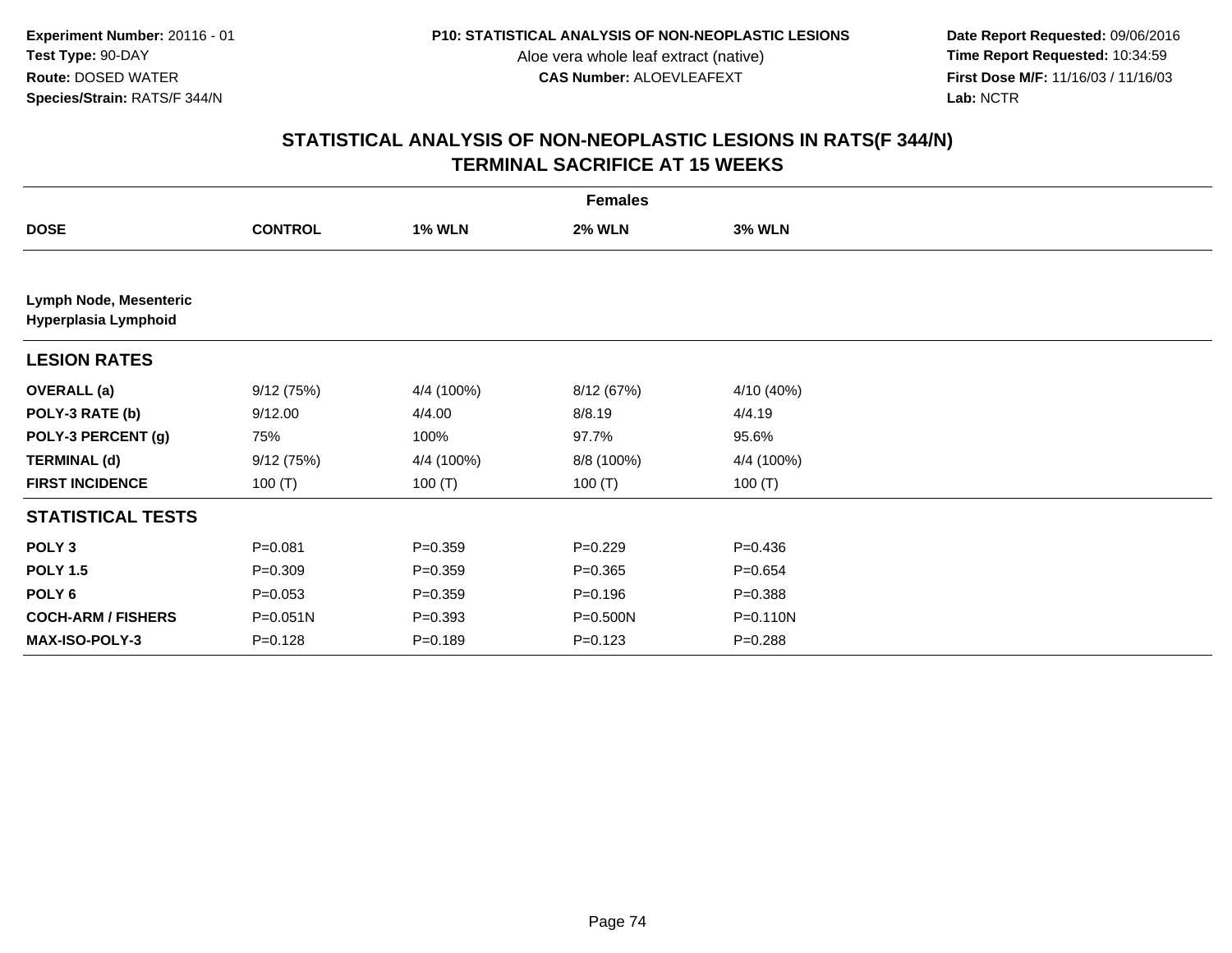**Date Report Requested:** 09/06/2016 **First Dose M/F:** 11/16/03 / 11/16/03<br>Lab: NCTR **Lab:** NCTR

|                                                     | <b>Females</b> |               |               |               |  |  |  |  |
|-----------------------------------------------------|----------------|---------------|---------------|---------------|--|--|--|--|
| <b>DOSE</b>                                         | <b>CONTROL</b> | <b>1% WLN</b> | <b>2% WLN</b> | <b>3% WLN</b> |  |  |  |  |
|                                                     |                |               |               |               |  |  |  |  |
| <b>Lymph Node: Inguinal</b><br>Hyperplasia Lymphoid |                |               |               |               |  |  |  |  |
| <b>LESION RATES</b>                                 |                |               |               |               |  |  |  |  |
| <b>OVERALL (a)</b>                                  | $0/0 (0\%)$    | $0/0 (0\%)$   | $0/1$ $(0%)$  | $0/0 (0\%)$   |  |  |  |  |
| POLY-3 RATE (b)                                     | 0/0.00         | 0/0.00        | 0/0.03        | 0/0.00        |  |  |  |  |
| POLY-3 PERCENT (g)                                  | 0%             | 0%            | $0\%$         | $0\%$         |  |  |  |  |
| <b>TERMINAL (d)</b>                                 | $0/0 (0\%)$    | $0/0 (0\%)$   | $0/0 (0\%)$   | $0/0 (0\%)$   |  |  |  |  |
| <b>FIRST INCIDENCE</b>                              | ---            | $--$          | $--$          | ---           |  |  |  |  |
| <b>STATISTICAL TESTS</b>                            |                |               |               |               |  |  |  |  |
| POLY <sub>3</sub>                                   | (n)            | (n)           | (n)           | (n)           |  |  |  |  |
| <b>POLY 1.5</b>                                     | (n)            | (n)           | (n)           | (n)           |  |  |  |  |
| POLY <sub>6</sub>                                   | (n)            | (n)           | (n)           | (n)           |  |  |  |  |
| <b>COCH-ARM / FISHERS</b>                           | (n)            | (n)           | (n)           | (n)           |  |  |  |  |
| MAX-ISO-POLY-3                                      | (n)            | (n)           | (n)           | (n)           |  |  |  |  |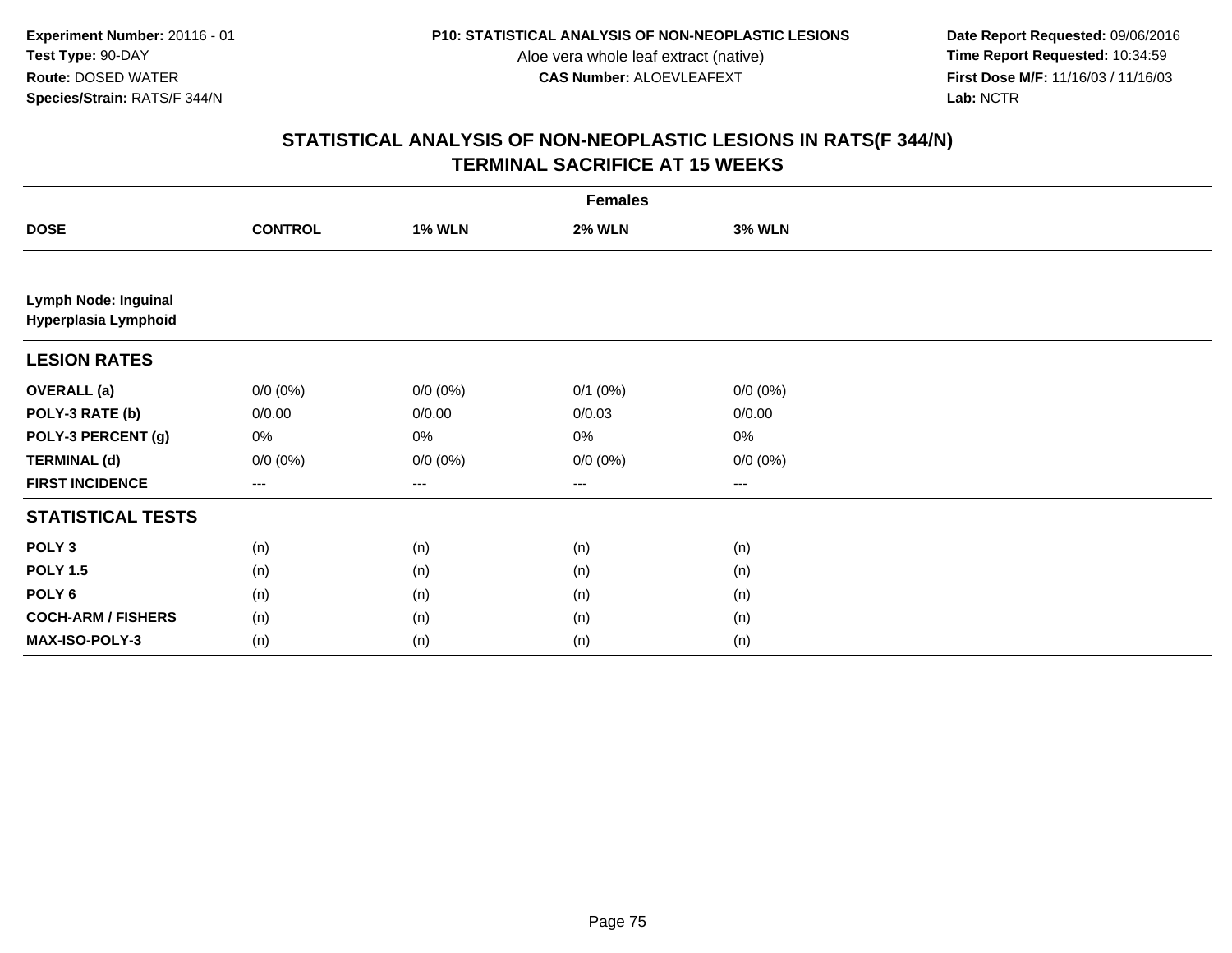**Date Report Requested:** 09/06/2016 **First Dose M/F:** 11/16/03 / 11/16/03<br>Lab: NCTR **Lab:** NCTR

|                                            | <b>Females</b> |               |               |               |  |  |  |  |
|--------------------------------------------|----------------|---------------|---------------|---------------|--|--|--|--|
| <b>DOSE</b>                                | <b>CONTROL</b> | <b>1% WLN</b> | <b>2% WLN</b> | <b>3% WLN</b> |  |  |  |  |
|                                            |                |               |               |               |  |  |  |  |
| Lymph Node: Lumbar<br>Hyperplasia Lymphoid |                |               |               |               |  |  |  |  |
| <b>LESION RATES</b>                        |                |               |               |               |  |  |  |  |
| <b>OVERALL (a)</b>                         | $0/0 (0\%)$    | $0/0 (0\%)$   | 1/1 (100%)    | $0/0 (0\%)$   |  |  |  |  |
| POLY-3 RATE (b)                            | 0/0.00         | 0/0.00        | 1/1.00        | 0/0.00        |  |  |  |  |
| POLY-3 PERCENT (g)                         | 0%             | 0%            | 100%          | 0%            |  |  |  |  |
| <b>TERMINAL (d)</b>                        | $0/0 (0\%)$    | $0/0 (0\%)$   | $0/0 (0\%)$   | $0/0 (0\%)$   |  |  |  |  |
| <b>FIRST INCIDENCE</b>                     | ---            | $--$          | 31            | ---           |  |  |  |  |
| <b>STATISTICAL TESTS</b>                   |                |               |               |               |  |  |  |  |
| POLY <sub>3</sub>                          | (e)            | (e)           | (e)           | (e)           |  |  |  |  |
| <b>POLY 1.5</b>                            | (e)            | (e)           | (e)           | (e)           |  |  |  |  |
| POLY <sub>6</sub>                          | (e)            | (e)           | (e)           | (e)           |  |  |  |  |
| <b>COCH-ARM / FISHERS</b>                  | (e)            | (e)           | (e)           | (e)           |  |  |  |  |
| MAX-ISO-POLY-3                             | (e)            | (e)           | (e)           | (e)           |  |  |  |  |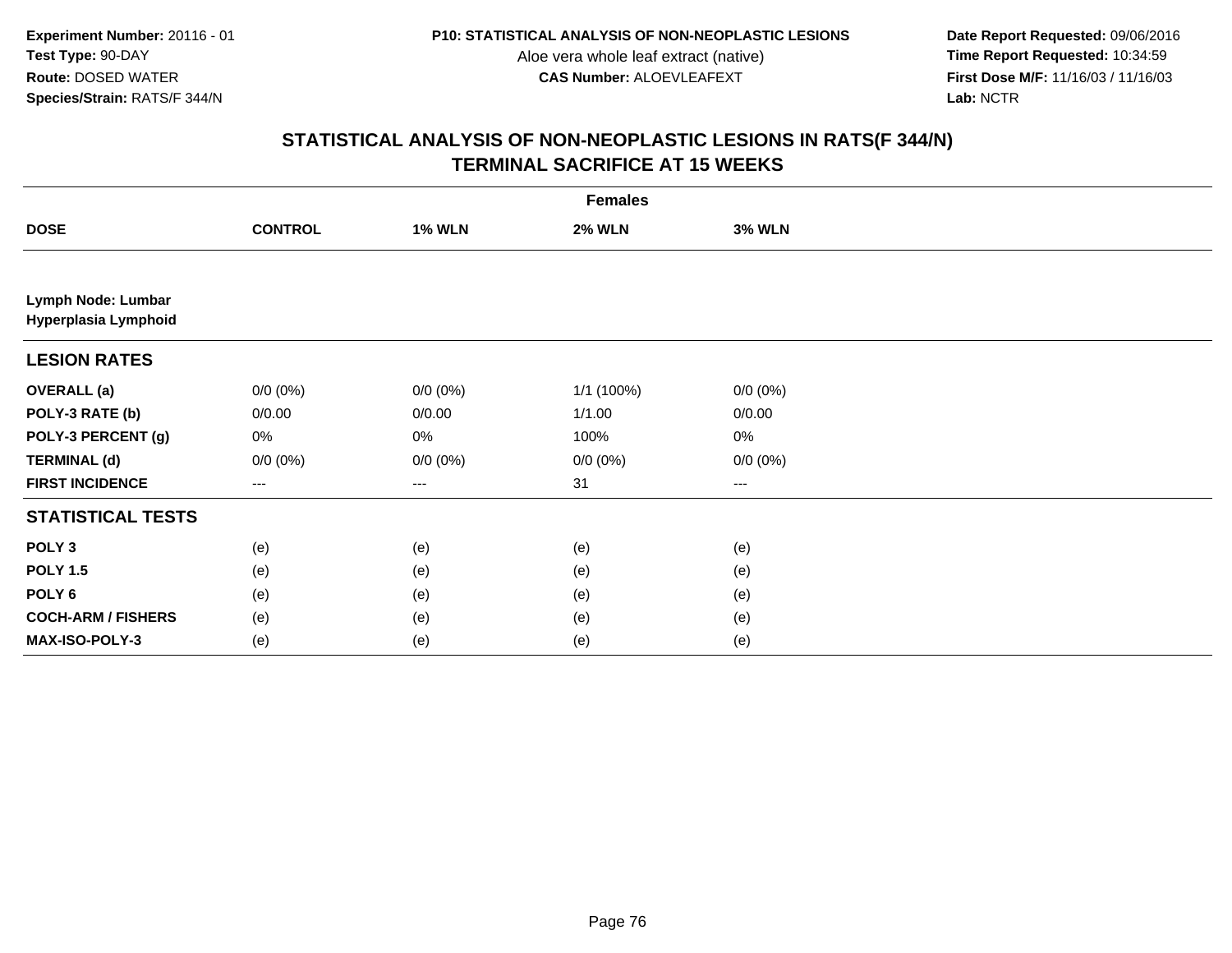**Date Report Requested:** 09/06/2016 **First Dose M/F:** 11/16/03 / 11/16/03<br>Lab: NCTR **Lab:** NCTR

|                           | <b>Females</b> |               |               |               |  |  |  |
|---------------------------|----------------|---------------|---------------|---------------|--|--|--|
| <b>DOSE</b>               | <b>CONTROL</b> | <b>1% WLN</b> | <b>2% WLN</b> | <b>3% WLN</b> |  |  |  |
|                           |                |               |               |               |  |  |  |
| Ovary<br>Hypoplasia       |                |               |               |               |  |  |  |
| <b>LESION RATES</b>       |                |               |               |               |  |  |  |
| <b>OVERALL</b> (a)        | 0/12(0%)       | $0/0 (0\%)$   | 2/12(17%)     | 5/11(45%)     |  |  |  |
| POLY-3 RATE (b)           | 0/12.00        | 0/0.00        | 2/10.06       | 5/9.06        |  |  |  |
| POLY-3 PERCENT (g)        | 0%             | 0%            | 19.9%         | 55.2%         |  |  |  |
| <b>TERMINAL (d)</b>       | 0/12(0%)       | $0/0 (0\%)$   | 0/8(0%)       | 0/4(0%)       |  |  |  |
| <b>FIRST INCIDENCE</b>    | $---$          | ---           | 31            | 26            |  |  |  |
| <b>STATISTICAL TESTS</b>  |                |               |               |               |  |  |  |
| POLY <sub>3</sub>         | (e)            | (e)           | $P = 0.189$   | P=0.002**     |  |  |  |
| <b>POLY 1.5</b>           | (e)            | (e)           | $P = 0.195$   | P=0.002**     |  |  |  |
| POLY <sub>6</sub>         | (e)            | (e)           | $P = 0.188$   | P=0.002**     |  |  |  |
| <b>COCH-ARM / FISHERS</b> | P=0.008**      | (e)           | $P = 0.239$   | $P=0.014*$    |  |  |  |
| MAX-ISO-POLY-3            | (e)            | (e)           | $P = 0.066$   | P<0.001**     |  |  |  |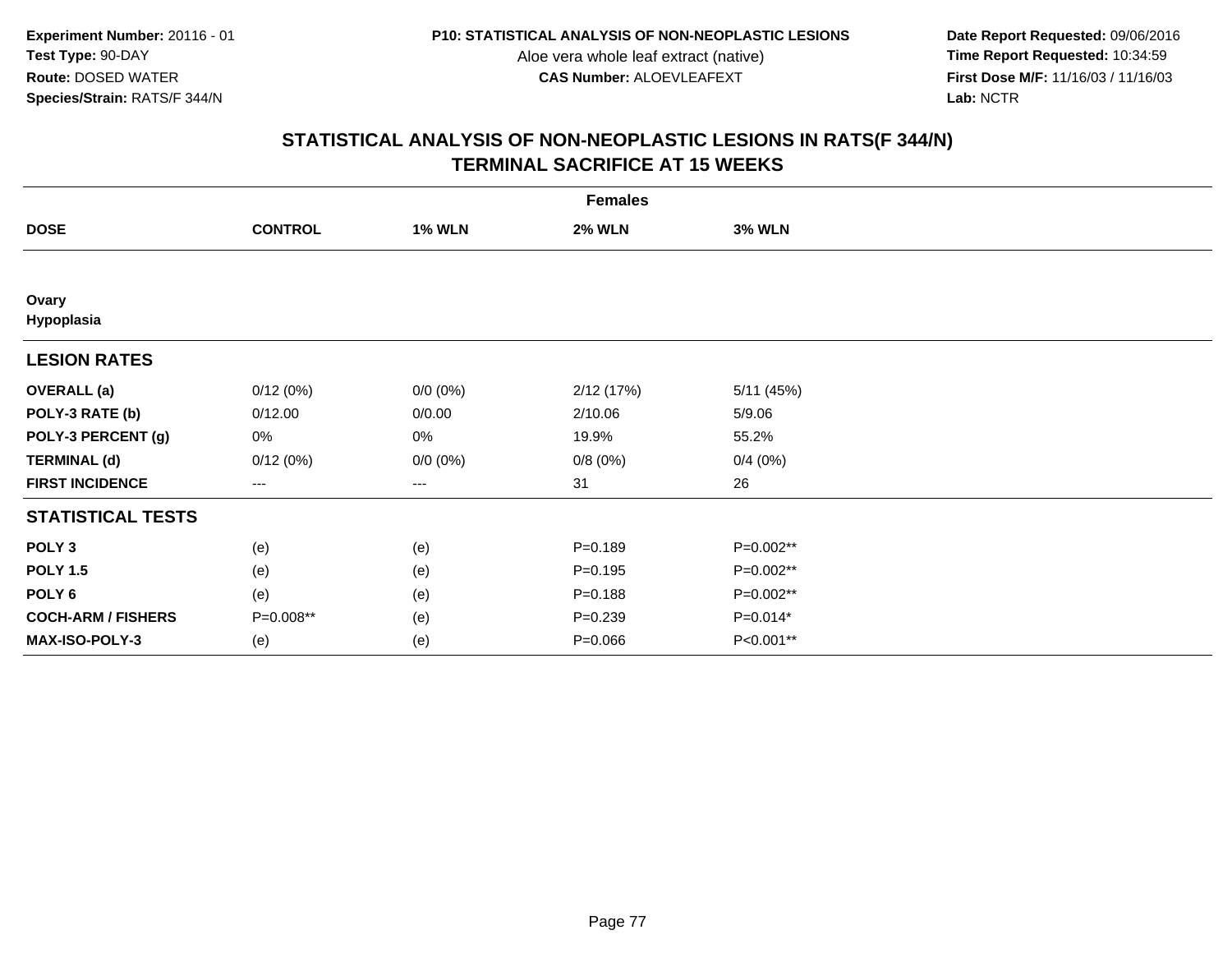**Date Report Requested:** 09/06/2016 **First Dose M/F:** 11/16/03 / 11/16/03<br>Lab: NCTR **Lab:** NCTR

|                                                | <b>Females</b> |               |               |               |  |  |  |
|------------------------------------------------|----------------|---------------|---------------|---------------|--|--|--|
| <b>DOSE</b>                                    | <b>CONTROL</b> | <b>1% WLN</b> | <b>2% WLN</b> | <b>3% WLN</b> |  |  |  |
|                                                |                |               |               |               |  |  |  |
| <b>Ovary: Interstitial Cell</b><br>Hyperplasia |                |               |               |               |  |  |  |
| <b>LESION RATES</b>                            |                |               |               |               |  |  |  |
| <b>OVERALL</b> (a)                             | 0/12(0%)       | $0/0 (0\%)$   | 2/12(17%)     | 1/11(9%)      |  |  |  |
| POLY-3 RATE (b)                                | 0/12.00        | 0/0.00        | 2/8.19        | 1/4.22        |  |  |  |
| POLY-3 PERCENT (g)                             | 0%             | 0%            | 24.4%         | 23.7%         |  |  |  |
| <b>TERMINAL (d)</b>                            | 0/12(0%)       | $0/0 (0\%)$   | $2/8$ (25%)   | $1/4$ (25%)   |  |  |  |
| <b>FIRST INCIDENCE</b>                         | ---            | ---           | 100 $(T)$     | 100 $(T)$     |  |  |  |
| <b>STATISTICAL TESTS</b>                       |                |               |               |               |  |  |  |
| POLY <sub>3</sub>                              | (e)            | (e)           | $P = 0.150$   | $P = 0.323$   |  |  |  |
| <b>POLY 1.5</b>                                | (e)            | (e)           | $P = 0.163$   | $P = 0.350$   |  |  |  |
| POLY 6                                         | (e)            | (e)           | $P = 0.147$   | $P = 0.318$   |  |  |  |
| <b>COCH-ARM / FISHERS</b>                      | $P = 0.217$    | (e)           | $P = 0.239$   | $P = 0.478$   |  |  |  |
| MAX-ISO-POLY-3                                 | (e)            | (e)           | $P = 0.063$   | $P = 0.143$   |  |  |  |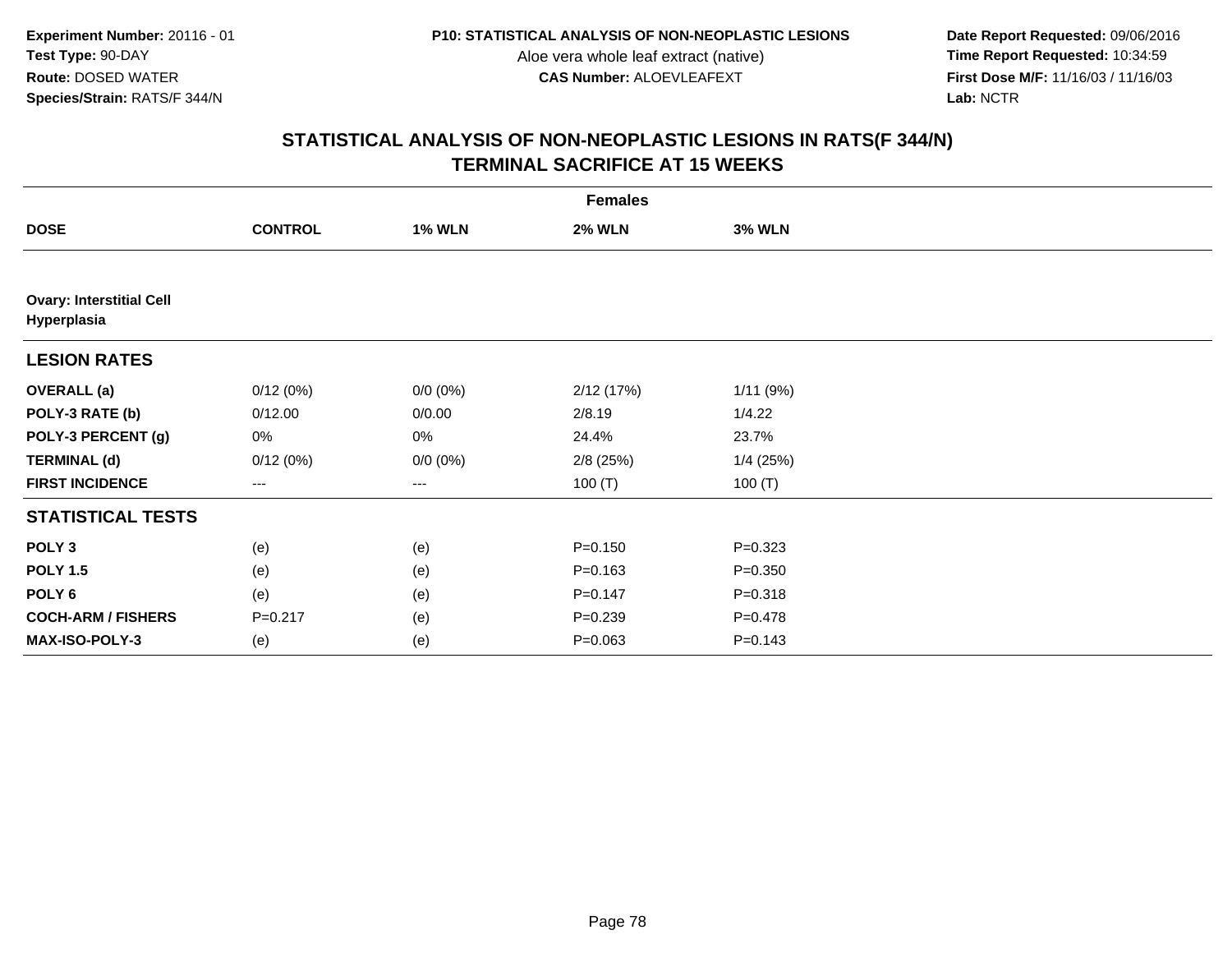**Date Report Requested:** 09/06/2016 **First Dose M/F:** 11/16/03 / 11/16/03<br>Lab: NCTR **Lab:** NCTR

|                                         | <b>Females</b> |               |               |                        |  |  |  |  |
|-----------------------------------------|----------------|---------------|---------------|------------------------|--|--|--|--|
| <b>DOSE</b>                             | <b>CONTROL</b> | <b>1% WLN</b> | <b>2% WLN</b> | <b>3% WLN</b>          |  |  |  |  |
|                                         |                |               |               |                        |  |  |  |  |
| <b>Pancreas: Acinus</b><br>Degeneration |                |               |               |                        |  |  |  |  |
| <b>LESION RATES</b>                     |                |               |               |                        |  |  |  |  |
| <b>OVERALL</b> (a)                      | 0/12(0%)       | $0/0 (0\%)$   | 0/12(0%)      | 0/11(0%)               |  |  |  |  |
| POLY-3 RATE (b)                         | 0/12.00        | 0/0.00        | 0/8.19        | 0/4.22                 |  |  |  |  |
| POLY-3 PERCENT (g)                      | 0%             | 0%            | 0%            | 0%                     |  |  |  |  |
| <b>TERMINAL (d)</b>                     | 0/12(0%)       | $0/0 (0\%)$   | 0/8(0%)       | 0/4(0%)                |  |  |  |  |
| <b>FIRST INCIDENCE</b>                  | $---$          | ---           | ---           | $\qquad \qquad \cdots$ |  |  |  |  |
| <b>STATISTICAL TESTS</b>                |                |               |               |                        |  |  |  |  |
| POLY <sub>3</sub>                       | (n)            | (n)           | (n)           | (n)                    |  |  |  |  |
| <b>POLY 1.5</b>                         | (n)            | (n)           | (n)           | (n)                    |  |  |  |  |
| POLY <sub>6</sub>                       | (n)            | (n)           | (n)           | (n)                    |  |  |  |  |
| <b>COCH-ARM / FISHERS</b>               | (n)            | (n)           | (n)           | (n)                    |  |  |  |  |
| MAX-ISO-POLY-3                          | (n)            | (n)           | (n)           | (n)                    |  |  |  |  |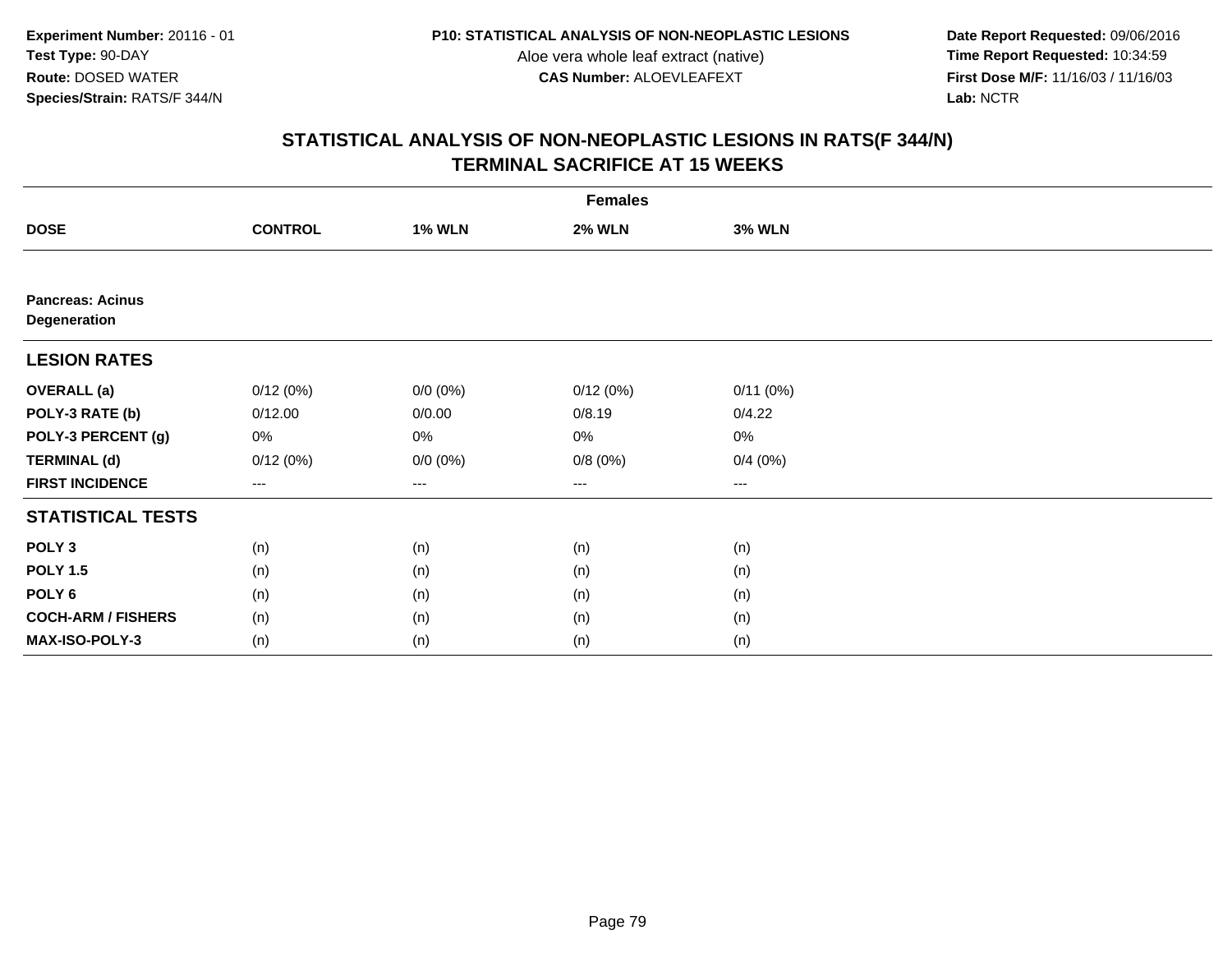**Date Report Requested:** 09/06/2016 **First Dose M/F:** 11/16/03 / 11/16/03<br>Lab: NCTR **Lab:** NCTR

| <b>Females</b>                                    |                |               |               |                        |  |  |  |
|---------------------------------------------------|----------------|---------------|---------------|------------------------|--|--|--|
| <b>DOSE</b>                                       | <b>CONTROL</b> | <b>1% WLN</b> | <b>2% WLN</b> | <b>3% WLN</b>          |  |  |  |
|                                                   |                |               |               |                        |  |  |  |
| Spleen<br><b>Hematopoietic Cell Proliferation</b> |                |               |               |                        |  |  |  |
| <b>LESION RATES</b>                               |                |               |               |                        |  |  |  |
| <b>OVERALL</b> (a)                                | 0/12(0%)       | 0/12(0%)      | 0/12(0%)      | 0/11(0%)               |  |  |  |
| POLY-3 RATE (b)                                   | 0/12.00        | 0/12.00       | 0/8.19        | 0/4.22                 |  |  |  |
| POLY-3 PERCENT (g)                                | 0%             | 0%            | $0\%$         | 0%                     |  |  |  |
| <b>TERMINAL (d)</b>                               | 0/12(0%)       | 0/12(0%)      | 0/8(0%)       | 0/4(0%)                |  |  |  |
| <b>FIRST INCIDENCE</b>                            | $---$          | ---           | ---           | $\qquad \qquad \cdots$ |  |  |  |
| <b>STATISTICAL TESTS</b>                          |                |               |               |                        |  |  |  |
| POLY <sub>3</sub>                                 | (n)            | (n)           | (n)           | (n)                    |  |  |  |
| <b>POLY 1.5</b>                                   | (n)            | (n)           | (n)           | (n)                    |  |  |  |
| POLY <sub>6</sub>                                 | (n)            | (n)           | (n)           | (n)                    |  |  |  |
| <b>COCH-ARM / FISHERS</b>                         | (n)            | (n)           | (n)           | (n)                    |  |  |  |
| MAX-ISO-POLY-3                                    | (n)            | (n)           | (n)           | (n)                    |  |  |  |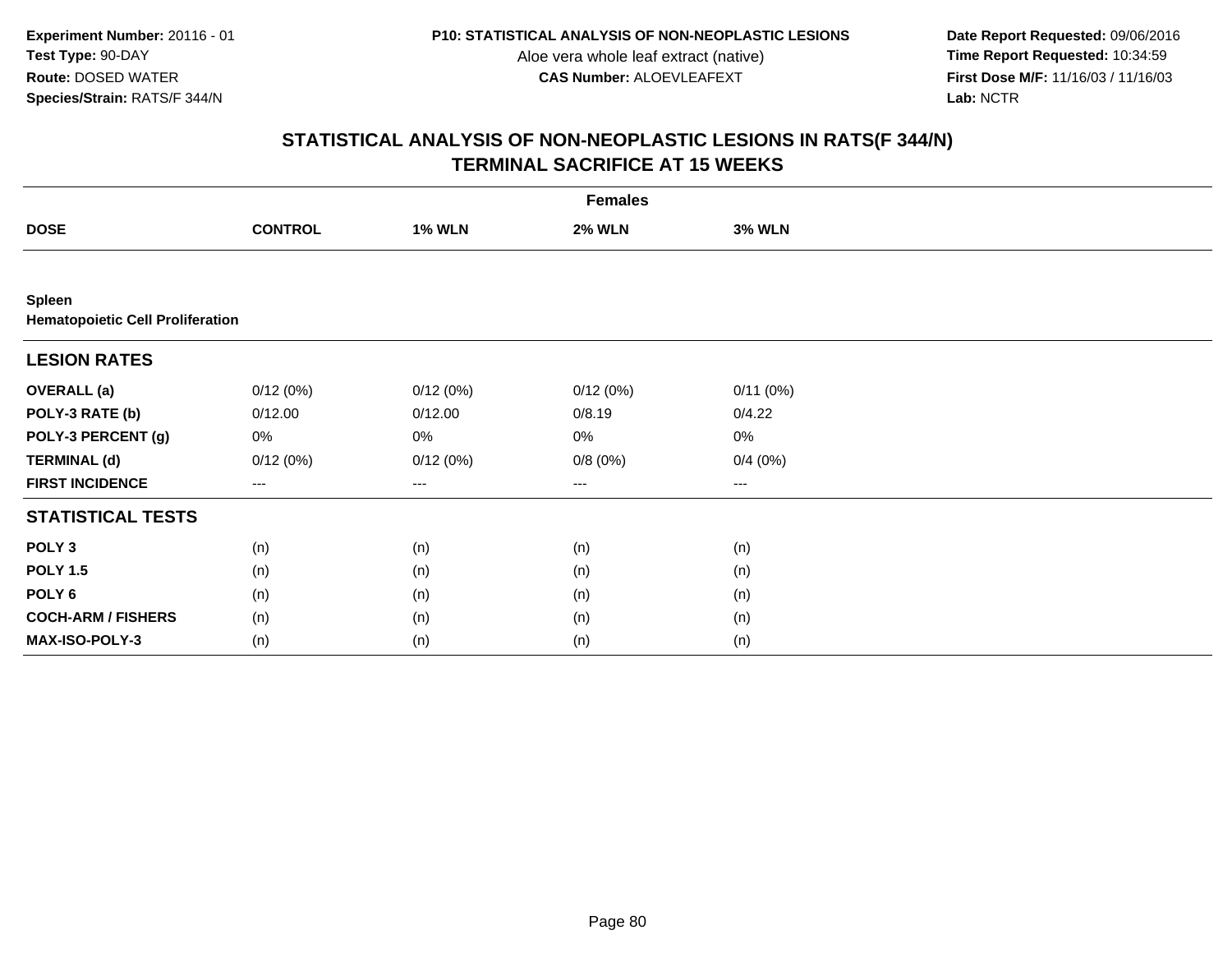**Date Report Requested:** 09/06/2016 **First Dose M/F:** 11/16/03 / 11/16/03<br>Lab: NCTR **Lab:** NCTR

|                                | <b>Females</b> |               |               |                        |  |  |  |  |
|--------------------------------|----------------|---------------|---------------|------------------------|--|--|--|--|
| <b>DOSE</b>                    | <b>CONTROL</b> | <b>1% WLN</b> | <b>2% WLN</b> | <b>3% WLN</b>          |  |  |  |  |
|                                |                |               |               |                        |  |  |  |  |
| Spleen<br>Hyperplasia Lymphoid |                |               |               |                        |  |  |  |  |
| <b>LESION RATES</b>            |                |               |               |                        |  |  |  |  |
| <b>OVERALL</b> (a)             | 0/12(0%)       | 0/12(0%)      | 0/12(0%)      | 0/11(0%)               |  |  |  |  |
| POLY-3 RATE (b)                | 0/12.00        | 0/12.00       | 0/8.19        | 0/4.22                 |  |  |  |  |
| POLY-3 PERCENT (g)             | 0%             | 0%            | 0%            | 0%                     |  |  |  |  |
| <b>TERMINAL (d)</b>            | 0/12(0%)       | 0/12(0%)      | 0/8(0%)       | 0/4(0%)                |  |  |  |  |
| <b>FIRST INCIDENCE</b>         | $---$          | ---           | ---           | $\qquad \qquad \cdots$ |  |  |  |  |
| <b>STATISTICAL TESTS</b>       |                |               |               |                        |  |  |  |  |
| POLY <sub>3</sub>              | (n)            | (n)           | (n)           | (n)                    |  |  |  |  |
| <b>POLY 1.5</b>                | (n)            | (n)           | (n)           | (n)                    |  |  |  |  |
| POLY <sub>6</sub>              | (n)            | (n)           | (n)           | (n)                    |  |  |  |  |
| <b>COCH-ARM / FISHERS</b>      | (n)            | (n)           | (n)           | (n)                    |  |  |  |  |
| MAX-ISO-POLY-3                 | (n)            | (n)           | (n)           | (n)                    |  |  |  |  |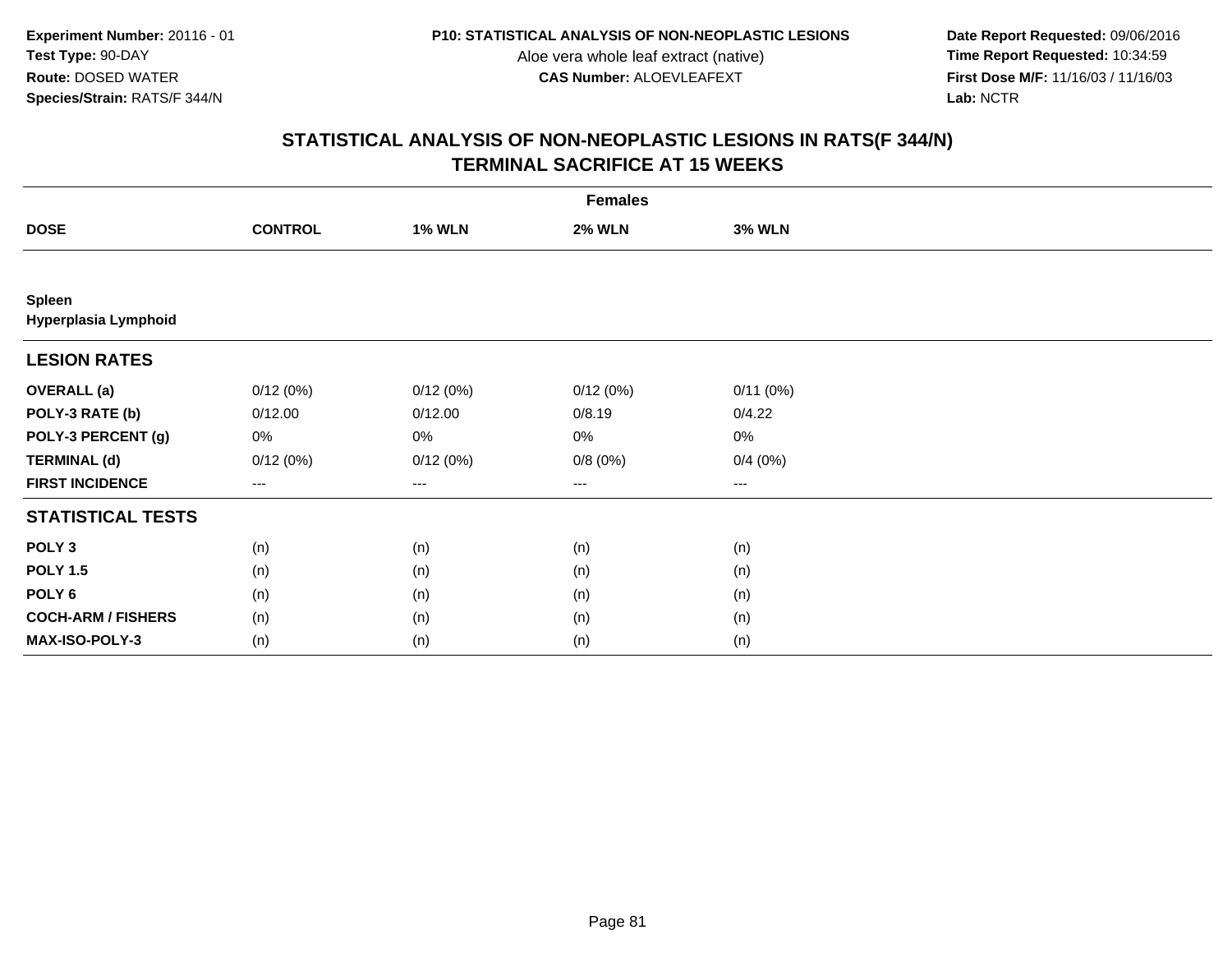**Date Report Requested:** 09/06/2016 **First Dose M/F:** 11/16/03 / 11/16/03<br>Lab: NCTR **Lab:** NCTR

|                                              | <b>Females</b> |               |               |               |  |  |  |  |
|----------------------------------------------|----------------|---------------|---------------|---------------|--|--|--|--|
| <b>DOSE</b>                                  | <b>CONTROL</b> | <b>1% WLN</b> | <b>2% WLN</b> | <b>3% WLN</b> |  |  |  |  |
|                                              |                |               |               |               |  |  |  |  |
| <b>Spleen</b><br><b>Inflammation Chronic</b> |                |               |               |               |  |  |  |  |
| <b>LESION RATES</b>                          |                |               |               |               |  |  |  |  |
| <b>OVERALL</b> (a)                           | 0/12(0%)       | 1/12(8%)      | 0/12(0%)      | 0/11(0%)      |  |  |  |  |
| POLY-3 RATE (b)                              | 0/12.00        | 1/12.00       | 0/8.19        | 0/4.22        |  |  |  |  |
| POLY-3 PERCENT (g)                           | 0%             | 8.3%          | 0%            | 0%            |  |  |  |  |
| <b>TERMINAL (d)</b>                          | 0/12(0%)       | 1/12(8%)      | 0/8(0%)       | 0/4(0%)       |  |  |  |  |
| <b>FIRST INCIDENCE</b>                       | $--$           | 100 $(T)$     | ---           | $--$          |  |  |  |  |
| <b>STATISTICAL TESTS</b>                     |                |               |               |               |  |  |  |  |
| POLY <sub>3</sub>                            | $P=0.712$      | $P = 0.500$   | (e)           | (e)           |  |  |  |  |
| <b>POLY 1.5</b>                              | $P=0.733$      | $P = 0.500$   | (e)           | (e)           |  |  |  |  |
| POLY 6                                       | $P = 0.706$    | $P = 0.500$   | (e)           | (e)           |  |  |  |  |
| <b>COCH-ARM / FISHERS</b>                    | P=0.512N       | $P = 0.500$   | (e)           | (e)           |  |  |  |  |
| MAX-ISO-POLY-3                               | P=0.622N       | $P = 0.159$   | (e)           | (e)           |  |  |  |  |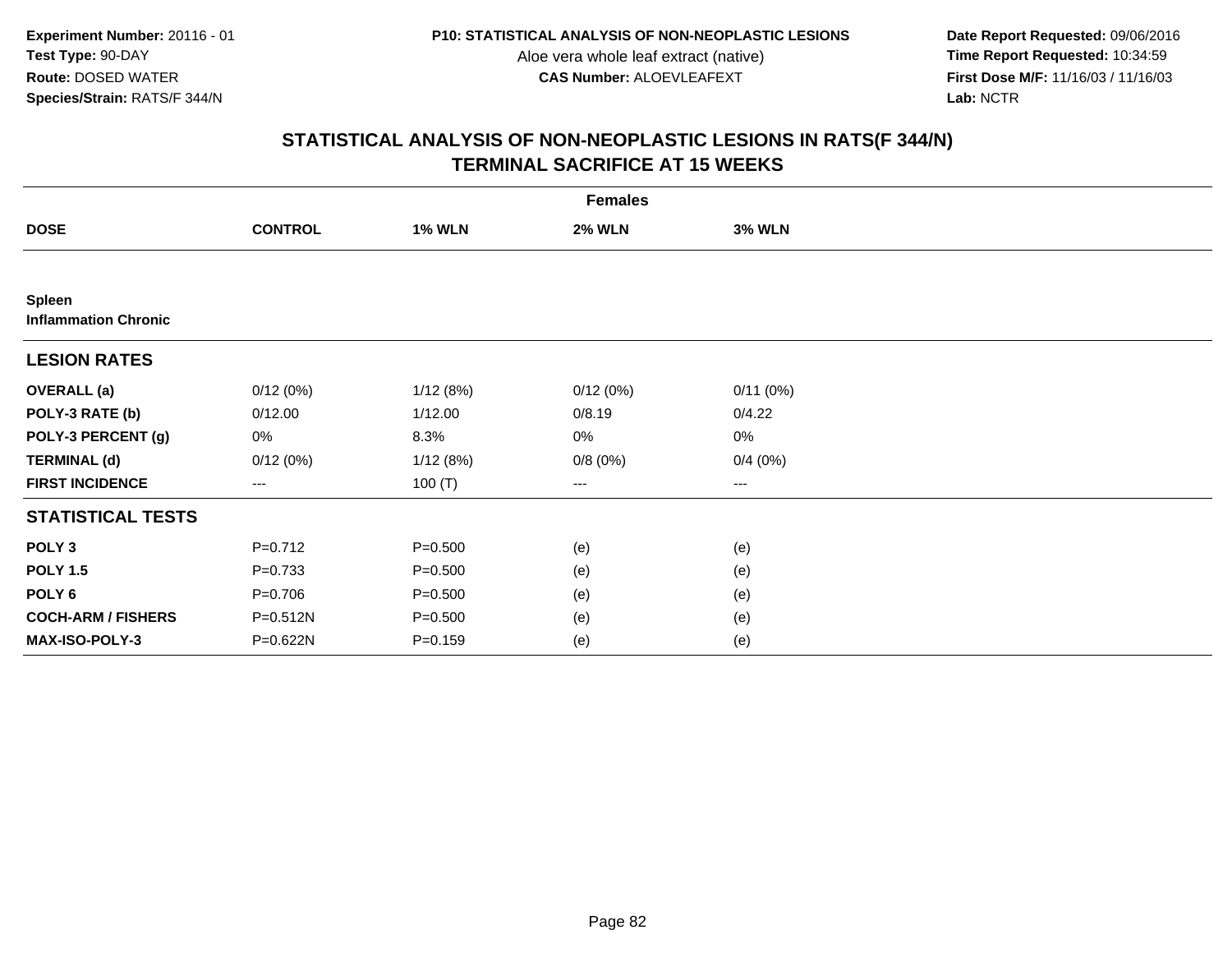**Date Report Requested:** 09/06/2016 **First Dose M/F:** 11/16/03 / 11/16/03<br>Lab: NCTR **Lab:** NCTR

|                                        | <b>Females</b>    |               |               |               |  |  |  |
|----------------------------------------|-------------------|---------------|---------------|---------------|--|--|--|
| <b>DOSE</b>                            | <b>CONTROL</b>    | <b>1% WLN</b> | <b>2% WLN</b> | <b>3% WLN</b> |  |  |  |
|                                        |                   |               |               |               |  |  |  |
| Stomach, Forestomach<br>Hyperkeratosis |                   |               |               |               |  |  |  |
| <b>LESION RATES</b>                    |                   |               |               |               |  |  |  |
| <b>OVERALL (a)</b>                     | 0/12(0%)          | $0/0 (0\%)$   | 2/12(17%)     | 2/11(18%)     |  |  |  |
| POLY-3 RATE (b)                        | 0/12.00           | 0/0.00        | 2/10.13       | 2/6.16        |  |  |  |
| POLY-3 PERCENT (g)                     | 0%                | 0%            | 19.8%         | 32.5%         |  |  |  |
| <b>TERMINAL (d)</b>                    | 0/12(0%)          | $0/0 (0\%)$   | 0/8(0%)       | 0/4(0%)       |  |  |  |
| <b>FIRST INCIDENCE</b>                 | $\qquad \qquad -$ | $\cdots$      | 31            | 26            |  |  |  |
| <b>STATISTICAL TESTS</b>               |                   |               |               |               |  |  |  |
| POLY <sub>3</sub>                      | (e)               | (e)           | $P = 0.191$   | $P = 0.106$   |  |  |  |
| <b>POLY 1.5</b>                        | (e)               | (e)           | $P = 0.198$   | $P = 0.120$   |  |  |  |
| POLY 6                                 | (e)               | (e)           | $P = 0.188$   | $P = 0.103$   |  |  |  |
| <b>COCH-ARM / FISHERS</b>              | $P = 0.101$       | (e)           | $P = 0.239$   | $P = 0.217$   |  |  |  |
| <b>MAX-ISO-POLY-3</b>                  | (e)               | (e)           | $P = 0.066$   | $P = 0.053$   |  |  |  |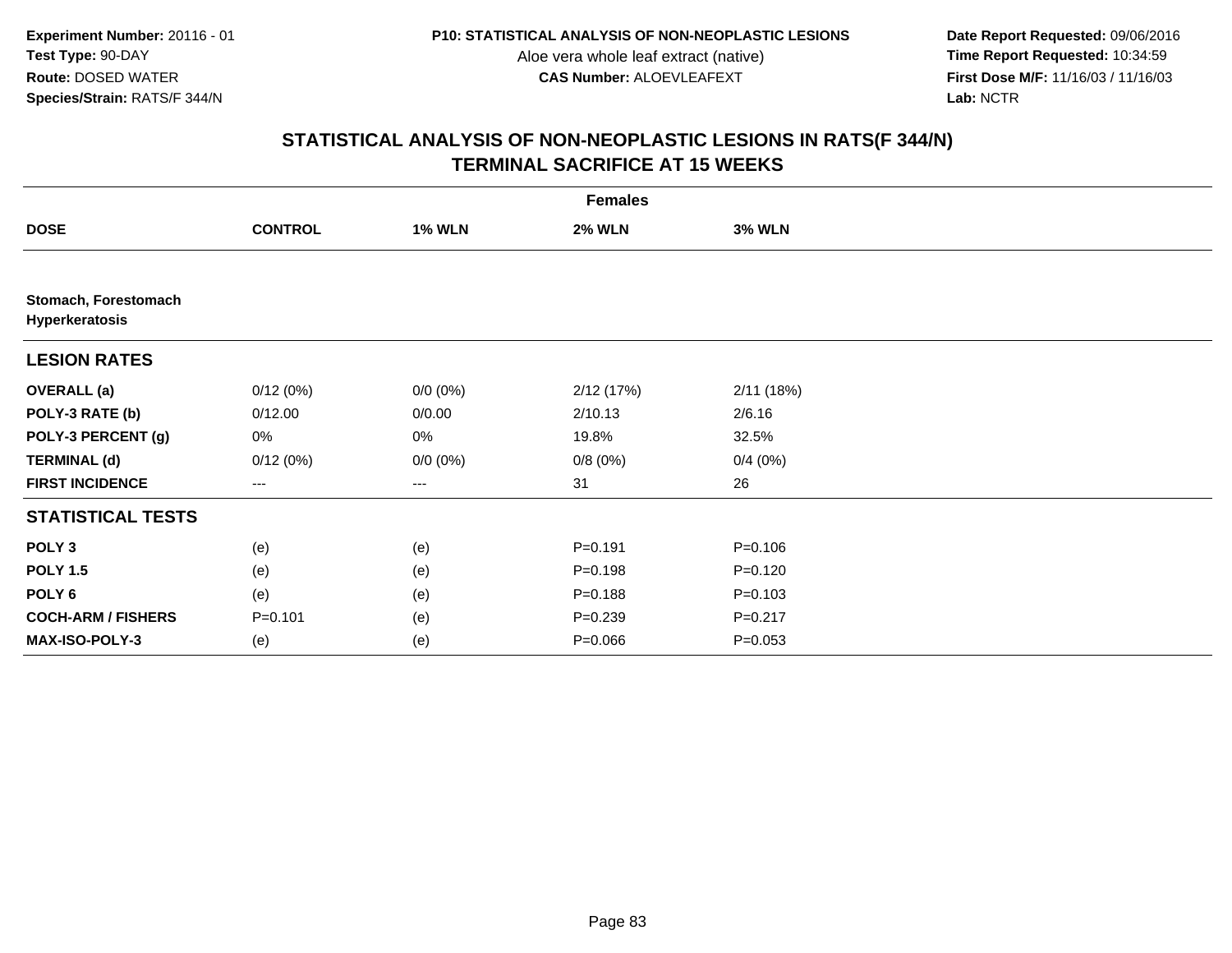**Date Report Requested:** 09/06/2016 **First Dose M/F:** 11/16/03 / 11/16/03<br>Lab: NCTR **Lab:** NCTR

|                                 | <b>Females</b> |               |               |               |  |  |  |
|---------------------------------|----------------|---------------|---------------|---------------|--|--|--|
| <b>DOSE</b>                     | <b>CONTROL</b> | <b>1% WLN</b> | <b>2% WLN</b> | <b>3% WLN</b> |  |  |  |
|                                 |                |               |               |               |  |  |  |
| <b>Thymus</b><br><b>Atrophy</b> |                |               |               |               |  |  |  |
| <b>LESION RATES</b>             |                |               |               |               |  |  |  |
| <b>OVERALL</b> (a)              | 0/12(0%)       | $0/0 (0\%)$   | 4/12 (33%)    | 6/10 (60%)    |  |  |  |
| POLY-3 RATE (b)                 | 0/12.00        | 0/0.00        | 4/10.06       | 6/10.00       |  |  |  |
| POLY-3 PERCENT (g)              | 0%             | 0%            | 39.8%         | 60%           |  |  |  |
| <b>TERMINAL (d)</b>             | 0/12(0%)       | $0/0 (0\%)$   | $2/8$ (25%)   | 0/4(0%)       |  |  |  |
| <b>FIRST INCIDENCE</b>          | $---$          | $--$          | 31            | 31            |  |  |  |
| <b>STATISTICAL TESTS</b>        |                |               |               |               |  |  |  |
| POLY <sub>3</sub>               | (e)            | (e)           | $P=0.021*$    | P<0.001**     |  |  |  |
| <b>POLY 1.5</b>                 | (e)            | (e)           | $P=0.023*$    | P<0.001**     |  |  |  |
| POLY <sub>6</sub>               | (e)            | (e)           | $P=0.021*$    | P<0.001**     |  |  |  |
| <b>COCH-ARM / FISHERS</b>       | P=0.002**      | (e)           | P=0.047*      | P=0.003**     |  |  |  |
| MAX-ISO-POLY-3                  | (e)            | (e)           | P=0.008**     | P<0.001**     |  |  |  |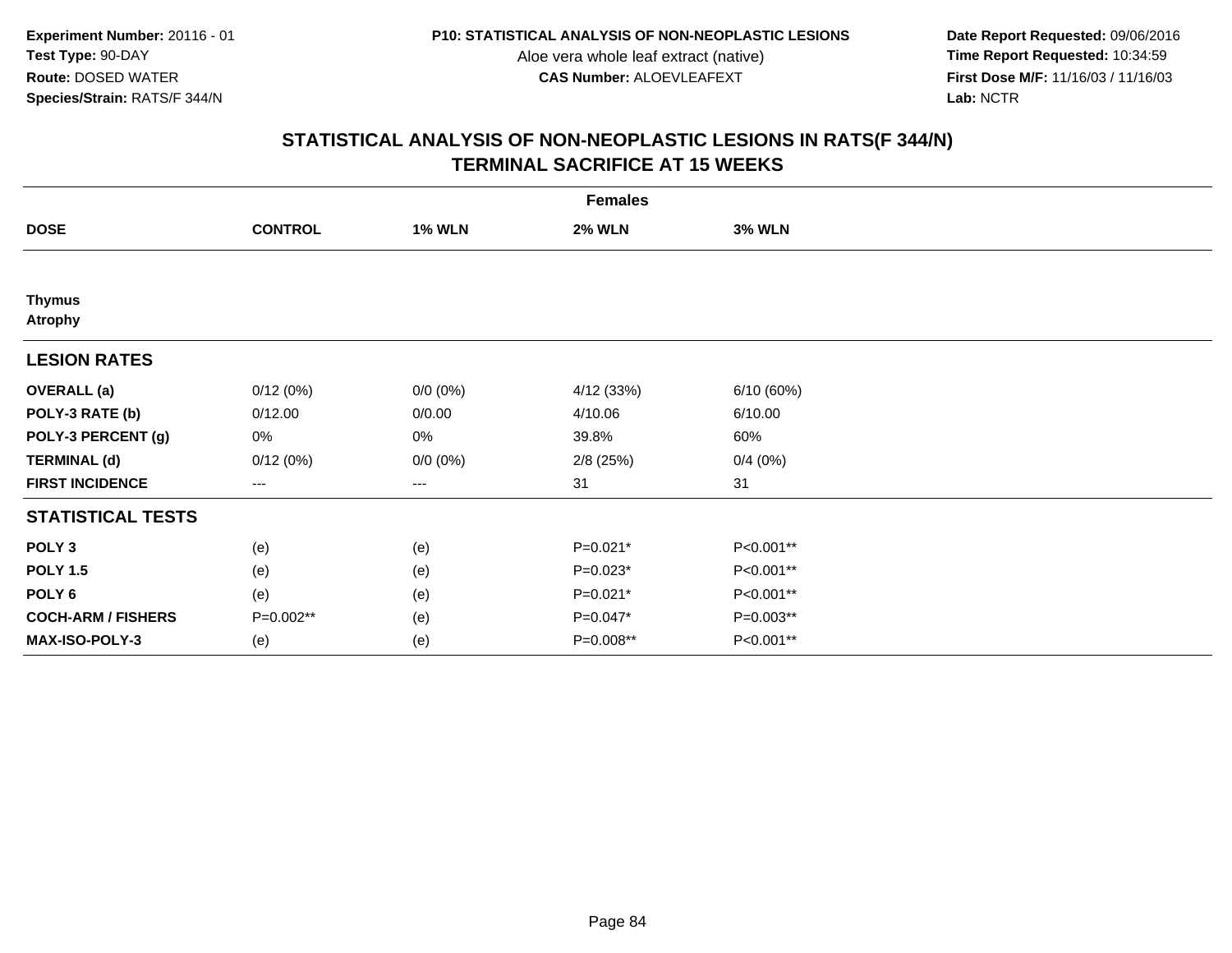**Date Report Requested:** 09/06/2016 **First Dose M/F:** 11/16/03 / 11/16/03<br>Lab: NCTR **Lab:** NCTR

|                                             |                |               | <b>Females</b> |                        |  |
|---------------------------------------------|----------------|---------------|----------------|------------------------|--|
| <b>DOSE</b>                                 | <b>CONTROL</b> | <b>1% WLN</b> | <b>2% WLN</b>  | <b>3% WLN</b>          |  |
|                                             |                |               |                |                        |  |
| <b>Urinary Bladder</b><br><b>Dilatation</b> |                |               |                |                        |  |
| <b>LESION RATES</b>                         |                |               |                |                        |  |
| <b>OVERALL</b> (a)                          | 0/12(0%)       | $0/0 (0\%)$   | 0/12(0%)       | 0/11(0%)               |  |
| POLY-3 RATE (b)                             | 0/12.00        | 0/0.00        | 0/8.19         | 0/4.22                 |  |
| POLY-3 PERCENT (g)                          | 0%             | 0%            | 0%             | 0%                     |  |
| <b>TERMINAL (d)</b>                         | 0/12(0%)       | $0/0 (0\%)$   | 0/8(0%)        | 0/4(0%)                |  |
| <b>FIRST INCIDENCE</b>                      | $---$          | ---           | ---            | $\qquad \qquad \cdots$ |  |
| <b>STATISTICAL TESTS</b>                    |                |               |                |                        |  |
| POLY <sub>3</sub>                           | (n)            | (n)           | (n)            | (n)                    |  |
| <b>POLY 1.5</b>                             | (n)            | (n)           | (n)            | (n)                    |  |
| POLY <sub>6</sub>                           | (n)            | (n)           | (n)            | (n)                    |  |
| <b>COCH-ARM / FISHERS</b>                   | (n)            | (n)           | (n)            | (n)                    |  |
| MAX-ISO-POLY-3                              | (n)            | (n)           | (n)            | (n)                    |  |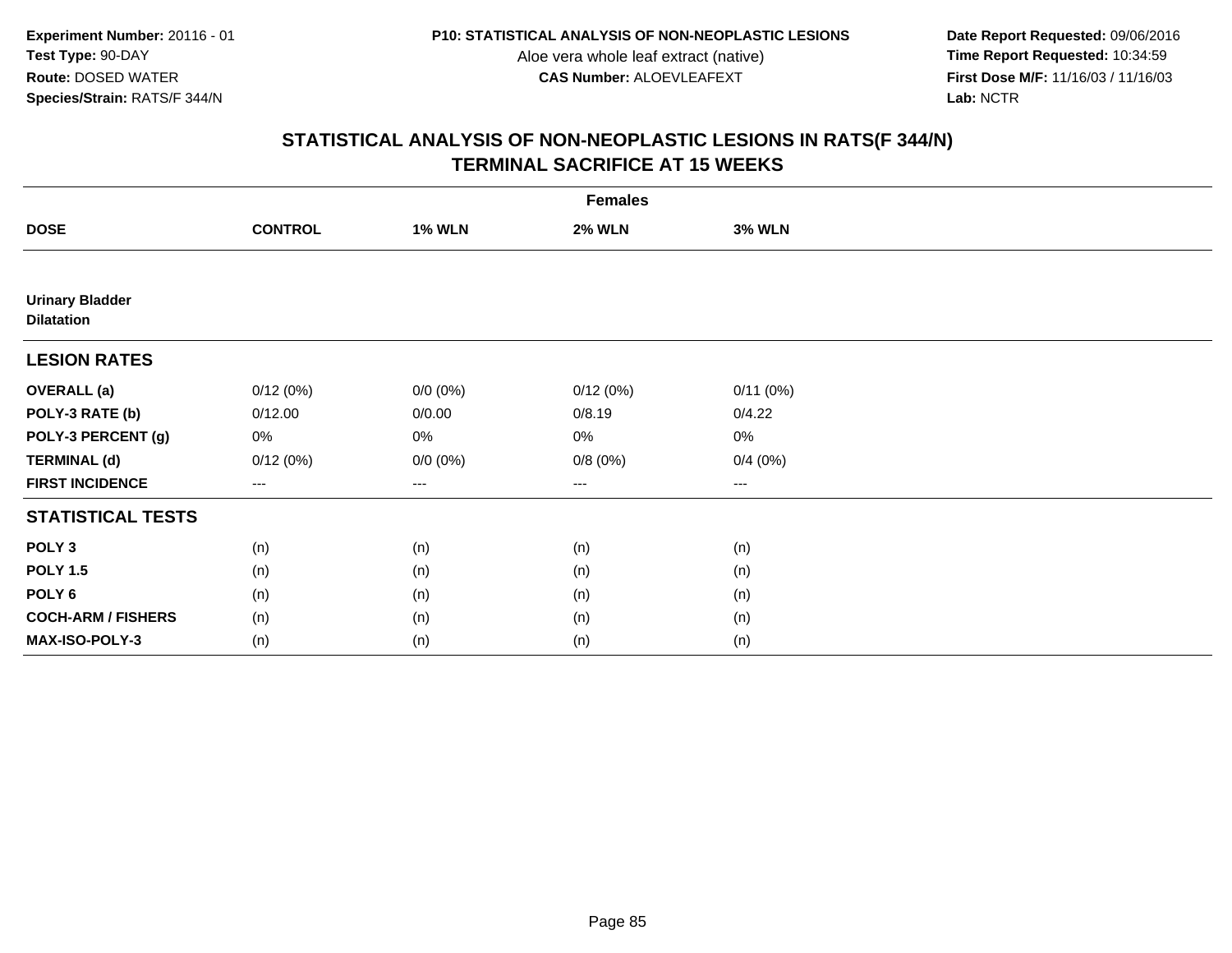**Date Report Requested:** 09/06/2016 **First Dose M/F:** 11/16/03 / 11/16/03<br>Lab: NCTR **Lab:** NCTR

|                                      |                |               | <b>Females</b> |                        |  |
|--------------------------------------|----------------|---------------|----------------|------------------------|--|
| <b>DOSE</b>                          | <b>CONTROL</b> | <b>1% WLN</b> | <b>2% WLN</b>  | <b>3% WLN</b>          |  |
|                                      |                |               |                |                        |  |
| <b>Urinary Bladder</b><br>Hemorrhage |                |               |                |                        |  |
| <b>LESION RATES</b>                  |                |               |                |                        |  |
| <b>OVERALL</b> (a)                   | 0/12(0%)       | $0/0 (0\%)$   | 0/12(0%)       | 0/11(0%)               |  |
| POLY-3 RATE (b)                      | 0/12.00        | 0/0.00        | 0/8.19         | 0/4.22                 |  |
| POLY-3 PERCENT (g)                   | 0%             | 0%            | 0%             | 0%                     |  |
| <b>TERMINAL (d)</b>                  | 0/12(0%)       | $0/0 (0\%)$   | 0/8(0%)        | 0/4(0%)                |  |
| <b>FIRST INCIDENCE</b>               | $---$          | ---           | $---$          | $\qquad \qquad \cdots$ |  |
| <b>STATISTICAL TESTS</b>             |                |               |                |                        |  |
| POLY <sub>3</sub>                    | (n)            | (n)           | (n)            | (n)                    |  |
| <b>POLY 1.5</b>                      | (n)            | (n)           | (n)            | (n)                    |  |
| POLY <sub>6</sub>                    | (n)            | (n)           | (n)            | (n)                    |  |
| <b>COCH-ARM / FISHERS</b>            | (n)            | (n)           | (n)            | (n)                    |  |
| MAX-ISO-POLY-3                       | (n)            | (n)           | (n)            | (n)                    |  |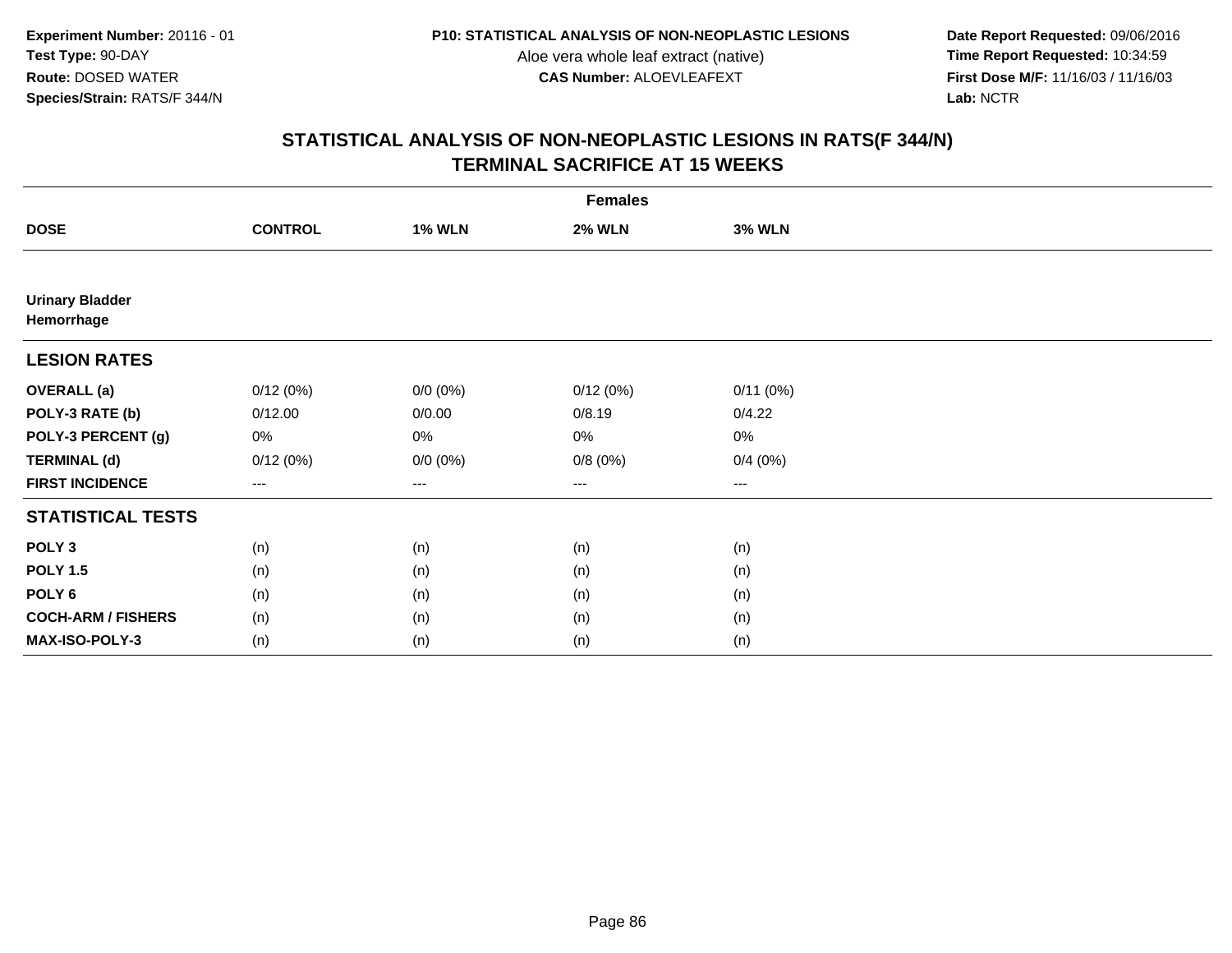**Date Report Requested:** 09/06/2016 **First Dose M/F:** 11/16/03 / 11/16/03<br>Lab: NCTR **Lab:** NCTR

|                             |                        |               | <b>Females</b> |               |  |
|-----------------------------|------------------------|---------------|----------------|---------------|--|
| <b>DOSE</b>                 | <b>CONTROL</b>         | <b>1% WLN</b> | <b>2% WLN</b>  | <b>3% WLN</b> |  |
|                             |                        |               |                |               |  |
| <b>Uterus</b><br>Hypoplasia |                        |               |                |               |  |
| <b>LESION RATES</b>         |                        |               |                |               |  |
| <b>OVERALL</b> (a)          | 0/12(0%)               | 0/2(0%)       | 2/12(17%)      | 5/11(45%)     |  |
| POLY-3 RATE (b)             | 0/12.00                | 0/2.00        | 2/10.06        | 5/9.06        |  |
| POLY-3 PERCENT (g)          | 0%                     | 0%            | 19.9%          | 55.2%         |  |
| <b>TERMINAL (d)</b>         | 0/12(0%)               | 0/2(0%)       | 0/8(0%)        | 0/4(0%)       |  |
| <b>FIRST INCIDENCE</b>      | $\qquad \qquad \cdots$ | $---$         | 31             | 26            |  |
| <b>STATISTICAL TESTS</b>    |                        |               |                |               |  |
| POLY <sub>3</sub>           | P<0.001**              | (e)           | $P = 0.189$    | P=0.002**     |  |
| <b>POLY 1.5</b>             | P<0.001**              | (e)           | $P = 0.195$    | P=0.002**     |  |
| POLY <sub>6</sub>           | P<0.001**              | (e)           | $P = 0.188$    | P=0.002**     |  |
| <b>COCH-ARM / FISHERS</b>   | P=0.006**              | (e)           | $P = 0.239$    | $P=0.014*$    |  |
| MAX-ISO-POLY-3              | P=0.002**              | (e)           | $P = 0.066$    | P<0.001**     |  |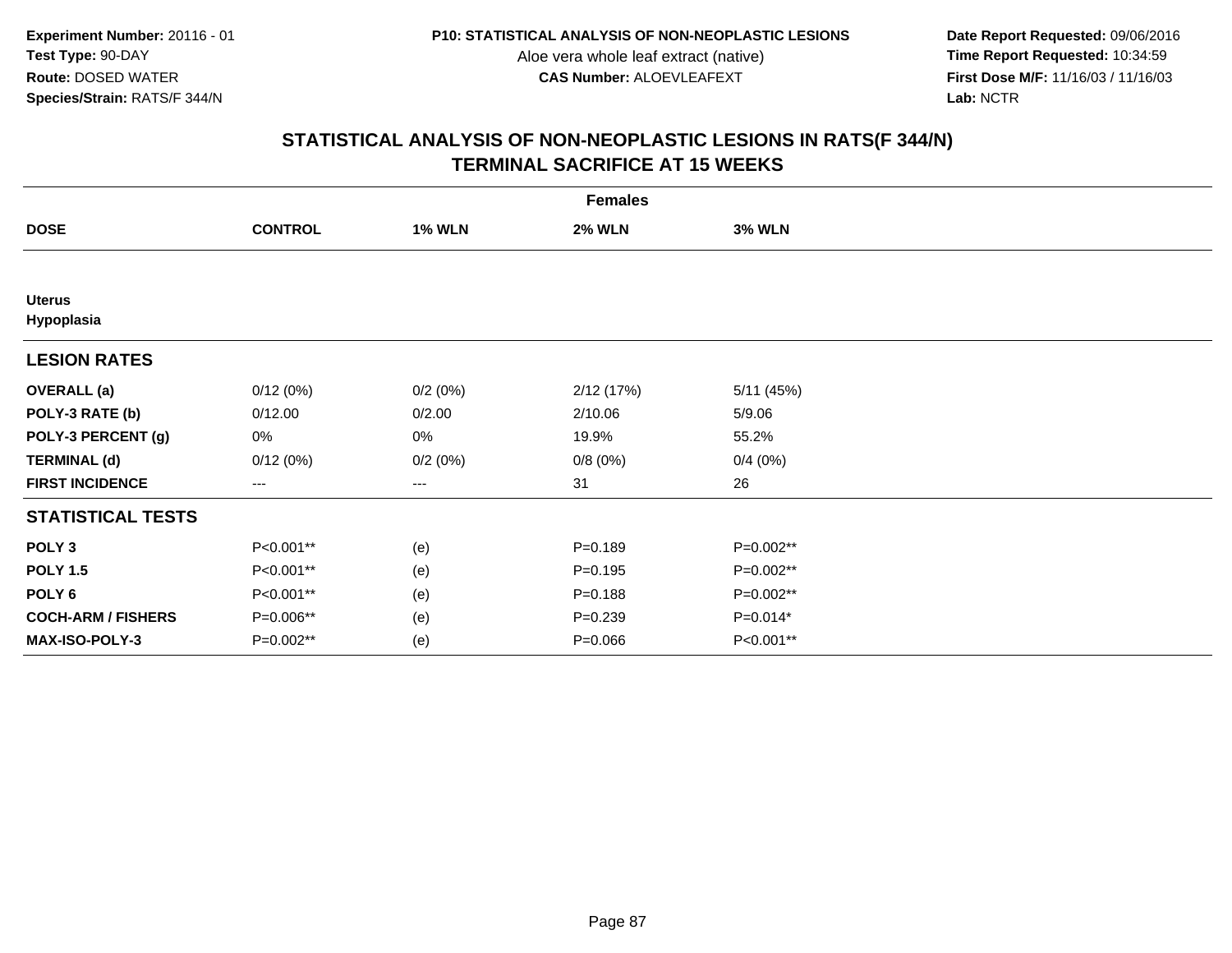**Date Report Requested:** 09/06/2016 **First Dose M/F:** 11/16/03 / 11/16/03<br>Lab: NCTR **Lab:** NCTR

|                                    |                |               | <b>Females</b> |               |  |
|------------------------------------|----------------|---------------|----------------|---------------|--|
| <b>DOSE</b>                        | <b>CONTROL</b> | <b>1% WLN</b> | <b>2% WLN</b>  | <b>3% WLN</b> |  |
|                                    |                |               |                |               |  |
| Uterus: Lumen<br><b>Dilatation</b> |                |               |                |               |  |
| <b>LESION RATES</b>                |                |               |                |               |  |
| <b>OVERALL</b> (a)                 | 3/12(25%)      | 2/2 (100%)    | 1/12(8%)       | 0/11(0%)      |  |
| POLY-3 RATE (b)                    | 3/12.00        | 2/2.00        | 1/8.19         | 0/4.22        |  |
| POLY-3 PERCENT (g)                 | 25%            | 100%          | 12.2%          | 0%            |  |
| <b>TERMINAL (d)</b>                | 3/12(25%)      | 2/2 (100%)    | 1/8(13%)       | 0/4(0%)       |  |
| <b>FIRST INCIDENCE</b>             | 100 $(T)$      | 100 $(T)$     | 100 $(T)$      | $--$          |  |
| <b>STATISTICAL TESTS</b>           |                |               |                |               |  |
| POLY <sub>3</sub>                  | P=0.264N       | $P = 0.083$   | P=0.448N       | P=0.374N      |  |
| <b>POLY 1.5</b>                    | P=0.164N       | $P = 0.083$   | P=0.417N       | P=0.313N      |  |
| POLY <sub>6</sub>                  | P=0.293N       | $P = 0.083$   | P=0.457N       | P=0.388N      |  |
| <b>COCH-ARM / FISHERS</b>          | P=0.032N*      | $P = 0.110$   | P=0.295N       | P=0.124N      |  |
| <b>MAX-ISO-POLY-3</b>              | P=0.249N       | P=0.041*      | P=0.286N       | P=0.250N      |  |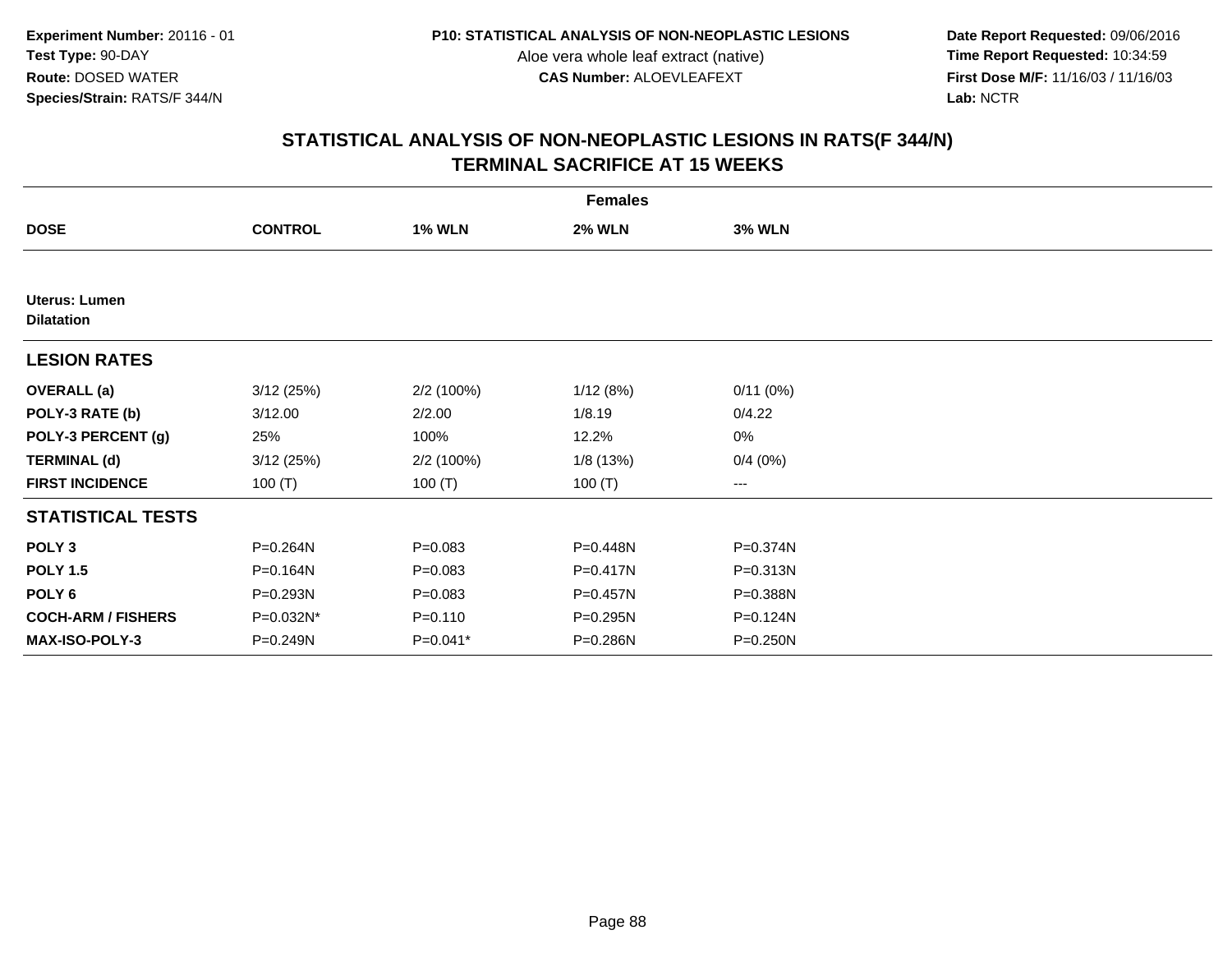**Date Report Requested:** 09/06/2016 **First Dose M/F:** 11/16/03 / 11/16/03<br>Lab: NCTR **Lab:** NCTR

| <b>Females</b>                     |                |               |               |               |  |
|------------------------------------|----------------|---------------|---------------|---------------|--|
| <b>DOSE</b>                        | <b>CONTROL</b> | <b>1% WLN</b> | <b>2% WLN</b> | <b>3% WLN</b> |  |
|                                    |                |               |               |               |  |
| Vagina: Lumen<br><b>Dilatation</b> |                |               |               |               |  |
| <b>LESION RATES</b>                |                |               |               |               |  |
| <b>OVERALL</b> (a)                 | $0/0 (0\%)$    | $0/0 (0\%)$   | $0/0 (0\%)$   | 1/1 (100%)    |  |
| POLY-3 RATE (b)                    | 0/0.00         | 0/0.00        | 0/0.00        | 1/1.00        |  |
| POLY-3 PERCENT (g)                 | 0%             | $0\%$         | 0%            | 100%          |  |
| <b>TERMINAL (d)</b>                | $0/0 (0\%)$    | $0/0 (0\%)$   | $0/0 (0\%)$   | $0/0 (0\%)$   |  |
| <b>FIRST INCIDENCE</b>             | $\cdots$       | ---           | $\cdots$      | 31            |  |
| <b>STATISTICAL TESTS</b>           |                |               |               |               |  |
| POLY <sub>3</sub>                  | (e)            | (e)           | (e)           | (e)           |  |
| <b>POLY 1.5</b>                    | (e)            | (e)           | (e)           | (e)           |  |
| POLY <sub>6</sub>                  | (e)            | (e)           | (e)           | (e)           |  |
| <b>COCH-ARM / FISHERS</b>          | (e)            | (e)           | (e)           | (e)           |  |
| MAX-ISO-POLY-3                     | (e)            | (e)           | (e)           | (e)           |  |